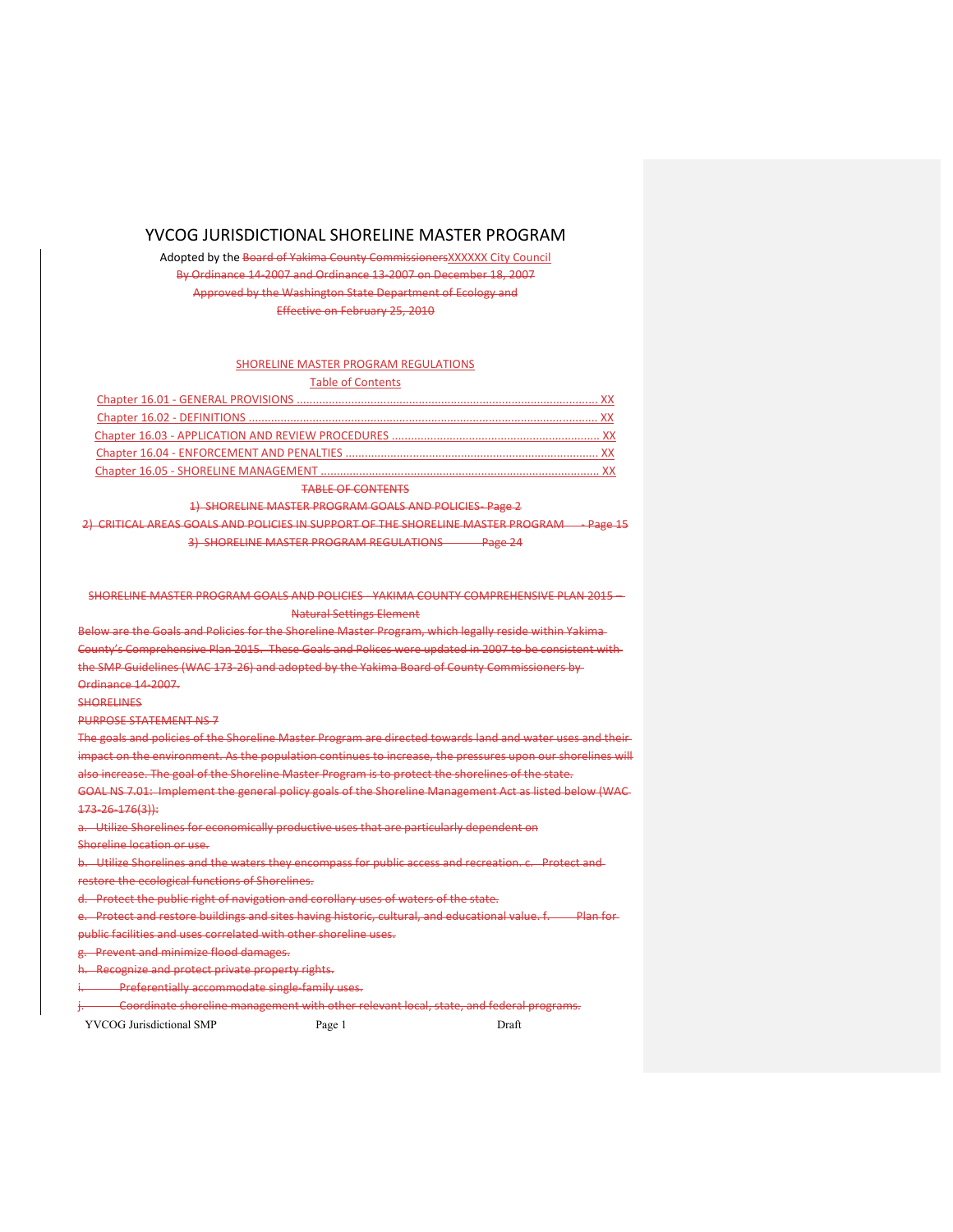GOAL NS 7.02: Protection measures for local Shorelines should use the following Shoreline

- Management Act principles in order of preference as listed below (RCW 90.58.020):
- 1. Recognize and protect the state wide interest over local interest;
- 2. Preserve the natural character of the shoreline;
- 3. Result in long term over short term benefit;
- 4. Protect the resource and ecology of the shoreline;
- 5. Increase public access to publicly owned areas of the shorelines;
- 6. Increase recreational opportunities for the public in the shoreline;
- 7. Provide for any other element as defined in RCW 90.58.100 deemed appropriate or necessary.

GOAL NS 7.03: Maintain, restore and where necessary improve the shoreline terrestrial and aquatic ecosystems so that they maintain viable, reproducing populations of plants and animals whileproviding the maximum public benefit of limited amounts of shoreline areas. Accomplish this through the policies in the required shoreline elements listed below. SHORELINE ENVIRONMENTS

GOAL NS 7.04: Shorelines areas should be classified into specific environmental designations. The designation system should be based on the existing and future land use pattern as well as the biological and physical character of the shoreline. These environments should include the Urban, Rural, Conservancy, Urban Conservancy, Natural and Floodway / Channel Migration Zone (CMZ) environments. Land uses and activities should be limited to those that are consistent with the character of the environment designation.

# Urban Environment Policies

NS 7.05 The Urban environment is to be used for the most intensely developed areas, or areas whereintensive development is desirable or tolerable. The basic principle in an Urban Environment is oriented toward quality of development in harmony with the shoreline. The Urban Environment should insureoptimum utilization of shorelines occurring within urbanized areas by providing for public access and by managing development so that it enhances and maintains the shorelines for a multiplicity of uses.

NS 7.06 The following criteria should be used for the designation of Urban Environments:

1. Areas presently supporting high intensity land use including residential, commercial, industrial and recreational uses.

2. Areas which are planned to accommodate urban expansion of residential, commercial, industrial and recreational uses.

3. High land values.

- 4. Major public or private capital investments.
- 5. Close proximity to services and utilities.

6. Few biophysical limitations to development.

7. Potentially low flood hazard.

NS 7.07 Water‐oriented commercial, industrial, and recreation uses should be given high priority in the Urban Environment, and may be accompanied by non water oriented uses in mixed-use developments.

YVCOG Jurisdictional SMP Page 2 Draft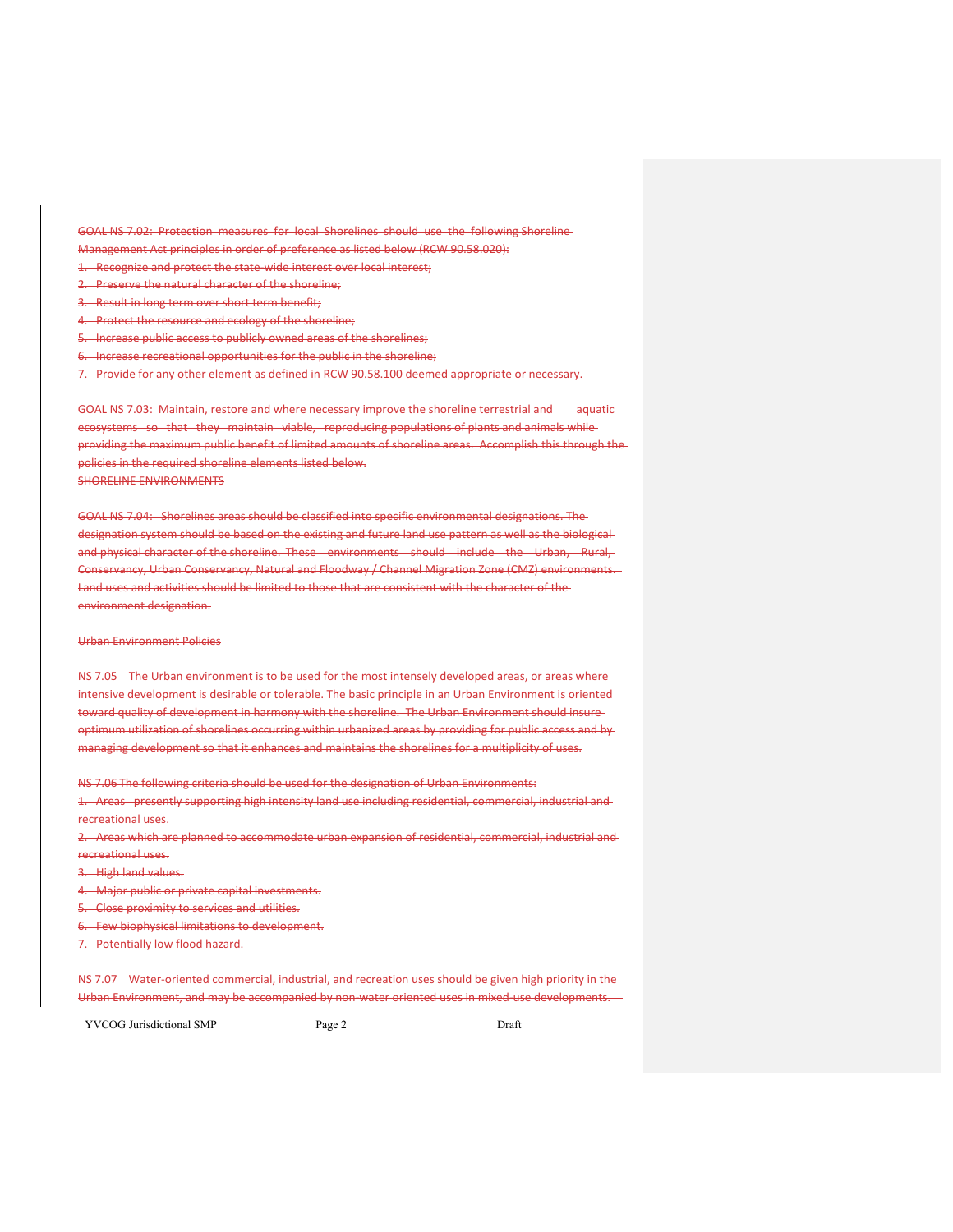Residential uses should be discouraged. Recreational uses are preferred uses within the urban environments

# Rural Environment Policies

NS 7.08 The Rural Environment should restrict intensive development along undeveloped shoreline areas that might interfere with the normal operations or economic viability of an agricultural activity located on adjacent associated shoreline areas. The Rural Environment maintains open spaces and provides opportunities for recreational uses compatible with agricultural activities.

NS 7.09 The following criteria should be used for the designation of Rural Environments:

- 1. Intensive agricultural or recreational uses.
- 2. Those areas with potential for agricultural use.
- 3. Those undeveloped natural areas that lie between agricultural areas.
- 4. Low-density residential development.
- 5. Moderate land values.
- 6. Potential low demand for services.

NS 7.10 Generally, allowed uses in the Rural environment should focus on resource and recreation uses. Commercial and industrial uses should be carefully limited. Residential uses should sustain shoreline functions.

#### Conservancy Environment Policies

NS 7.11 The Conservancy Environment classification should be used for areas where maintenance of the existing character of the area is desirable. This does not necessarily mean preservation, but rather a use of natural resources on a sustained yield basis. Thus, the harvesting of timber as well as recreational activities are to be the primary uses permitted Also, areas that are isolated from services, have poor drainage, high flood danger, poor ground for septic tanks, unstable earth, or steep slopes should be designated **Conservancy** 

NS 7.12 The following criteria should be used for the designation of Conservancy Environments:

1. Very low intensity land uses; primarily sustained yield activities or pasture range land.

- 2. Larger acreages.
- **Relatively low land values.**
- 4. Relatively minor public or private capital investment.

5. Considerable biophysical limitations, making commercial, industrial, or medium to high-densityresidential development unsuitable.

NS 7.13 Generally, commercial and industrial uses should not be allowed in the Conservancy Environment, except when they are water oriented. Resource uses should be of low enough intensity to sustain shoreline functions with preference for non-permanent structures. Low density residential development should sustain the character of the shoreline. Diffuse recreational uses are preferred use Uses should avoid hazardous areas.

YVCOG Jurisdictional SMP Page 3 Draft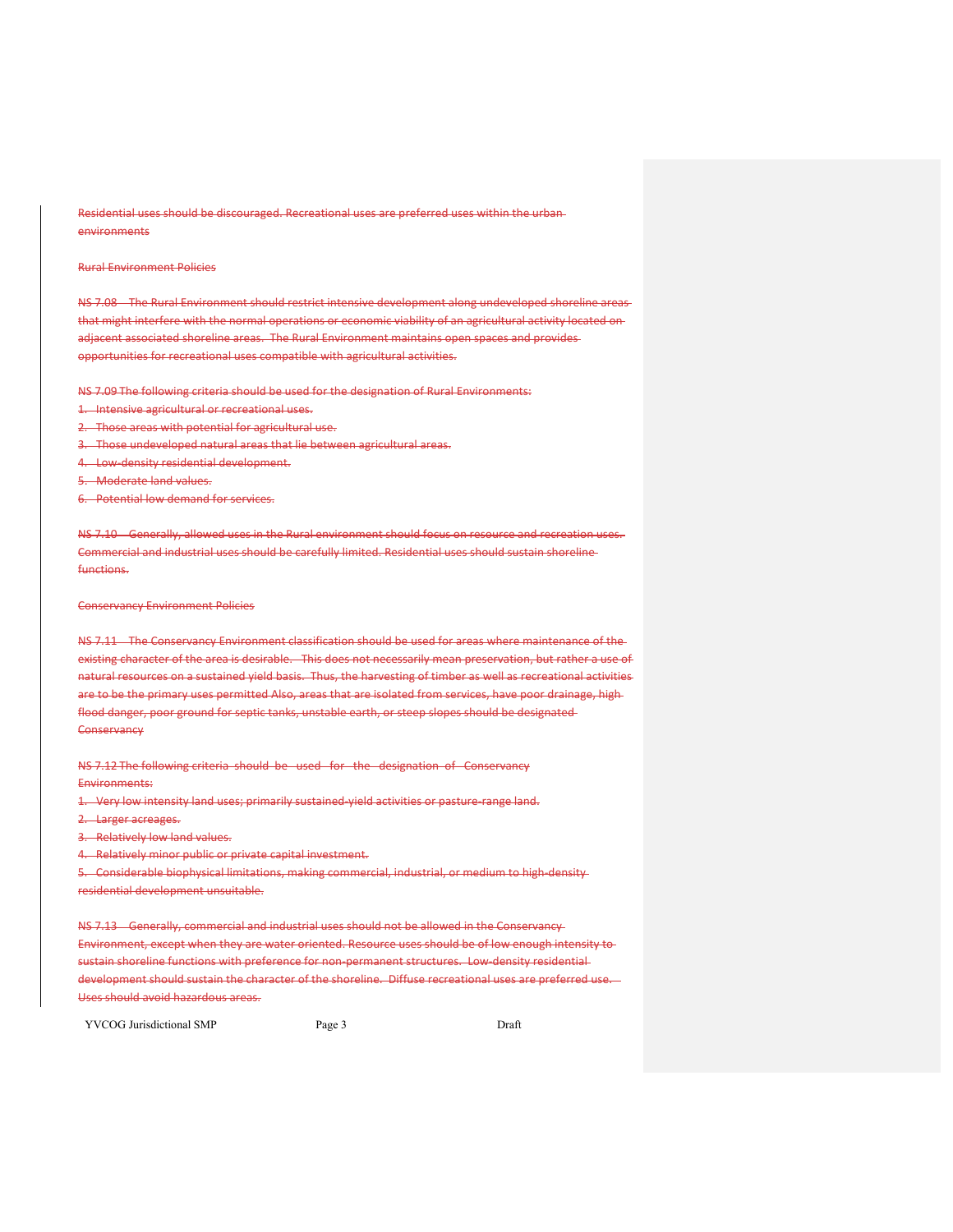#### Natural Environment Policies

NS 7.14 The Natural Environment should protect those shoreline areas which are considered unique by virtue of their existence and valuable only to the extent that the natural integrity is preserved for the benefit of future, as well as, present generations. Prime targets for classification into the Natural Environment will be certain shorelands owned or controlled by the various Federal and Tribal wildlife management agencies with limited access and certain private lands which are seen to be proper for Natural classification, and the owner of which will be interested in the promise of very low taxation.

NS 7.15 The following criteria should be used for the designation of Natural Environments:

1. The presence of a natural, historical, cultural, scientific, or educational feature considered valuable by virtue of its existence in a natural or original state and thereby warranting preservation for the benefit of present and future generations.

2. Those areas generally intolerant of intensive human use.

Areas with severe biophysical limitations.

4. Natural areas with strong limits on access.

NS 7.16 Generally, commercial, industrial, mining, non water oriented recreation, roads, utilities, and parking areas should not be located in Natural Environment. Other uses, including residential, should be carefully limited in the Natural environment. Restrict activities that may degrade the actual or potential value of this environment, and severely restrict development in hazardous areas.

Floodway / Channel Migration Zone (CMZ) Environment Policies

NS 7.17 The Floodway/Channel Migration Zone environment should protect the water areas; islands, associated overflow channels, and channel migration areas. This environment acknowledges the river's need to move within parts of its floodplain, and emphasizes the preservation of the natural hydraulic, geologic and biological functions of the county's shorelines that are constrained by severe biophysical limitations.

NS 7.18 A Floodway/Channel Migration Zone designation should be assigned to shoreline areas that are within mapped Channel Migration Zones and/or within a designated FEMA Floodway. The extent of the Floodway/Channel Migration Zone should never extend beyond the 100‐year flood plain.

NS 7.19 Generally, commercial, industrial, mining, non water oriented recreation, roads, utilities, parking areas, and residences should not be located in the Floodway/Channel Migration Zone Environment. Other uses (recreation, resource uses, etc.) should be carefully limited to protect shoreline functions. Restrict activities that may degrade the actual or potential value of this environment, and severely restrict development in hazardous areas. Modifications that harden or fix stream banks and channels should be discouraged.

#### Urban Conservancy Environment Policies

NS 7.20 The Urban Conservancy environment should protect and restore ecological functions of open

YVCOG Jurisdictional SMP Page 4 Draft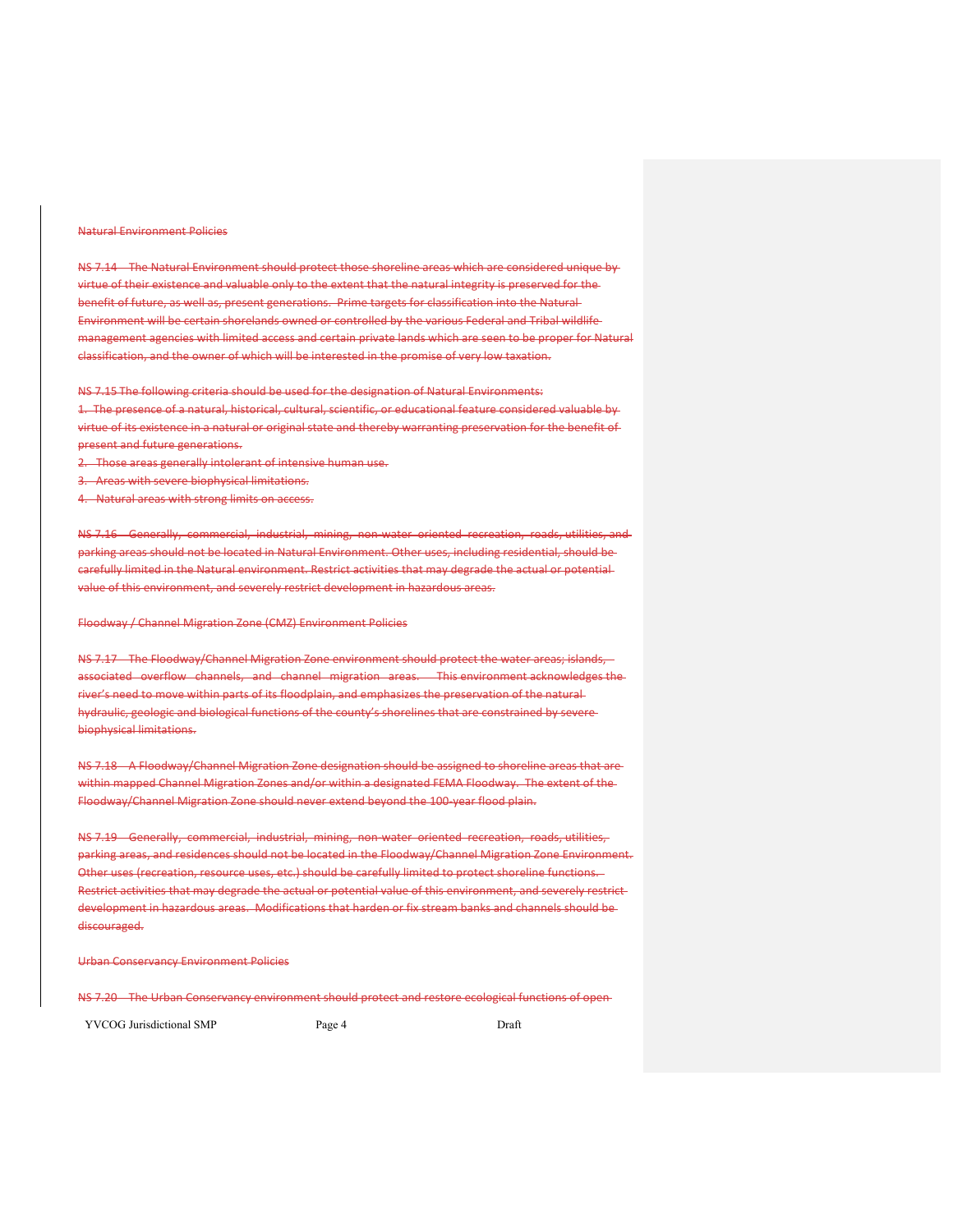space, floodplain and other sensitive lands where they exist in urban and developed settings, while allowing a variety of compatible uses.

NS 7.21 The following criteria should be used for the designation of Urban Conservancy Environments; 1) areas that lie in incorporated municipalities and urban growth areas; 2) areas appropriate and planned for development that is compatible with maintaining or restoring of the ecological functions of the area;

kkkkkkkk3) areas that are suitable for water-enjoyment uses;

4) areas that are open space or floodplain, or that retain important ecological functions that should not be more intensively developed;

NS 7.22 Generally, allowed uses should focus on recreational uses. Commercial, industrial and residential uses should be carefully limited, and when allowed should result in restoration of ecological functions. Uses that preserve the natural character of the area or promote the preservation of open space, floodplain or sensitive lands (either directly or over the long term) should be the primary allowed uses. Public access and public recreation objectives should be implemented whenever feasible and significant ecological impacts can be mitigated.

## GENERAL SHORELINE POLICIES

Critical Areas, Restoration, and Vegetation Conservation Policies

NS 7.23 New development or new uses, including the subdivision of land, should not be established when it would be reasonably foreseeable that the development or use would require structural flood hazard reduction measures within the channel migration zone or floodway.

NS 7.24 Only allow new structural flood hazard reduction measures in shoreline jurisdiction when it can be demonstrated that they are necessary to protect existing development, that nonstructural measures are not feasible, that impacts on ecological functions and priority species and habitats can be successfully mitigated so as to assure no net loss, and that appropriate vegetation conservation actions are undertaken.

NS 7.25 Protect all shorelines of the state so that there is no net loss of ecological functions from both individual permitted development and individual exempt development.

NS 7.26 In development of the Shoreline Master Program, evaluate and consider cumulative impacts of reasonably foreseeable future development on shoreline ecological functions and other shoreline functions to ensure no net loss of ecological function. Develop a means to allocate the burden of addressing cumulative effects.

NS 7.27 Provide, where feasible and desirable, restoration of degraded areas along the shorelines of Yakima County.

NS 7.28 Critical areas within shoreline jurisdiction should be protected with the critical area policies and standards protecting all of the County's critical areas, including those for CMZs and Flood Control.

YVCOG Jurisdictional SMP Page 5 Draft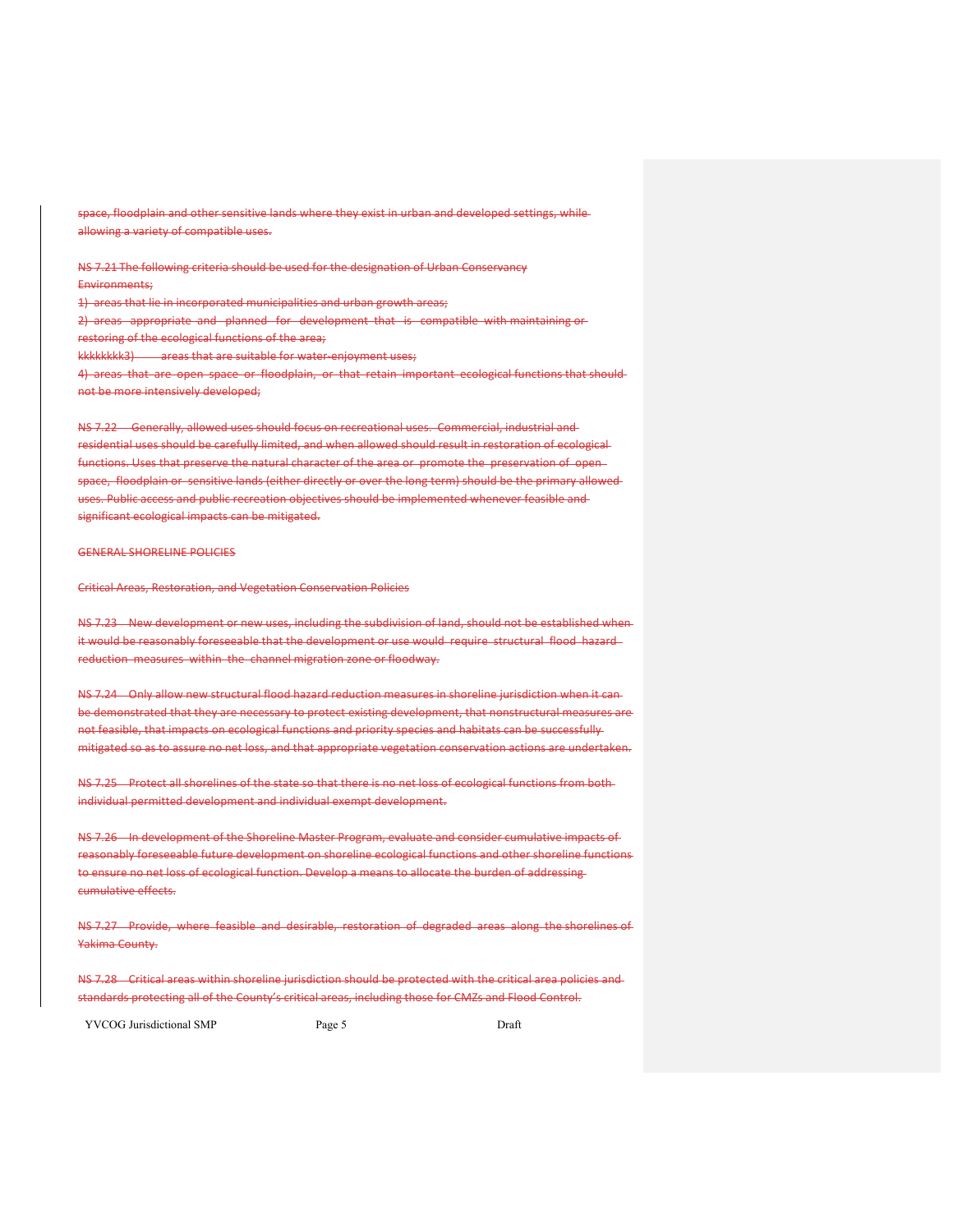NS 7.29 Protect shoreline streams, lakes, ponds, and wetlands with a vegetative buffer as described in the Critical Areas Ordinance.

NS 7.30 For existing agriculture encourage through a variety of voluntary means the maintenance of a permanent vegetative buffer between tilled areas and associated water bodies to reduce bank erosion, retard surface runoff, reduce siltation, improve

water quality and provide habitat for fish and wildlife. For new agriculture, buffer requirements should be applied.

NS 7.31 Natural vegetation within shoreline jurisdiction should be retained to the greatest extent feasible. This should be accomplished by applying the stream corridor and wetland buffer requirements. Activities covered by the State Forest Practices Act should not be subject to vegetation conservation standards, but should be subject to buffer requirements when under County jurisdiction. Require developers to indicate how they plan to preserve shore vegetation and control erosion.

NS 7.32 Selective pruning of trees for safety and view protection, and the removal of noxious weedsshould be allowed.

NS 7.33 Upon completion of construction/maintenance projects on shorelines, disturbed areas should at a minimum be restored to pre-project configuration wherever possible, replanted with native species and provided maintenance care until the newly planted vegetation is established.

Public Access Policies – Physical and Visual

NS 7.34 Protect navigation of waters of the state, the space needed for water-dependent uses, and viewsof the water through development standards.

NS 7.35 - Transportation and parking plans within Shoreline jurisdiction shall include systems for publicaccess, including pedestrian, bicycle, and public transportation where appropriate.

NS 7.36 To provide public access planning in conformance with WAC 173‐26‐221(4), Yakima County uses the following approach to provide public access to Shoreline areas: 1) Yakima County has a very high proportion of federal, state and other publicly owned or conservancy owned lands in Shoreline areas. These publicly owned Shoreline areas constitute a large portion of the county's total shoreline area. Yakima County emphasizes the use of those public lands to provide public access.

2) Many of the above lands have improved sites and locations to promote physical access to shorelines. Yakima County relies on these agencies to develop new public access facilities as they deem appropriate. 3) Many of the above lands are open to unimproved public access, as well.

4) Many Shoreline areas are also along transportation corridors which provide visual access to much of the County's shoreline areas.

5) Due to the nature of Yakima County's shorelines, commercial water oriented uses, existing and new, tend to be highly related to water enjoyment uses and recreation.

6) Due to the nature of Yakima County's shorelines, recreational uses, existing and new, tend to be highly

YVCOG Jurisdictional SMP Page 6 Draft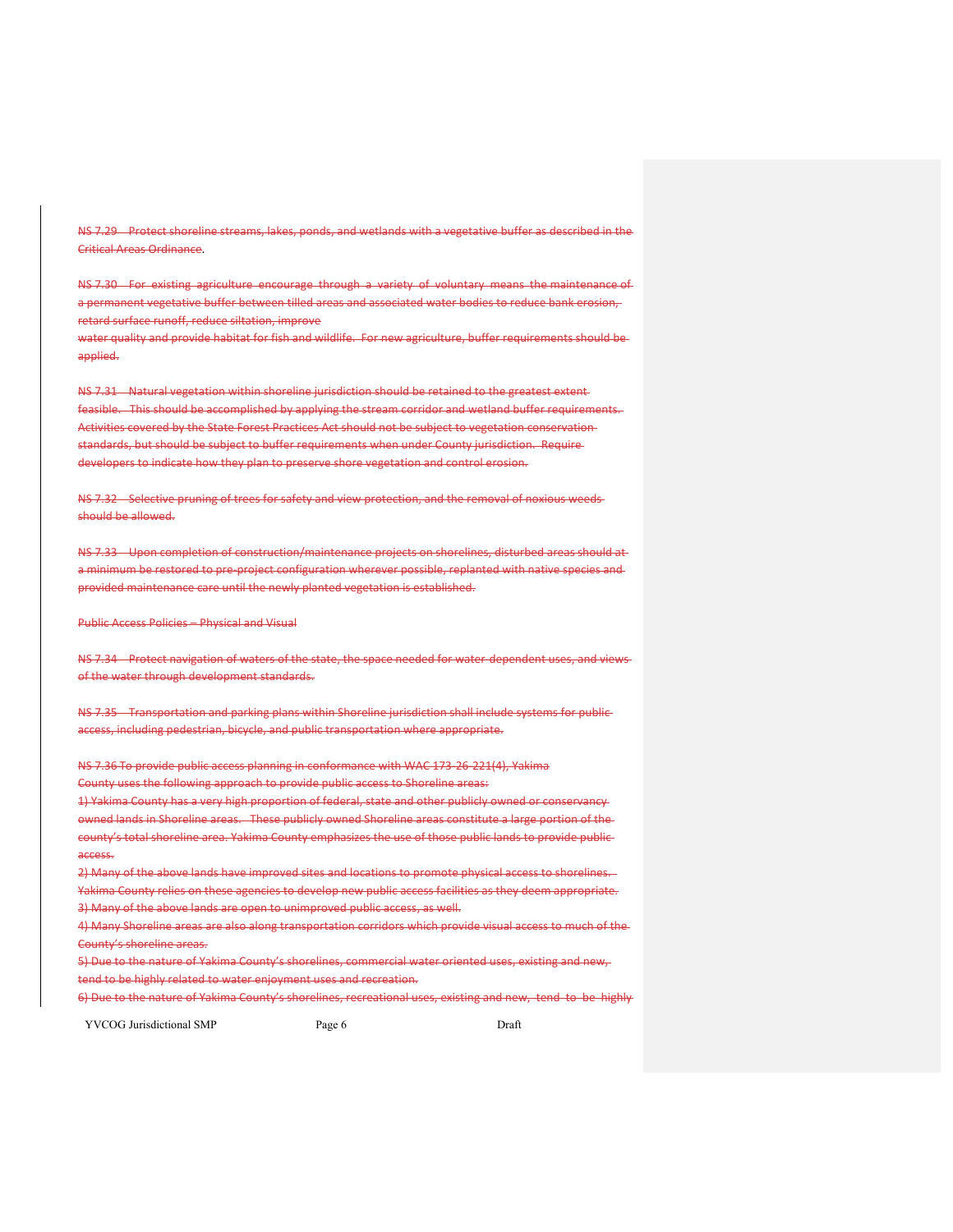oriented toward the water, thereby providing access to shoreline areas.

(7) Yakima County relies on the development of commercial water oriented uses and recreational uses to provide additional public access opportunities.

(8) Development standards for dedicated and improved public access to the shoreline and visual quality should be required for public developments, with few exceptions.

All projects should provide public access, except where it is demonstrated to be infeasible due to reasons of safety, security, and impact to the shoreline environment, or constitutional or legal limitations.

NS 7.37 Promote and enhance diversified types of public access to shorelines in Yakima County which may accommodate intensified use without significantly impacting fragile natural areas intolerant of human use and without infringing on rights of private ownership.

NS 7.38 Access to recreational areas should emphasize both areal and linear access (parking areas and trails or bicycle paths, for example) to prevent concentrations of use at a few points. Linkage of shoreline parks and public access points by means of linear access should be encouraged.

NS 7.39 Development standards should be established to assure preservation of unique, fragile, and scenic elements and to protect existing views from public property or large numbers of residences. Where aesthetic impacts are not avoidable, provide mitigation.

NS 7.40 Where there exists a conflict between public access or a water-dependent use, and the maintenance of an existing view from adjacent properties, the physical public access or water dependent use should have priority unless there is a compelling reason to the contrary.

NS 7.41 Proper design, location, and construction of road and railroad facilities should be exercised to provide to the degree practical, scenic corridors, rest areas, view points, and other public oriented facilities in public shoreline areas.

NS 7.42 Wherever feasible, utility facilities should be placed underground.

Signs and Billboards

NS 7.43 Outdoor sign size, spacing and lighting should conform to the Scenic Vistas Act (RCW 47.42) and standards in the Zoning Ordinance.

Archaeological and Historic Resources

## **POLICIES**

NS 7.44 Encourage the protection and restoration of areas and sites in Yakima County having historic, archaeological, cultural, educational or scientific value. Wherever possible, sites should be permanently preserved for scientific study and public observation.

NS 7.45 Development along shorelines should include consultation with professional archaeologists, historians, and biologists to identify areas containing potentially valuable data, and to establish procedures for salvaging the data or maintaining the area in an undisturbed condition.

YVCOG Jurisdictional SMP Page 7 Page 7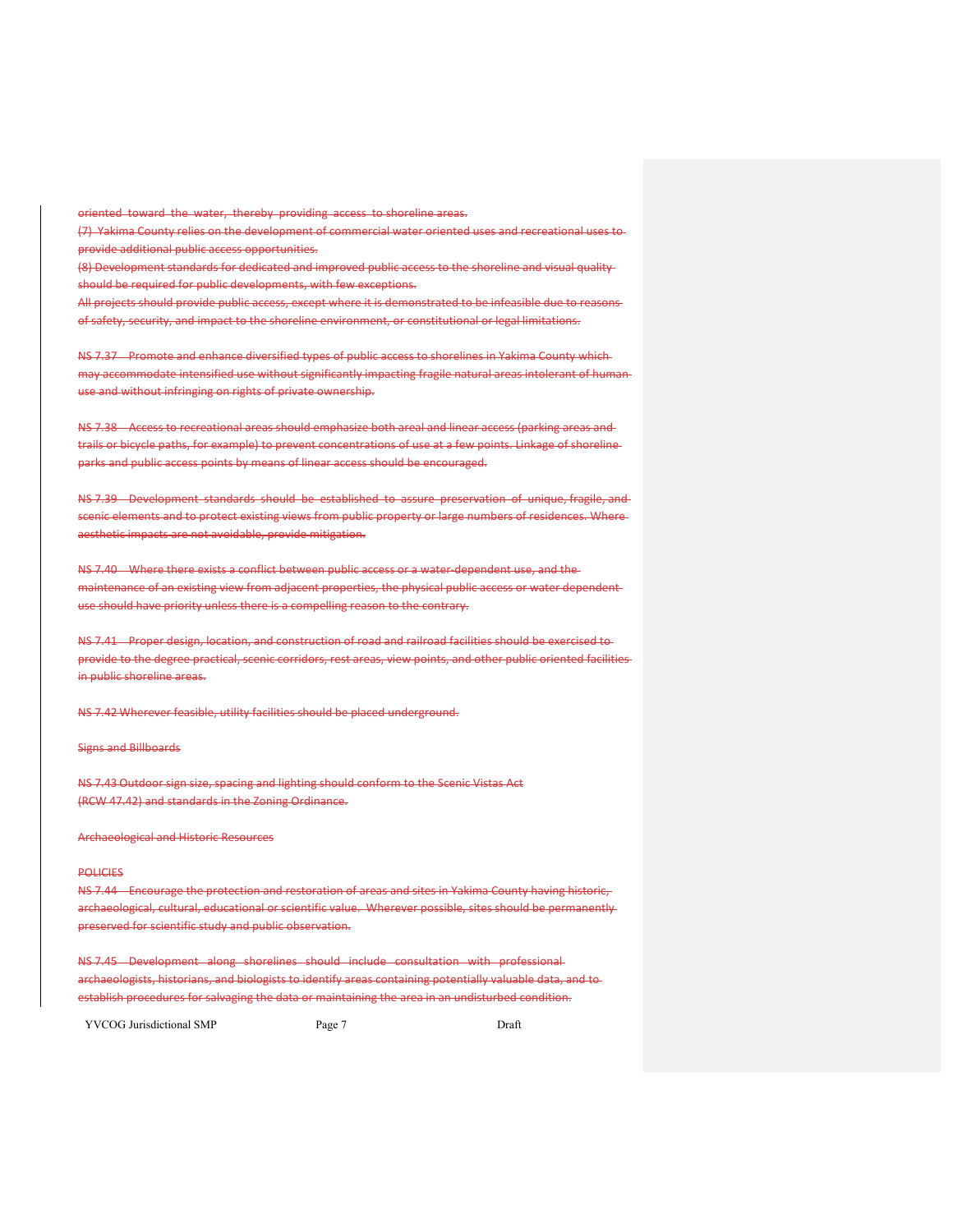NS 7.46 Shoreline permits should contain special provisions which require developers to immediately stop work and notify local governments, the Office of Archeological and Historic Preservation, and affected tribes, if any possible archaeological or historic resources are uncovered during excavations

NS 7.47 Development which would destroy archaeological or historical sites or data may be delayed for areasonable time to allow the appropriate agency or organization to purchase the site or to recover the data.

Water Quality, Stormwater and Pollution

**POLICIES** 

NS 7.48 Shoreline water quality should be protected as follows:

Rely on a County stormwater program meeting state and federal stormwater control requirements where possible:

2. Use Critical Aquifer Recharge Area protection measures in the Critical Areas

Ordinance;

3. Control drainage and surface runoff from all non-agricultural facilities requiring large quantities of

fertilizers and pesticides (such as golf courses and play fields) to prevent contamination of water areas;

4. All developments shall comply with County Health regulations, when applicable;

5. Handle and dispose of pesticides in accordance with provisions of the Washington

Pesticide Application Act (RCW 17.21) and the Washington Pesticide Act (RCW

 $14.47$ 

6. Proper design, location, and construction of all facilities should be exercised to prevent the entry of

pollutants or waste materials into the water body.

When earthen materials are moved within shoreline areas, measures to adequately protect water-

quality should be provided.

8. Water quality protection measures should not impact recreation opportunities.

NS 7.49 Agricultural erosion control measures should conform to rules and standards established by the Conservation Districts of Yakima County.

NS 7.50 In planning for marina location and design, special water quality considerations should be given to:

1. Fuel handling and storage facilities to minimize accidental spillage;

2. Proper water depth and flushing action for any area considered for overnight or long-term mooragefacilities;

3. Adequate facilities to properly handle wastes from holding tanks.

NS 7.51 Prohibit sanitary landfills along shoreline areas. Otherwise the disposal of all solid wastes should proceed in accordance with the Yakima County Solid Waste Management Plan. SHORELINE USE POLICIES

General Use Policies

NS 7.52 Establish a system of shoreline uses that:

1. Gives preference to uses with minimal impacts and that are dependant on the proximity to the water;

YVCOG Jurisdictional SMP Page 8 Draft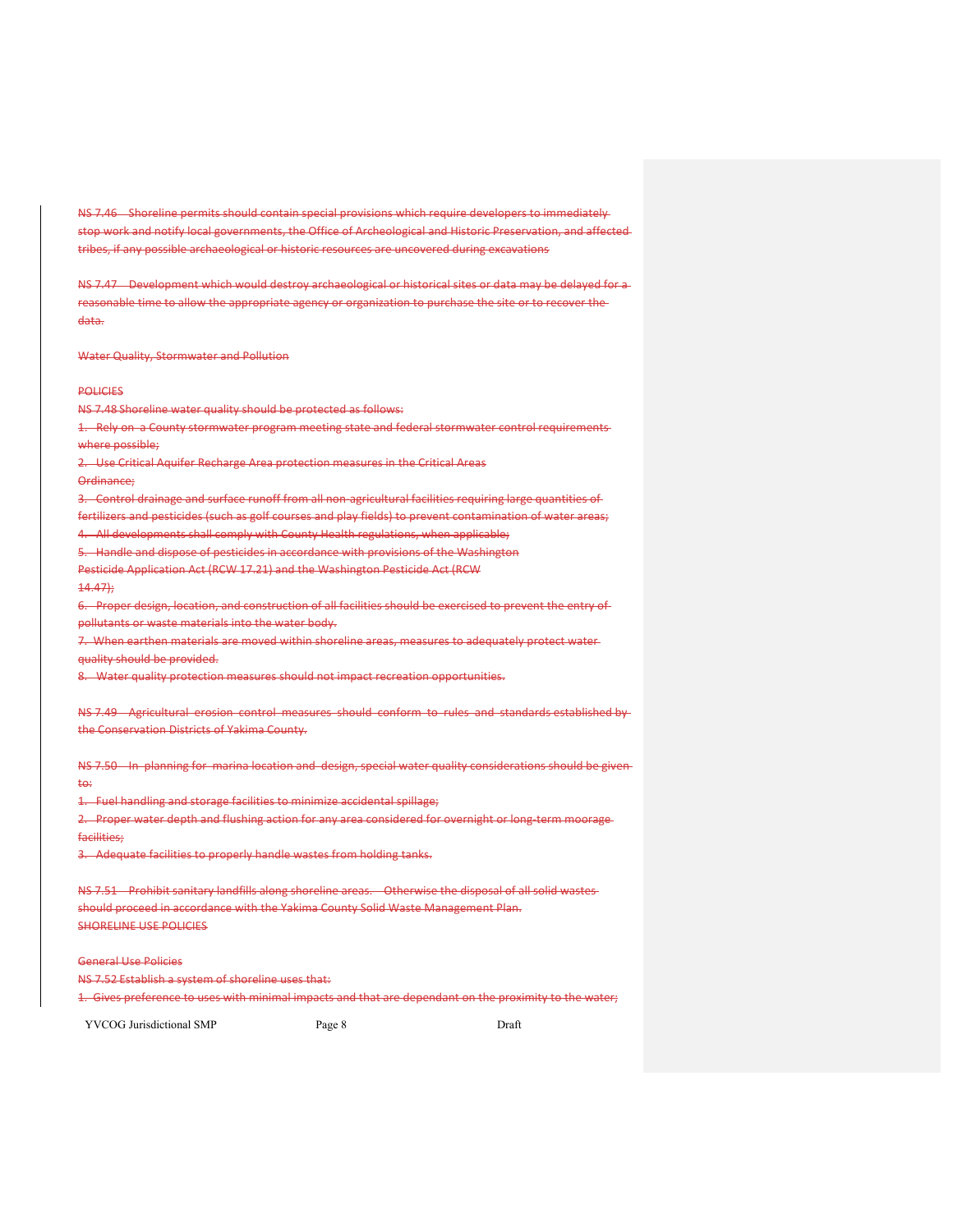Protects the public's health, safety, and welfare; ecological functions; and property rights; 3. Establishes conditional uses to provide extra protection for the shoreline.

NS 7.53 Assure that new shoreline development in Yakima County is consistent with a viable pattern of use suitable to the character and physical limitations of the land and water.

NS 7.54 Encourage sound management of renewable and nonrenewable natural resources.

# Recreation

NS 7.55 Assure the preservation and expansion of diverse, convenient recreational opportunities along the public shorelines of Yakima County for public use, consistent with the capacity of the land toaccommodate such activity. Accomplish this by ensuring that shoreline recreational development is given priority and is primarily related to access, enjoyment and use of the water and Shorelines of the State

NS 7.56 Where the uses designated for a specific recreational area are planned to satisfy a diversity of demands, these uses must be compatible with each other and the environment of the area.

NS 7.57 Where feasible and desirable, encourage the use of public lands for recreational facilities as a more economical alternative to new acquisitions by local agencies.

NS 7.58 Locate, design, construct and operate recreational facilities to prevent undue adverse impacts on natural resources of an area and on adjacent or nearby private properties.

Transportation and Parking

NS 7.59 Encourage a transportation network in Yakima County capable of delivering people, goods, and services, and resulting in minimal disruption of the shorelines' natural system.

NS 7.60 When it is necessary to locate major highways, freeways and railways along stream drainages or lake shores, such facilities should be sufficiently set back so that a useable shoreline area remains. Care should also be taken to insure that a minimum land area is consumed.

NS 7.61 To avoid wasteful use of the limited supply of shore land, locate access roads and parking areasupland, away from the shoreline whenever such options are available. Access to the water should be provided by pathways or other methods. Parking

facilities in shorelines are not a preferred use and should be allowed only as necessary to support an authorized use.

NS 7.62 Proper design, location, and construction of road and railroad facilities should be exercised to: 1. Minimize erosion and permit the natural movement of water;

2. Use existing topography to maximum advantage and preserve natural conditions to the greatest practical extent.

NS 7.63 Extensive loops or spurs of old highways with high aesthetic quality or bicycle route potential

YVCOG Jurisdictional SMP Page 9 Draft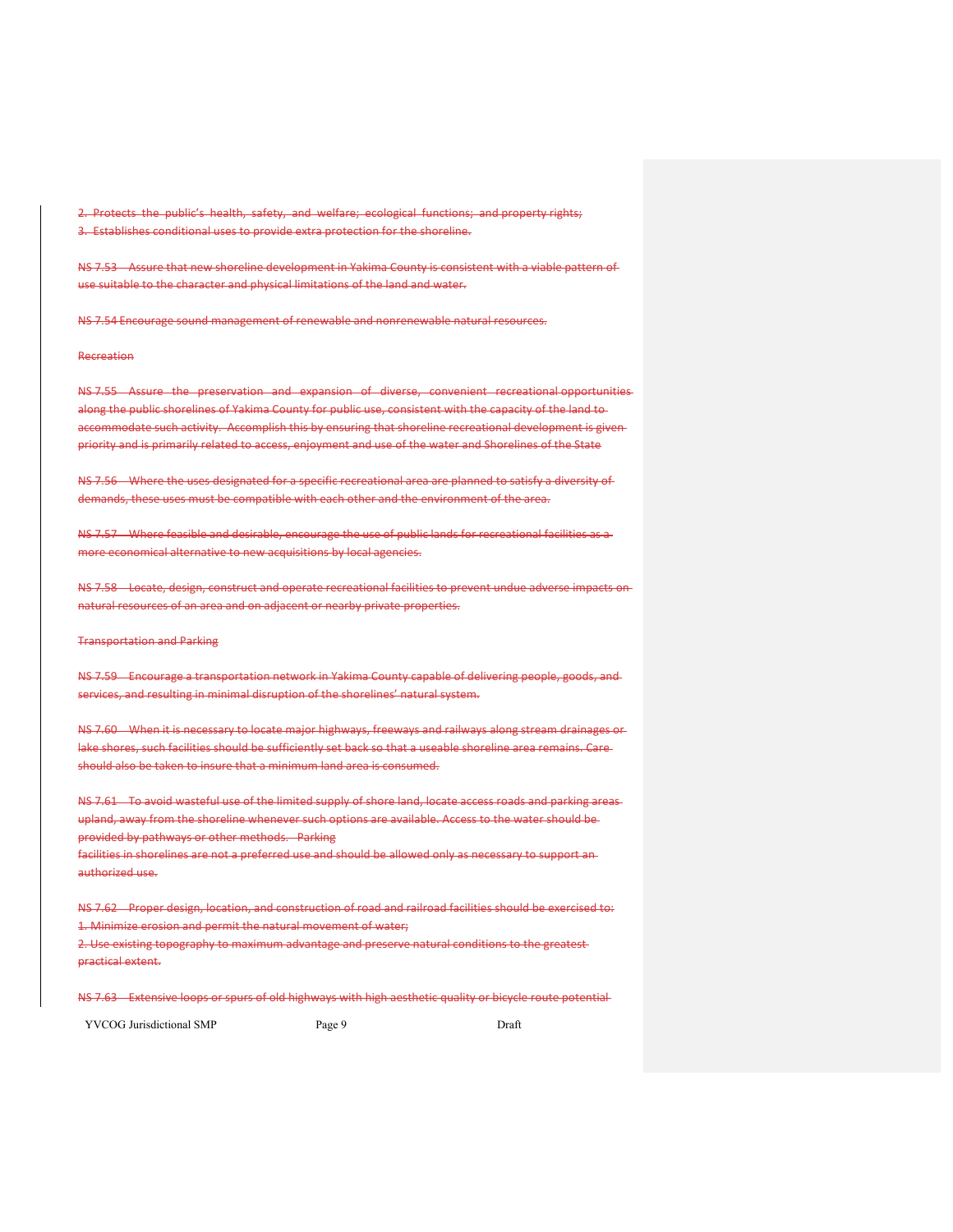#### should be kept in service as pleasure bypass routes.

## **Agriculture**

NS 7.64 Allow lawfully established agricultural activities occurring on agricultural lands to continue as they historically have. New agricultural activities on land not currently used for agriculture, conversion of agricultural lands to other uses, and other development on agricultural land that does not meet the definition of agricultural activities (including any agricultural development not specifically exempted by the provisions of RCW 90.58.030(3)(e)(iv)) should meet shoreline requirements.

NS 7.65 Encourage animal feedlot operations to locate away from shorelines.

#### **Aquaculture**

NS 7.66 Consider aquaculture a preferred shoreline use when consistent with the control of pollution and prevention of damage to the environment.

NS 7.67 Ensure that aquacultural uses do not conflict with other water dependent uses or navigation, spread disease, establish non-native species that cause significant ecological impact, or significantly impactthe aesthetic qualities of the shoreline. Protect spawning areas designated by the Department of Fish and Wildlife from conflicting uses.

#### Boating Facilities and Marinas

NS 7.68 Ensure that boating facilities are located only at sites with suitable environmental conditions, shoreline configuration, access, and neighboring uses. All marinas should be developed and operated in accordance with all state and local requirements.

NS 7.69 In planning for marina location and design, special consideration should be given to necessary facilities such as adequate access, parking, and restroom facilities for the public. Such facilities should be located away from the immediate water's edge.

#### Forest Practices

NS 7.70 Shoreline areas having well-known scenic qualities (such as those providing a diversity of views, unique landscape contrasts, or landscape panoramas) should be maintained as scenic views in timber harvesting areas. Timber harvesting practices, including road construction and debris removal, should be closely regulated so that the quality of the view and viewpoints along shorelines of statewide significance in the region are not degraded.

NS 7.71 Forest management shall proceed in accordance with regulations established by the Washington-State Forest Practices Act, including coordination with Yakima County on forest practice conversions and other Class IV‐forest practices where there is a likelihood of conversion to non‐forest uses.

NS 7.72 Ensure that timber harvesting on shorelines of statewide significance does not exceed the

YVCOG Jurisdictional SMP Page 10 Page 10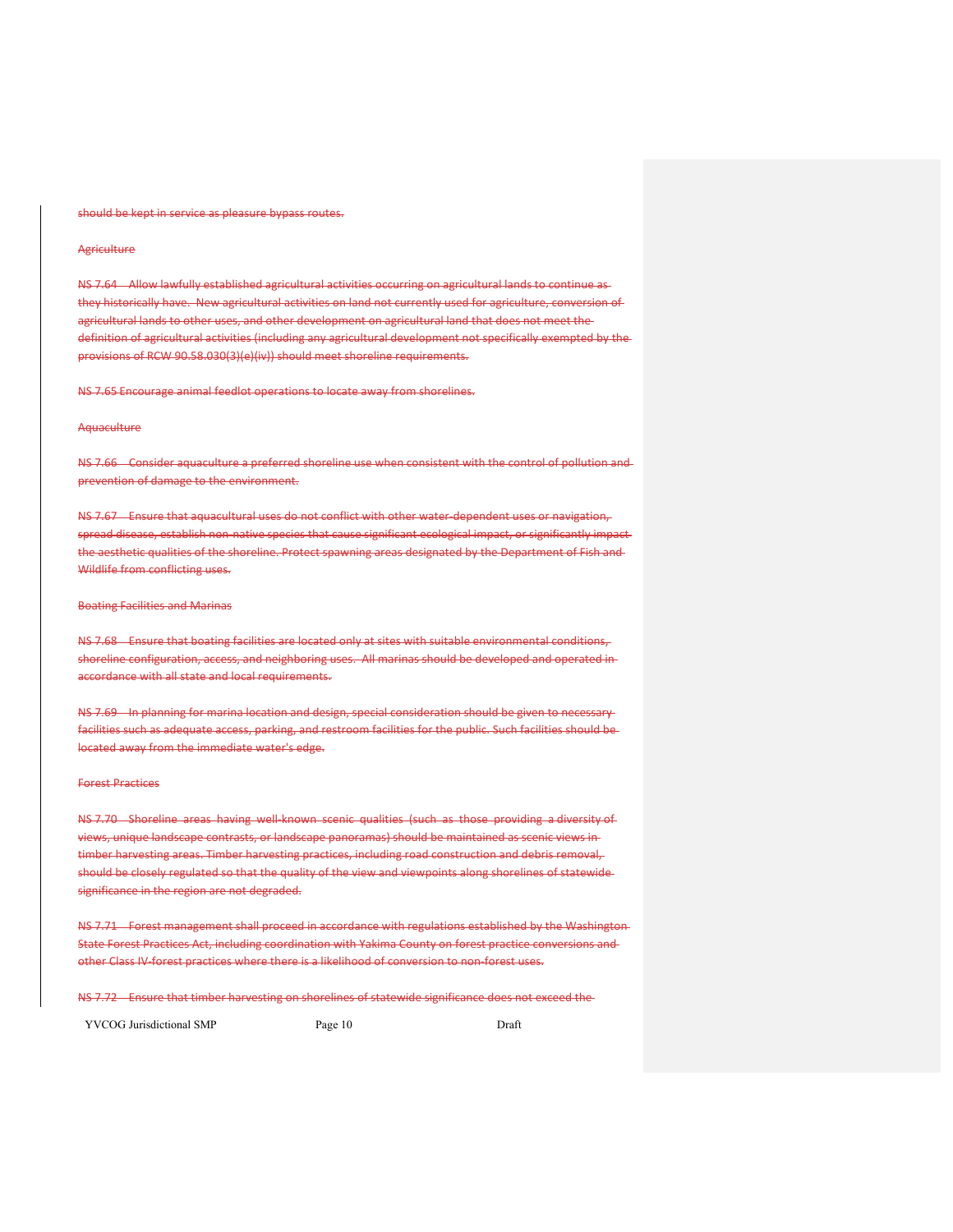nitations established in RCW 90.058.150 (regarding selective harvest requirements), except as providedin cases where selective logging is rendered ecologically detrimental or is inadequate for preparation of land for other uses.

### **Mining**

NS 7.73 Remove sand, gravel, and minerals from only the least sensitive shoreline areas. Due to the risk of avulsion and mine pit capture by the river, mining within the stream channel and channel migration zone should not be allowed. In special cases where it is allowed, it should be a conditional use. Restoration or enhancement of ecological function is encouraged.

NS 7.74 Require land reclamation plans of any mining venture proposed within a shoreline. Mining reclamation shall be done in conformance with the Washington State Surface Mining Act (RCW 78.44).

NS 7.75 Ensure that mining and associated activities are designed and conducted consistent with the applicable environment designation and the applicable critical areas ordinance.

NS 7.76 Ensure that proposed subsequent use of mined property and the reclamation of disturbed shoreline areas is consistent with the applicable environment designation and that appropriate ecological functions are provided consistent with the setting.

#### Residential Development

NS 7.77 Design subdivisions at a density, level of site coverage, and occupancy compatible with the physical capabilities of the shoreline and water, and locate them to prevent the need for new shore stabilization or flood hazard reduction measures.

NS 7.78 Restrict subdivisions in areas subject to flooding. NS 7.79 Encourage cluster development wherever feasible to maximize use of the shorelines by residents, maximize both on‐site and off‐site aesthetic appeal, and minimize disruption of the natural shorelines.

#### Commercial Development

NS 7.80 Limit commercial development to those activities that are particularly dependent upon a shoreline location. Other commercial uses should be encouraged to locate upland. Give first preference to water-dependent commercial uses over non-water-dependent commercial uses; and give secondpreference to water related and water–enjoyment commercial uses over non-water-oriented commercialuses. Allow non-water-oriented commercial uses in limited situations.

# Utilities

NS 7.81 New utility production and processing facilities, such as power plants and sewage treatment plants, or parts of those facilities that are non‐water‐oriented should not be allowed in shoreline areas unless it can be demonstrated that no other feasible option is available. Expansion, updating, and

YVCOG Jurisdictional SMP Page 11 Draft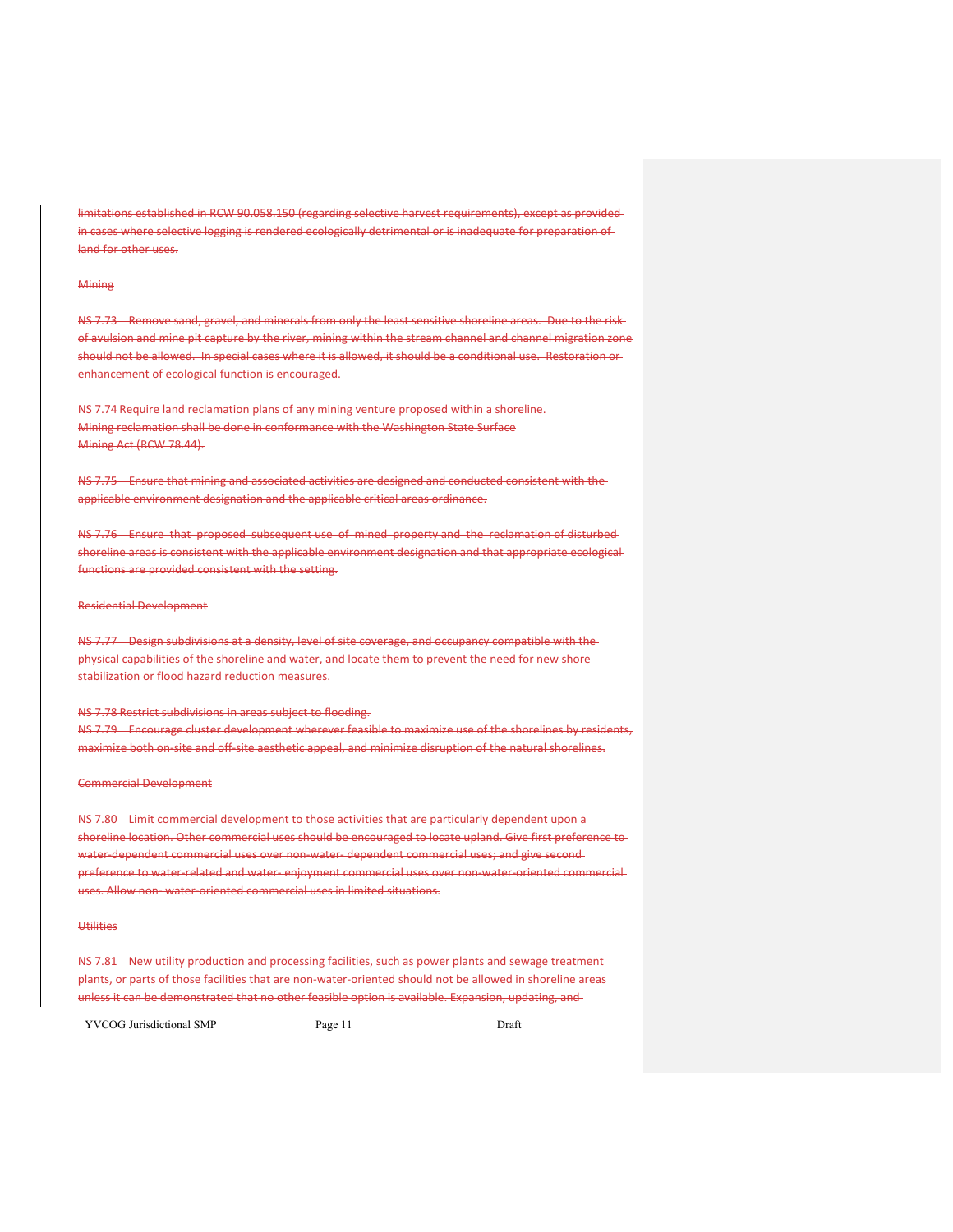maintenance of existing facilities is allowed but should be designed to minimize the impacts as much as possible.

NS 7.82 Wherever possible, transmission facilities for the conveyance of services, such as power lines, cables, and pipelines, should be located outside of the shoreline area. If location within the shoreline cannot be prevented, confine utilities in a single corridor or within an existing right of way.

NS 7.83 Locate new sewage treatment, water reclamation, and power plants where they do not interfere with and are compatible with recreational, residential or other public uses of water and shore lands. New waste treatment ponds for industrial waste should be located upland when feasible.

# Industry

NS 7.84 Allocate sufficient quantities of suitable land for water related industry. Give preference to water dependent industrial uses over non water dependent industrial uses; and second, give preference to water related industrial uses over non-water-oriented industrial uses. Allow non-water-oriented industrial development in limited situations.

NS 7.85 Discourage industries which have proven to be environmentally hazardous from locating along the shorelines.

## In‐stream Structural Uses

NS 7.86 The location and planning of in‐stream structures should give due consideration to the full range of public interests, watershed functions and processes, and environmental concerns, with special emphasis on protecting and restoring priority habitats and species.

NS 7.87 All in stream structures should provide for the protection and preservation of ecosystemwide processes, ecological functions, and cultural resources, including, but not limited to, fish and fish passage, wildlife and water resources, shoreline critical areas, hydrogeological processes, and natural scenic vistas.

#### SHORELINE MODIFICATION POLICIES

General Shoreline Modification Policies

NS 7.88 Allow shoreline modifications only where they are shown to be necessary to support or protect an allowed primary structure or a legally existing shoreline use that is in danger of loss or substantial damage, or they are necessary for mitigation or enhancement work.

NS 7.89 Limit shoreline modifications to the minimum necessary to accomplish the objective, while still protecting ecological functions. Give preference to shoreline modifications that have a lesser impact on ecological functions.

#### Shore Stabilization

YVCOG Jurisdictional SMP Page 12 Draft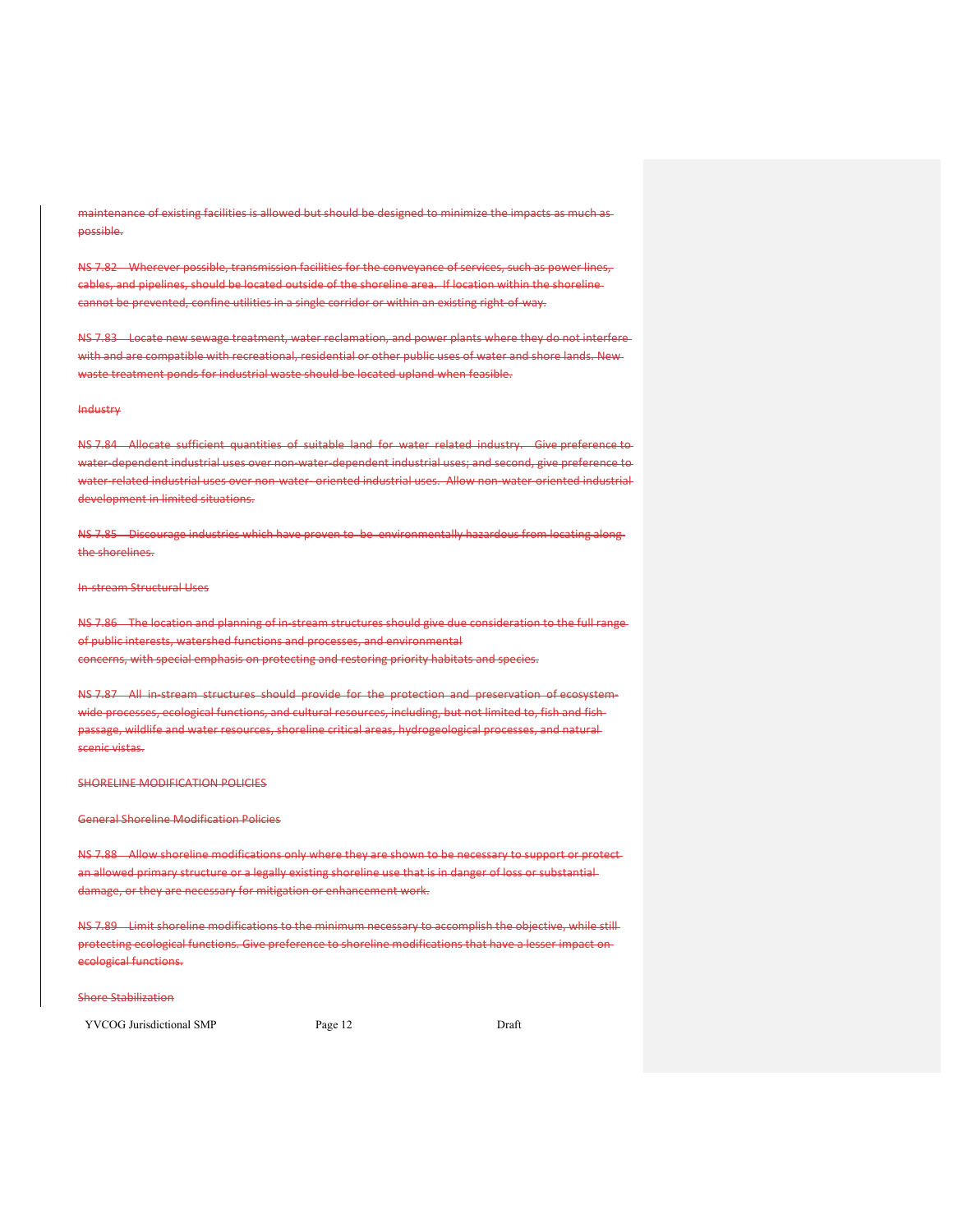NS 7.90 New structural stabilization measures should only be allowed for the following instances, and then only when meeting specific criteria:

1. When necessary to protect an existing primary structures;

2. In support of new and existing development;

3. To protect projects for the restoration of ecological functions or hazardous substance remediation projects.

NS 7.91 Avoid flood protection and stabilization measures which result in or tend toward channelization of streams such as, hardening of stream banks, or fixing channel locations.

NS 7.92 All shore stabilization activities must be designed and constructed to accepted engineering standards.

# Landfill

NS 7.93 Allow normal and reasonable land grading and filling where necessary to develop a land area for a permitted use. There should be no substantial changes made in the natural drainage patterns and noreduction of flood water storage capacity that might endanger other areas. Allow fill within the ordinary high water mark only when necessary to support water dependent uses, public access, transportation facilities, mitigation, restoration, enhancement, and certain special situations listed in WAC 173‐26‐231(3)(c).

NS 7.94 In evaluating fill projects, such factors as total water surface reduction, navigation restriction, impediment to water flow and circulation, impediment to irrigation systems, reduction of water quality, and destruction of fish and wildlife habitat should be examined.

NS 7.95 Locate and design shoreline fills or cuts to avoid creating a hazard to adjacent life, property, and natural resources systems, and to provide all perimeters of fills with vegetation, retaining walls, or other mechanisms for erosion prevention.

#### **Dredging**

NS 7.96 Dredging should only be permitted for maintaining existing navigation uses, not for obtaining fill material or mining.

NS 7.97 Permit deposit of spoils in water areas only to improve habitat or when the alternative is moredetrimental than depositing in water areas.

#### Piers and Docks

NS 7.98 Piers and docks should only be allowed for water dependent uses and public access, except that water enjoyment and water related uses may sometimes be included as part of a mixed use development. New piers and docks must have a specific need and must be the minimum size necessary. Encourage the cooperative use of shared docks.

YVCOG Jurisdictional SMP Page 13 Draft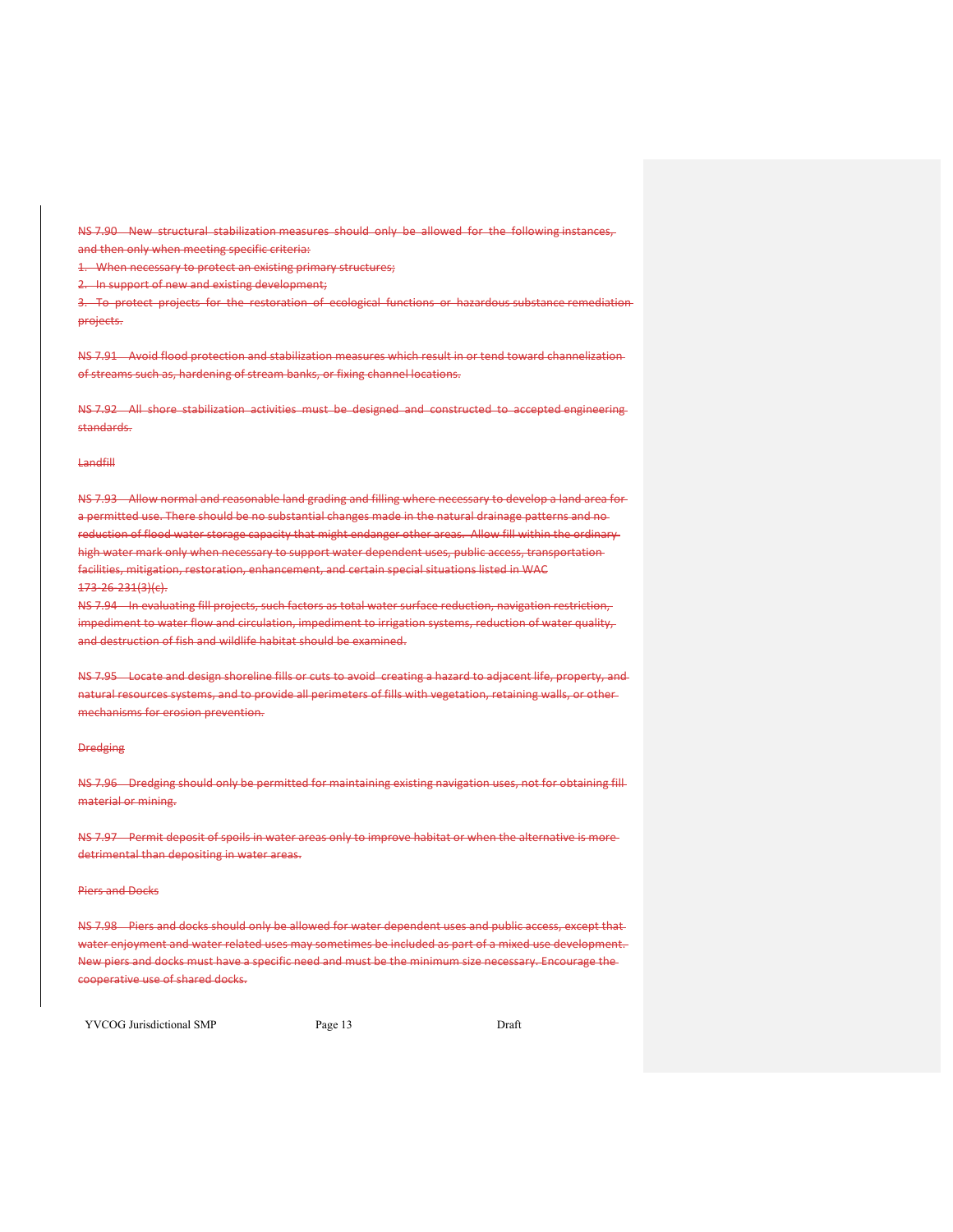CRITICAL AREAS GOALS AND POLICIES IN SUPPORT OF THE SHORELINE MASTER PROGRAM ‐ YAKIMA COUNTY COMPREHENSIVE PLAN 2015 – Natural Settings Element

Below are the Goals and Policies for Critical Areas which are retained in support of the SMP consistent with Policy NS 7.28. These Goals and Policies also legally reside within Yakima County's Comprehensive Plan 2015. These Goals and Polices were updated in 2007 to be consistent with the GMA (WAC 365‐190, 365‐ 195) and the SMP Guidelines (WAC 173‐26), which were adopted by the Yakima Board of County Commissioners by Ordinance 13‐2007.

CRITICAL AREAS PURPOSE STATEMENT 8

Critical Areas are an important part of the natural setting in Yakima County. Their protection is required by the Growth Management Act and important to the quality of life of the residents of this county. Critical Areas include groundwater, fish and wildlife habitat (which includes surface waters), wetlands, frequently flooded areas, and geologic hazards. The protection of critical areas must include certain general approaches, which are provided for in the goals and policies below.

Goal NS 8: Establish critical areas protection measures to protect environmentally sensitive areas, and protect people and property from hazards.

#### GENERAL POLICIES

NS 8.1 Use the best available science in a reasonable manner to develop regulations to protect the functions and values of critical areas.

NS 8.2 Ensure proposed subdivisions, other development, and associated infrastructure are designed at a density, level of site coverage, and occupancy to preserve the structure, values and functions of the natural environment or to safeguard the public from hazards to health and safety. NS 8.3 Use a preference-based system of mitigation sequencing for the County's stream, lake, pond, wetland, floodplain, and fish and wildlife habitat critical areas that reduces impacts using approaches ranging from avoidance to replacement.

NS 8.4 In order to encourage Critical Area protection and restoration, the density and lot size limits stipulated in other policies may be adjusted or exceeded to accomplish clustering and bonus provisions adopted under the CAO. The use of incentive based programs is encouraged.

## WATER QUALITY AND QUANTITY

Groundwater and Critical Aquifer Recharge Areas (CARAs)

# PURPOSE STATEMENT NS 9

Groundwater is the primary source of drinking water for most rural County residents. The City of Yakima is the only city within Yakima County that uses surface water as a primary source (Naches River). All other jurisdictions currently use groundwater (wells) as their primary source of water. Once groundwater is contaminated it is difficult, costly, and often impossible to clean up. Some contaminants like microbial organisms can cause sickness and discomfort while others like

organic chemicals, inorganic metals, and radio‐nuclides can cause neurological disorders, cancer, mutations and death.

YVCOG Jurisdictional SMP Page 14 Draft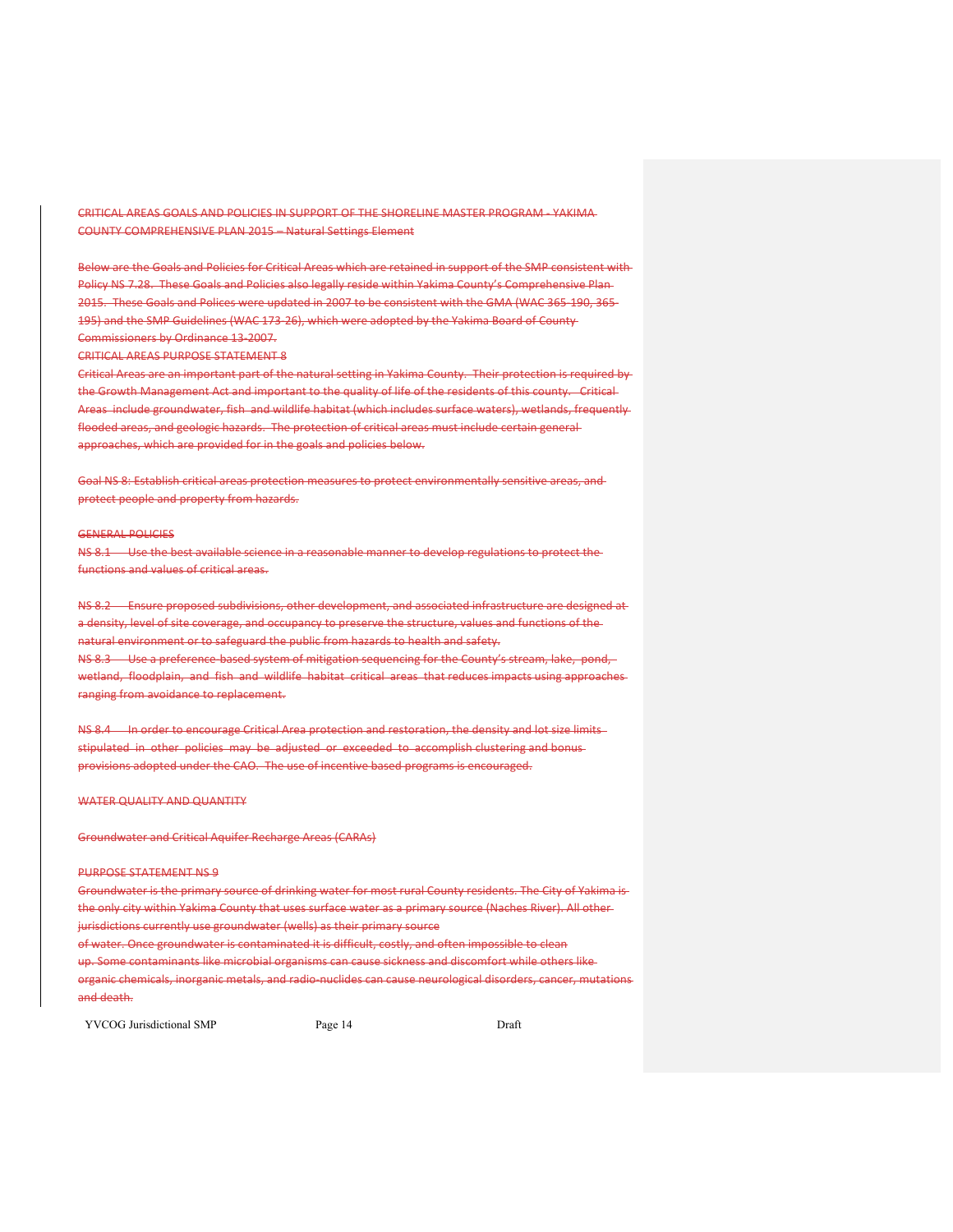Wells provide a potential source of contamination of both the shallow and deeper aquifers. The proliferation of individual domestic and irrigation wells increases the risk that contamination may find its way into the groundwater. Although the quality of groundwater resources used for drinking water in Yakima County is generally good, the potential for problems exists because many wells tap shallow aquifers (less than 100 feet) which are extremely susceptible to surface contamination. The following goal and policies address these concerns by encouraging the identification of aquifers and taking steps to reduce potential contamination.

GOAL NS 9: Maintain and manage the quality of the groundwater resources in Yakima County as near as possible to their natural conditions and in compliance with state water quality standards.

#### POLICIES:

NS 9.1 Identify and map important aquifers, critical aquifer recharge areas, and surface waters. NS 9.2 Develop performance standards and regulate uses for activities which adversely impact waterquantity and quality in aquifers, wetlands, watersheds and surface waters.

NS 9.3 Evaluate the potential impact of development proposals on groundwater quality, and requirealternative site designs to reduce contaminant loading where site conditions indicate that the proposed action will measurably degrade groundwater quality.

NS 9.4 Continue data collection and evaluation efforts to better understand the County's groundwater system and its vulnerability to contamination.

NS 9.5 Encourage the retention of natural open spaces in development proposals overlying areas highly susceptible for contaminating groundwater resources.

NS 9.6 Conduct and support educational efforts which inform County citizens of measures they can take to reduce contaminant loading of groundwater systems.

NS 9.7 Encourage development and expansion of community public water systems to lessen the reliance on individual wells.

NS 9.8 Ensure that abandoned wells are closed properly.

NS 9.9 Ensure sufficient water quantity exists to support land use activities.

## SURFACE WATER

# PURPOSE STATEMENT NS 10, 11 & 12

The Yakima River and its many tributaries are perhaps the most dynamic and used natural features in Yakima County. Throughout its 200 mile course, water from the Yakima is withdrawn to feed agricultural operations that drive our economy. Irrigation and other water uses developed both inside and outside the Yakima Irrigation Project, developed under the 1903 Reclamation Act, are relatively unique in that all of the water for irrigation is generated, stored and

YVCOG Jurisdictional SMP Page 15 Page 15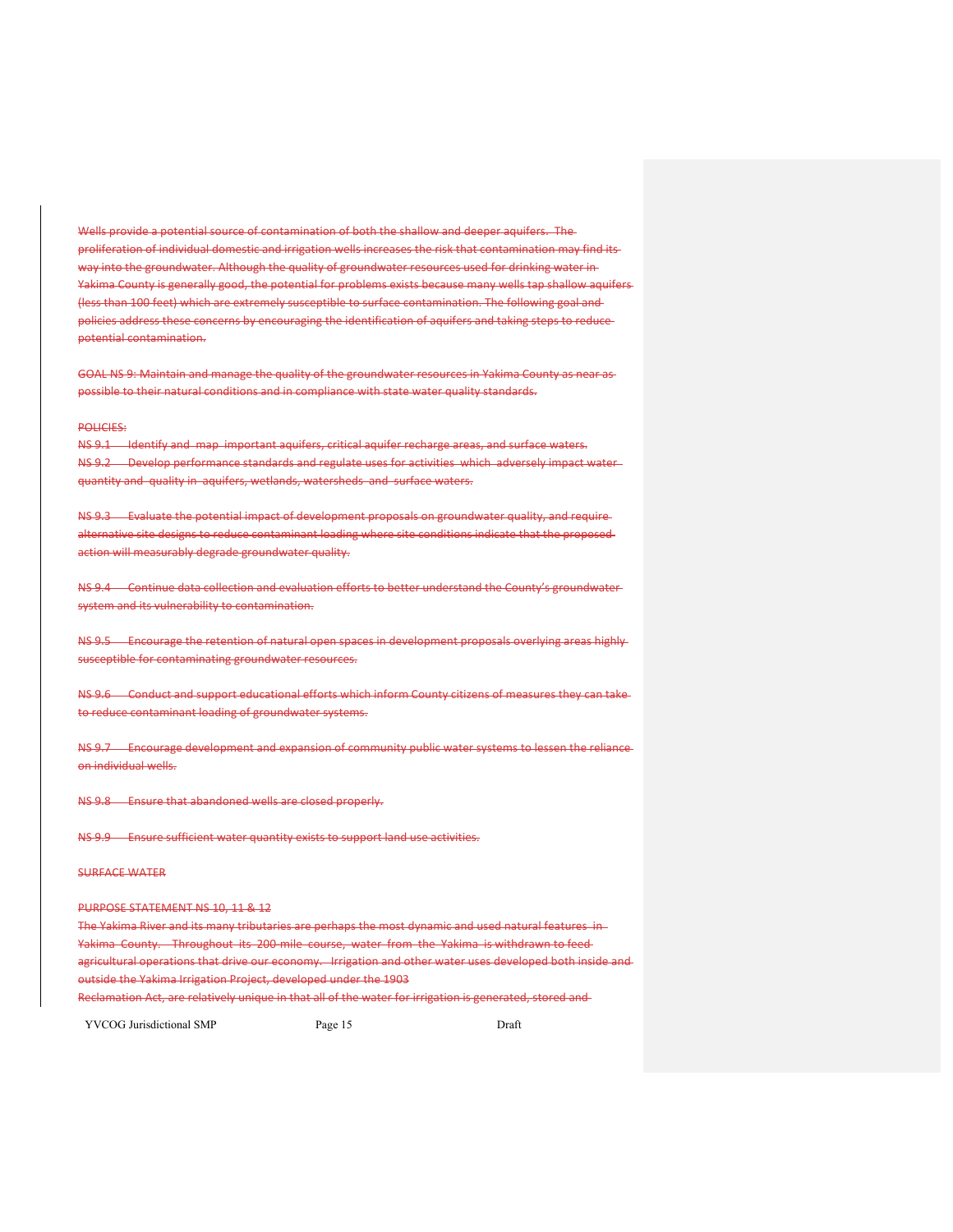distributed in the Valley. The tributaries, the Naches River and the Yakima River are used as the conduit for the water distributions system in the Valley. The Yakima River is used as the trunk of the water distributions system, is the most important component of the Yakima Project, and probably is the most important piece of infrastructure in the Valley. Agriculture, industry, recreation and the Cities within the basin are dependent on this distribution system for water supply for domestic, industrial, agricultural and residential uses. The demands of this economy are continuing to increase, while existing operations return flows of a far lesser quality. The combined historic actions of over withdrawal, pollution and vegetation removal have produced a waterway that exits Yakima County completely altered from the condition in which it begins near Snoqualmie Pass. To deal with the situation, efforts by many parties have been made to improve stream corridors within the County, especially in the areas of water quality and habitat. The following goals and policies address actions and attitudes that should guide decisions related to surface water.

GOAL NS 10: Enhance the quantity and quality of surface water.

## POLICIES:

NS 10.1 Improve water conservation through education and incentives.

NS 10.2 Protect water quality from the adverse impacts associated with erosion and sedimentation.

NS 10.3 Encourage the use of drainage, erosion and sediment control practices for all construction or development activities.

GOAL NS 11: Identify future needs and promote increased water supplies through coordinated development and conservation efforts.

# POLICY:

NS 11.1 Support local and regional cooperative efforts which help to accomplish this goal.

GOAL NS 12: Restore, maintain or enhance the quality of the Yakima River Basin's surface water.

### POLICIES:

12.1 Maintain local control over water quality planning by: 1) providing guidance to state and federal agencies regarding water quality issues, priorities and needs; and 2) demonstrating progress in accomplishing the goals and objectives of locally developed water quality plans, thereby pre-emptingexternally-imposed solutions to water quality problems as much as possible. NS 12.2 Make use of local and regional data sources to assess water quality progress.

NS 12.3 Participate in water quality improvement planning and implementation efforts by local, regional, state, federal, and tribal agencies, as well as coalitions such as local watershed planning efforts.

FLOOD HAZARDS AND STORMWATER

#### PURPOSE STATEMENT NS 13 and 14

While stormwater management may be of less concern in Yakima County than in areas that receive more precipitation, localized flooding does occur in certain areas, such as Wide Hollow Creek, Ahtanum Creek,

YVCOG Jurisdictional SMP Page 16 Page 16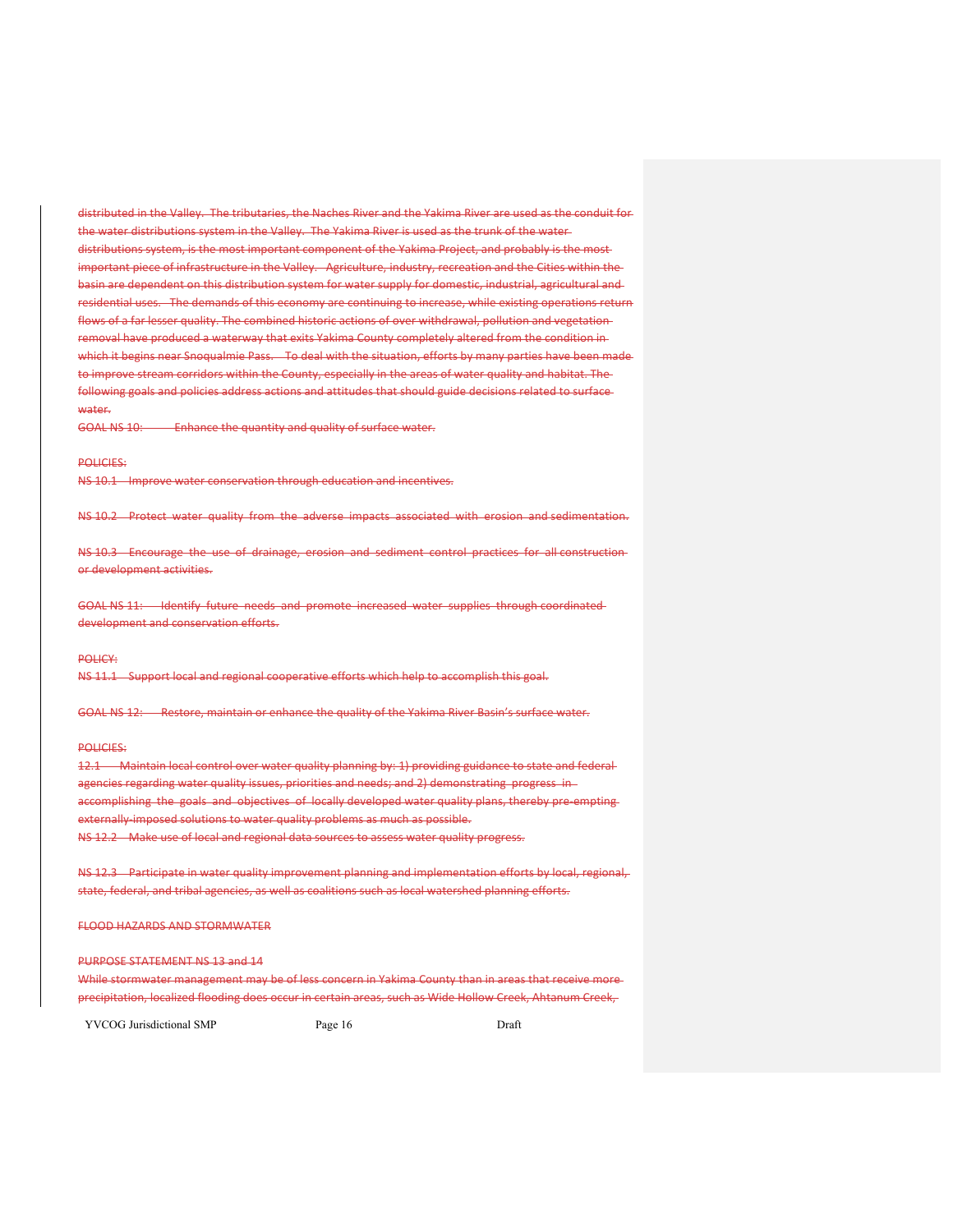and Cowiche Creek. If the amount of impervious area in a watershed increases, and provisions are not made for retaining stormwater on site, up watershed areas can contribute to the flooding hazards of theirdown-stream neighbors, and flooding becomes more frequent and more severe. If the natural drainagecourses are obstructed with fill material, buildings, or roads that lack adequately-sized culverts, stormwater can cause localized flooding, with property damage and disruption of services.

Yakima County is subject to state and federal water quality and Underground Injection Control (UIC) regulations. Some Urban Areas within Yakima County are also subject to state and federal stormwater regulations.

GOAL NS 13: Prevent increased flooding from stormwater runoff.

# POLICIES:

NS 13.1 Require on-site retention of stormwater.

NS 13.2 Preserve natural drainage courses.

NS 13.3 Minimize adverse storm water impacts generated by the removal of vegetation and alteration of land forms.

GOAL NS 14: Improve water quality through improved stormwater management. POLICIES:

NS 14.1 Review the recommendations of locally adopted stormwater management plans, and develop a realistic implementation schedule.

NS 14.2 Control stormwater in a manner that has positive or neutral impacts on the quality of both surface and groundwater, and does not sacrifice one for the other.

FISH AND WILDLIFE HABITAT, WETLANDS, AND FREQUENTLY FLOODED AREAS

PURPOSE STATEMENT NS 15, 16, 17 and 18

Yakima County contains some of the most diverse and unique fish and wildlife habitat found anywhere in the country. These environments provide places where animals can find food, water, shelter, and security, and act as gene pools to assure continued genetic diversity. The following goal and supporting policies encourage the protection of fish and wildlife habitat in order to protect the environment for multiple uses. While fish and wildlife habitat includes upland habitat, state administrative code (WAC 365-190-080(5)) focuses on habitat that is related to water. The Shoreline Management Act at RCW 90.58.020 contemplates protecting against adverse impacts to "…the land its vegetation and wildlife, and the waters of the state and their aquatic life". Thus the standard forprotecting existing ecological function, expressed in fish and wildlife and their habitats, is more comprehensive than the Growth Management Act.

Stream corridors, lakes, ponds, wetlands, flood plains and other areas subject to flooding perform important hydrologic functions including storing and slowly releasing flood waters, reducing floodwater velocities, settling and filtering of sediment and nutrients, shading surface waters, and other functions. These areas also provide natural areas for wildlife and fisheries habitat, recreation areas and rich agricultural lands. Development in these areas diminishes their functions and values and can present a risk to persons and property on the development site and/or downstream from the development. Building

YVCOG Jurisdictional SMP Page 17 Page 17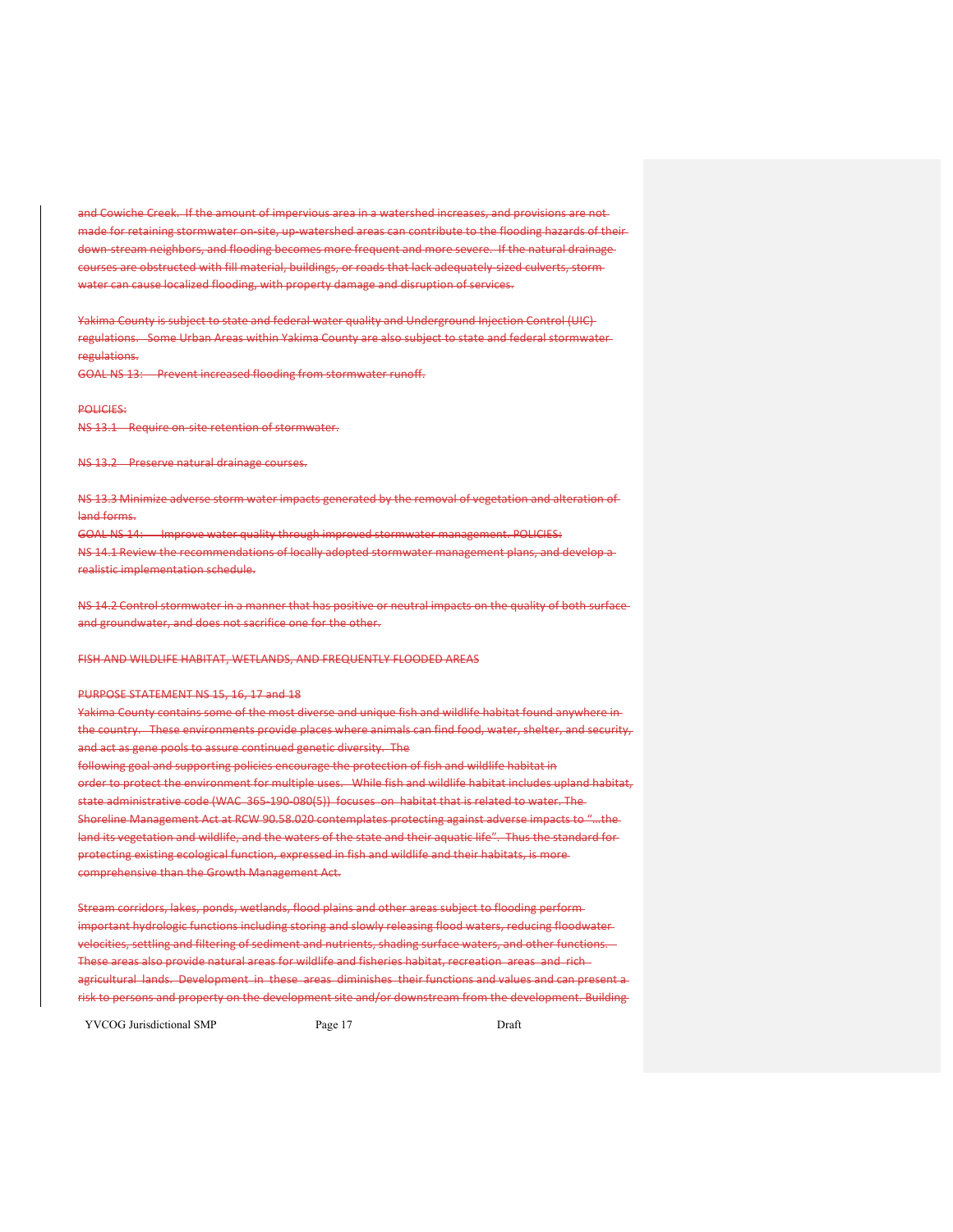in frequently flooded areas also results in high costs for installing flood protection measures to protect life and property and to repair flood damages.

Wetlands are an economically, biologically, and physically valuable resource. They are the most biologically productive ecosystems in nature, even though they constitute only a small percentage of the total landscape. They provide important nursery and spawning areas, which in turn support a strong commercial and recreational industry. Wetlands also play an important function in local and regional hydrologic cycles.

s and policies work toward preserving, protecting and managing fish and wildlife habitat and wetlands by adopting, boundaries, and a data system to track them, and establishing development regulations for their protection. These goals and policies also seek to reduce the hazards and impacts of development through comprehensive flood control planning, directing facility development away from these areas, and developing site development standards.

# FISH AND WILDLIFE HABITAT

GOAL NS 15: Provide for the maintenance and protection of habitat areas for fish and wildlife.

#### POLICIES:

habitats;

NS 15.1 Encourage the protection of aquatic, riparian, upland and wetland fish and wildlife habitat. This can be approached from both a region-wide and site specific perspective to ensure that the bestrepresentation and distribution of habitats remains to protect the natural values and functions of those habitats. Fish and wildlife habitat protection considerations should include: 1. The physical and hydrological connections between different habitat types to prevent isolation of those

2. Diversity of habitat types both on a local and regional scale;

3. Large tracts of fish and wildlife habitat;

4. Areas of high species diversity;

5. Locally or regionally unique and rare habitats; and

6. Winter range and migratory bird habitat of seasonal importance.

NS 15.2 Direct development away from areas containing significant fish and wildlife habitat areas, especially areas which are currently undeveloped or are primarily dominated by low intensity types of land uses such as forestry.

NS 15.3 Encourage the retention of sustainable natural resource based industries such as forestry and agriculture in order to protect important fish and wildlife habitat.

NS 15.4 Coordinate fish and wildlife protection efforts with state and federal agencies and the Yakama Nation to:

Avoid duplication of effort;

2. Ensure consistency in protecting fish and wildlife habitat which crosses political boundaries;

3. Facilitate information exchanges concerning development proposals which may impact fish and wildlife habitat; and

YVCOG Jurisdictional SMP Page 18 Page 18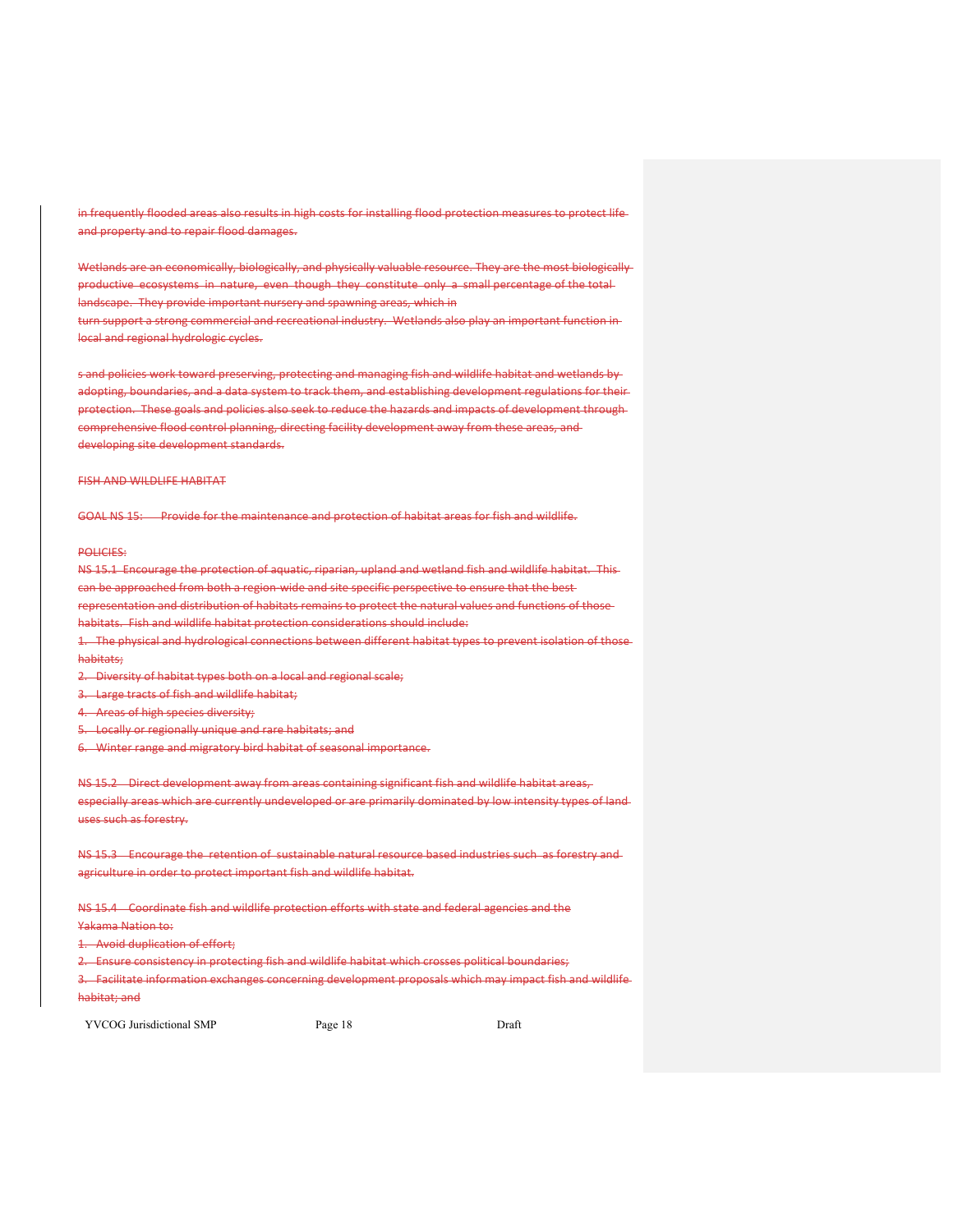4. Take advantage of any available financial, technical, and project review assistance.

NS 15.5 Protect fish and wildlife habitat for all native species in Yakima County, so as to maintain current populations over time. Protect the habitat of Washington State Listed Species of Concern and Priority Habitats and Species in order to maintain their populations within Yakima County.

NS 15.6 Work with the resource agencies to prioritize habitats and provide appropriate measures to protect them according to their relative values.

GOAL NS 16: Conserve, protect and enhance the functions and values of stream corridors to provide for natural functions and protect hydrologic connections between features.

# POLICIES:

NS 16.1 Development projects should not be authorized if they obstruct fish passage or result in the unmitigated loss or damage of fish and wildlife resources.

NS 16.2 Encourage and support the retention of natural open spaces or land uses which maintainhydrologic functions and are at low risk to property damage from floodwaters within frequently flooded areas.

NS 16.3 Protect public and private properties by limiting development within hazardous areas of the stream corridor.

NS 16.4 Give special consideration to conservation and protection measures necessary to preserve or enhance anadromous fisheries.

NS 16.5 Establish a system of vegetative buffers landward from the ordinary high water mark of streams, lakes and ponds and the edge of wetlands.

### FREQUENTLY FLOODED AREAS

GOAL NS 17: Prevent the loss of life or property and minimize public and private costs associated with repairing or preventing flood damages from development in frequently flooded areas.

# POLICIES:

NS 17.1 Support comprehensive flood control planning.

NS 17.2 Yakima County should conduct additional analysis and mapping of frequently flooded areasin cases where the 100-year floodplain maps prepared by the Federal Emergency Management Agency donot adequately reflect the levels of risk or the geographic extent of flooding.

NS 17.3 Direct new critical facility development away from areas subject to catastrophic, life–threateningflood hazards where the hazards cannot be mitigated.

YVCOG Jurisdictional SMP Page 19 Page 19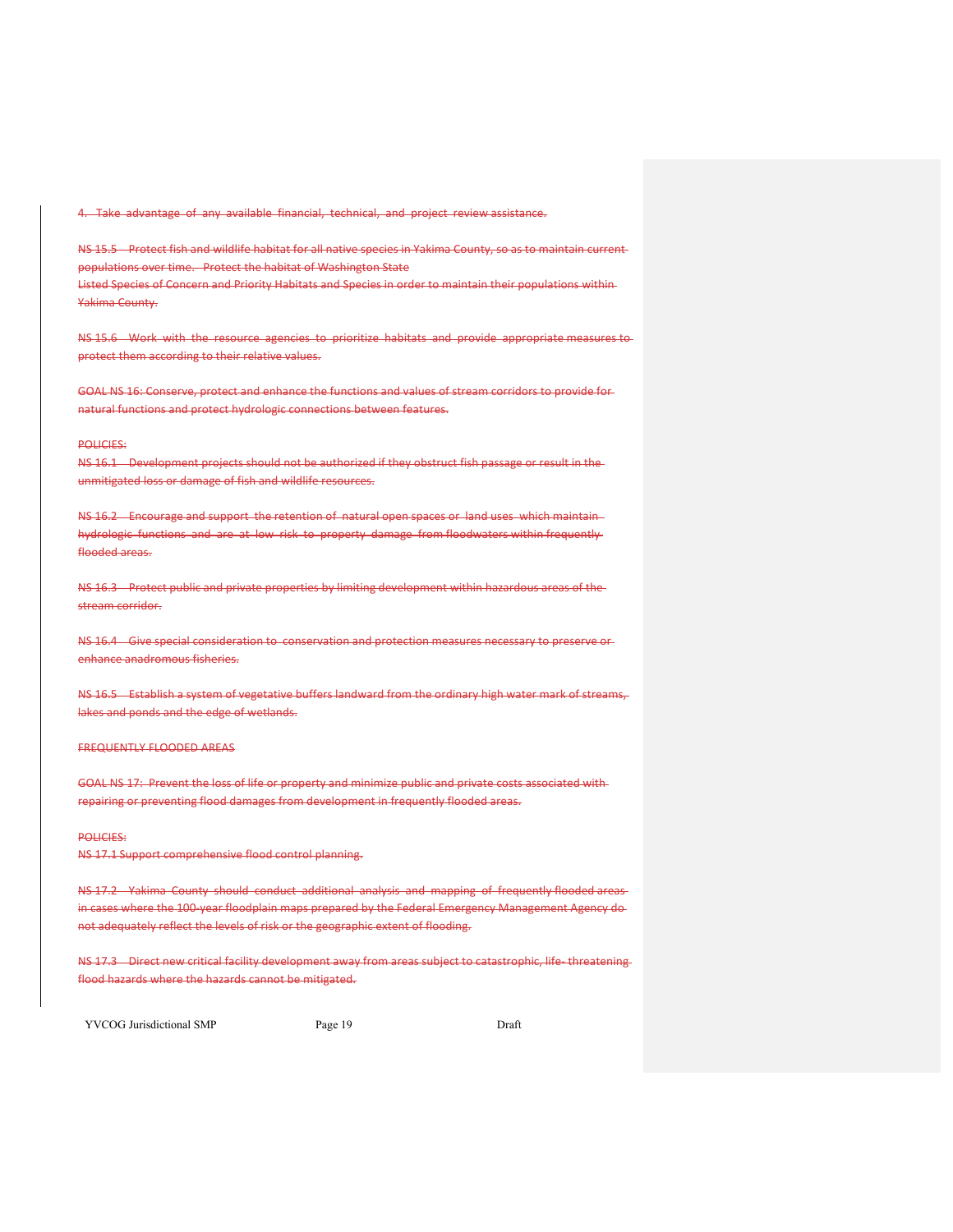NS 17.4 Where the effects of flood hazards can be mitigated require appropriate standards forsubdivisions, parcel reconfigurations, site developments and for the design of structures. {Amended 12/98}NS 17.5 Plan for and facilitate returning Shoreline rivers to more natural hydrological conditions, and recognize that seasonal flooding is an essential natural process.

NS 17.6 When evaluating alternate flood control measures on Shoreline rivers:

1) consider the removal or relocation of structures in the FEMA 100-year floodplain;

2) where feasible, give preference to nonstructural flood hazard reduction measures over structural measures;

3) structural flood hazard reductions measures should be consistent with the County's comprehensive flood hazard management plan.

# **WETLANDS**

GOAL NS 18: Provide for long-term protection and no net loss of wetland functions and values.

#### POLICIES:

NS 18.1 Preserve, protect, manage, and regulate wetlands for purposes of promoting public health, safety and general welfare by:

1. Conserving fish, wildlife, and other natural resources of Yakima County;

2. Regulating property use and development to maintain the natural and economic benefits provided bywetlands, consistent with the general welfare of the County;

3. Protecting private property rights consistent with the public interest; and

4. Require wetland buffers and building setbacks around regulated wetlands to preserve vital

wetland functions and values.

NS 18.2 Adopt a clear definition of a regulated wetland and a method for delineating regulatory wetland boundaries.

NS 18.3 Classify regulated wetland areas to reflect their relative function, value and uniqueness.

NS 18.4 Develop a wetlands database.

NS 18.5 Manage and mitigate human activities or actions which would have probable adverse impacts on the existing conditions of regulated wetlands or their buffers.

NS 18.6 Require mitigation for any regulated activity which alters regulated wetlands and their buffers. Develop ratios, performance standards, monitoring, and long‐term protection.

GEOLOGIC HAZARDS

#### PURPOSE STATEMENT NS 19

Geologic hazards pose a threat to the health and safety of County citizens when incompatible commercial, residential, or industrial development and associated infrastructure is sited in areas of significant hazard. The following goal and policies address the risk associated with these

YVCOG Jurisdictional SMP Page 20 Draft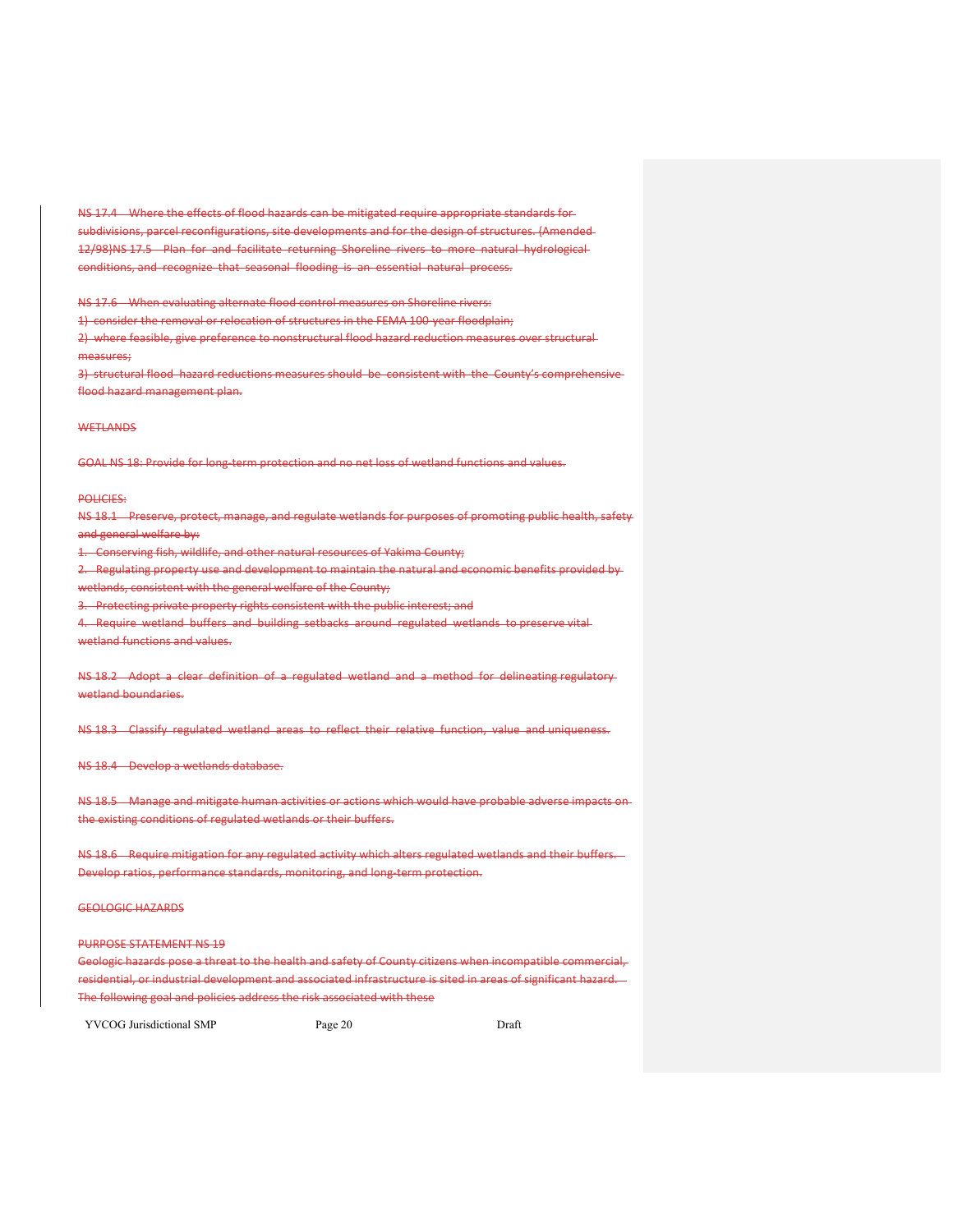areas by encouraging engineering designs or modified construction practices that will mitigate problems, and prohibiting building where problems cannot be mitigated.

GOAL NS 19: Protect the public from personal injury, loss of life or property damage from geologichazards.

## POLICIES:

NS 19.1: Ensure that land use practices in geologically hazardous areas do not cause or exacerbate natural processes which endanger lives, property, or resources.

NS 19.2 Locate development within the most environmentally suitable and naturally stable portions of the site.

NS 19.3 Classify and designate areas on which development should be prohibited, conditioned, or otherwise controlled because of danger from geological hazards.

NS 19.4 Prevent the subdividing of known or suspected landslide hazard areas, side slopes of stream ravines, or slopes 40 percent or greater for development purposes.

SHORELINE MASTER PROGRAM REGULATIONS

| <b>Table of Contents</b> |                                                                             |         |                |
|--------------------------|-----------------------------------------------------------------------------|---------|----------------|
| Chapter 16D.01           | GENERAL PROVISIONS                                                          | Page 25 |                |
| Chapter 16D.02           | <b>DEFINITIONS</b>                                                          | Page 30 |                |
| Chapter 16D.03           | <b>APPLICATION &amp; REVIEW PROCEDURES</b>                                  | Page 44 |                |
|                          | <b>General Provisions</b>                                                   |         |                |
|                          | <b>Inquiry and Early Assistance Abbreviated Review Alternatives Review-</b> |         |                |
|                          | Process                                                                     |         |                |
|                          | <b>Critical Areas Reports</b>                                               |         |                |
|                          | <b>Permit Review Criteria</b>                                               |         |                |
| Chapter 16D.04           | <b>ENFORCEMENT AND PENALTIES</b>                                            | Page 73 |                |
| Chapter 16D.05           | <b>FLOOD HAZARD AREAS</b>                                                   | Page 75 | $\leftarrow -$ |
|                          | 16D.05.20 Flood Hazard Areas - General Provisions                           |         |                |
|                          | 16D.05.28 Flood Hazard Protection Standards                                 |         |                |
|                          | 16D.05.32 Floodway Fringe Uses                                              |         |                |
|                          | 16D.05.36 Floodway Uses                                                     |         |                |
|                          | 16D.05.40 Non-Conforming Uses and Structures                                |         |                |
|                          | 16D.05.44 Flood Hazard Protection Administration                            |         |                |
|                          | 16D.05.48 Elevation and Floodproofing Certification                         |         |                |
|                          | 16D.05.52 Variances                                                         |         |                |
|                          | 16D.05.72 Map Correction Procedures                                         |         |                |
|                          |                                                                             |         |                |

YVCOG Jurisdictional SMP Page 21 Draft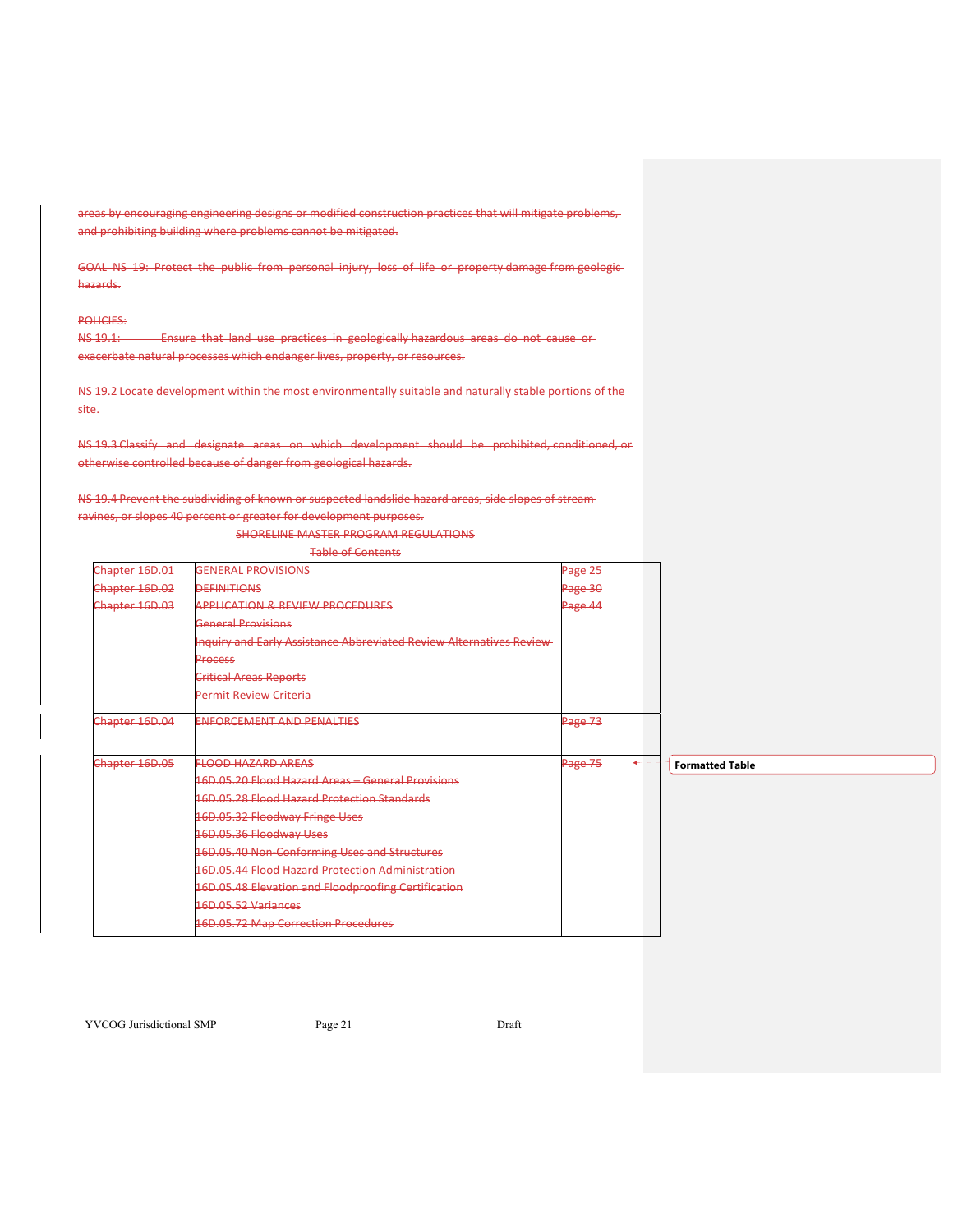| Chapter 16D.06    | FISH AND WILDLIFE HABITAT AND THE STREAM CORRIDOR SYSTEM-        | $\Omega$<br><del>Page</del> |
|-------------------|------------------------------------------------------------------|-----------------------------|
|                   | Introduction                                                     |                             |
|                   | <b>Designation and Mapping</b>                                   |                             |
|                   | <b>General Development Standards</b>                             |                             |
|                   | Water Dependency Development Standards and Buffer Requirements   |                             |
|                   | <b>Land Modification Development Standards</b>                   |                             |
|                   | <b>Shoreline Use Development Standards</b>                       |                             |
| Chapter 16D.07    | <b>WETLANDS</b>                                                  | Page 120                    |
| Chapter 16D.08    | <b>GEOLOGICALLY HAZARDOUS AREAS</b>                              | Page 124                    |
| Chapter 16D.09    | <b>SHORELINES</b>                                                | Page 132                    |
| Chapter 16D.11    | UPLAND WILDLIFE HABITAT CONSERVATION AREAS                       | <b>Page 143</b>             |
| Appendix A        | <b>Designated Type 2 Stream Corridors</b>                        | Page 148                    |
| <b>Appendix B</b> | Lakes Coming Under Purview of the Shoreline Management Act and-  | Page 149                    |
|                   | their Environmental Designations                                 |                             |
| Appendix C        | Streams Coming Under Purview of the Shoreline Management Act and |                             |
|                   | their Environmental Designations                                 |                             |
|                   |                                                                  |                             |

YVCOG Jurisdictional SMP Page 22 Draft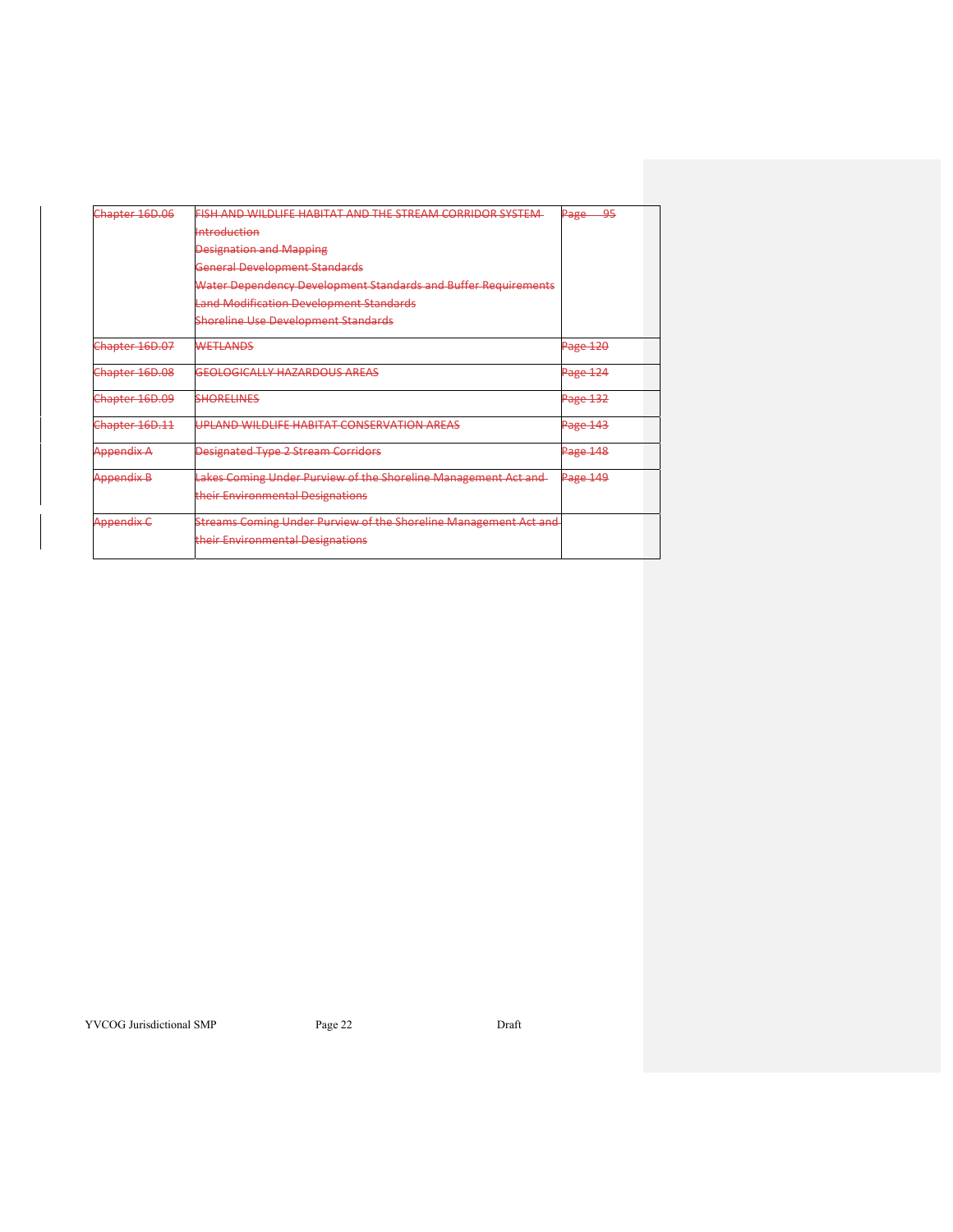# Chapter 46D.01

# GENERAL PROVISIONS

| 46D.01.01 | <b>Title and Authority</b>                         |
|-----------|----------------------------------------------------|
| 460.01.02 | Language Interpretation                            |
| 46D.01.03 | Purpose of Title                                   |
| 16D.01.04 | Intent of Title                                    |
| 160.01.05 | Applicability                                      |
| 160.01.06 | Science and Protection of Anadromous Fish          |
| 46D.01.07 | Applicability of Permit System to Federal Agencies |
| 160.01.08 | Administrative Authority                           |
| 160.01.09 | Severability                                       |
|           |                                                    |

#### 16D.01.01 Title and Authority

1) Yakima County Code (YCC) Title 16D is established pursuant to RCW 36.70A.060 (Growth Management Act Natural resource lands and critical areas ‐‐ Development regulations), RCW Chapter 90.58 (Shoreline Management Act), RCW Chapter 43.21C (State Environmental Policy Act), and federal requirements for eligibility in the National Flood Insurance Program, pursuant to the Code of Federal Regulations (CFR). This title shall be known as the "Shoreline Master Program of Yakima County, Washington."

# 2)

Sections:

-The -Shoreline -Master -Program -of the City of XXXXXX-Yakima County shall, -for-the -purposes -of -RCW  $\leftarrow$  -36.70A.480 (GMA, Shorelines of the State) be considered a supplement to the Comprehensive Plan of. The City of XXXXXX Yakima County. The Shoreline Master Program Regulations shall, for the purposes of 36.70A.480 (GMA and Shorelines of the State) be considered a set of use regulations applying only to shoreline areas as specified in RCW 90.58 (SMA) and WAC 173‐26 (SMP Guidelines). These regulations are intended to be substantive legal rules and procedures used to implement the goals and policies of the Master Program. These regulations shall be applied and interpreted in a manner consistent with the remainder of the Master Program or the Act.

# 16D.01.02 Language Interpretation

Unless specifically defined in Chapter 16D.02, words, phrases and terms in this title shall be interpreted so as to give them the meaning they have in common usage and to give this title its most reasonable application. "Shall" is mandatory; "may" is discretionary and does not impose a requirement; "should" is always advisory; "include(s)" means includes but not limited to. When not inconsistent with the context, words used in the present tense include the future; the singular includes the plural; and the plural, the singular.

# 16D.01.03 Purpose of Title

YVCOG Jurisdictional SMP Page 23 Draft The purpose of ¥CC Title 16D the Shoreline Master Program is to establish a single, uniform system of procedures and standards to be applied to development within Shoreline jurisdiction of unincorporated **Formatted:** Indent: Left: 0.5"

**Formatted:** Indent: First line: 0" **Formatted:** Indent: Left: 0"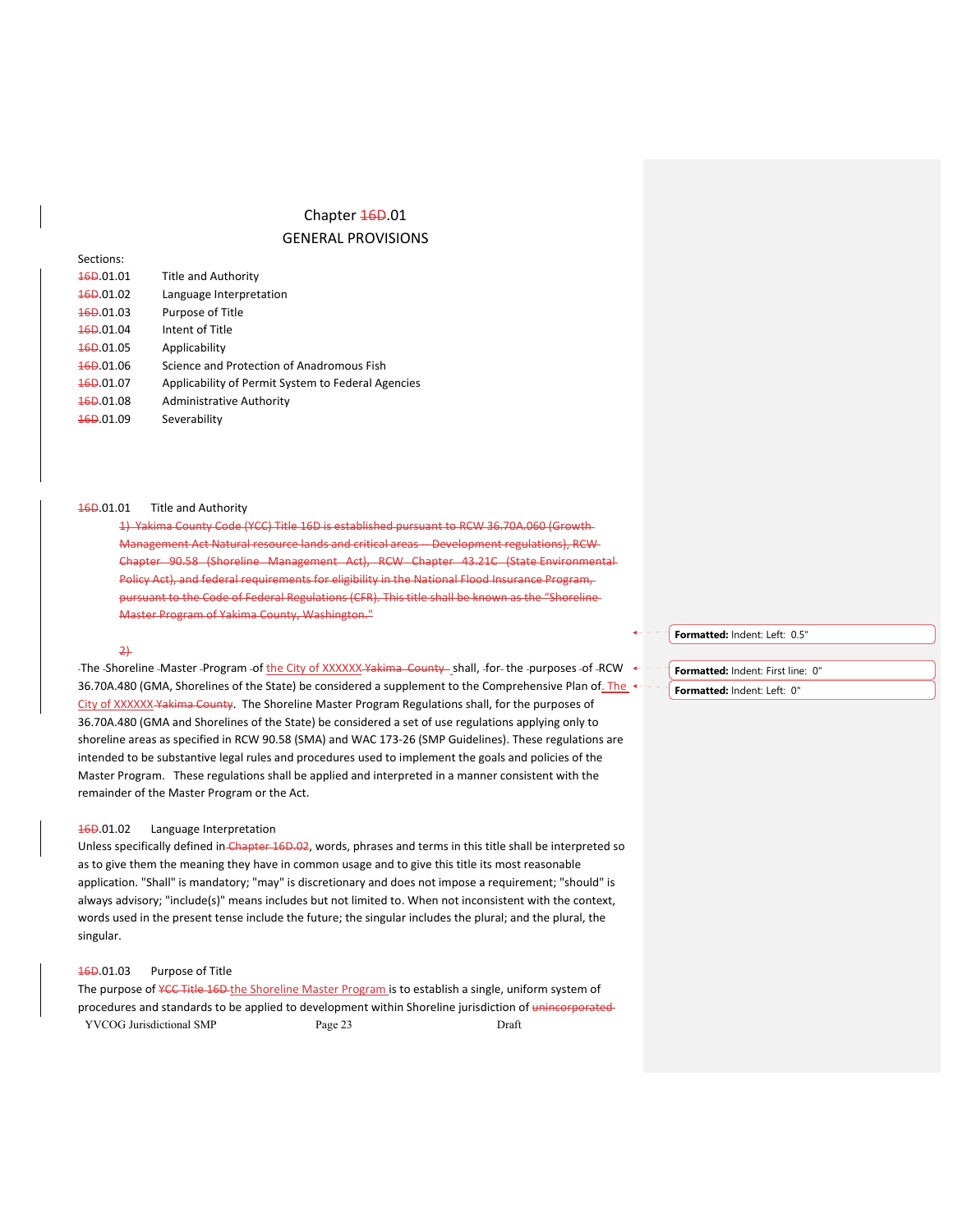nty and municipalities in Yakima County the City of XXXXXXwhich have adopted this regional SMP.

# 16D.01.04 Intent of Title

1) The Shoreline Master Program¥CC Title 16D establishes goals, policies, standards, and regulations pertaining to projects, uses and development within Shoreline jurisdiction<sub>7</sub>. Shorelines of the state shall not be considered critical areas under this chapter except to the extent that specific areas located within shorelines of the state qualify for critical area designation based on the definition of critical areas provided by RCW 36.70A.030(5) and have been designated as such by a the City of XXXXXX pursuant to RCW 36.70A.060(2-development within critical areas or otherareas under Shoreline jurisdiction as provided in the Shoreline Management Act (RCW90.58) and the Growth Management Act (RCW 36.70A), and development regulated under the National Flood ance Program. Additional purpose and intent for the protection of critical areas is provided in the chapter on each subject. Stream corridors, flood hazard areas, wetlands, critical aquifer areas, geologically hazardous areas and fish and wildlife habitat areas constitute Yaki County's critical areas. These areas are of special concern to the people of Yakima County and the state of Washington because they are environmentally sensitive lands, or hazardous areas, which comprise an important part of the county's natural resource base. The policies, standards and procedures of this title are intended to:

a) Preserve development options within designated critical areas where such development $\leftarrow$ will not adversely impact critical area values and functions; and

b) Prevent further degradation of critical areas; and

c) Conserve, protect and, where feasible, restore essential or important natural resources;  $\leftarrow$ and

d) Protect the public health, safety, and general welfare; and

e) Further the goals and objectives of the Yakima County City of XXXXXX Comprehensive Plan and all of its elements; and

f) Implement the goals and requirements of-the Washington Growth-Management Act (RCW Chapter 36.70A) as it applies to Shoreline jurisdiction, the Shoreline Management Act (RCW Chapter 90.58), and the National Flood Insurance Program; and

g) Recognize and protect private property rights; and

h) Provide development options for landowners of all existing lots to the greatest extent possible, through the establishment of Variance, Reasonable Use provisions and Non‐ Conforming Use and Facility provisions; and

i) Manage for no net loss of ecological function within Shoreline jurisdiction to protect against adverse effects to the public health, the land and its vegetation and wildlife, and the waters of the state and their aquatic life; and-

j) Establish a consistent foundation of regulations that apply to similar issues whether they are inside or outside Shoreline jurisdiction. Additional protection measures required as a result of because of Shoreline Master Program updates to this title are identified as applying within Shoreline jurisdiction and are not intended to be applied outside Shoreline jurisdiction; and

YVCOG Jurisdictional SMP Page 24 Draft

**Formatted:** Space After: 6 pt

**Formatted:** Indent: Left: 1", First line: 0", Space After: 6 pt

**Formatted:** Space After: 6 pt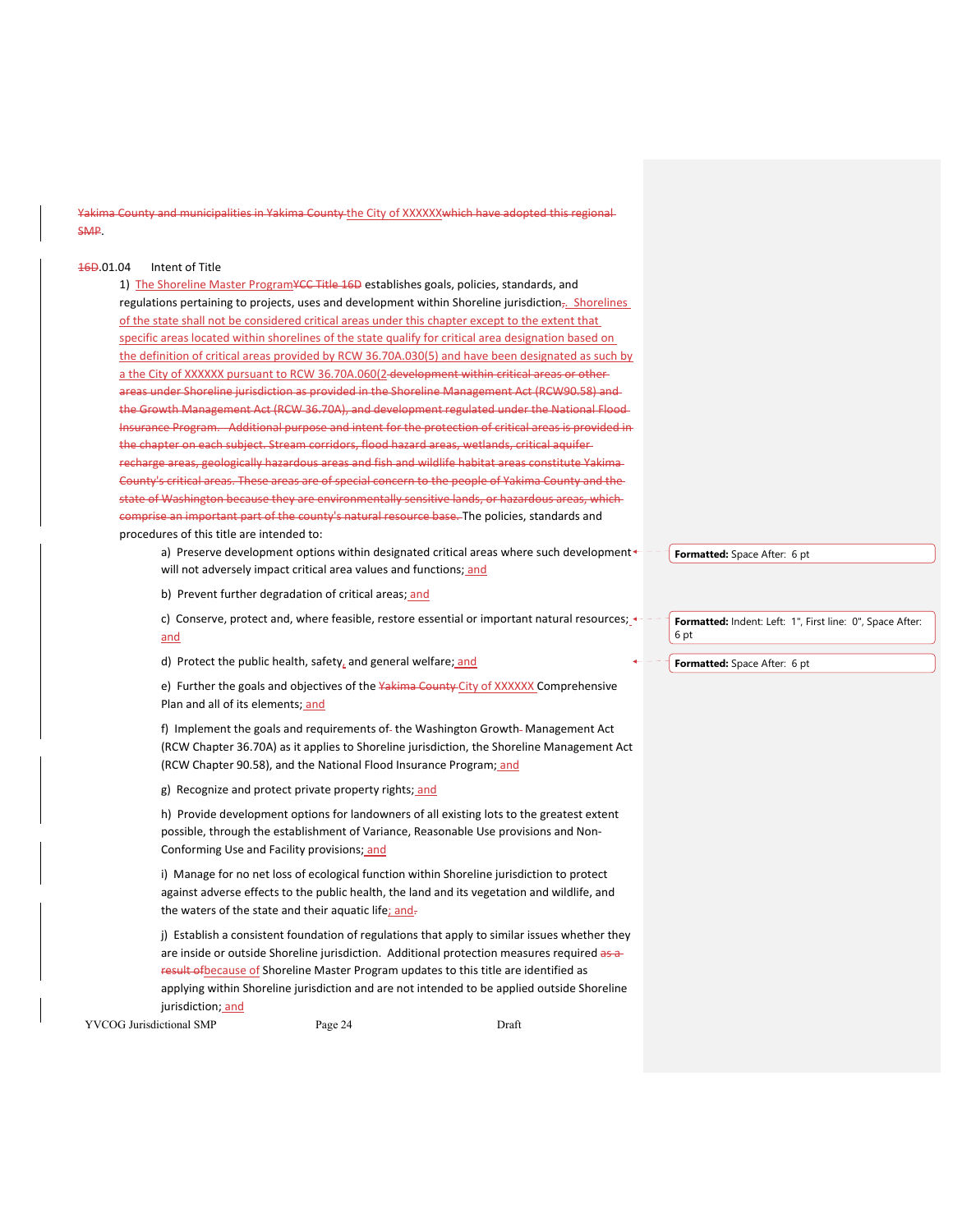k) Recognize that mining is a unique use as a result of because of its inherent linkage to geology.

Therefore, mining and related activities may be an appropriate use when conducted consistent with the policies and provisions of WAC 173‐26‐241(h), within all Shoreline Designations, except the Natural and Floodway/CMZ Environments.

# 2) In addition, the policies, standards, and procedures of this title:

a) Are not intended to regulate the operation and maintenance of existing, legally established uses and structures, including but not limited to vegetative buffers on existing uses that have been reduced in width prior to the effective dates of provisions in the Critical Areas Ordinance (YCC Title 16C City CAO) or Shoreline Master Program (YCC-Title16D).;

b) Are not intended to result in an unconstitutional taking of private property $\dot{r}$ 

c) Are not intended to retroactively require the restoration of degraded critical areas for properties in a degraded condition prior to the effective dates of provisions in the Critical Areas Ordinance (YCC Title 16C) or Shoreline Master Program (YCC Title 16D); but rather to use compensatory mitigation as a tool to mitigate impacts of new development<sub>i</sub>;

d) Are not intended to presume that regulatory tools are the only mechanism for protection, but rather integrated with non‐regulatory tools in as balanced a manner as possible.;

e) Are not intended to prohibit the use of valid water rights.

# 16D.01.05 Applicability

1)  $\rightarrow$  The provisions of this title shall apply to any new development, construction or use within the unincorporated portion of Yakima County City of XXXXXX and municipalities in Yakima County which have adopted this regional SMP designated as a critical area inside Shoreline jurisdiction, designated as- Shoreline jurisdiction. and designated as a special flood ha: under the National Flood Insurance Program. Those shorelines within the City of XXXXXX and its Urban Growth Area which have been inventoried and found to meet the criteria as a shoreline of the state are as follows:, however, this title does not apply to the situations below, except that the Flood Hazard protection provisions of Chapter 5 will continue to apply as determined by the applicability provision in 16D.05.20:

a) Within critical areas and shorelines designated by this title or amendments that may later be adopted, there may exist lots, structures and uses which were lawfully established before this title was initially adopted, amended or readopted, as provided below, but which would be subsequently prohibited, regulated or restricted under this ordinance. It is the intent of this title to permit these pre-existing legal non-conformities to continuewithout requirement to change said non-conformity until such time as conformance isrequired through permits for development in the future. The adoption and amendment dates of the relevant regulations are provided below:

i) Shoreline Master Program adopted September 5, 1974; ii) Shoreline Master Program amended March 26, 1981;

iii) Shoreline Master Program amended November 1, 1981;

YVCOG Jurisdictional SMP Page 25 Draft

**Formatted:** Indent: Left: 1", First line: 0", Space After: 6 pt

**Formatted:** Space After: 6 pt

**Formatted:** Space After: 6 pt

**Formatted:** List Paragraph, Numbered + Level: 1 + Numbering Style: 1, 2, 3, … + Start at: 1 + Alignment: Left + Aligned at: 0.5" + Indent at: 0.75"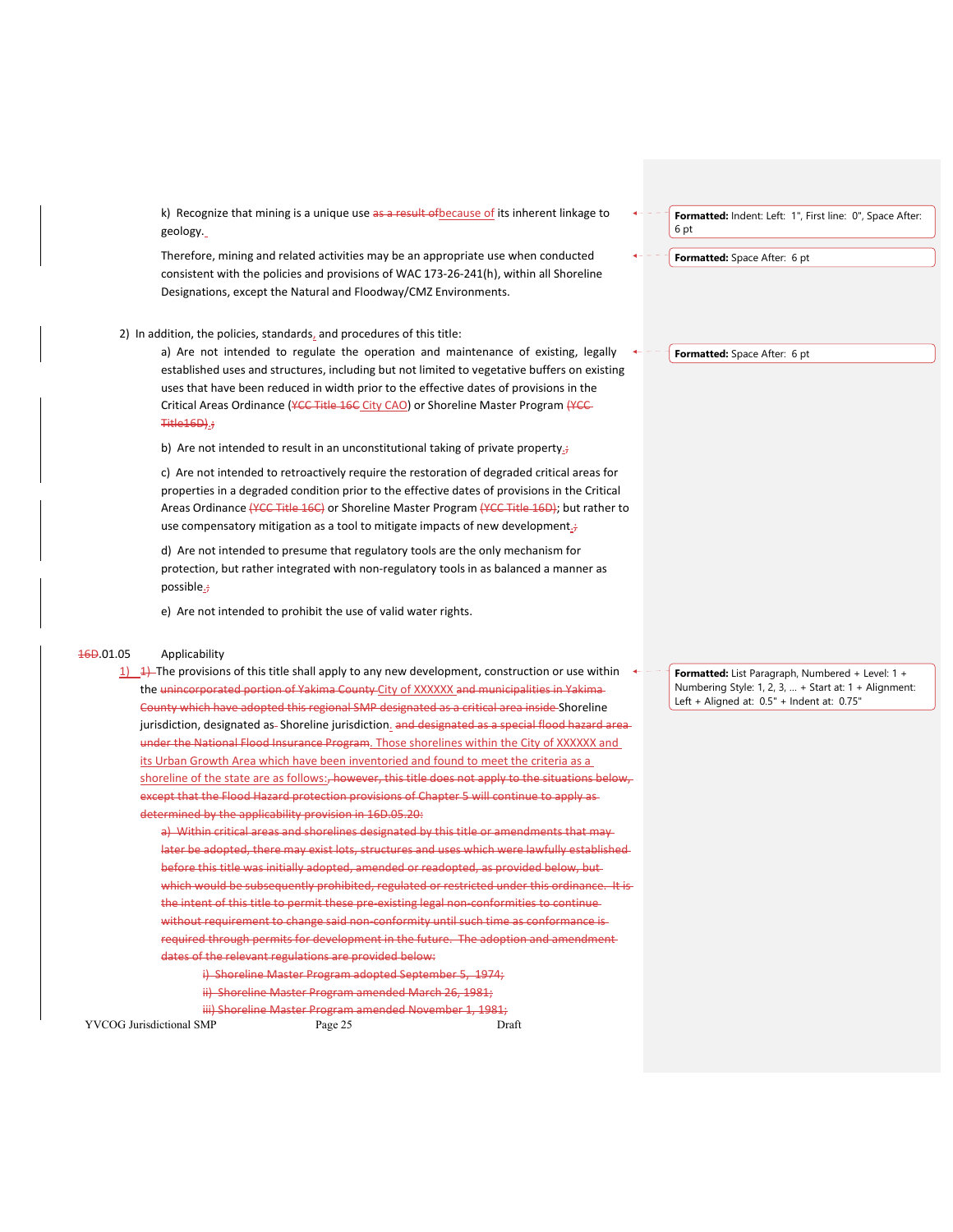iv) Critical Areas Ordinance adopted July 12, 1994;

v) Critical Areas Ordinance amended October 1, 1995;

vi) Flood Hazard Ordinance adopted June 5, 1985.

b) Critical areas on federally owned lands that are outside shoreline jurisdiction are not subject to this title;

c) Critical areas on federally owned lands within Shoreline jurisdiction in situations that do not have to obtain permits or follow the permit system, as provided in 16D.01.07

(Applicability to Federal Agencies), are not subject to this title;

d) Forest practices, as defined by this title, carried out under a Washington Department of Natural Resources Forest Practice permit are not subject to this title, except those that involve Shoreline jurisdiction, involve a conversion of forest land to a non‐forestry use, involve a conversion option harvest plan, or take place on lands platted after January 1,1960;

e) Livestock grazing on publicly owned land, when carried out under an agreement thatincludes a resource management plan that will be monitored by a public entity is not subject to this title;

f) Changing agricultural crops within an existing farming operation is not considered new development, construction or use, provided that the existing area under agricultural production is not extended further into a vegetative buffer identified under 16D.06.16, and provided that the natural contour of the land subject to this title is not altered by excavation and filling;

g) Minor, temporary or transient activities, including those of a recreational nature, that do not alter the environment or require a dedicated staging area, use area, or route are not subject to this title, and including temporary signs (election, sale, rent, etc.); h) Critical Areas within the exterior boundaries of the Yakama Nation that are located within the designated Closed Areas or not under County jurisdiction as a result of the Supreme Court decision COUNTY OF YAKIMA et. al. v. CONFEDERATED TRIBES AND BANDS OF THE YAKIMA INDIAN NATION (1991) are not subject to this title. i) Mining, as defined by this title, that is carried out under a Washington Department of Natural Resources reclamation permit is not subject to the geologically hazardous areas provisions of this title for erosion hazard areas, oversteepened slope hazard areas, landslide hazard areas and suspected geologic hazard areas. Other critical areas-

provisions continue to apply.

2) 2) Other rules and regulations, including the Yakima County City of XXXXXX Subdivision Ordinance (YCC Title14), the Yakima County the City of XXXXXX Zoning Ordinance (YCC Title 15), the Yakima Urban Area Zoning Ordinance (YCC Title 15A), and the City of XXXXXX Building and Construction Ordinance (YCC Title 13), shall remain in full force and effect as they apply to a designated critical area or Shoreline. Wherever -the -requirements -of YCCthe City of XXXXXX -Title **16DNEW SMP CITATION HERE -conflict -with**-the-requirements- of -the applicable Zoning Ordinance, the Subdivision Ordinance or any other lawfully adopted County City rules or regulations, the most restrictive standards shall govern.

3) The City of XXXXXX Critical Areas Ordinance (CAO), CITY CAO CITATION HERE (Ordinance No. XXXX, dated XXXX, 202X), is incorporated herein by this reference into this Shoreline Master

YVCOG Jurisdictional SMP Page 26 Draft

**Formatted:** List Paragraph, Indent: Left: 0.75"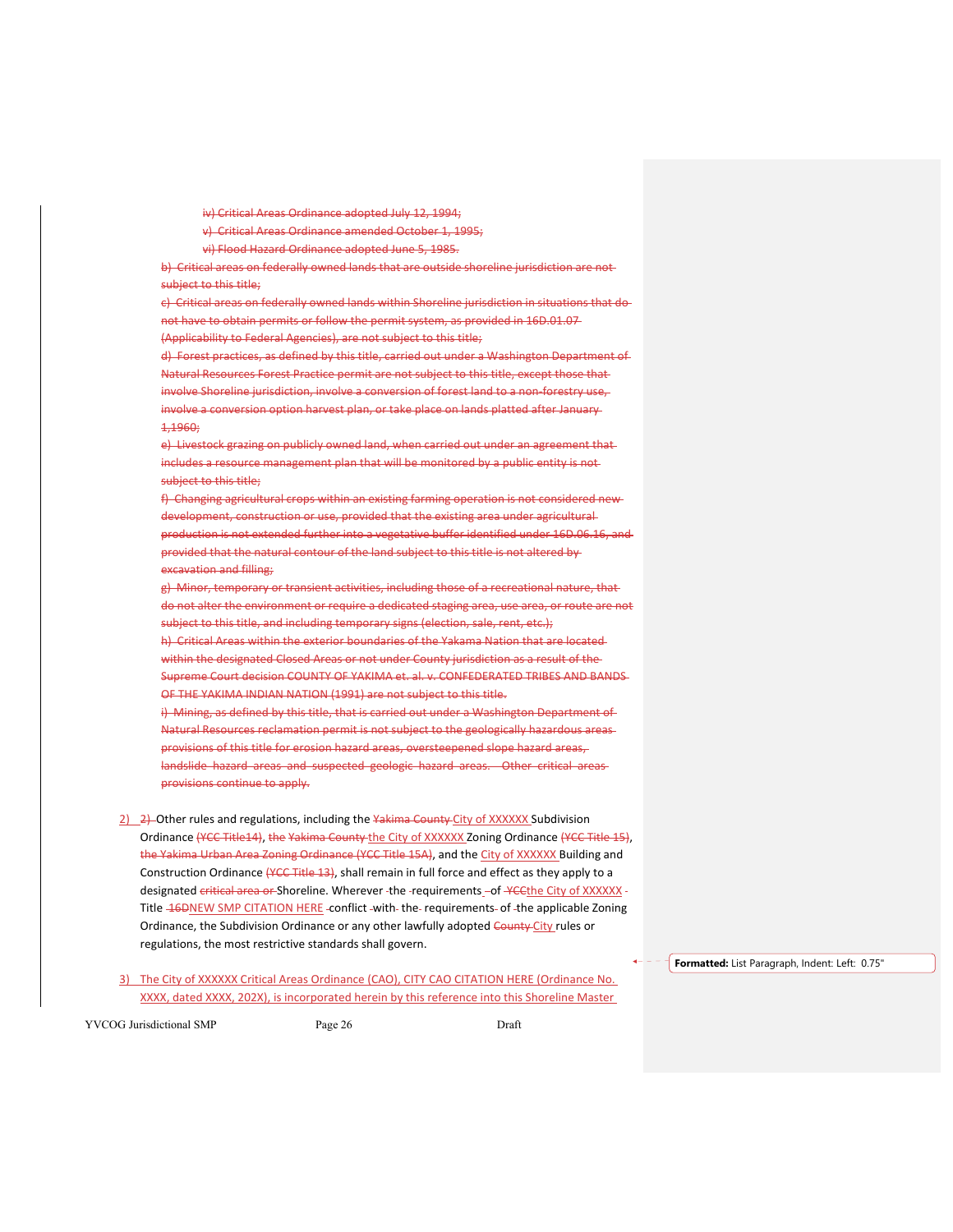Program, except as noted below. All references to the Critical Areas Ordinance, are for this specific version.

(a) If the provisions of the CAO CITATION HERE and other parts of the Shoreline Master Program conflict, the provisions most protective of the ecological resource shall apply, as determined by the City.

(b) Provisions of Chapter CAO CITATION HERE that are not consistent with the SMA (RCW 90.58) shall not apply in shoreline jurisdiction. Specifically, the following subsections shall not apply in shoreline jurisdiction:

(i) CAO CITATION HERE Exemptions and nonconforming uses; and

(ii)CAO CITATION HERE, Exceptions; and

(iii)CAO CITATION HERE, Appeals; and

(iv)CAO CITATION HERE, Enforcement.

# 16D.01.06 Science and Protection of Anadromous Fish

This title has been updated consistent with the requirements for:

1) Using the best available science as required by RCW 36.70A.172 (Critical areas

Designation and protection -- Best available science to be used) and WAC 365-195-900 through WAC 365-195-920 (BAS Background and purpose);

2) An integrated use of the natural and social sciences, and the environmental design arts, and utilization of all available information regarding hydrology, geography, topography, ecology, economics, and other pertinent data, as required by RCW 90.58.100 (Programs as constituting use regulations);

3) Giving special consideration to conservation or protection measures necessary to preserve or enhance anadromous fish and their habitat, (salmon, steelhead, etc.) as required by RCW36.70A.172 (Best available science to be used) and WAC 365‐195‐925 (Criteria for demonstrating "special consideration" has been given to anadromous fisheries).

# 16D.01.067 Applicability of Permit System to Federal Agencies

The permit system shall be applied in the following manner to federal agencies on lands within Shoreline jurisdiction:

1) Areas and uses in those areas that are under exclusive federal jurisdiction as established through federal or state statutes are not subject to the jurisdiction of this title or chapter 90.58 RCW. Federal agencies shall not be required to obtain permits for developments undertaken by the federal government on lands owned in fee by the federal government, or on easements obtained by the federal government for a specified purpose where the proposed development is consistent with the specified purpose, unless under either circumstance the federal government grants or reserves to the state or City of XXXXXX Yakima County, substantial jurisdiction over activities on those lands

YVCOG Jurisdictional SMP Page 27 Draft 2) The permit system shall apply to all nonfederal developments and uses undertaken on federal Formatted: Indent: Left: 1", Space After: 6 pt, No bullets or numbering

**Formatted:** Normal, Indent: Left: 0", First line: 0"

**Formatted:** List Paragraph, Indent: Left: 1.25", First line: 0.25", Space After: 6 pt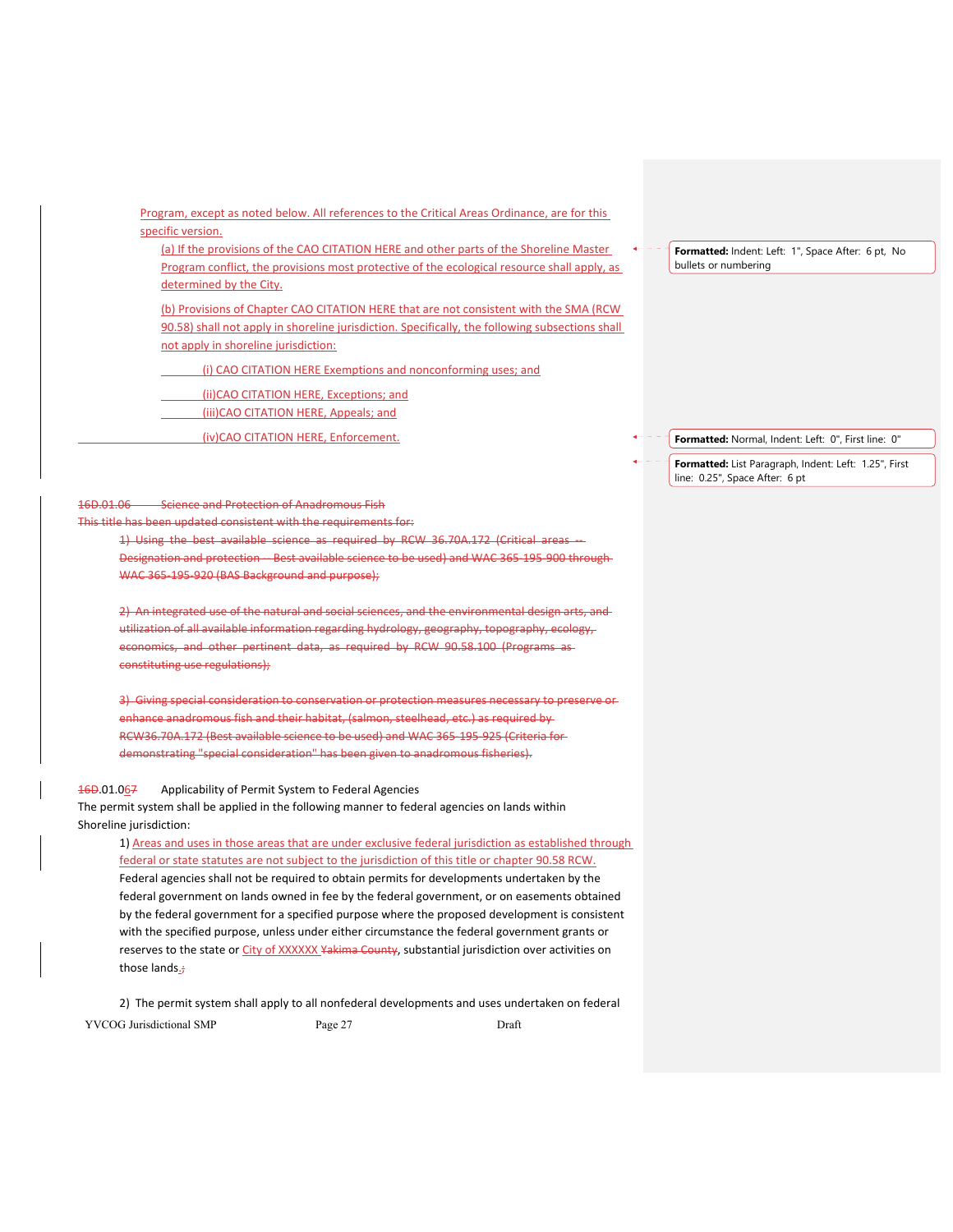lands and on lands subject to nonfederal ownership, lease, or easement, even though such lands may fall within the external boundaries of a federal ownership.;

3) The permit system shall apply to developments undertaken on lands not federally owned but under lease, easement, license, or other similar federal property rights short of fee ownership, to the federal government.;

4) The above paragraphs shall be controlling for the purposes of Shoreline permits for federal land or federal projects; however, the following attempts to clarify these limits for practical use:

a) Federal development on federally owned land is not required to obtain a permit. $\dot{\tau}$ 

b) Federal development on a federally owned lease is not required to obtain a permit, as long as the development is consistent with the purpose of the lease $\dot{\vec{r}}$ 

c) Development on federally owned land under a non‐federal lease or easement must obtain a Shoreline permit.;

d) Non‐federal development or use on federally owned land must obtain a Shoreline permit.;

e) Development on non-federal land must obtain a Shoreline permit, even if it is leased, rented, etc. to the federal government, or it is within the boundaries of federal ownership.

# 16D.01.078 Administrative Authority

1) The City of XXXXXX Planning or Public Works Yakima County Public Services Department -Planning Division and the appropriate authorities of municipalities which have regional SMP shall be responsible for the general administration of this title. The Planning/Public Works Division ManagerDirector or the Manager's Director's designee shall serve as the Administrative Official of this title. , except as noted in Chapters16D.05.20 through 16D.05.72. The Administrative Official shall establish procedures for implementation of this title.

a) Where the provisions of these regulations may be unclear in special circumstances, or where judgment must be made because of the nature of the language used, the Administrative Official shall make such interpretations. Such interpretation shall specify whether -the -issue- is -under -Shoreline -jurisdiction -or -not. -A -separate -record -of -all interpretations shall be kept. To avoid arbitrariness, any earlier interpretation that may relate to a pending action shall be examined by the Administrative Official for its effect or influence on the pending action.

b) A written request for interpretation of any provision of this title, or any rule or regulation adopted pursuant to this title may be submitted to the Administrative Official. Each request shall set forth the specific provision or provisions to be interpreted and the facts of the specific situation giving rise to the request for an interpretation. Interpretations shall be processed-administered in accordance with YCC Title 16B.03.070.03.09 of this Title.

(c) The City shall consult with the Department of Ecology (Ecology) to ensure that any formal written interpretations are consistent with the purpose and intent of the SMA (RCW 90.58), pursuant to WAC 173-26-140.

YVCOG Jurisdictional SMP Page 28 Draft

**Formatted:** Space After: 6 pt

**Formatted:** Space After: 6 pt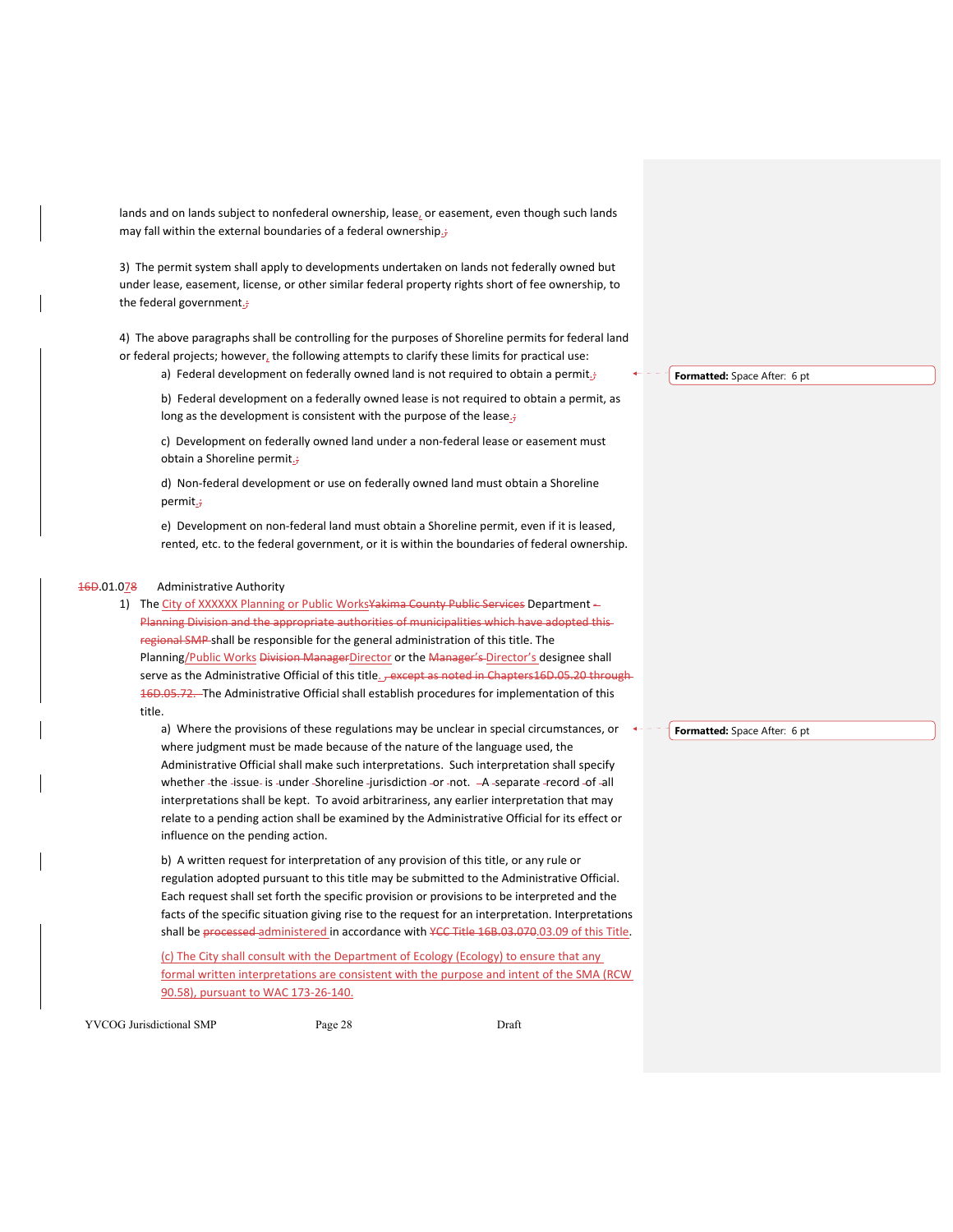# 16D.01.089 Severability

<u> 1990 - Johann Barbara, martxa eta politikar</u>

If any provision of the ordinance codified in this title, or its application to any person or legal entity or circumstances is held to be invalid, the remainder of said ordinance or the application of the provision to other persons or legal entities or circumstances shall not be affected.

# .01.09 Effective Date

The effective of this Shoreline Master Program, and any future amendments therein, is 14 days from Ecology's written notice of final action.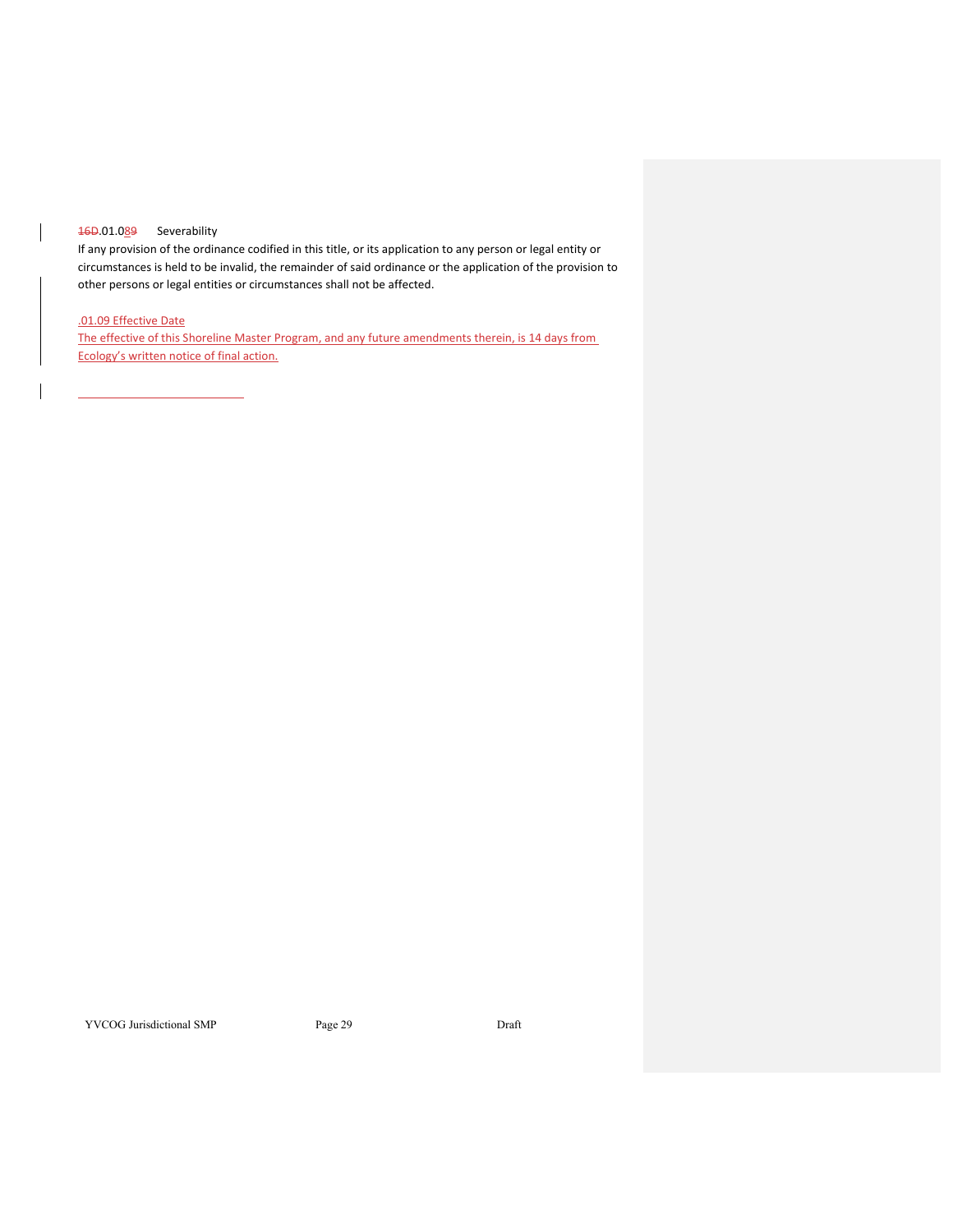# Chapter-16D.02 DEFINITIONS

# 16D.02.0002.0011 - Definitions Generally

1a) Whenever the words and terms set forth in this chapter appear in this title, they shall be given the meaning attributed to them by this chapter. References to specific provisions of YCC Title 13-the City of XXXXXX building code and the International Building Codes, statutes and Washington Administrative Code provide greater detail for purposes of administering this title.

b) Definitions listed in this chapter shall be applied to all critical areas, including Flood Hazard Areas, whether they occur inside or outside Shoreline jurisdiction, unless the definition itself identifies the term as applying to Shoreline or Flood Hazard administration, in which case the definition only applies to that situation.

# 16D.02.005 Abutting

"Abutting" - means-bordering- upon, - to-touch- upon, -or- in-physical -contact -with. -Sites -are considered abutting even though the area of contact may be only a point.

#### 16D.02.010 Adjacent

"Adjacent" means to be nearby and not necessarily abutting.

# 16D.02.012 Administrative Official

"Administrative Official" means the duly appointed Planning Division Director of the Public ServicesPlanning/Public Works -Department, or his designee, or the relevant decision maker identified in YCC Title 16BCITATION HERE (Project Permit Administration); synonymous with "administrator" or "director."

# 16D.02.015 Agricultural Activities

For purposes of administering the Shoreline Master Program "Agricultural activities" means agricultural uses and practices including, but not limited to: Producing, breeding, or increasing agricultural products; rotating and changing agricultural crops; allowing land used for agricultural activities to lie fallow in which it is plowed and tilled but left unseeded; allowing land used for agricultural activities to lie dormant as a result of adverse agricultural market conditions; allowing land used for agricultural activities to lie dormant because the land is enrolled in a local, state, or federal conservation program, or the land is subject to a conservation easement; conducting agricultural operations; maintaining, repairing, and replacing agricultural equipment; maintaining, repairing, and replacing agricultural facilities, provided that the replacement facility is no closer to the shoreline than the original facility; and maintaining agricultural lands under production or cultivation. Agricultural activities include plowing, discing, harrowing, compacting, planting, and harvesting, spraying, etc.;

1) "Agricultural products" includes but is not limited to horticultural, viticultural, floricultural, vegetable, fruit, berry, grain, hops, hay, straw, turf, sod, seed, and apiary products; feed or forage for livestock; Christmas trees; hybrid cottonwood and similar hardwood trees grown as crops and harvested within twenty years of planting; and livestock including both the animals

YVCOG Jurisdictional SMP Page 30 Draft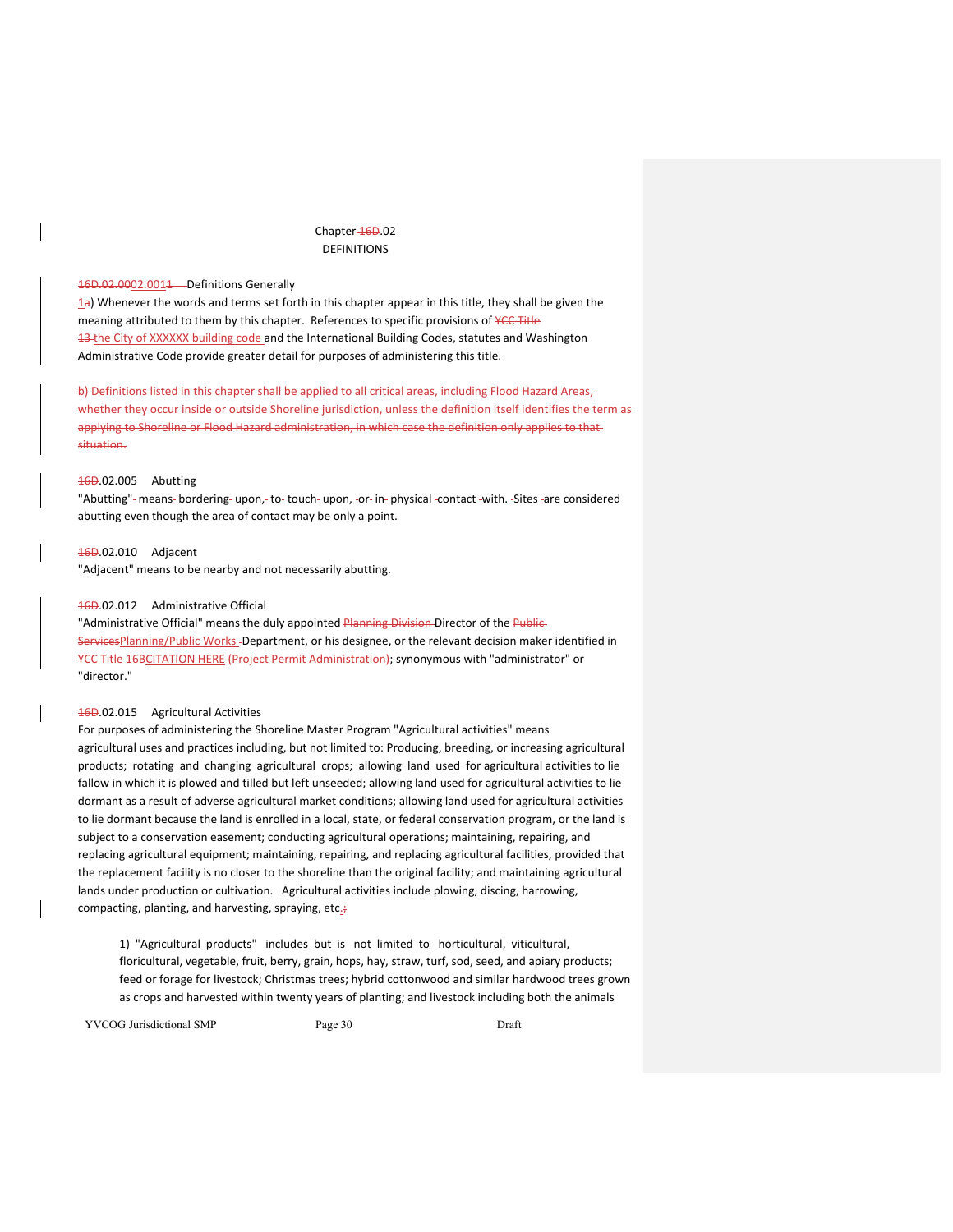themselves and animal products including but not limited to meat, upland finfish, poultry and poultry products, and dairy products;

2) "Agricultural equipment" and "agricultural facilities" includes, but is not limited to:

i) The following used in agricultural operations: Equipment; machinery; constructed shelters, buildings, and ponds; fences; upland finfish rearing facilities; water diversion, withdrawal, conveyance, and use equipment and facilities including but not limited to pumps, pipes, tapes, canals, ditches, and drains; and/or

ii) corridors and facilities for transporting personnel, livestock, and equipment to, from, and within agricultural lands; and/or

iii) farm residences and associated equipment, lands, and facilities; and/or

iv) roadside stands and on-farm markets for marketing fruit or vegetables.; and

3) "Agricultural land" means those specific land areas on which agriculture activities are conducted as of the date of adoption of a local master program as evidenced by aerial photography or other documentation. After the effective date of the master program land converted to agricultural use is subject to compliance with the requirements of the master program.

# 16D.02.025 Alluvial fan

"Alluvial fan" is a low, outspread, relatively flat to gently sloping feature, shaped like an open fan or a segment of a cone, deposited by a stream at the place where it issues from a valley upon a plain or broad valley, or where a tributary stream is near or at its junction with the main stream, or wherever a constriction in a valley abruptly ceases or the gradient of the stream suddenly decreases; it is steepest near the mouth of the valley where its apex points upstream, and it slopes gently and convexly outward with gradually decreasing gradient.

# 16D.02.030 Applicant

"Applicant" means a person, party, firm, corporation, or other legal entity that proposes a development, construction or use on a site.

#### 16D.02.033 Aquaculture

For purposes of administering the Shoreline Master Program "Aquaculture" means the culture and/or farming of food fish, shellfish, and other aquatic plants and animals in fresh water. Aquaculture practices may include but are not limited to hatching, seeding or planting, cultivating, feeding, raising, harvesting of planted crops or of natural crops so as to maintain an optimum yield, and processing of aquatic plants or animals.

## 16D.02.035 Aquifer

"Aquifer" means a saturated geologic formation which will yield a sufficient quantity ofenough water to serve as a private or public water supply.

## 16D.02.040 Critical Aquifer Recharge Area

YVCOG Jurisdictional SMP Page 31 Draft "Critical Aquifer Recharge Area" means an area with a critical recharging effect on aquifers used for potable water, or areas where a drinking aquifer is vulnerable to contamination that would affect the potability of

**Formatted:** Space After: 6 pt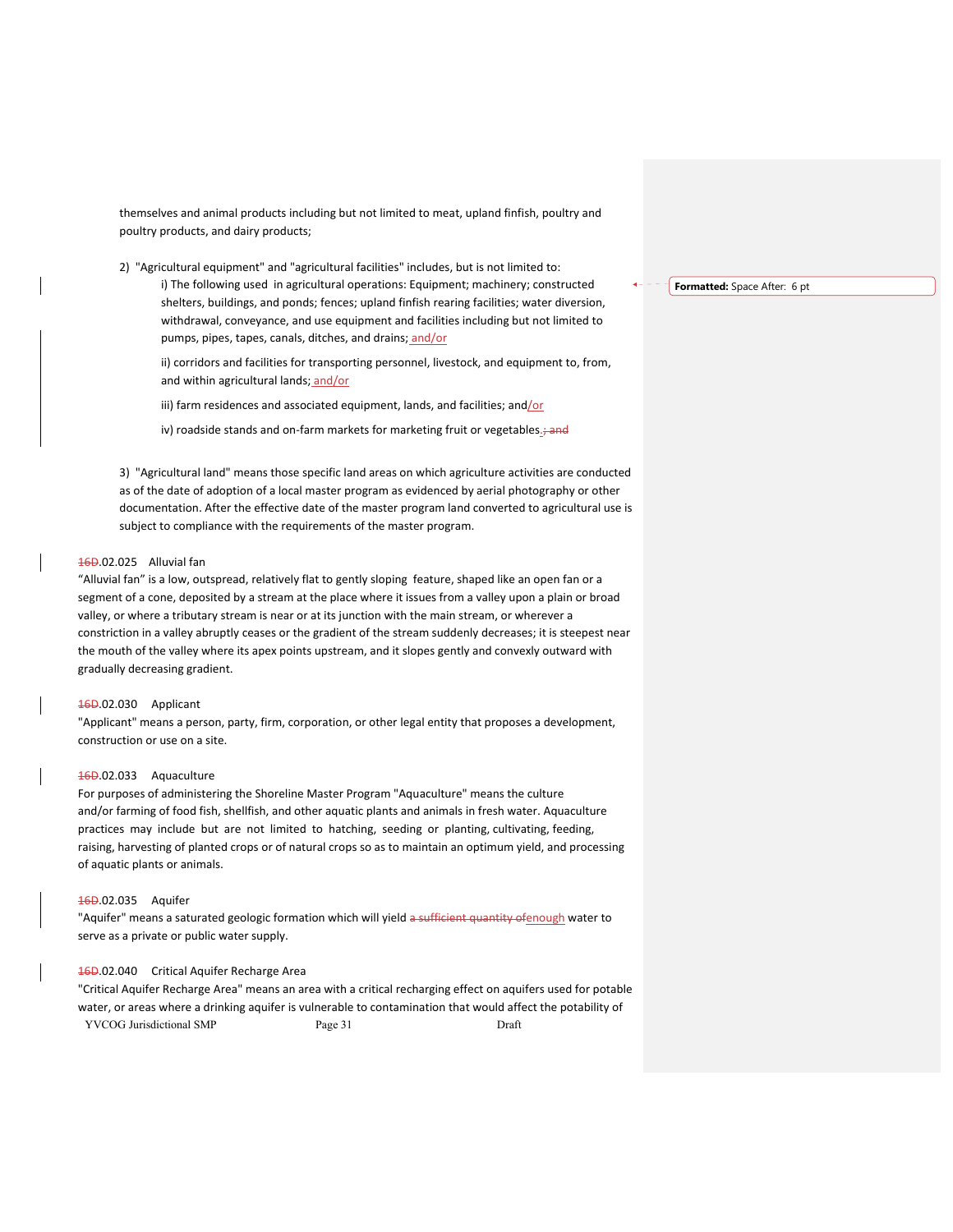# the water.

# 16D.02.042 Bank

"Bank" means the land surface above the ordinary high-water mark that abuts a body of water and contains it to the bankfull depth.

## 16D.02.043 Bankfull depth

"Bankfull depth" means the average vertical distance between the channel bed and the estimated water surface elevation required to completely fill the channel to a point above which water would enter the floodplain or intersect a terrace or hillslope. In cases where multiple channels exist, the bankfull depth is the average depth of all channels along the cross‐section.

#### 16D.02.044 Base Flood

"Base Flood" for purposes of administering 16D.05 means the flood having a 1‐percent chance of being equaled or exceeded in any given year. (Ref. IBC 1612.2)

#### 16D.02.045 Base Flood Elevation

"Base flood elevation" for purposes of administering 16D.05 means the elevation of the base flood, including wave height, relative to the National Geodetic Vertical Datum (NGVD), North American Vertical Datum (NAVD) or other datum specified on the Flood Insurance Rate Map (FIRM). (Ref. IBC1612.2)

#### 16D.02.046 Basement

"Basement" for purposes of administering 16D.05 means any area of the building having its floor subgrade (below ground level) on all sides. (Ref. IBC 1612.2)

## 16D.02.055 Bed

"Bed" means the land below the ordinary high- water lines of state waters. This definition shall not include irrigation ditches, canals, storm water run-off devices, or other artificial watercourses except where they exist in a natural watercourse that has been altered by man.

# 16D.02.060 Bedrock

"Bedrock" means in‐place solid rock.

# 16D.02.065 Berm

"Berm" means a mound of earth material used as a protective barrier or to control the direction of water flow.

# 16D.02.067 Best Management Practices

"Best Management Practices" or "BMPs" means schedules of activities, practices, maintenance procedures, and structural and/or managerial practices that, when used singly or in a combination prevent or reduce adverse impacts to the environment.

# 16D.02.070 Bioengineering

"Bioengineering" means project designs or construction methods which use live woody vegetation or a combination of live woody vegetation and specially developed natural or synthetic materials to establish a

YVCOG Jurisdictional SMP Page 32 Draft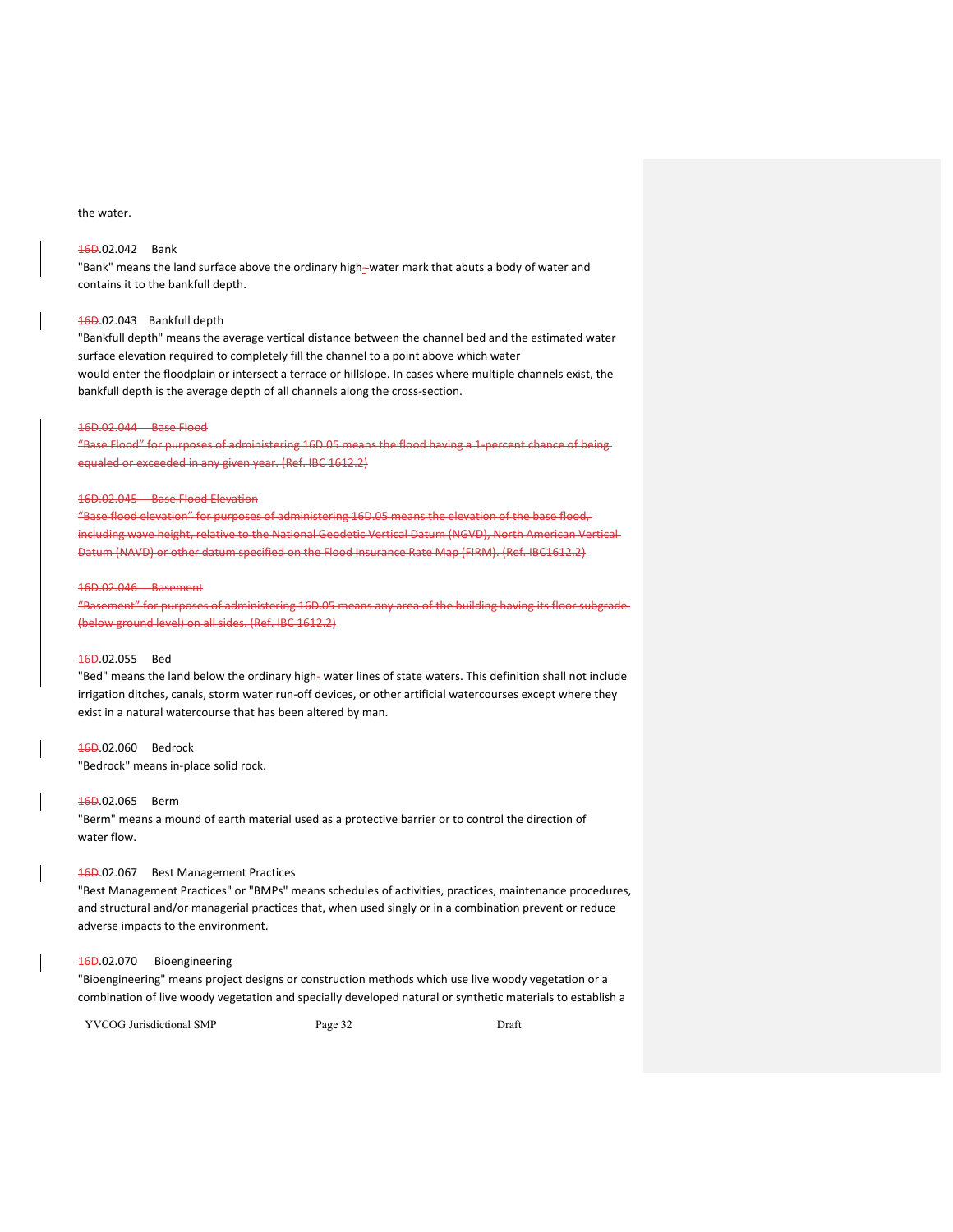complex root grid within the existing bank which is resistant to erosion, provides bank stability, and maintains a healthy riparian environment with habitat features important to aquatic and terrestrial wildlife. Bioengineered or biotechnical bank protection designs may incorporate limited use of armored toes and wood structural elements.

## 16D.02.075 Breakwater

"Breakwater" means a fixed or floating off‐shore structure that protects the shore from wave action or currents.

# 16D.02.080 Bulkhead

"Bulkhead" means a vertical or nearly vertical erosion protection structure placed parallel to the shore consisting of concrete, timber, steel, rock, or other permanent material not readily subject to erosion.

# 16D.02.082 Cabin

For purposes of administering the Shoreline Master Program "Cabin" means a small single-family residence of 800 square feet or less, without a garage or carport and without large accessory buildings. Small accessory buildings, such as detached storage sheds or accessory structures totaling 120-square feet or- less, -may be allowed. Dwellings not meeting these standards are considered standard single--family residences.

#### 16D.02.085 Channel

"Channel" means an open conduit, either naturally or artificially created, which periodically or continuously contains moving water, or which forms a connecting link between two bodies of water.

## 16D.02.090 Channel Migration Zone

For purposes of administering the Shoreline Master program "Channel migration zone (CMZ)" means the area along a river within which the channel(s) can be reasonably predicted to migrate over time as a result of natural and normally occurring hydrological and related processes when considered with the characteristics of the river and its surroundings.

### 16D.02.092 Chief Building Official

"Chief Building Official" or "building official" means the manager of the Building and Fire Safety Division of the Department of Public Services Planning or designee.

## 16D.02.095 Classification

"Classification" means the definition of value and hazard categories to which critical areas and natural resource lands will be assigned.

# 16D.02.100 Clearing

"Clearing" means the removal of timber, brush, grass, ground cover or other vegetative matter from a site.

## 16D.02.110 Compaction

"Compaction" means compressing soil through some mechanical means to make it denser.

#### 16D.02.115 Confinement Feeding Operation

YVCOG Jurisdictional SMP Page 33 Draft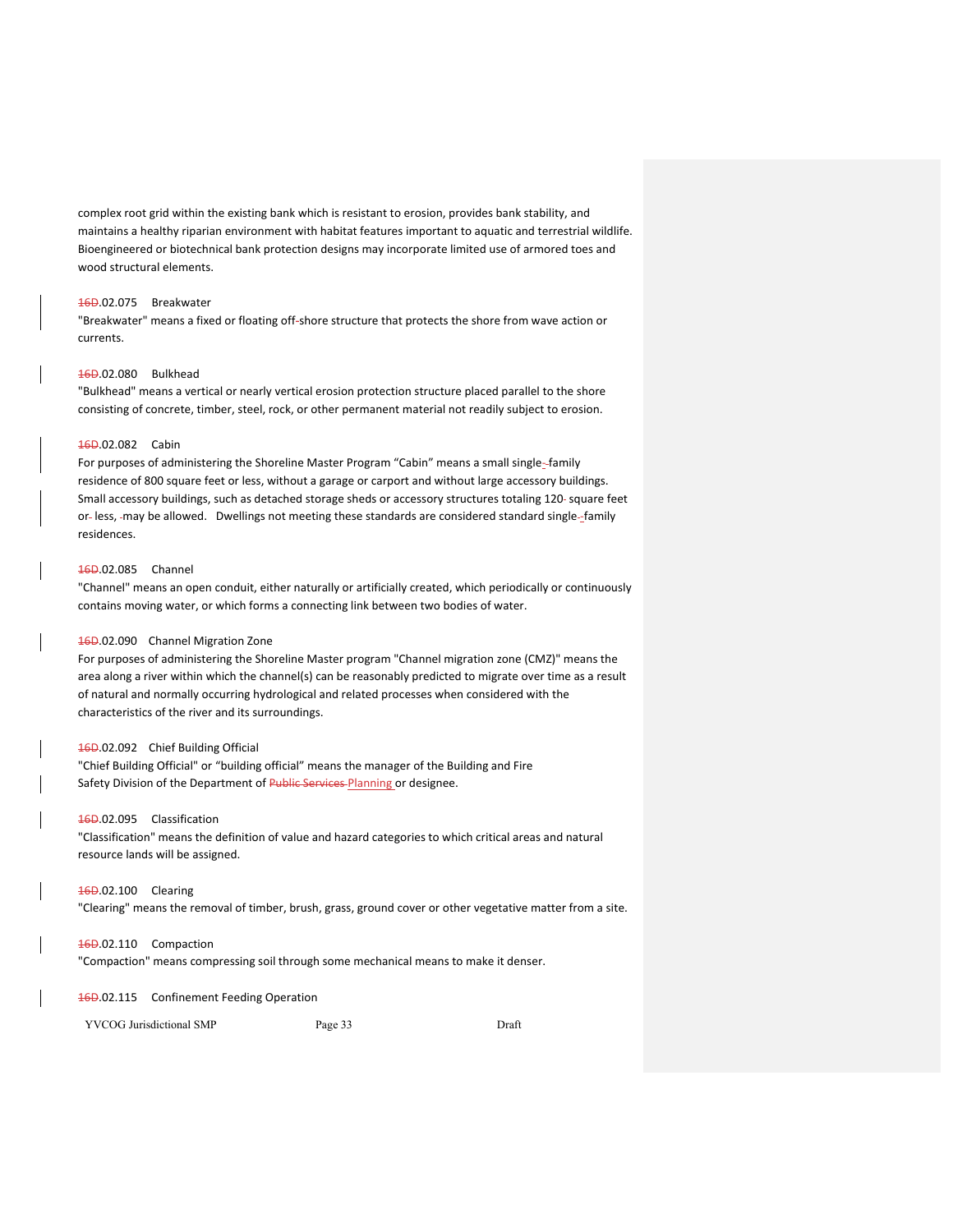"Confinement feeding operation" means the- use -of -structures or -pens- for- the- concentrated feeding or holding of animals or poultry, including but not limited to horses, cattle, sheep, or swine. This definition includes dairy confinement areas, slaughterhouses, shipping terminal holding pens, poultry and/or egg production facilities and fur farms, but does not include animal husbandry and normal farming practices.

#### 16D.02.120 Construction

"Construction" means the assembly, placement, or installation of structures, roadways, transmission lines, and other improvements within a project site.

# 16D.02.125 Designated

"Designated" means formal legislative action to identify and describe a critical area.

## 16D.02.130 Department

"Department" means the Yakima County Public ServicesCity of XXXXXX Planning/Public Works Department, Planning Division.

# 16D.02.135 Development

"Development" means any use as defined under RCW 90.58.030(3)(d) (definitions), or the division of land into lots or parcels in accordance with the county City of XXXXXX Subdivision Ordinance (YCC Title-14CITATION HERE), and any clearing, excavation, dredging, drilling, filling, dumping, removal of earth and mineral materials, or other permanent or temporary modification of a site up to, but not including, construction as defined in this chapter. For the purpose of Chapters 16D.05.20 through 16D.05.72, "development" also means any manmade change to improved or unimproved real estate located within the special flood hazard area, including but not limited to buildings or other structures, mining, dredging, filling, grading, paving, excavation, drilling, temporary or permanent storage of equipment and worksdefined in this chapter. "Development" does not include dismantling or removing structures if there is no other associated development or re‐development.(Ref. IBC G 201.2)

# 16D.02.140 Dike

"Dike" means an embankment to prevent flooding by a stream or other water body. A dike is also referred to as a levee.

#### 16D.02.145 Dock

"Dock" means a structure built over or floating upon the water and used as a landing place for boats and other marine transport, fishing, swimming, and other recreational uses.

# 16D.02.150 Dredging

"Dredging" means removal of earth from the bed of a stream, lake, or pond for the purpose of increasing the depth of surface water or obtaining minerals, construction aggregate, or landfill materials. This definition does not include excavation for mining within a pond created by a mining operation approved under this title or under a local zoning ordinance, or a mining operation in existence before Zoning, Shorelines, or Critical Areas permits were required for such operations.

### 16D.02.160 Earth Material

"Earth material" means any rock, natural soil, or combination thereof.

YVCOG Jurisdictional SMP Page 34 Draft

**Formatted:** Font: 11 pt, Font color: Auto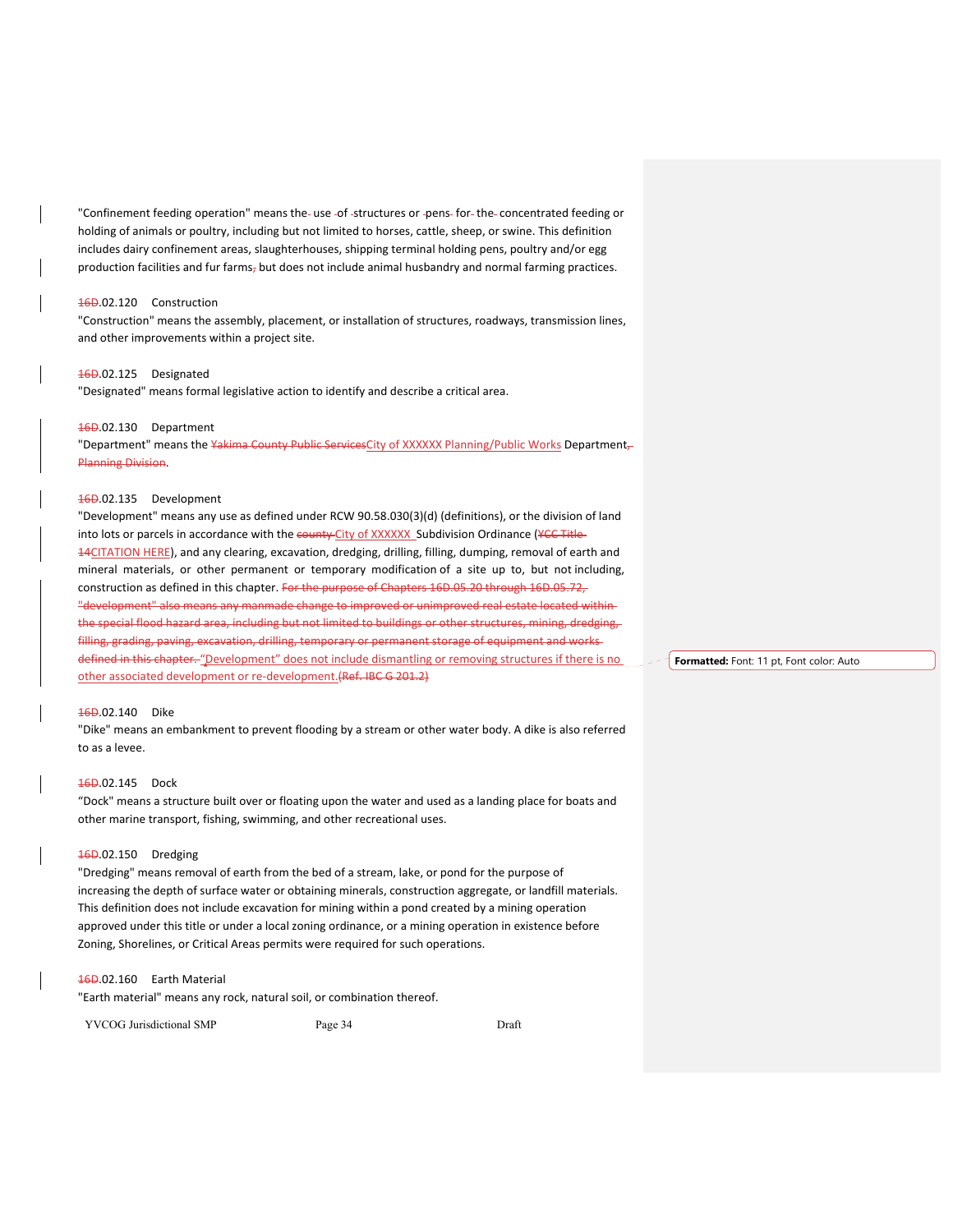# 16D.02.163 Ecological functions

For purposes of administering the Shoreline Master Program "Ecological functions" or "shoreline functions" means the work performed or role played by the physical, chemical, and biological processes that contribute to the maintenance of the aquatic and terrestrial environments that constitute the shoreline's natural ecosystem.

#### 16D.02.166 Ecosystem‐wide processes

For purposes of administering the Shoreline Master Program "Ecosystem‐wide processes" means the suite of naturally occurring physical and geologic processes of erosion, transport, and deposition; and specific chemical processes that shape landforms within a specific shoreline ecosystem and determine both the types of habitat and the associated ecological functions.

## 16D.02.170 Enhance

"Enhance" means to strengthen any of the basic functional properties of a riparian area listed in Section 16D.06.05 that exist but do not perform at optimum efficiency. "Optimum" refers to the most favorable or best performance of each function achievable for a specific segment of stream corridor.

## 16D.02.175 Ephemeral Stream

"Ephemeral stream" means a stream that flows only in response to precipitation with no groundwater association, usually less than 30 days per year. The lack of any groundwater association results in a lack of a distinctive riparian vegetation compared to the surrounding landscape.

## 16D.02.180 Erosion

"Erosion" means the wearing away of the earth's surface as a result of because of the movement of wind, water, or ice.

# 16D.02.185 Events and Temporary Uses

For purposes of administering the Shoreline Master Program "Events and Temporary Uses" means a social or community occasion or activity lasting for a limited time. Events and Temporary Uses within permitted facilities or legally non-conforming facilities that are designed for such uses are not included in this definition, as long as they do not materially interfere with the normal public use of the water or shorelines of the state.

## 16D.02.190 Excavation

"Excavation" means the mechanical removal of earth material.

# 16D.02.195 Feasible

For purposes of administering the Shoreline Master Program "Feasible" means that an action, such -as- a -development- project,- mitigation,- or- preservation -requirement, -meets- all- of- the following conditions:

a) The action can be accomplished with technologies and methods that have been used in the past  $\leftarrow$ in similar circumstances, or studies or tests have demonstrated in similar circumstances that such approaches are currently available and likely to achieve the intended results;

b) The action provides a reasonable likelihood of achieving its intended purpose; and

YVCOG Jurisdictional SMP Page 35 Draft

**Formatted:** Indent: Left: 0.5", Space After: 6 pt

**Formatted:** Indent: First line: 0.5", Space After: 6 pt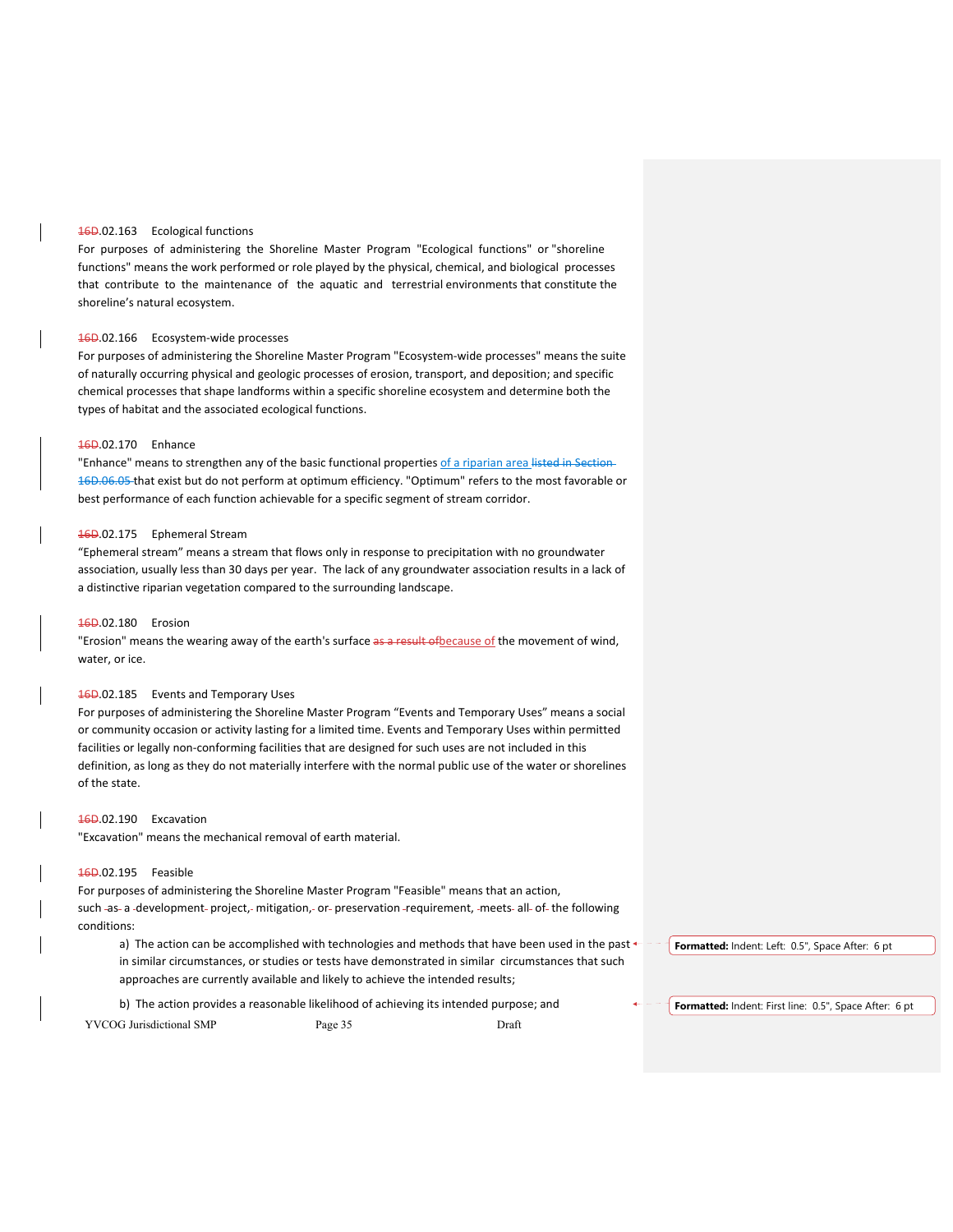c) The action does not physically preclude achieving the project's primary intended legal use.

# 16D.02.200 Fill

"Fill" means the addition of any material, such as (by way of illustration) earth, clay, sand, rock, gravel, concrete rubble, wood chips, bark, or waste of any kind, which is placed, stored or dumped upon the surface of the ground resulting in an increase in the natural surface elevation. The physical structure of a shore stabilization structure shall not be considered fill. However, fill placed behind the structure is considered fill. Stream bed manipulation for irrigation diversions shall not be considered fill.

#### 16D.02.205 Flood

"Flood" means a general and temporary condition of partial or complete inundation of normally dry land areas from the unusual and rapid accumulation of runoff of surface waters from any source.

# 16D.02.206 Flood Hazard Permit

"Flood hazard permit" means written approval applied for and obtained in accordance with such rules and regulations as are established under this title.

# 16D.02.207 Flood Insurance Rate Map

"Flood insurance rate map (FIRM)" means the official map on which the Federal Emergency Management Agency has delineated both the areas of special flood hazards and the risk premium zones applicable to the community.

# 16D.02.208 Flood Insurance Study

"Flood insurance study" means the official report provided by the Federal Emergency Management Agency that includes flood profiles, the flood boundary‐floodway map, and the water surface elevation of the base flood.

# 16D.02.210 Floodplain

"Floodplain" means a land area adjoining a river, stream, watercourse, or lake which has been determined likely to flood. The extent of the floodplain may vary with the frequency of flooding being considered. "Flood plain" is synonymous with the one hundred‐year floodplain and means that land area susceptible to inundation with a one percent chance of being equaled or exceeded in any given year.

#### 16D.02.215 Flood‐prone

"Flood‐prone" means a land area for which a floodway and floodplain has not been determined with respect to any specific flood frequency, but for which the potential for flooding can be identified by information observable in the field such as soils or geological evidence, or by materials such as flood studies, topographic surveys, photographic evidence or other data.

# 16D.02.216 Flood-proofing

"Flood-proofing" for purposes of administering 16D.05 means any combination of structural and nonstructural additions, changes, or adjustments to structures which reduce or eliminate flood damages to lands, water and sanitary facilities, structures, and contents of buildings.

#### 16D.02.220 Floodway

YVCOG Jurisdictional SMP Page 36 Draft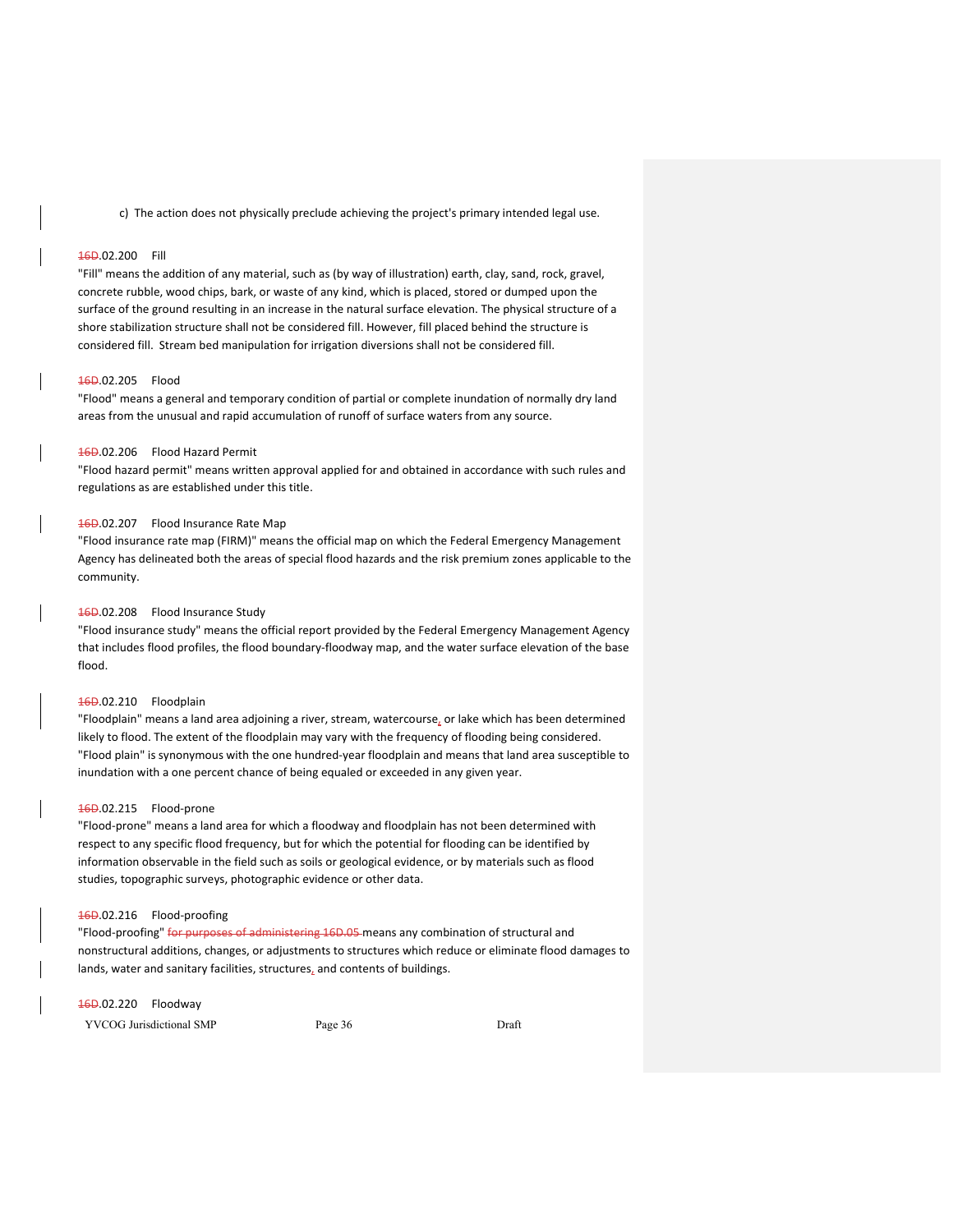"Floodway" means the area, as identified in a master program, that either: (i) Has been established in federal emergency management agency flood insurance rate maps or floodway maps; or (ii) consists of those portions of a river valley lying streamward from the outer limits of a watercourse upon which flood waters are carried during periods of flooding that occur with reasonable regularity, although not necessarily annually, said floodway being identified, under normal condition, by changes in surface soil conditions or changes in types or quality of vegetative ground cover condition, topography, or other indicators of flooding that occurs with reasonable regularity, although not necessarily annually. Regardless of the method used to identify the floodway, the floodway must not include those lands that can reasonably be expected to be protected from flood waters by flood control devices maintained by or maintained under license from the federal government, the state, or a political subdivision of the state [RCW 90.58.030(2)(b)].the regular channel of a river, stream, or other watercourse, plus the adjacent landareas that must be reserved in order to discharge the base flood without cumulatively increasing the water surface elevation more than one foot.

#### 16D.02.225 Floodway Fringe

"Floodway fringe" for purposes of administering 16D.05 means that portion of a floodplain which is inundated by floodwaters but is not within a defined floodway. Floodway fringes serve as temporary storage for floodwaters.

## 16D.02.230 Forest Land

"Forest land" means land primarily devoted to forest practices activities.

## 16D.02.240 Forest Practices

"Forest practices" means activities conducted under federal forest practices approval or under a Forest Practices permit reviewed and approved by the Washington Department of Natural Resources pertaining to the management of forest land , including growing, managing, harvesting, and interim storage of merchantable timber for commercial value, as well as incidental activities reviewed under federal or state approval, such as road construction and maintenance (including bridges) and mining activities.

## 16D.02.250 Grade

"Grade" means the vertical location of the ground surface. "Natural grade" is the grade as it exists or may have existed in its original undisturbed condition. "Existing grade" is the current grade in either its undisturbed, natural condition or as disturbed by some previous modification. "Rough grade" is a stage where grade conforms approximately to an approved plan. "Finish grade" is the final grade of the site which conforms to an approved plan.

#### 16D.02.255 Grading

"Grading" means any excavation, filling, or combination thereof.

## 16D.02.260 Groundwater

"Groundwater" means water that occurs beneath the land surface, also called subsurface water or subterranean water. Groundwater includes water in the zone of saturation of a water‐bearing formation.

#### 16D.02.263 Hydrologically Related Critical Areas (HRCA)

YVCOG Jurisdictional SMP Page 37 Draft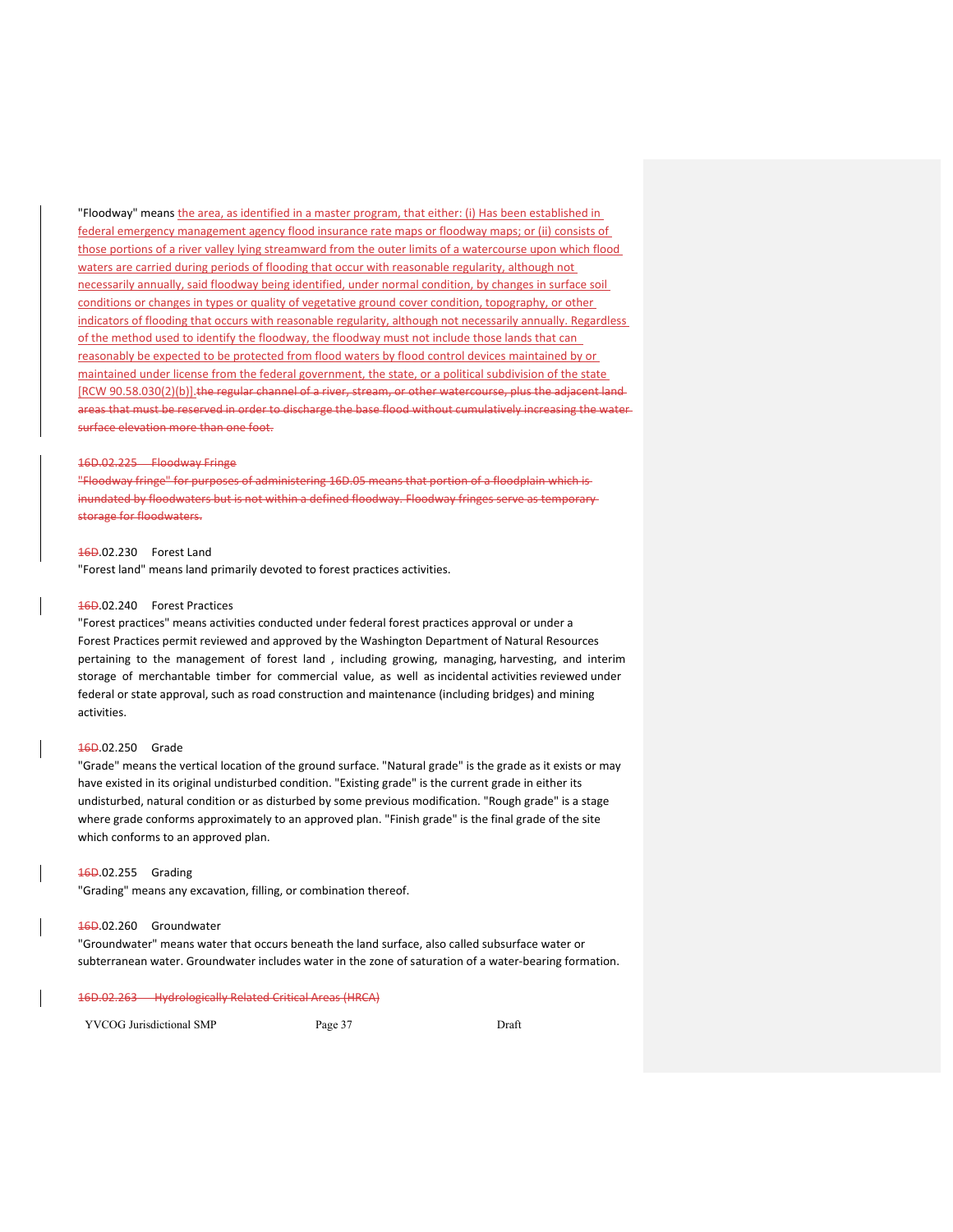drologically Related Critical Areas (HRCA)" include all those areas identified in section 16D.06.03, within Yakima County which are important and deserving of protection by nature of their value for the functional properties found in Section 16D.06.05.

## 16D.02.266 Hyporheic

"Hyporheic" means" means -a -groundwater- area -adjacent- to- and -below -channels -where- water- is exchanged with channel water and water movement is mainly in the downstream direction.

## 16D.02.270 Intermittent Streams

"Intermittent stream" means a stream which flows only during certain times of the year, with inputs from precipitation and groundwater, but usually more than 30 days per year. The groundwater association generally produces an identifiable riparian area. This definition does not include streams that are intermittent because of irrigation diversion or other manmade diversions of the water.

#### 16D.02.275 Lake or pond

"Lake or pond" means at inland body of standing water. The term includes the reservoir or expanded part of a river behind a dam.

#### 16D.02.281 Lowest Floor

Lowest floor" for purposes of administering 16D.05 means the lowest floor of the lowest enclosed area (including basement). An unfinished or flood resistant enclosure, usable solely for parking of vehicles, building access or storage, in an area other than a basement area, is not considered a building's lowest floor, provided that such enclosure is not built so as to render the structure in violation of the applicable nonelevation design requirements of this title.

## 16D.02.282 Manufactured Home

"Manufactured home" means a structure fabricated on a permanent chassis that is transportable in one or more sections; is designed to be used with or without a permanent foundation when connected to the required facilities; has sleeping, cooking, and plumbing facilities or any combination thereof; and is intended for human occupancy or is being used for residential purposes. Although Washington Administrative Code (WAC) and City of XXXXXX Code Yakima County Code Titles13 and 15 separately define and distinguish between "manufactured home" and "mobile home" according to federal or state construction codes for such dwellings, the term "manufactured home" shall include "mobile home" for regulatory purposes under this chapter. The term shall not include "recreation vehicle." "commercial coach," "camping vehicle," "travel trailer," "park trailer," "tip-out," and any other similar vehicle which is not intended, designed, constructed or used for residential purposes for use as a single‐family dwelling and is not otherwise labeled as a manufactured or mobile home under any federal or state law. For floodplain management purposes only under this chapter, park trailers, camping vehicles, travel trailers, tip‐outs, and other similar vehicles shall be considered manufactured homes when placed on a site for greater than one hundred eighty days.

## 16D.02.283 Manufactured Home Park or Subdivision

"Manufactured home park or subdivision" means a parcel (or contiguous parcels) of land divided into two or more manufactured home lots for rent or sale in accordance with YCC Title 15LAND USE CITATION HERE of this Code.

YVCOG Jurisdictional SMP Page 38 Draft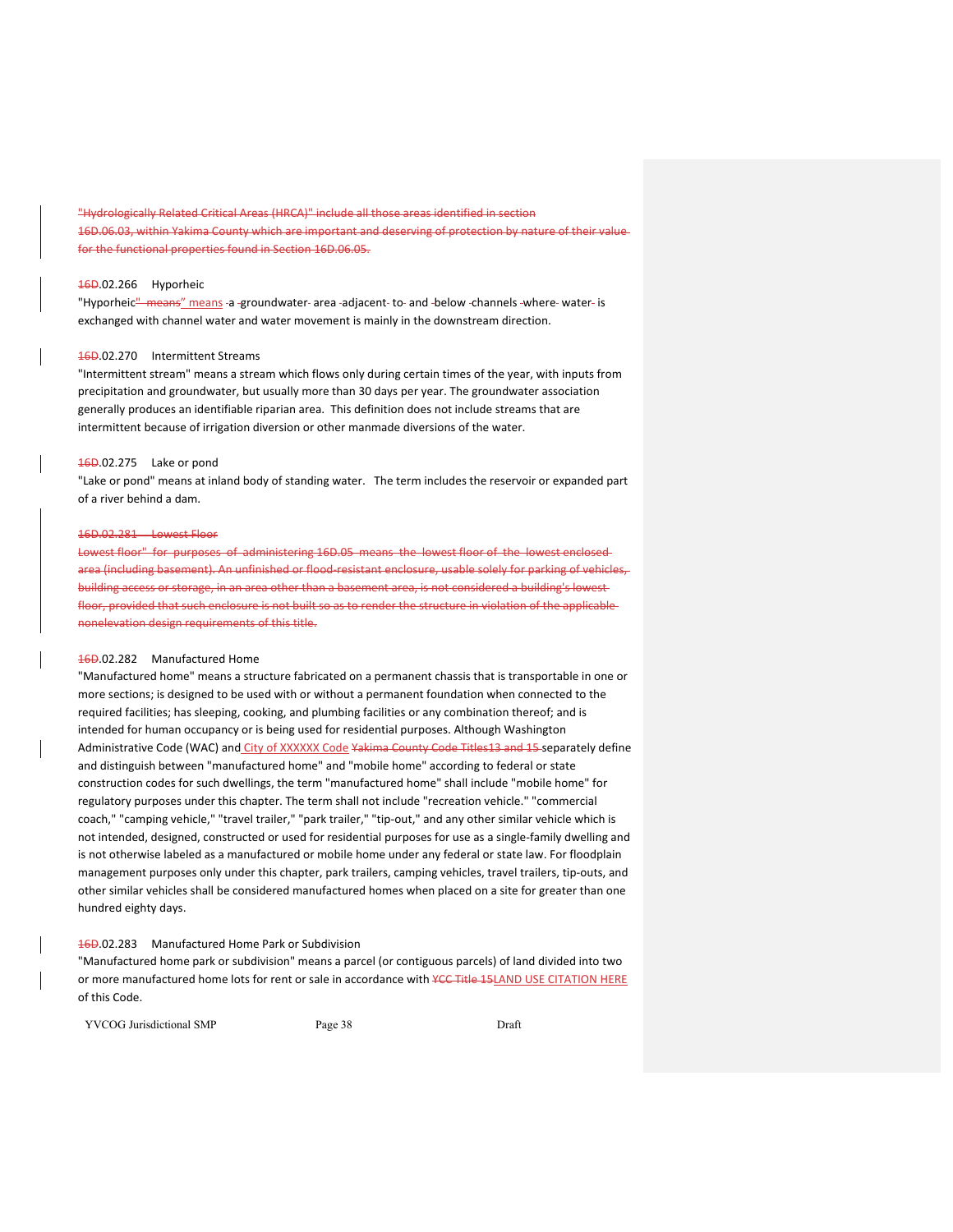## 16D.02.284 Manufactured Home Park or Subdivision, Existing

"Existing manufactured home park or subdivision" means a manufactured home park or subdivision for which the construction of facilities for servicing the lots on which the manufactured homes are to be affixed (including, at a minimum, the installation of utilities, the construction of streets, and either final site grading or the pouring of concrete pads) is completed before October 1, 1995, the effective date of these floodplain management regulations.

## 16D.02.285 Minerals

"Minerals" means gravel, sand, and metallic and non‐metallic substances of commercial value.

## 16D.02.290 Mining

"Mining" means the removal of naturally occurring minerals and materials from the earth for commercial value. Mining includes processing and batching. Mining does not include large excavations for structures, foundations, parking areas, etc. Also see Dredging and Excavation (.05.1546D.06.20). Also see introduction to Appendix B.

#### 16D.02.295 Native

"Native" means indigenous to<sub>r</sub> or originating naturally within the Yakima County City of XXXXXXX.

## 16D.02.300 Natural Conditions

"Natural conditions" means those conditions which arise from or are found in nature and not modified-byhuman-intervention; -not -to -include -artificial -or -manufactured -conditions.

#### 16D.02.302 New Construction

"New construction" for purposes of administering 16D.05 means structures for which the start of construction commenced on or after June 5, 1985, the date Yakima County enacted Ordinance 3‐ 1985 in order to meet the requirements of the National Flood Insurance Program. October 1, 1995, the effective date of the ordinance codified in this title shall be used for defining the term newconstruction as it applies to all other Critical Areas requirements established under this Title by Ordinance 8‐1995.

#### 16D.02.3023 Nonconforming Development or Nonconforming Structure

"Nonconforming structure" for purposes of administering 16D.05 means an existing structure that was lawfully constructed at the time it was built which was legally constructed prior to October 1, 1995prior to, the effective date of the Shoreline Master Program but is no longer fully consistent with present regulations such as setbacks, buffer or yards; area; bulk; height or density standards due to subsequent changes to the master program this title, but which would not be permitted as a new structure under the terms of this title because the structure is not in conformance with the applicable elevation and/or floodproofing requirements.

### .02.303 Non-conforming Lot.

"Nonconforming lot" means a lot that met dimensional requirements of the applicable master program at the time of its establishment but now contains less than the required width, depth or area due to subsequent changes to the master program.

YVCOG Jurisdictional SMP Page 39 Draft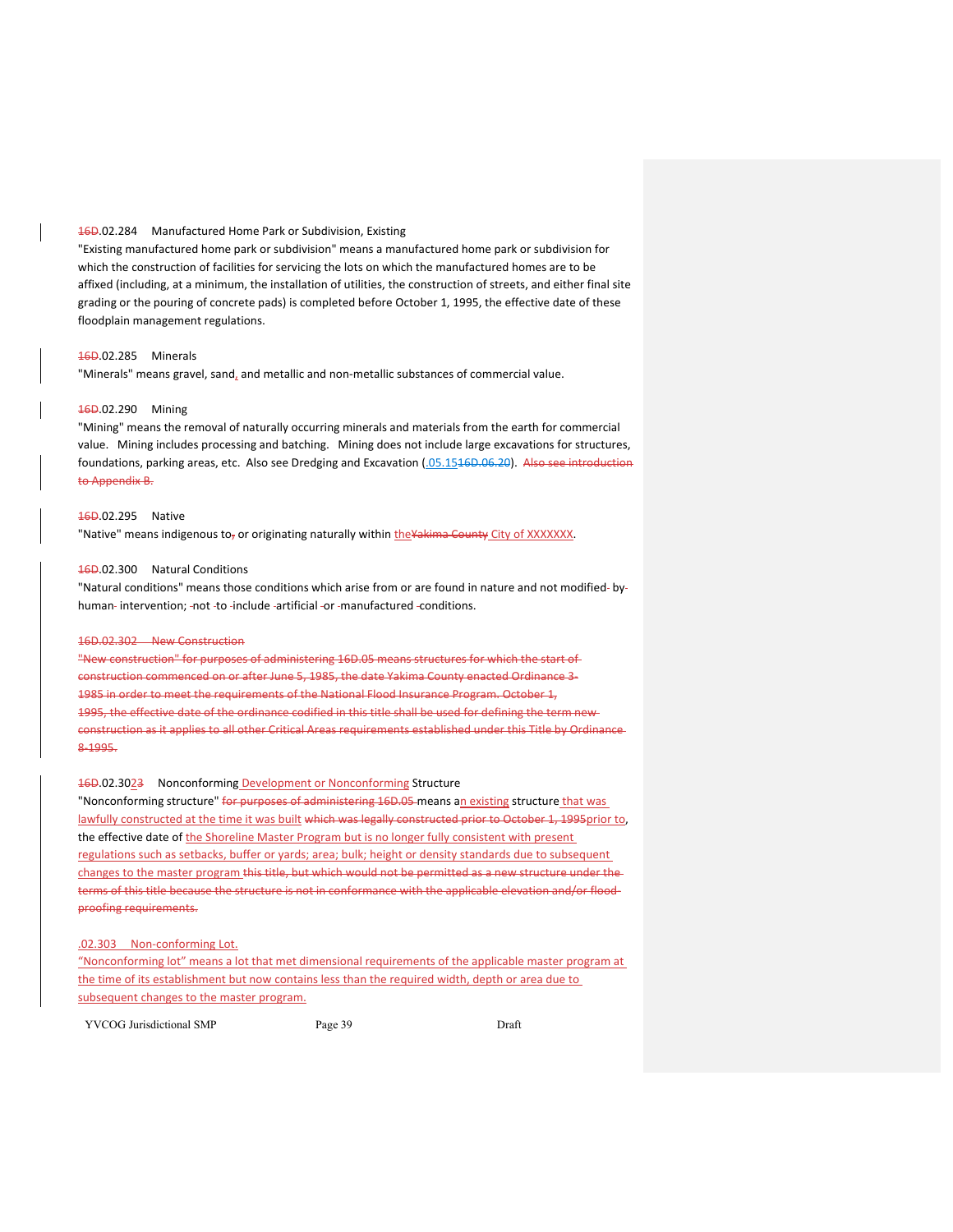## 16D.02.304 Nonconforming Use

"Nonconforming use" for purposes of administering 16D.05 means the an existing shoreline use of a building, structure or land which was lawfully established prior to, existing and maintained at the effective date of provisions of the SMA or this title Shoreline Master Program but which, because of the applicationof this title to it, no longer conforms to the present use regulations due to subsequent changes to the SMP.or applicable elevation and/or flood-proofing requirements of this title and which would not bepermitted as a new use under the terms of this title.

## 16D.02.305 Ordinary High--Water Mark (OHWM)

"Ordinary High‐ Water Mark" means that mark on lakes and streams which will be found by examining the bed and banks and ascertaining where the presence and action of waters are so common and usual, and so long continued in ordinary years, as to mark upon the soil a character distinct from that of the abutting upland.

## 16D.02.310 Perennial Stream

"Perennial stream" means a stream that flows year--round in normal water years. Groundwater is a source of much of the water in the channel.

#### 16D.02.320 Project Site

"Project site" means that portion of any lot, parcel, tract, or combination thereof which encompasses all phases of the total project proposal.

### 16D.02.321 Qualified Professional

## "A qualified Professional" shall meet the following criteria:

a) A qualified professional for wetlands must have a bachelors degree or higher in biology, ecology, soil science, botany, or a closely related field, and a minimum of five years of professional experience in wetland identification and assessment in the Pacific Northwest. b) A qualified professional for stream corridors must have a bachelors degree or higher in wildlife biology, ecology, fisheries, or closely related field, and a minimum of five years professional experience related to the subject species/habitat type. c) A qualified professional for geologically hazardous areas and preparation of geo-technicalreports must be a professional engineering geologist or civil engineer, licensed in the state of Washington. d) A qualified professional for critical aquifer recharge areas must be a professional hydrogeologist, or environmental engineer licensed in the state of Washington. e) A qualified professional for channel migration zone reports must be a professional engineering geologist, civil engineer or geologist licensed in the state of Washington, with a minimum of five years of professional experience in geomorphology. f) A qualified professional for flood studies must be a professional engineering geologist or civil

engineer licensed in the state of Washington.

g) A qualified professional for economic studies must have a bachelors degree or higher in

economics or business administration with 5 years of professional experience. The five year standard shall be waived for professionals with a PhD degree.

h) A qualified professional for habitat assessments and habitat management plans must have a

YVCOG Jurisdictional SMP Page 40 Page 40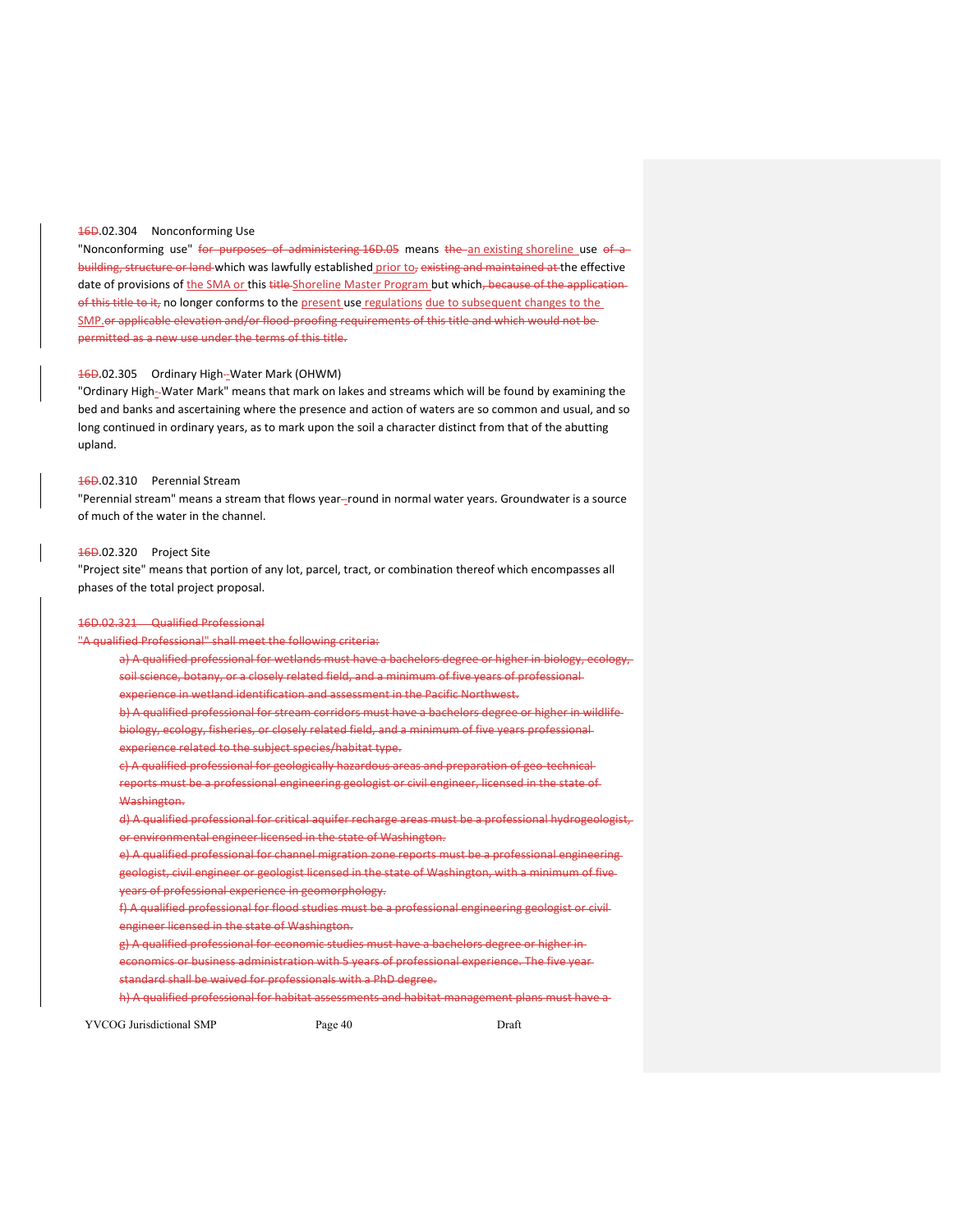bachelors degree or higher in biology and professional experience related to the subject species or habitat.

i) Or other person/persons with experience, training, expertise and related work experience appropriate for the relevant critical area subjects determined acceptable to the Administrative Official.

## 16D.02.322 Recreation Vehicle

"Recreation vehicle" means a vehicle which is:

1) Built on a single chassis; and

2) Four hundred square feet or less when measured at the largest horizontal projection; and

3) Designed to be self‐propelled or permanently towable by a light‐duty truck; and

4) Designed primarily not for use as a permanent dwelling but as temporary living quarters for recreational, camping, travel, or seasonal use.

## 16D.02.325 Restore

"Restore" means to re-establish the basic functional properties listed in Section 16D.06.05 that have been lost or destroyed through natural events or human activity. This may be accomplished through measures including but not limited to re‐vegetation, removal of intrusive structures and removal or treatment of toxic materials. Restoration does not imply a requirement for returning the site to aboriginal or pre-European settlement conditions.

## 16D.02.330 Revetment

"Revetment" means a facing placed on a bank or bluff to protect a slope, embankment, or shore structure against erosion by wave action or currents.

## 16D.02.335 Riparian Vegetation

"Riparian Vegetation" means the terrestrial vegetation that grows beside rivers, streams, and other freshwater bodies and that depends on these water sources for soil moisture greater than would otherwise be available from local precipitation.

## 16D.02.340 Riprap

"Riprap" means a layer, facing, or protective mound of stones randomly placed to prevent erosion, scour, or sloughing of a structure or embankment; also, the stone used for this purpose.

## 16D.02.345 Scour

"Scour" means the removal of underwater material by waves and currents, especially at the base or toe of a shore stabilization structure.

#### 16D.02.355 Shoreline

For purposes of administering the Shoreline Master Program "Shoreline," means those water areas, the associated features, and the land areas within the Yakima CountyCity of XXXXXX that are subject to the State Shoreline Management Act, especially as defined in RCW 90.58.030 (definitions), and as further identified in .05.02 16D.10.03 (Shoreline Jurisdiction).

YVCOG Jurisdictional SMP Page 41 Draft

**Formatted:** Space After: 6 pt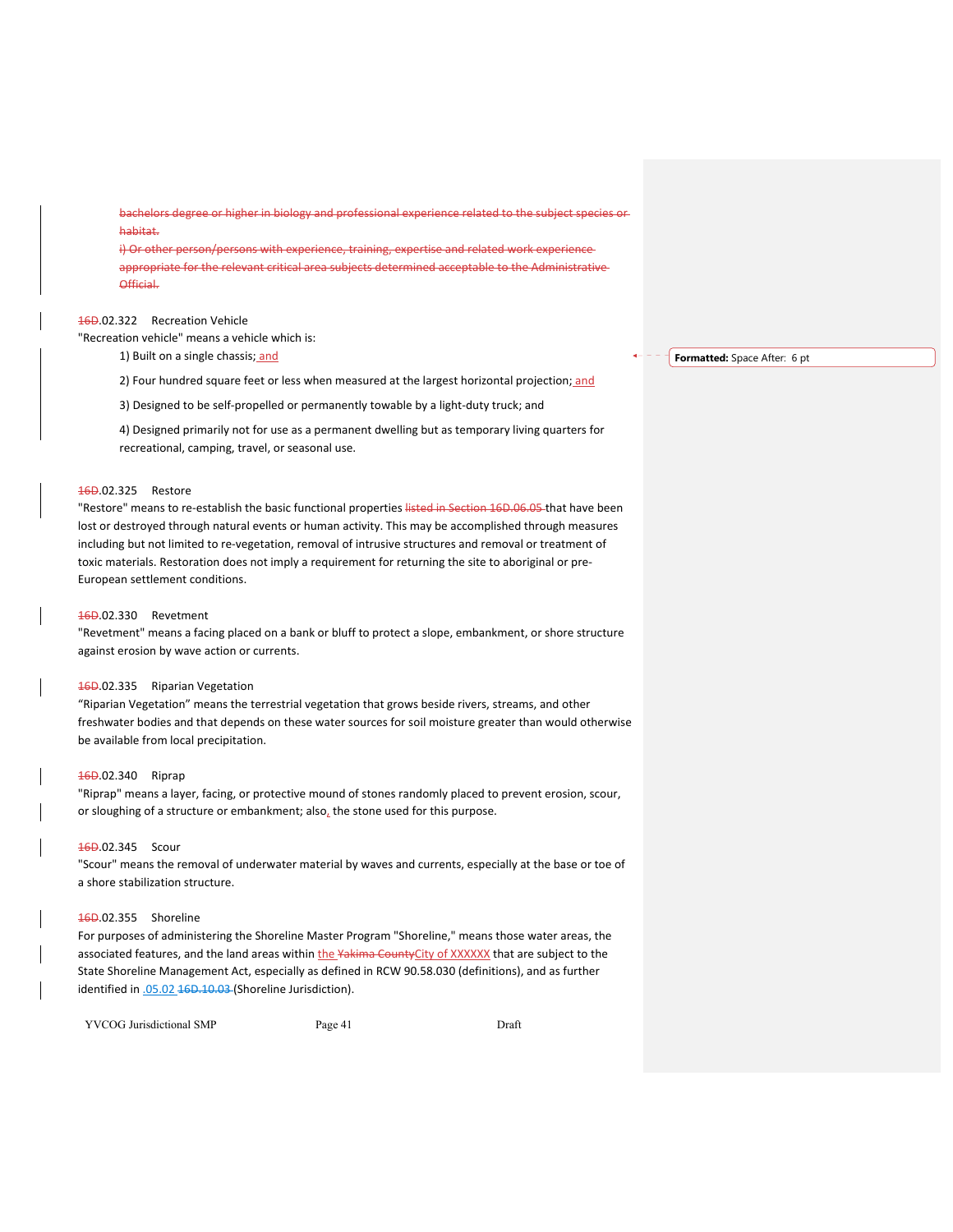## 16D.02.360 Shore Stabilization

"Shore stabilization" means the construction or modification of bulkheads, retaining walls, dikes, levies, riprap, breakwaters, jetties, groins, weirs, and other structures along the shore, for the purpose of controlling stream undercutting, stream erosion or lake shore erosion.

#### 16D.02.363 Single Improved Recreational Vehicle Site

For purposes of administering the Shoreline Master Program "Single Improved Recreational Vehicle Site" means a site on which a recreational vehicle, as defined in 16D .02.322, may be parked with minimal services (such as electricity, well and septic system), without a garage or carport, and without large accessory buildings (small detached storage sheds or accessory structures totaling 120 square feet or less may be allowed). Recreational vehicle sites not meeting these criteria are considered single family residences.

## 16D.02.365 Slope

"Slope" means an inclined ground surface the inclination of which is expressed as a ratio of horizontal distance to vertical distance.

## 16D.02.366 Solid Waste

"Solid waste" means all putrescible and non‐putrescible solid and semisolid wastes including, but not limited to, garbage, rubbish, wood waste, ashes, industrial wastes, swill, demolition and construction wastes, abandoned vehicles or parts thereof, and discarded commodities. Solid waste shall not include earth, clay, sand, or gravel.

### 16D.02.367 Special Flood Hazard Areas

"Special flood hazard area" means the land in the floodplain identified by the Federal Emergency Management Agency that is subject to a one‐percent or greater chance of flooding in any given year; commonly known as the 100‐year floodplain.

### 16D.02.368 Start of Construction

"Start of construction" for purposes of administering 16D.05, means the first placement of permanent construction of a structure (other than a manufactured home) on a site, such as the pouring of slabs or footings or any work beyond the stage of excavation. "Permanent construction" does not include land preparation, such as clearing, grading and filling, nor does it include the installation of streets or walkways; nor does it include excavation for a basement, footings, piers or foundations, or the erection of temporary  $\mathbf{s};$  nor does it include the installation on the property of accessory buildings, such as garage, or shedsnot occupied as dwelling units or not as part of the main structure. For a structure (other than a nufactured home) without a basement or poured footings, the "start of construction" includes the firstanent framing or assembly of the structure or any part thereof on its piling or foundation. Formanufactured homes not within a manufactured home park, "start of construction" means the affixing of the manufactured home to its permanent site. For manufactured homes within manufactured home parks, "start of construction" is the date on which the construction of facilities for servicing the site on which the manufactured home is to be affixed (including, at a minimum, the construction of streets, either final site grading or the pouring of concrete pads, and installation of utilities) is completed.

#### 16D.02.370 Stream

YVCOG Jurisdictional SMP Page 42 Draft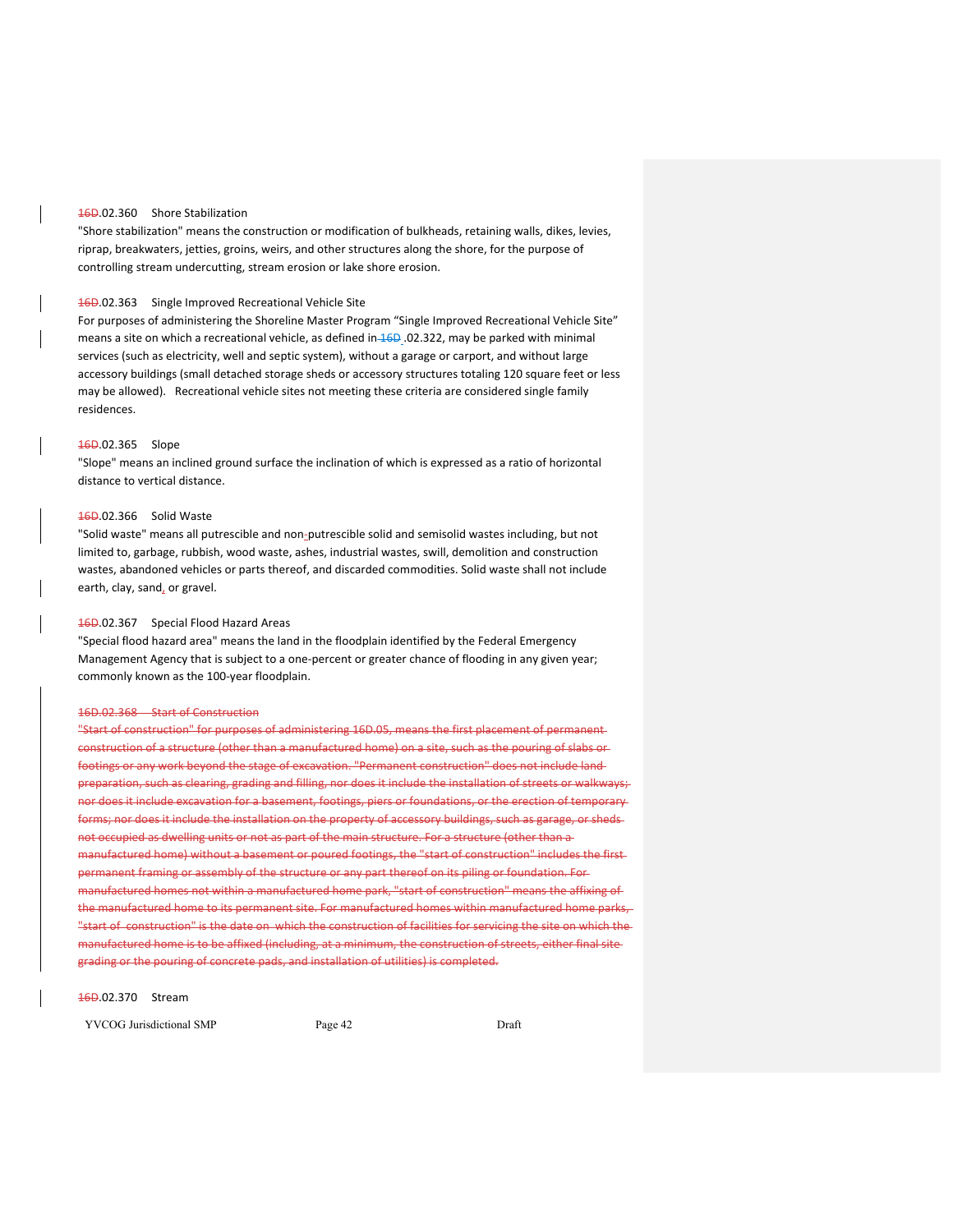"Stream" means water contained within a channel, either perennial, intermittent or ephemeral. Streams include natural watercourses modified by man, for example, by stream flow manipulation, channelization, and relocation of the channel. They do not include irrigation ditches, wasteways, drains, outfalls, operational spillways, canals, stormwater runoff facilities, or other artificial watercourses.

#### 16D.02.380 Stream Corridor

"Stream corridor," as used in this title, means those features listed and described in Chapter 16D.06.03 and related appendices to this title.

## 16D.02.390 Structure

"Structure" means anything constructed or erected which requires location on the ground, or attached to something having a location on the ground, but not including fences or walls used as fences less than six feet in height. The term also includes gas or liquid storage tanks when located principally above ground.

#### 16D.02.395 Substantial Improvement

"Substantial improvement" for purposes of administering 16D.05 means any repair, reconstruction, or improvement of a structure, the cost of which equals or exceeds fifty percent of the assessed value of the structure either:

1) Before the improvement or repair is started; or

2) Before the damage occurred to a structure that has been damaged and is being restored.For the purposes of this definition "substantial improvement" occurs when the first alteration of any wall, ceiling, floor, or other structural part of the building commences, whether or not that alteration affects the external dimensions of the structure. The total value of all improvements to an individual structure undertaken subsequent to October 1, 1995, the effective date of this title, shall be used to define "substantial improvement" for said structure. The term does not, however, include either:

1) Any project for improvement to a structure to comply with existing state or local health, sanitary or safety code specifications which are solely necessary to assure safe living conditions; or 2) Any alteration of a structure listed on the National Register or Historic Places or a state inventory of historic places.

#### 16D.02.400 Use

"Use" means the activity to which land or a building is devoted and for which either land or a building is or may be occupied or maintained.

## 16D.02.415 Vegetative Buffer or Buffer

"Vegetative buffer or Buffer" means an area extending landward from the ordinary high water mark of a lake or stream and/or from the edge of a wetland which is maintained or otherwise allowed to provide, under optimal conditions, adequate soil conditions and native vegetation for the performance of the basic functional properties of a stream corridor, wetland and other hydrologically relatedshorelines or critical areas as set forth in Chapter 16D.06.05 (Functional Properties) and16D.07.04 (Wetland Functions and Rating)CRITICAL AREAS MUNICIPAL CODE CITATION HERE. It is understood that optimal conditions do not always exist due to degradation of the vegetative buffer before establishment of this title, or due to colonization by non‐native species. Such conditions still provide functional properties, though at a lower level, depending on the difference from natural conditions.

YVCOG Jurisdictional SMP Page 43 Draft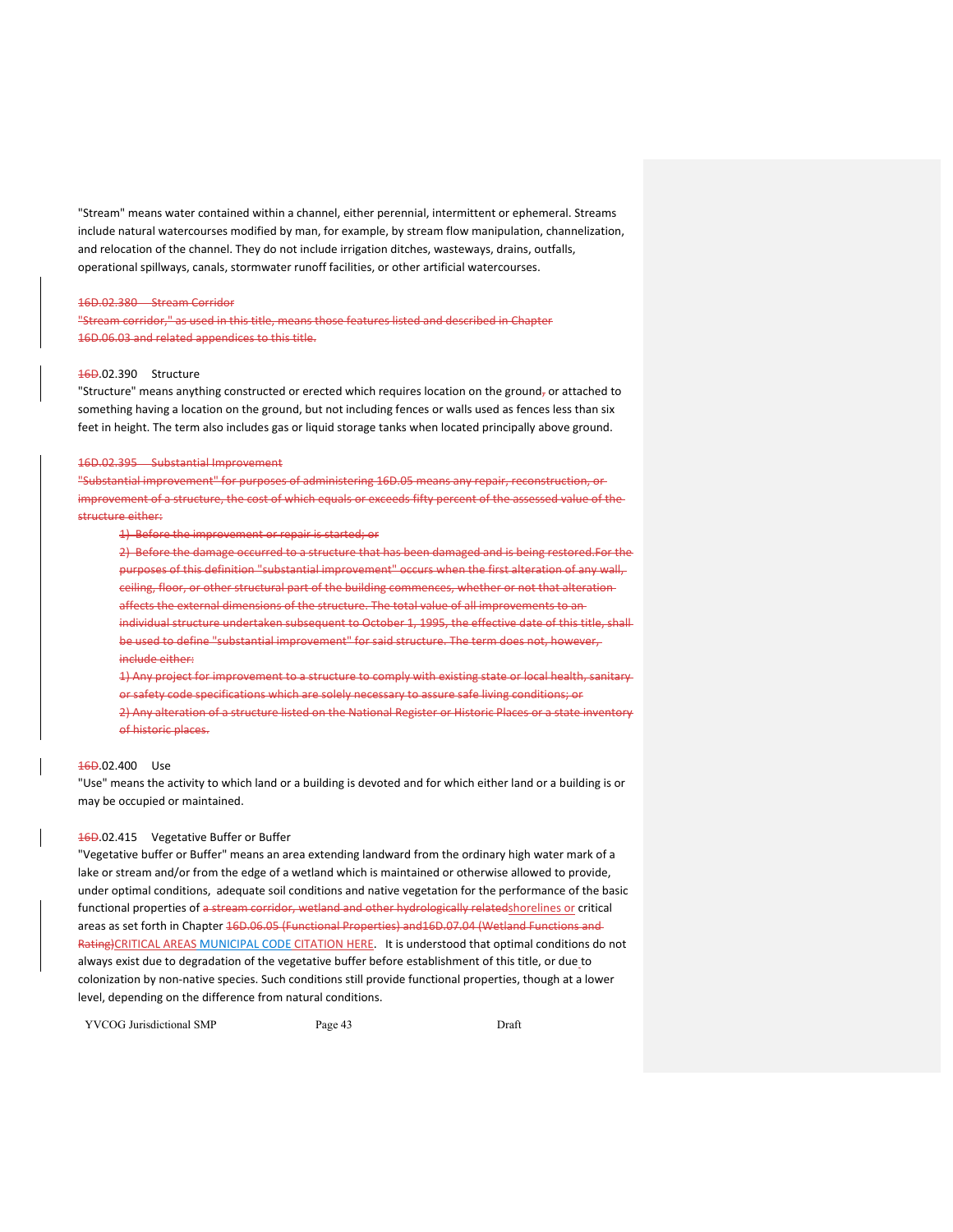## 16D.02.425 Wetland

"Wetland" or "wetlands" means that area inundated or saturated by surface water or groundwater at a frequency and duration sufficient to support, and under normal circumstances does support, a prevalence of vegetation typically adapted for life in saturated soil conditions. Wetlands generally include swamps, marshes, bogs, and similar areas. Wetlands do not include those artificial wetlands intentionally created from non‐wetland sites, including, but not limited to, irrigation and drainage ditches, grass‐lined swales, canals, detention facilities, wastewater treatment facilities, farm ponds, and landscape amenities, or those wetlands created after July 1, 1990, that were unintentionally created as a result of the construction of a road, street, or highway. However, wetlands may include those artificial wetlands specifically intentionally created from non‐wetland areas to mitigate conversion of wetlands.

### 16D.02.430 Wildlife

"Wildlife" means all species of the animal kingdom whose members exist in Washington in a wild state. The term "wildlife" includes, but is not limited to, any mammal, bird, reptile, amphibian, fish, or invertebrate, at any stage of development. The term "wildlife" does not include feral domestic mammals or the family Muridae of the order Rodentia (old world rats and mice).

## 16D.02.435 Wildlife Habitat

"Wildlife habitat" means areas which, because of climate, soils, vegetation, relationship to water, location, and other physical properties, have been identified as of critical importance to maintenance of wildlife species.

## 16D.02.440 Works

"Works" means any dam, wall, wharf, embankment, levee, dike, berm, pile, bridge, improved road, abutments, projection, excavation, channel rectification, or improvement attached to, or affixed upon, the realty.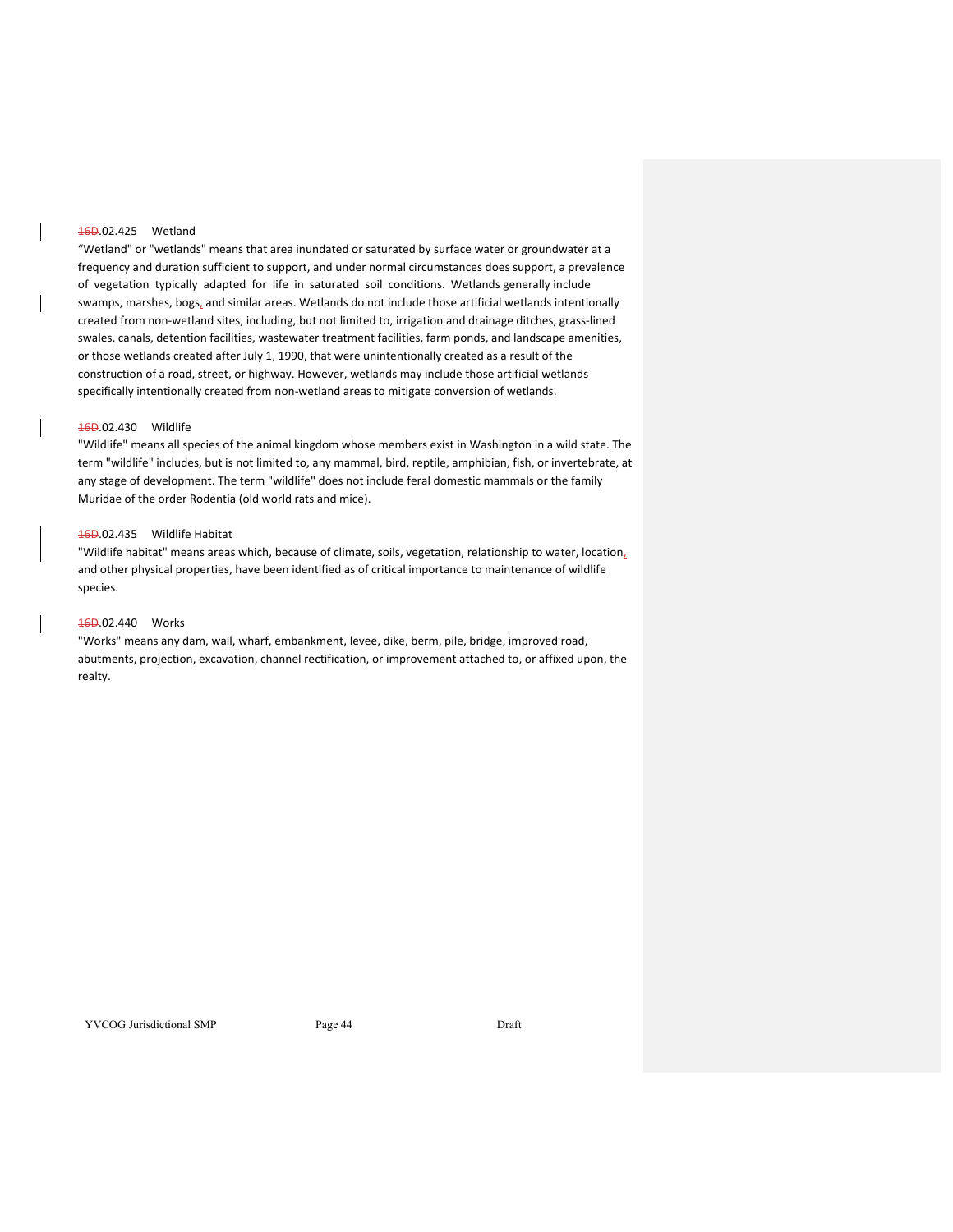Chapter 46D.03 ARTICLE I APPLICATION AND REVIEW PROCEDURES Sections:ARTICLE I GENERAL PROVISIONS **Formatted:** Centered

YVCOG Jurisdictional SMP Page 45 Draft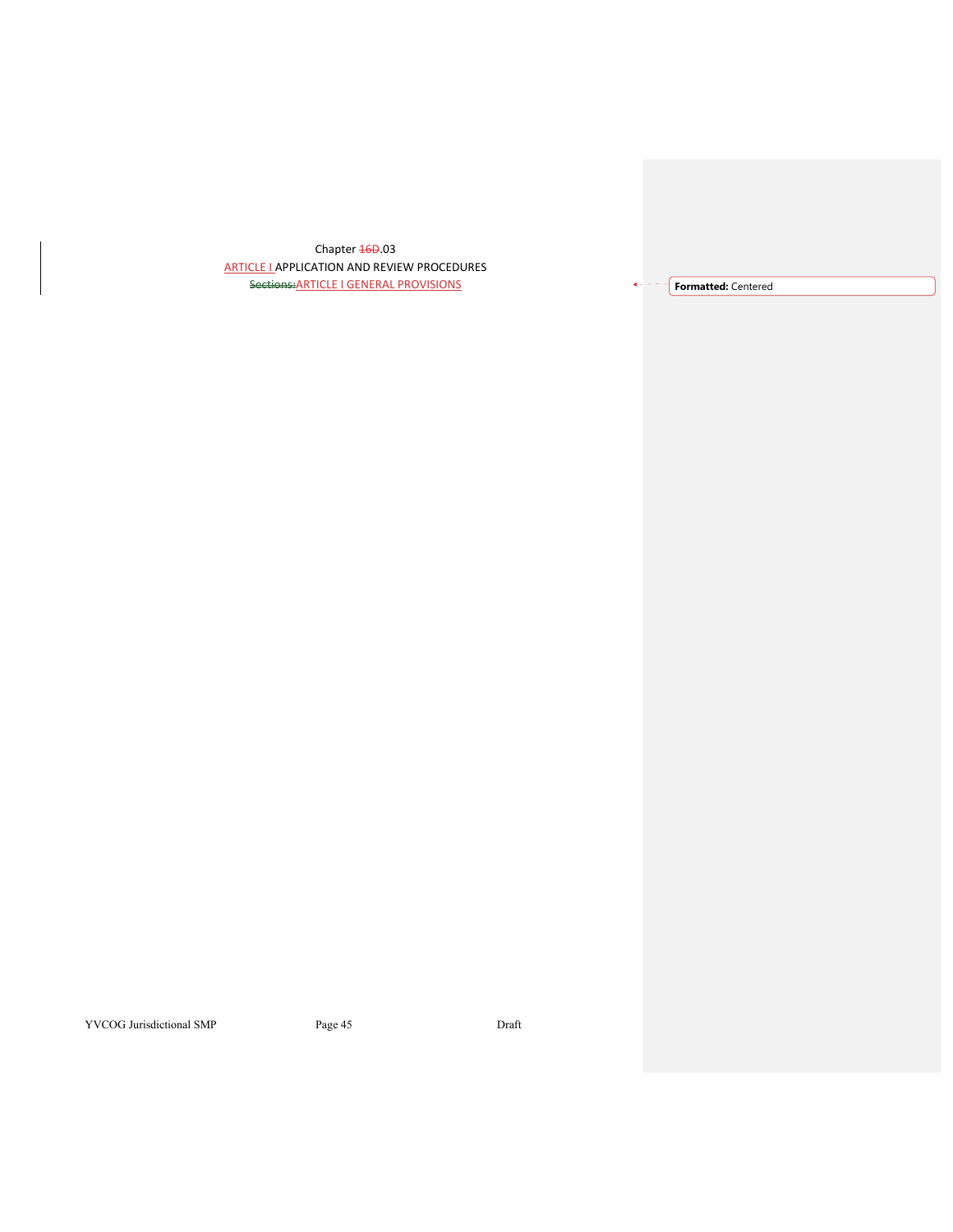## Sections:

General Provisions 16D.03.01 Shoreline Development Authorization Required

## ARTICLE II – ABBREVIATED REVIEW ALTERNATIVES

.03.02 Minor Activities Allowed without a Permit or Exemption

.03.03 Exceptions to Local Review

.03.04 Exemption – Procedural Requirements

.03.05 Permit Filing Procedures

.03.06 WSDOT Project Special Procedures

.03.07 Exemptions

.03.08 Mitigation Requirements

Inquiry and Early Assistance

16D.03.02 Critical Area Identification Form and Critical Areas Reports

16D.03.03 Pre‐application Conference

16D.03.04 Technical Assistance Conference

**Formatted:** Left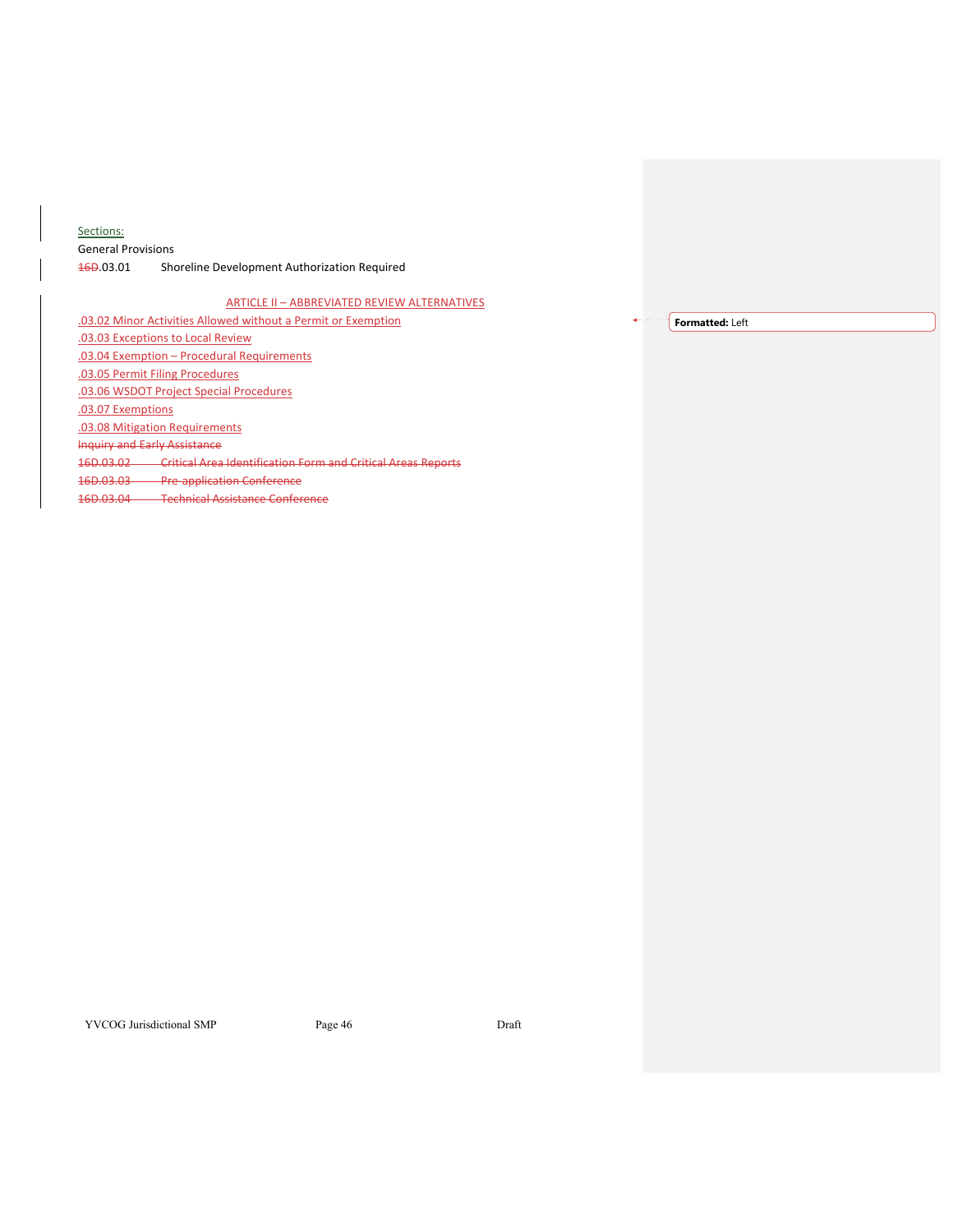## ARTICLE III REVIEW PROCESSeview Process

| 16D.03.0911 | <b>Review Process</b>                             |
|-------------|---------------------------------------------------|
| 16D.03.102  | <b>Determination of Review Process</b>            |
| 460.03.113  | Development Authorization - Review Procedure      |
| 460.03.124  | Authorization Decisions - Basis for Action        |
| 460.03.135  | Conditional Approval of Development Authorization |
| 16D.03.146  | Fees and Charges                                  |

# Critical Areas Reports

16D.03.17 Critical Areas Report Requirements 16D.03.18 Supplemental Report Requirements for Specific Critical Areas

## ARTICLE IV PERMIT REVIEW CRITERIAPermit Review Criteria

| 16D.03.159  | Substantial Development Permit                   |
|-------------|--------------------------------------------------|
| 460.03.1624 | <b>Shoreline Conditional Uses</b>                |
| 16D.03.1722 | Variance                                         |
| 460.03.1825 | Minor Revisions to Approved Uses or Developments |
| 16D.03.1926 | Non-Conforming Uses and Facilities               |
| 1.6D 02.27  | Conoral Critical Arose Protoctivo Moscuros       |

<u> 1989 - Johann Barn, mars eta bainar e</u>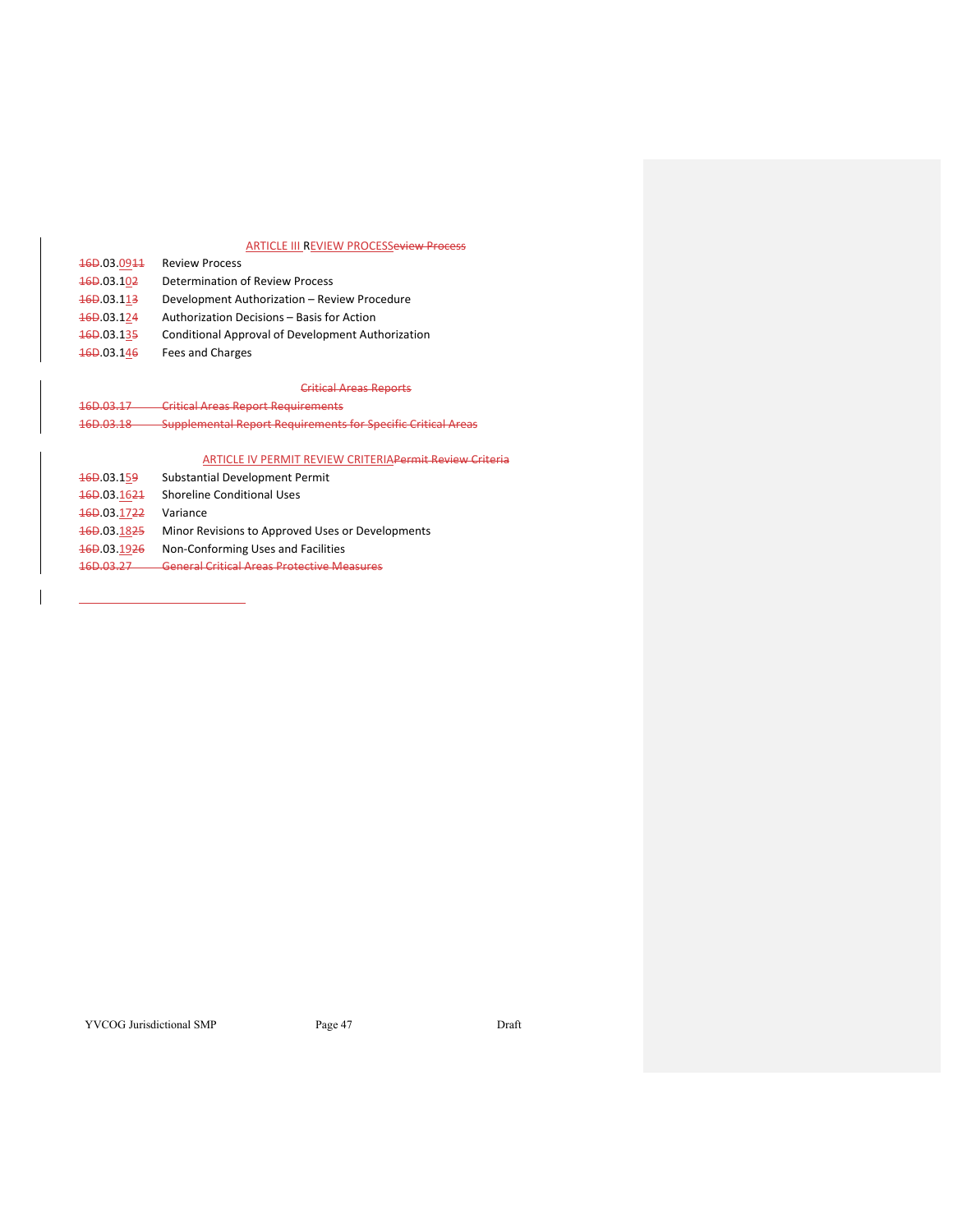### **GENERAL PROVISIONS**

## **16D.03.01** Shoreline Development Authorization Required

1) No new development, construction or use shall occur within Shoreline jurisdiction without obtaining a development authorization in accordance with the provisions of this title, except for those provided for in section 16D.03.035 (Minor Activities Allowed without a Permit or Exemption). Exceptions to Local Review and.03.07 (Exemptions). Exemptions, as provided for in sections 16D.03.07 through 16D.03.09, shall be considered as development authorization, including those taking place on federal lands and requiring permits or review as provided in  $46D.01.07$ (Applicability to Federal Agencies) but qualifying for other exemptions under this chapter. All proposed uses and development occurring within Shoreline jurisdiction must conform to chapter 90.58 RCW, the Shoreline Management Act, and this master program.

2) With respect to application and review procedures, it is the intent of this title to streamline and  $\leftarrow$ coordinate the authorization of critical area projects which require other local, state and/or federal permits or authorizations. Any nonexempt development, construction or use occurring within Shoreline jurisdiction shall be processed according to the provisions of this chapter and the *-Critical* Areas Ordinance (SMC CITATION HERE)Project Permit Administration Ordinance (YCC Title 16B).

3) Approval of a development authorization under this title shall be in addition to, and not a substitute for, any other development permit or authorization required by Yakima County the City of XXXXXX. Approval of a development authorization under this title shall not be interpreted as an approval of any other permit or authorization required of a development, construction, or use.

4) Permits issued in accordance with this title shall run with the land.

### **INQUIRY AND EARLY ASSISTANCE**

16D.03.02 Critical Area Identification Form and Critical Area Report Requirements. 1) Prior to the review or consideration of any proposed development, construction or use, except those provided under Applicability (16D.01.05), and Minor Activities Allowed Without a Permit or Exemption (16D.03.05), the County shall consider available information to determine if a critical area is likely to be sent. The presence of a critical area found on the paper and electronic maps within or adjacent to the property proposed for development is sufficient foundation for the Administrative Official to require paration of a critical area identification form, provided by the department, and a preliminary site plan. critical area identification form and preliminary site plan may be one piece of information used to analyze how a critical area could be affected by a development proposal. To the extent possible, all critical area features must be identified on the critical area identification form and shown on the preliminary site **p** prior to the Administrative Official determining whether the development is subject to this title.

YVCOG Jurisdictional SMP Page 48 Draft 2) Upon receipt of a critical area identification form and site plan, the Administrative Official will typically conduct a site examination to review critical area conditions on site. The Administrative Official shall notify property owner of the site examination prior to the site visit. Reasonable access to the site shall be**Formatted:** Indent: Left: 0.5"

**Commented [JW1]:** There is no 16D.03.09 in the current SMP

**Formatted:** Indent: Left: 0.5"

**Formatted:** Indent: Left: 0.5"

**Formatted:** Indent: First line: 0.5"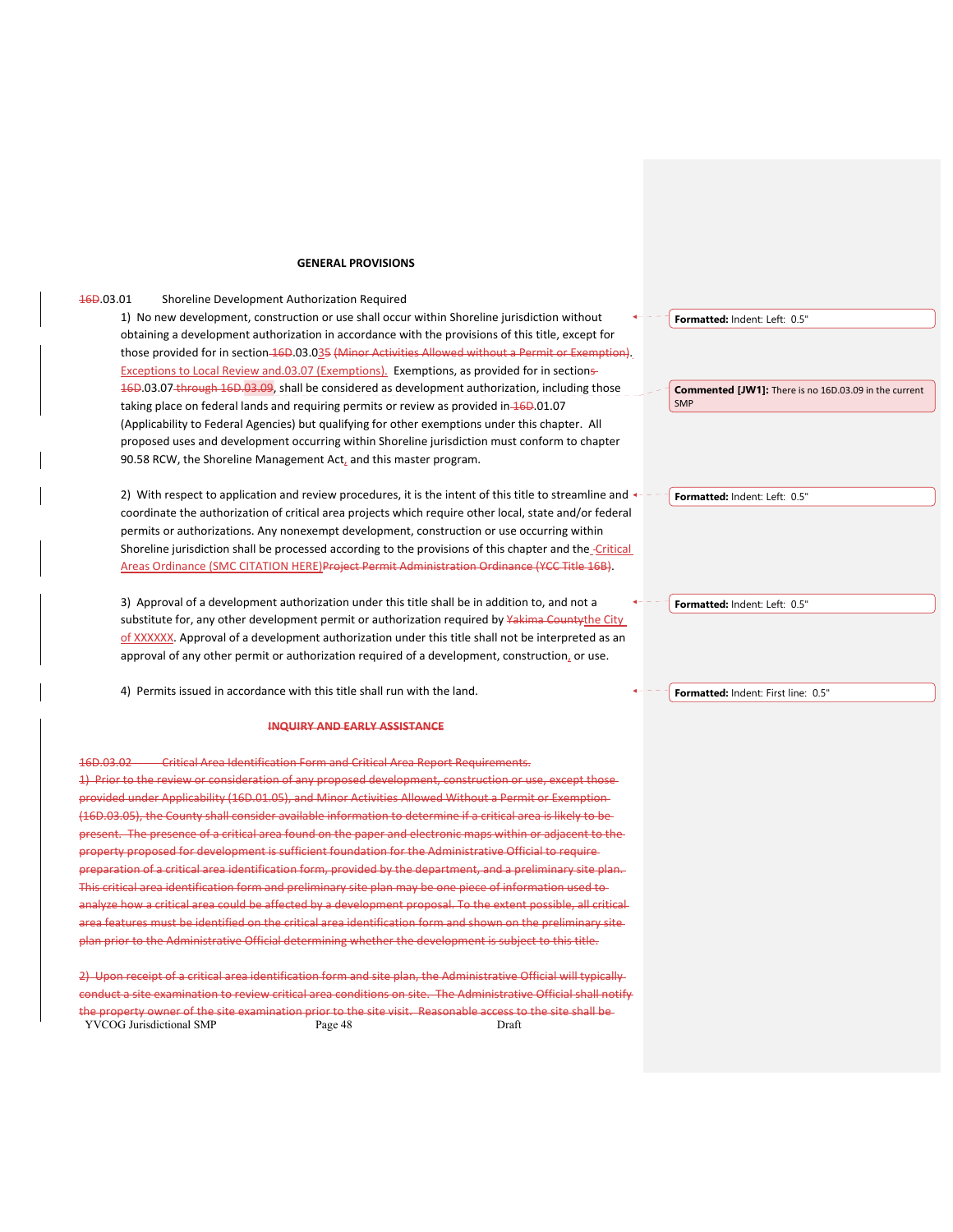provided by the property owner for the site

examination during any proposal review, restoration, emergency action, or monitoring period.

3) The Administrative Official shall review available information pertaining to the site and the proposal and make a determination as to whether any critical areas may be affected by the proposal. If so, a more detailed critical area report shall be submitted in conformance with section 16D.03.17 (Critical Areas Reports) and section 16D.03.18 (Supplemental Report Requirements for Specific Critical Areas), except as provided below:

a) No critical areas present. If the Administrative Official is able to sufficiently determine that a critical area does not exist within or adjacent to the project area, then a critical area report is not required.

- b) Critical areas present, but no impact. If the Administrative Official is able to determine the existence, location and type of critical area sufficiently to indicate that the project area is not within or adjacent to the critical area and that the proposed activity is unlikely to degrade the functions or values of the critical area, then the Administrative Official may waive the requirement
- for a critical area report. A summary of the determination shall be included in any staff report or decision on the permit or review.
- c) Critical areas may be affected by proposal. If the project area is within or adjacent to a critical area or buffer the Administrative Official may waive the requirement for a critical areas report if:
	- i) the Administrative Official is sufficiently able to determine the existence, location and type of the critical area;
		- ii) The project is of a small scale or uncomplicated nature, such that a specialist is not-
		- needed to identify impacts and mitigation. Work within a wetland or stream channel would generally not meet this provision;
		- iii) The applicant agrees to provide mitigation that the Administrative Official deems-
		- adequate to mitigate for anticipated impacts. Restoration of degraded areas may serve asmitigation; and,
		- iv) A summary of the determination shall be included in any staff report or decision on the permit or review.
- d) If the applicant wants greater assurance of the accuracy of the critical area review determination, the applicant may choose to hire a qualified professional to provide such
- assurances.
- e) As guidance on the practical application of the requirement for critical areas reports, reports will generally fall into the following groups based on increasing complexity and cost of the report:
	- i) Determining the absence of a critical area (sometimes resulting when initial indicatorsshow the likely presence of a critical area);
		-
		- ii) Determining the existence, location and type of a critical area;
		- iii) Determining impacts of an encroachment on a critical area and general mitigation measures;
		-
		- iv) Developing a compensatory mitigation plan for replacement or mitigation of lostwetland or stream channel area.

16D.03.03 Pre‐application Conference

YVCOG Jurisdictional SMP Page 49 Page 49 Any new development, construction or use falling under the provisions of this title shall be subject to a pre‐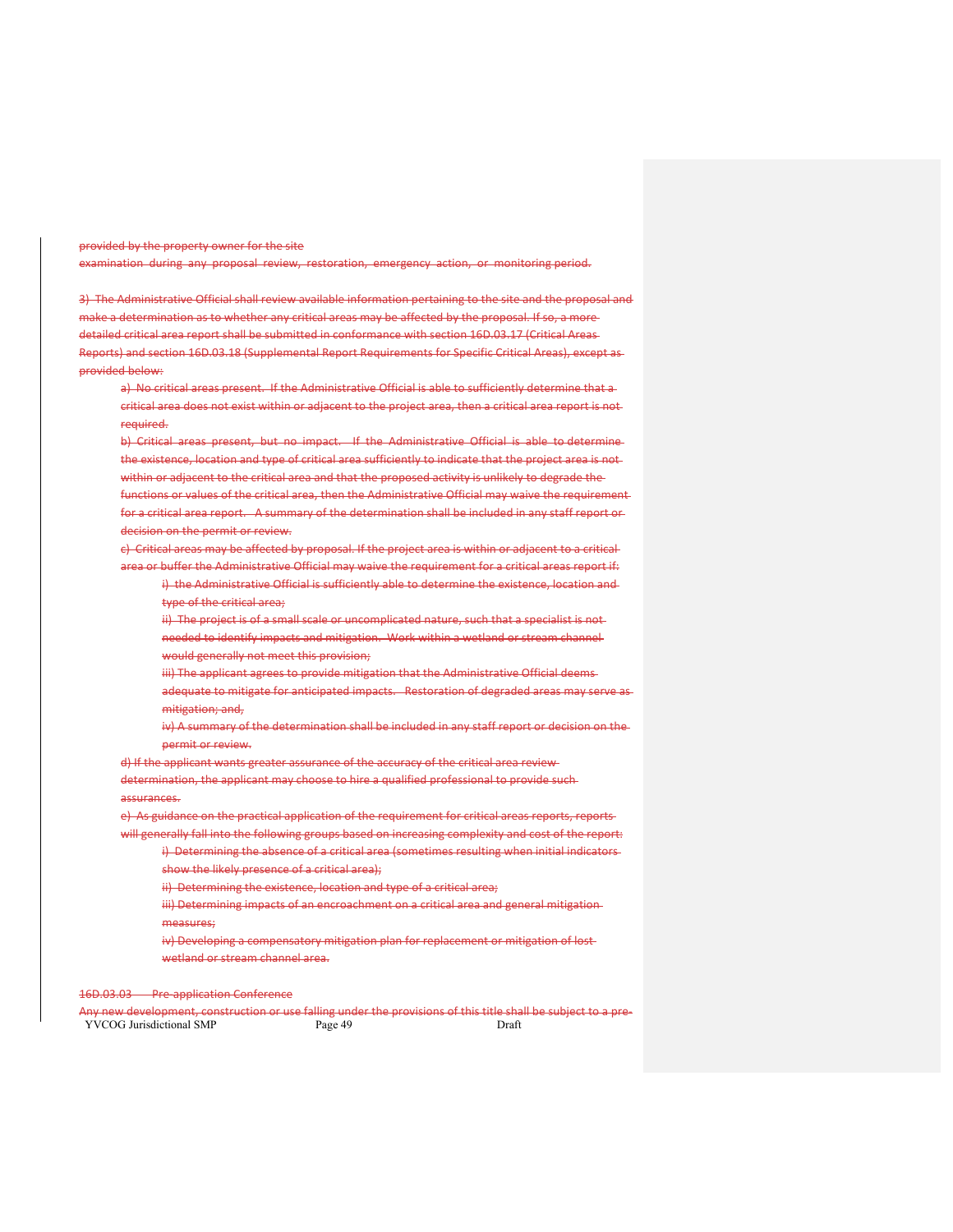application conference, except that project review for flood hazards shall follow the pre-applicationrequirements established to administer chapter 16D.05 (Flood Hazard Areas).The department shall schedule a pre-application conference for as soon as is reasonably possible to allow attendance by the project proponent and necessary staff. To assist in project review and discussion, prior to the preapplication conference, the project proponent must submit a preliminary site plan showing the nature and scope of the proposed project along with any existing features of the property having a relationship to the project. The pre‐application conference is intended to allow the Administrative Official to:

1) Establish the scope of the project, development or use and the critical area features and shoreline resources involved or potentially impacted;

2) Consider the degree to which the project, development or use within shoreline jurisdiction may affect or impair a designated critical area or shoreline resource and identify potential concerns that may arise;

3) Identify other permits and authorizations which the project proponent may need to obtain;

4) Determine whether the project will be processed through the development authorizationprocedures of this title or coordinated through the review and approval procedures of another development permit or authorization required of the project from Yakima County;

5) Provide the proponent with resources and technical assistance (such as maps, scientific information, other source materials, etc.) to assist the proponent in meeting the provisions of thistitle and any applicable rules and regulations of other agencies and jurisdictions;

6) Determine whether there is a need for a preliminary site assessment or a technical assistance conference to better define the critical area issues and alternatives;

7) Determine whether the project can be processed as an exemption, or if not, what type of permits or reviews may be needed. Final determination of necessary permits will be made based on the project design and submittal materials;

8) Consider whether a preliminary site assessment may be scheduled in the field to determine theapplicability of the development standards of this title to the project, based on information contained in the preliminary site plan.

## 16D.03. 04 Technical Assistance Conference

If requested by the project proponent or otherwise determined necessary, the department will arrange a meeting of representatives of those agencies and organizations with expertise, interest, or jurisdiction in the project. In conjunction with the invitation to attend the technical assistance conference, the department will provide the potential participants with a project summary compiled from the preapplication conference. The technical assistance conference may also involve a preliminary siteassessment, if it is determined that resolution of issues related to the project can be achieved through an on-site review. The purpose of the technical assistance conference will be to:

YVCOG Jurisdictional SMP Page 50 Draft 1) Confirm and define the requirements of any other applicable local, state or federal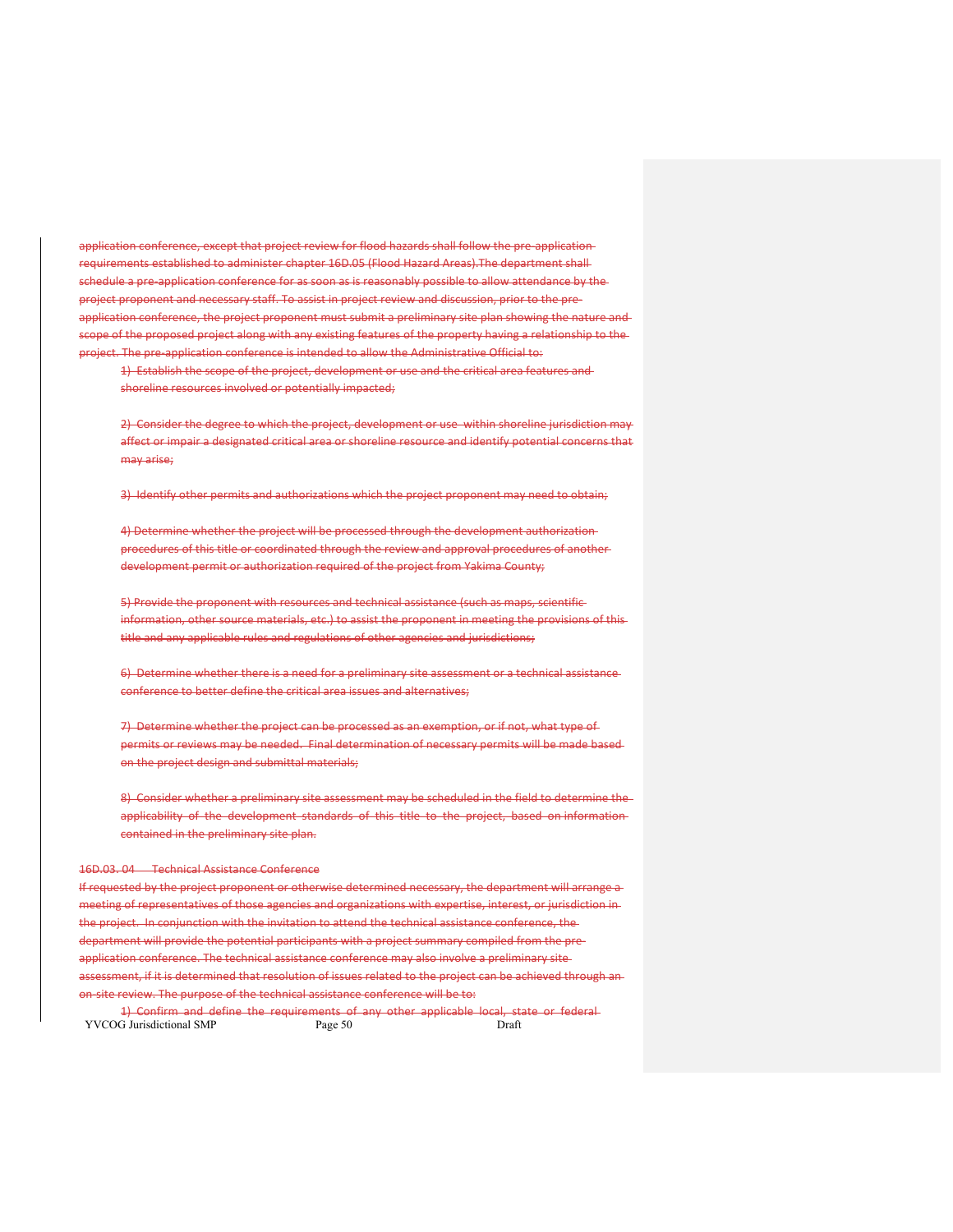## regulations;

2) Clarify any identified procedural or regulatory conflicts and define the alternative courses action available to the applicant in addressing project requirements;

3) Determine whether compliance with other existing statutes and regulations will adequatelyaddress the provisions of this title;

4) Provide the proponent with guidance, available data and information that will assist in complying with the provisions of this title and other ordinances and regulations;

5) Provide the proponent with guidance concerning project modifications or site enhancements that would eliminate or minimize impacts to the critical area;

6) Provide the proponent with alternatives for securing data, information, or necessary to the project but not available through the pre-application conference;

7) Determine whether a critical area report is necessary, and if so, the qualifications, skills andexpertise required of a consultant to perform the special study.

#### **ABBREVIATED REVIEW ALTERNATIVES**

16D.03.025 Minor Activities Allowed without a Permit or Exemption.

1) The following activities are included under  $46D.01.05(1)$  (Applicability) and are allowed without  $\leftarrow$  a permit or exemption:

a) Maintenance of existing, lawfully established areas of crop vegetation, landscaping (including paths and trails) or gardens within a regulated critical area or its buffer. Examples include, harvesting or changing crops, mowing lawns, weeding, harvesting, and replanting of garden crops, pruning, and planting of non‐invasive ornamental vegetation or indigenous native species to maintain the general condition and extent of such areas. Cutting down-trees and shrubs -within a buffer is not covered under this provision. Excavation, filling, and construction of new landscaping features, such as concrete work, berms, and walls, are not covered in this provision and are subject to review.

b) Minor maintenance and/or repair of lawfully established structures that do not involve additional construction, earthwork or clearing. Examples include painting, trim or facing replacement, re-roofing, etc. Construction or replacement of structural elements is not covered in this provision, but may be covered under an exemption. Cleaning canals, ditches, drains, wasteways etc. without expanding their original configuration is not considered additional earthwork, as long as the cleared materials are placed outside the stream corridor, wetlands, and buffers.;

c) Low impact activities such as hiking, canoeing, viewing, nature study, photography, hunting, fishing, education, or scientific research;

YVCOG Jurisdictional SMP Page 51 Draft

**Formatted:** Indent: Left: 0.5"

**Formatted:** Indent: Left: 1", Space After: 6 pt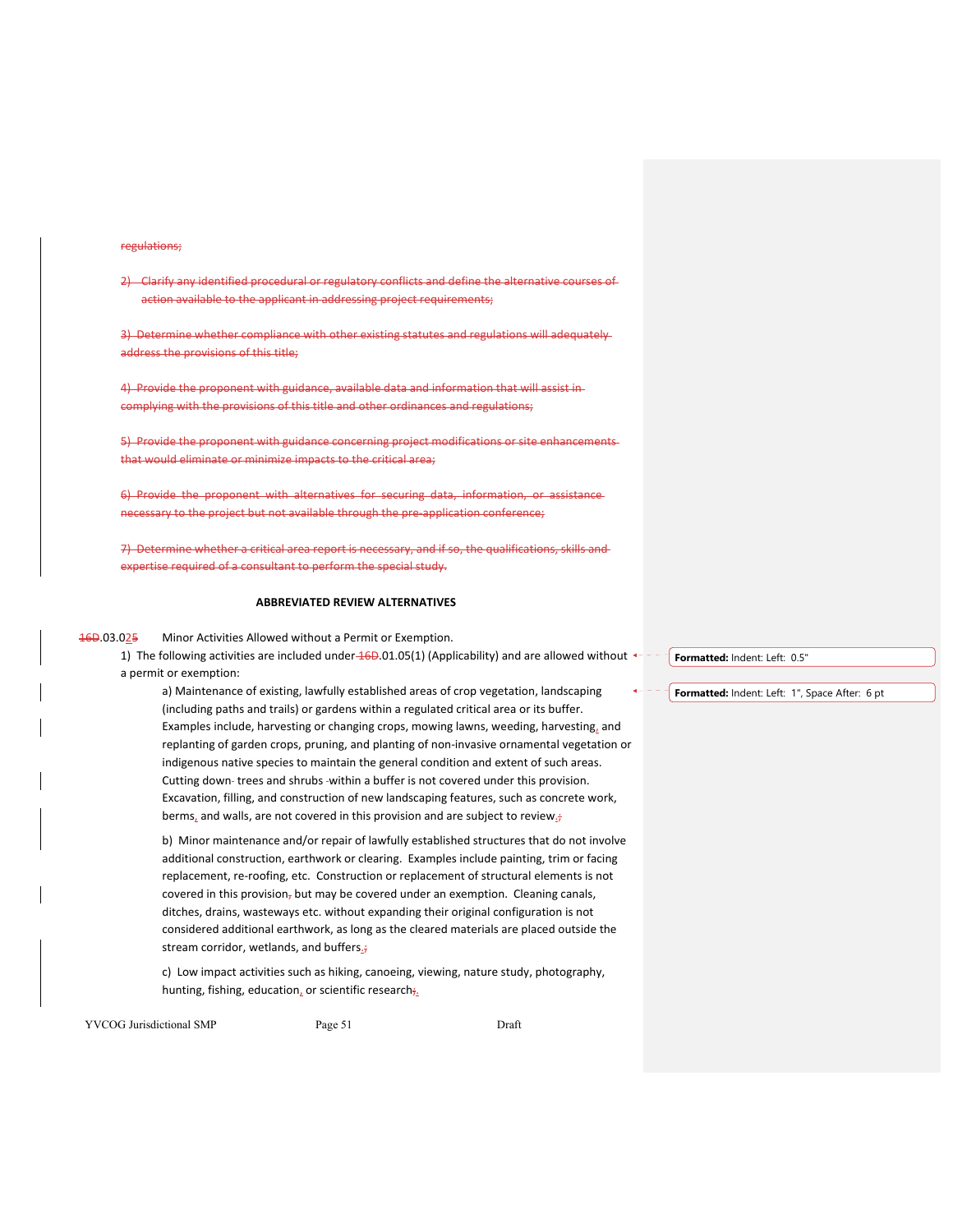d) Creation of unimproved private trails that do not cross streams or wetlands that are less than two (2) feet wide and do not involve placement of fill or grubbing of vegetation.

e) Planting of native vegetation $_{2}$ ;

f) Noxious weed control outside vegetative buffers identified in Chapter 16D.06.16, except  $\triangleleft$ for area wide vegetation removal/grubbing $_{2}$ ;

g) Noxious weed control within vegetative buffers, if the criteria listed below are met.

Control methods not meeting these criteria may still apply for a restoration exemption, or  $\leftarrow$  other authorization as applicable:

i) Hand removal/spraying of individual plants only; or

ii) No area wide vegetation removal/grubbing.

#### .03.03 Exceptions to Local Review.

Requirements to obtain a Substantial Development Permit, Conditional Use Permit, Variance, letter of exemption, or other review to implement the Shoreline Management Act do not apply to the following: (1) Remedial actions. Pursuant to RCW 90.58.355, any person conducting a remedial action at a facility pursuant to a consent decree, order, or agreed order issued pursuant to chapter 70.105D RCW, or to the department of ecology when it conducts a remedial action under chapter 70.105D

RCW. Periodic Review Checklist Guidance 6 September 2019

(2) Boatyard improvements to meet NPDES permit requirements. Pursuant to RCW 90.58.355, any person installing site improvements for storm water treatment in an existing boatyard facility to meet requirements of a national pollutant discharge elimination system storm water general permit.

(3) WSDOT facility maintenance and safety improvements. Pursuant to RCW 90.58.356, Washington State Department of Transportation projects and activities meeting the conditions of RCW 90.58.356 are not required to obtain a Substantial Development Permit, Conditional Use Permit, Variance, letter of exemption, or other local review.

(4) Projects consistent with an environmental excellence program agreement pursuant to RCW 90.58.045.

(5) Projects authorized through the Energy Facility Site Evaluation Council process, pursuant to chapter 80.50 RCW.

## 16D.03.046 Exemption–Procedural Requirements

Certain activities and uses are exempt from some permit processes and shall instead be reviewed using the procedures below.<del>, except that Flood Hazard exemptions provided in 16D.05.20.06, shall follow</del> edures established to administer Chapter 16D.05 (Flood Hazard Areas).

1) Exemptions shall be construed narrowly, and any exempted development shall be consistent with the policies and provisions of this title.

YVCOG Jurisdictional SMP Page 52 Draft 2) Only those developments that meet the precise terms of one or more of the listed exemptions **Formatted:** Indent: Left: 0.5", Space After: 6 pt **Formatted:** Indent: Left: 1", First line: 0", Space After: 6 pt **Formatted:** Indent: Left: 0.5", Space After: 6 pt

Formatted: Indent: Left: 1", Space After: 6 pt

**Formatted:** Indent: Left: 0.5", Space After: 6 pt

**Formatted:** Indent: Left: 0", First line: 0"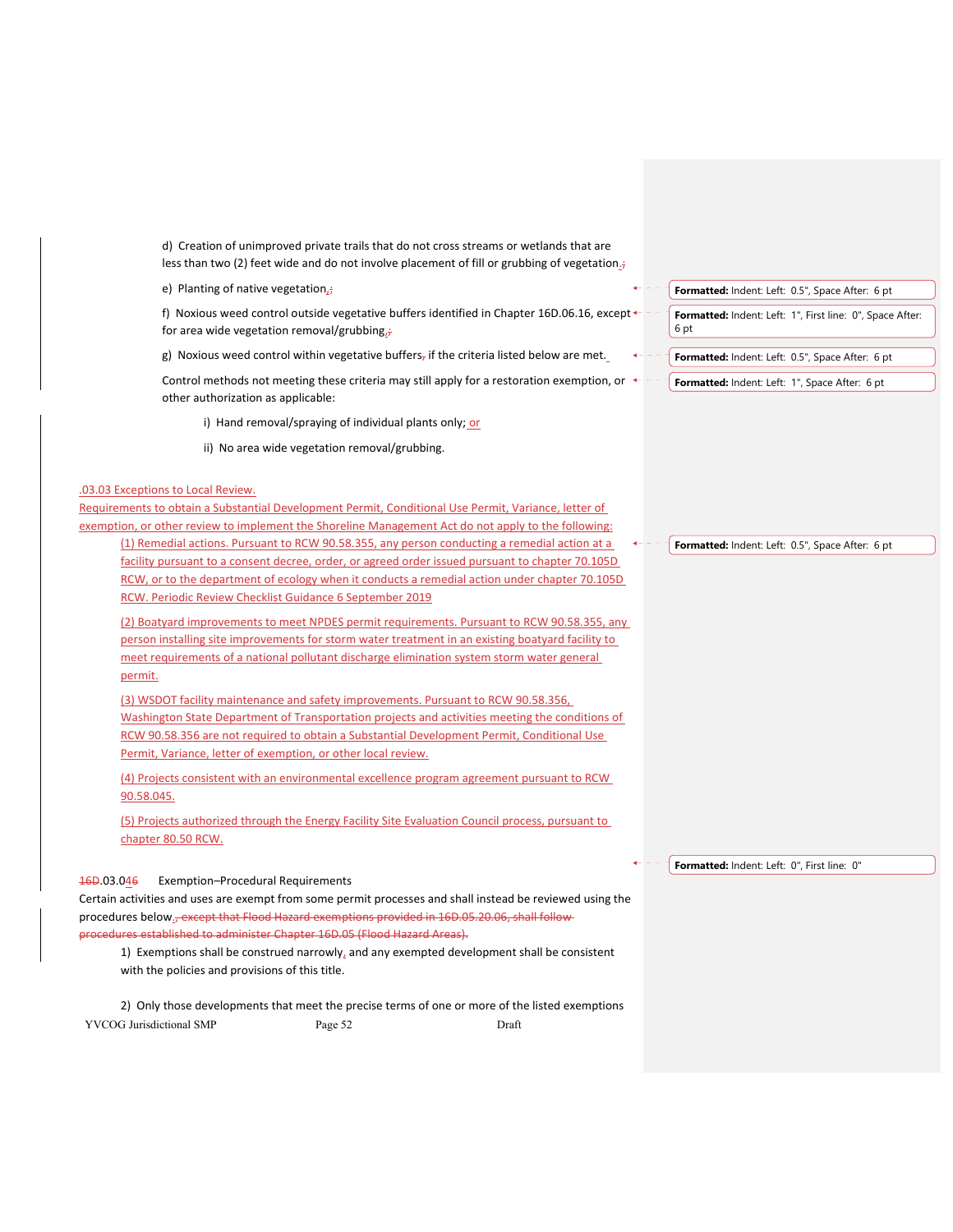may qualify for review under these provisions.

3) If any part of a proposed development is not eligible for exemption, then a development permit is required for the entire proposed development project.

4) The burden of proof that a development or use is exempt from the development permit process is on the applicant.

5) When a development or use is proposed that does not comply with the bulk, dimensional and performance standards of this title, such development must also obtain a Variance (46D.03.2217).

6) All activities exempt from the requirement for a substantial development permit shall use reasonable methods to avoid impacts to critical areas within shoreline jurisdiction. To be exempt from the requirement for a substantial development permit does not give permission to degrade a critical area or Shoreline or ignore risk from natural hazards. Any incidental damage to, or alteration of, a critical area that is not a necessary outcome of the exempted activity shall be restored, rehabilitated, or replaced at the responsible party's expense, according to section 16D.0605.1823 (Reclamation).

7) The proponent of an exempt activity shall submit a written request for permit exemption to the Administrative Official that describes the activity and states the exemption requested. The applicant shall submit to the Administrative Official a written description of the project that demonstrates compliance with applicable standards.

8) The Administrative Official shall review the exemption request to verify that it complies with this title.

9) The Administrative Official shall approve or deny the exemption.

10) A formal letter of exemption shall be provided where an exempt activity is approved under this title. A copy of the exemption shall be kept on file by the Administrative Official. If an exemption cannot be granted, the Administrative Official shall notify the applicant in writing of the reason, at which time the applicant may pursue other permit processes under this title.

11) Conditions may bemay be attached to the approval of exempted developments and/or usesas necessary to assure continued consistency of the project with this title.

12) Exempt activities are identified in the following locations. Such activities are stated as exempt from the substantial development permit or flood hazard permits. However, this provision does not exempt an activity from other permits or reviews that may be required under this title.

a) Those activities listed in WAC 173-27-040, and summarized in sections 16D.03.097 (Exemptions from HRCA, Wetlands, and Shorelines) are exempt from the substantial development permit requirements for Wetlands (16D.07), Hydrologically Related Critical-Areas Features (16D.06.03) and Shorelines (16D.10);

YVCOG Jurisdictional SMP Page 53 Draft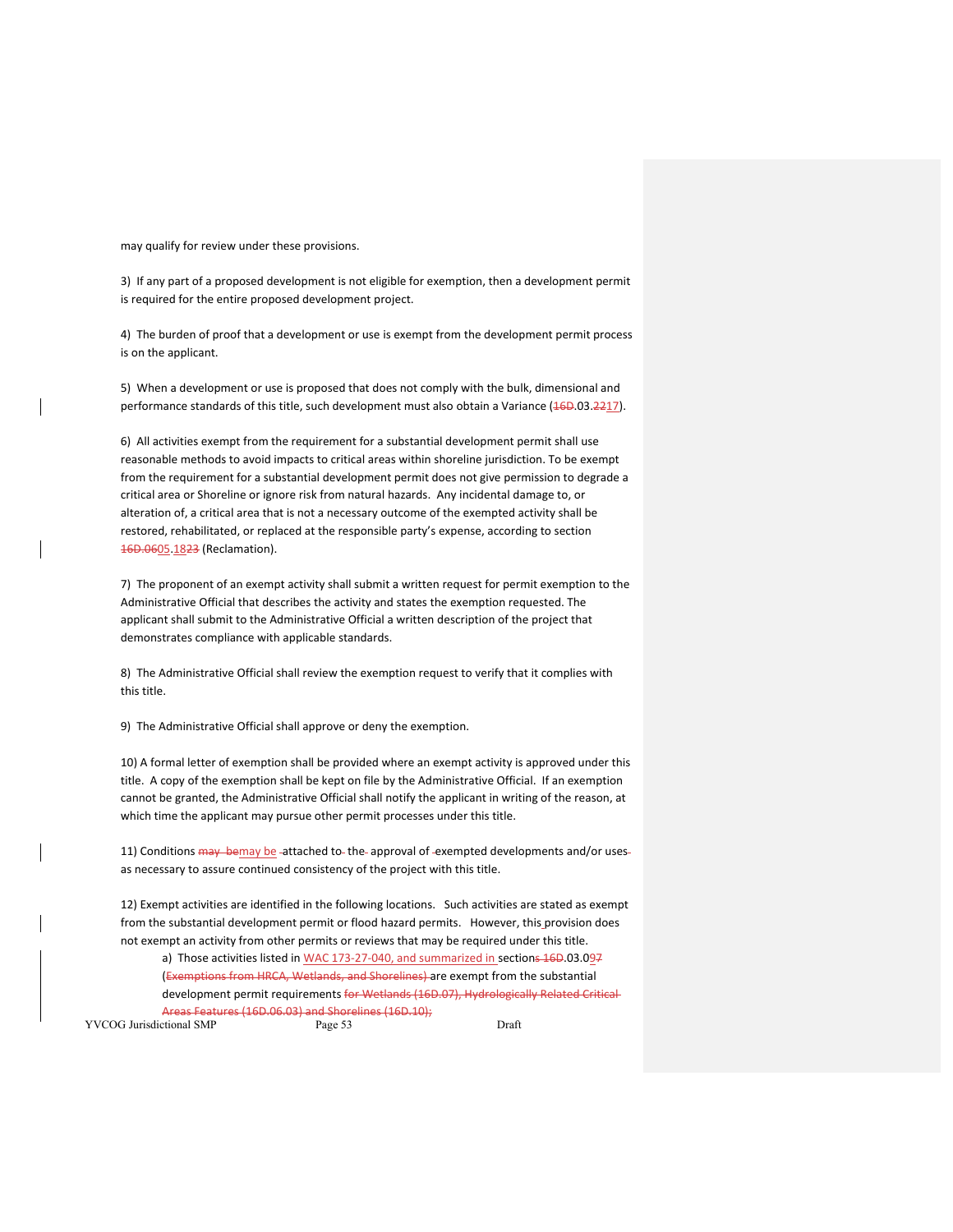| b) Those activities listed in sections 16D.05.20.060 are exempt from the Flood Hazard-                                                                                                                   |                                                  |
|----------------------------------------------------------------------------------------------------------------------------------------------------------------------------------------------------------|--------------------------------------------------|
| Permit requirements for Flood Hazard Areas (16D.05).                                                                                                                                                     |                                                  |
|                                                                                                                                                                                                          | Formatted: Indent: Left: 0"                      |
| .03.05 Permit Filing Procedures.                                                                                                                                                                         |                                                  |
| After all local permit administrative appeals or reconsideration periods are complete and the permit                                                                                                     |                                                  |
| documents are amended to incorporate any resulting changes, the City will mail the permit using return                                                                                                   |                                                  |
| receipt requested mail to the Department of Ecology regional office and the Office of the Attorney                                                                                                       |                                                  |
| General. Projects that require both Conditional Use Permits and or Variances must be mailed                                                                                                              |                                                  |
| simultaneously with any Substantial Development Permits for the project.                                                                                                                                 |                                                  |
| (1) The permit and documentation of the final local decision will be mailed together with the                                                                                                            | Formatted: Indent: Left: 0.5", Space After: 6 pt |
| complete permit application; a findings and conclusions letter; a permit data form (cover sheet);                                                                                                        |                                                  |
| and applicable SEPA documents.                                                                                                                                                                           |                                                  |
| (2) Consistent with RCW 90.58.140(6), the state's Shorelines Hearings Board twenty-one-day                                                                                                               |                                                  |
| appeal period starts with the date of filing, which is defined below:                                                                                                                                    |                                                  |
| (a) For projects that only require a Substantial Development Permit: the date that Ecology                                                                                                               | Formatted: Indent: Left: 1", Space After: 6 pt   |
| receives the City's decision.                                                                                                                                                                            |                                                  |
| (b) For a Conditional Use Permit (CUP) or Variance: the date that Ecology's decision on the                                                                                                              |                                                  |
| CUP or Variance is transmitted to the applicant and the City.                                                                                                                                            |                                                  |
|                                                                                                                                                                                                          |                                                  |
| (c) For SDPs simultaneously mailed with a CUP or Variance to Ecology: the date that                                                                                                                      | Formatted: Space After: 6 pt                     |
| <b>Ecology's decision on the CUP or Variance is transmitted to the applicant and the City.</b>                                                                                                           |                                                  |
|                                                                                                                                                                                                          |                                                  |
| .03.06 WSDOT Project Special Procedures.                                                                                                                                                                 |                                                  |
| (1) The City will conduct permit reviews for WSDOT projects on state highways within 90 days,                                                                                                            | Formatted: Indent: Left: 0.5", Space After: 6 pt |
| pursuant to RCW 47.01.485.                                                                                                                                                                               |                                                  |
| (2) Pursuant to RCW 90.58.140, WSDOT projects that address significant public safety risks may                                                                                                           |                                                  |
| begin twenty-one days after the date of filing if all components of the project will achieve no net                                                                                                      |                                                  |
| loss of shoreline ecological functions.                                                                                                                                                                  |                                                  |
|                                                                                                                                                                                                          |                                                  |
| Exemptions for Hydrologically Related Critical Areas, Wetlands and<br>469.03.077                                                                                                                         |                                                  |
| <b>Shorelines</b>                                                                                                                                                                                        |                                                  |
| The following development activities identified in WAC 173-27-040, and summarized below, are exempt                                                                                                      |                                                  |
| from substantial development permits that are required within Shoreline jurisdiction designated in chapter                                                                                               |                                                  |
| 46D 10.0305.02 (Shoreline Jurisdiction):                                                                                                                                                                 |                                                  |
| 1) Construction by an owner, lessee, or contract purchaser of a single-family residence for his own<br>use or the use of his family, which residence meets all requirements of the state agency or local |                                                  |
| government having jurisdiction thereof, other than requirements imposed pursuant to this title.                                                                                                          |                                                  |
| "Single-family residence" means a detached dwelling designed for and occupied by one family                                                                                                              |                                                  |
| including those structures and developments within a contiguousa contiguous ownership which                                                                                                              |                                                  |
| are a normal appurtenance. An "appurtenance" is necessarily connected to the use and enjoyment                                                                                                           |                                                  |
| of a single-family residence and is located landward of the ordinary high--water mark and and                                                                                                            |                                                  |
| the_-perimeter -of- a -wetland. -Normal- appurtenances- include- a- garage; -deck; driveway;                                                                                                             |                                                  |
| YVCOG Jurisdictional SMP<br>Page 54<br>Draft                                                                                                                                                             |                                                  |
|                                                                                                                                                                                                          |                                                  |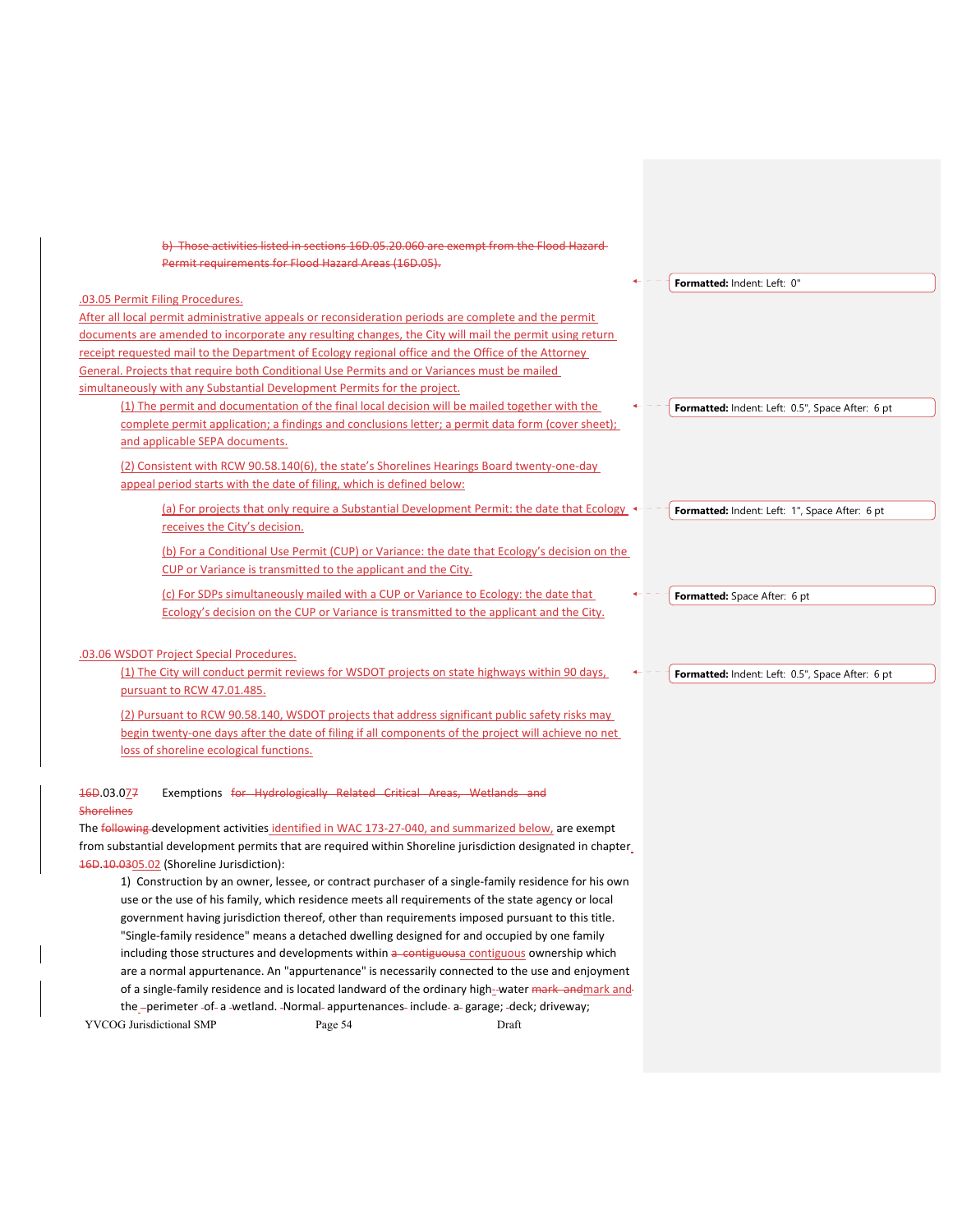utilities; fences; installation of a septic tank and drainfield and grading which does not exceed two hundred fifty cubic yards and which does not involve placement of fill in any wetland or waterward of the ordinary high water mark. Construction authorized under this exemption shall be located landward of the ordinary high--water mark.;

2) Construction of the normal protective bulkhead common to single‐family residences. A "normal protective" bulkhead includes those structural and nonstructural developments installed at or near, and parallel to, the ordinary high water mark for the sole purpose of protecting an existing single-family residence and appurtenant structures from loss or damage by erosion. A normalA normal protective bulkhead is not exempt if constructed for -the purpose of creating dry land. When a vertical or near vertical wall is being constructed or reconstructed, not more than one cubic yard of fill per one foot of wall may be used as backfill. When an existing bulkhead is being repaired by construction of a vertical wall fronting the existing the existing wall, -it- shall- beconstructed no -further waterward of -the -existing bulkhead -than- is- necessary- for- construction of- new- footings. -When- a- bulkhead- has deteriorated such that an ordinary high water mark has been established by the presence and action of water landward of the bulkhead then the replacement bulkhead must be located at or near the actual ordinary high water mark. Bioengineered erosion control projects may be considered a normal protective bulkhead when any structural elements are consistent with the above requirements and when the project has been approved by the department of fish and wildlife $\cdot$ 

3) Development and construction for which the total cost or fair market value, whichever is higher, does not exceed five thousand 7,047 dollars (adjusted for inflation as determined by the Washington- Office- of-Financial-Management-using-methods-provided-in-RCW90.58.030(3)(e) and WAC 173‐27‐040(2)(a)), provided such development and construction does not involve excavation, fill, or other work which is not consistent with the tionalproperties of stream corridors and other hydrologically related critical areas as set forthin Section 16D.06.05 of this title, and provided that any such development and construction within Shoreline jurisdiction does not materially interfere with the public use of the water or shorelines of the state. The total cost or fair market value of the development shall include the fair market value of any donated, contributed or found labor, equipment, or materials $\frac{1}{2}$ .

4) Construction or practices normal or necessary for farming, irrigation, and ranching activities, including agricultural service roads and utilities, construction of a barn or similar agricultural structure, and the construction and maintenance of irrigation structures including but not limited to head gates, pumping facilities, and irrigation channels; provided, that a feedlot of any size, all processing plants, other activities of a commercial nature, and/or alteration of the contour of the land by leveling or filling other than that which results from normal cultivation, shall not be considered normal or necessary farming or ranching activities. A "feedlot" shall be an enclosure or facility used or capable of being used for feeding livestock hay, grain, silage, or other livestock feed, but shall not include land for growing crops or vegetation for livestock feeding and/or grazing, nor shall it include normal livestock wintering operations.

YVCOG Jurisdictional SMP Page 55 Draft 5) Normal maintenance or repair of existing structures or developments, including damage by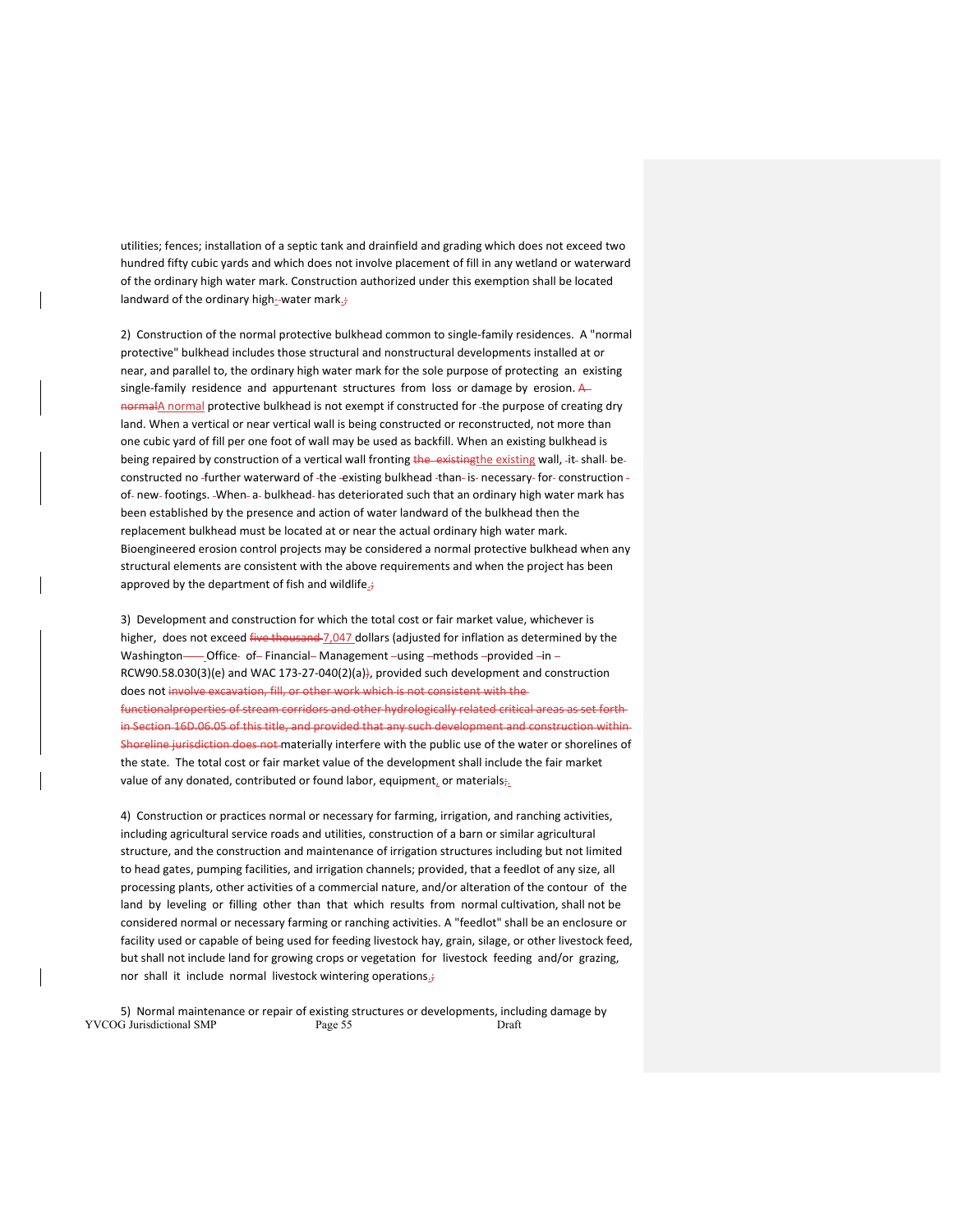accident, fire, or elements. "Nnormal maintenance" includes those usual acts to prevent a decline, lapse, or cessation from a lawfully established condition. "Nenormal repair" means to restore a development to a state comparable to its original condition, including but not limited to its size, shape, configuration, location and external appearance, -within a reasonable period after decay or partial destruction, except where repair involves total replacement which is not common practice or causes substantial adverse effects to the shoreline resource or environment. Replacement of a structure or development may be authorized as repair where such replacement is the common method of repair for the type of structure or development and the replacement structure or development is comparable to the original structure or development including but not limited to its size, shape, configuration, location and external appearance, and the replacement does not cause additional substantial adverse effects to shoreline resources or environment. The need for replacement resulting from a neglect of maintenance and repair is not considered a common method of repair. Replacement of non-conforming uses or facilities may also be subject to section  $46D.03.26-19$  (Non-conforming Uses and Facilities).;

6) Emergency construction necessary to protect property from damage by the elements, Aan "emergency" is an unanticipated and imminent threat, which requires immediate action or response within a time period too brief to allow full compliance with this title. The following criteria must exist to qualify any action under an emergency provision:

a) There must be an immediate threat to life, public or private property, or an immediate threat of serious environmental degradation arising from a natural condition or technical incident; and

b) The emergency response must be confined to the action necessary to protect life or property from damage; and

c) The scope of the emergency response must be limited to the work necessary to relieve the immediate threat; and

d) The emergency response applies only to the period of time in which the actual emergency exists; and

e) The request must be accompanied by a paid permit application or a request for a non‐ emergency exemption. Submittal requirements beyond normal exemption submittal requirements are waived until after the emergency is deemed abated. As soon as the emergency is deemed abated by appropriate authorities, compliance with the requirements of this title is required, and may include removal of the emergency construction if non‐ structural construction measures can adequately deal with site issues.

7) Construction of a dock, including a community dock, designed for pleasure craft only, for the private noncommercial use of the owners, lessee, or contract purchaser of a single‐family and multiple-family residence. A dock is a landing and moorage facility for watercraft and does not include recreational decks, storage facilities or-other -appurtenances. This -exception applies if-thefair market value of the dock does not exceed ten thousand dollars, but if subsequent construction having a fair market value exceeding two thousand five hundred dollars occurs within five years of completion of the prior construction, the subsequent construction shall be subject to a substantial development permit;

YVCOG Jurisdictional SMP Page 56 Draft (a) In fresh waters the fair market value of the dock replacement does not exceed twenty- ← - - Formatted: Indent: Left: 1", Space After: 6 pt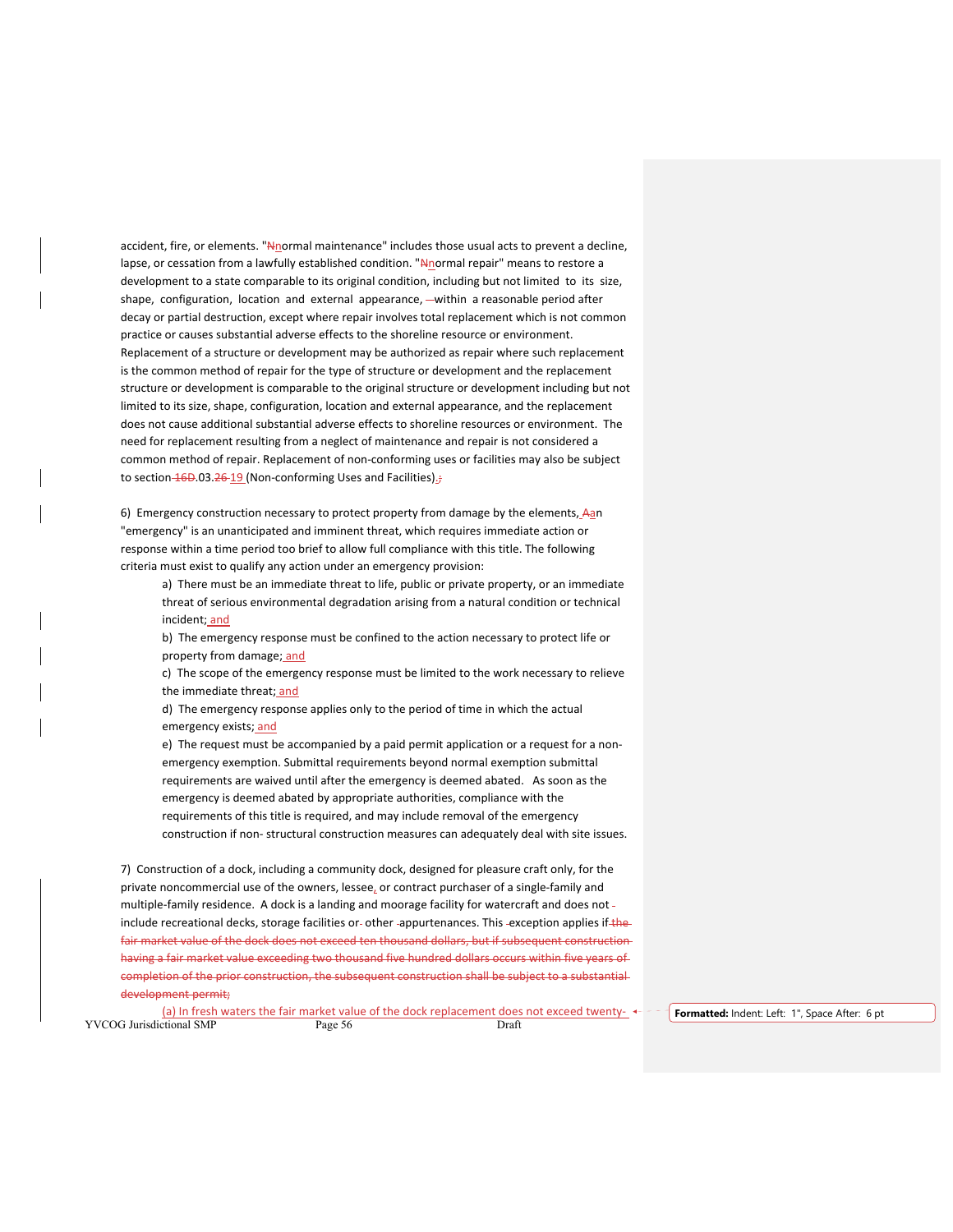YVCOG Jurisdictional SMP Page 57 Draft two thousand five hundred (\$22,500), and are of equal or lesser square footage than the existing dock being replaced, or (b) The fair market value of new docks constructed in fresh waters does not exceed eleven  $\leftarrow$  thousand two hundred (\$11,200) dollars However, subsequent construction having a fair market value exceeding the amount above occurs within five years of completion of the prior construction, the subsequent construction must be considered a substantial development for the purpose of these regulations. 8) The operation, maintenance or construction of canals, waterways, drains, reservoirs, or other manmade facilities that now exist or are hereinafter created or developed as a part of an irrigation system for the primary purpose of making use of system waters, including return flow and artificially stored ground water from the irrigation of lands; 9) Operation and maintenance of any system of dikes, ditches, drains, or other facilities existing on September 8, 1975, effective date for this Shoreline Master Program, for land within Shoreline jurisdiction, which were created, developed, or utilized primarily as a part of an agricultural drainage and diking system.; 10) Construction or modification, by or under the authority of the Coast Guard or a designated port management authority, of navigational aids such as channel markers and anchor buoys.<sup>+</sup> 11) Any project with a certification from the governor pursuant to chapter 80.50 RCW (Energy facilities  $\underline{\cdot}$  site locations) $\frac{1}{r}$ . 12) Watershed restoration projects that are authorized by the sponsor of a watershed restoration plan and that implements the plan or a part of the plan, and meets the requirements of WAC 173-27-040(6), as amended. $\div$ 13) Site explorationSite exploration and investigation activities that are -prerequisite -to preparation -of- an application for development authorization under this chapter, if: a) The activity does not interfere with the normal public use of surface waters within Shoreline jurisdiction.; b) The activity will have no significant adverse impact on the environment including but not limited to fish, wildlife, fish or wildlife habitat, water quality, and aesthetic values $j$ c) The activity does not involve the installation of any structure, and upon completion of the activity the vegetationthe vegetation and land -configuration of -the -site -are restored to -conditions existing before the activity.<sup>;</sup> d) A private entity seeking development authorization within Shoreline jurisdiction must first posts a performance bond or provides other evidence of financial responsibility to the local jurisdiction to ensure that the site is restored to preexisting conditions. **Formatted:** Space After: 6 pt **Formatted:** Indent: Left: 1" **Formatted:** Space After: 6 pt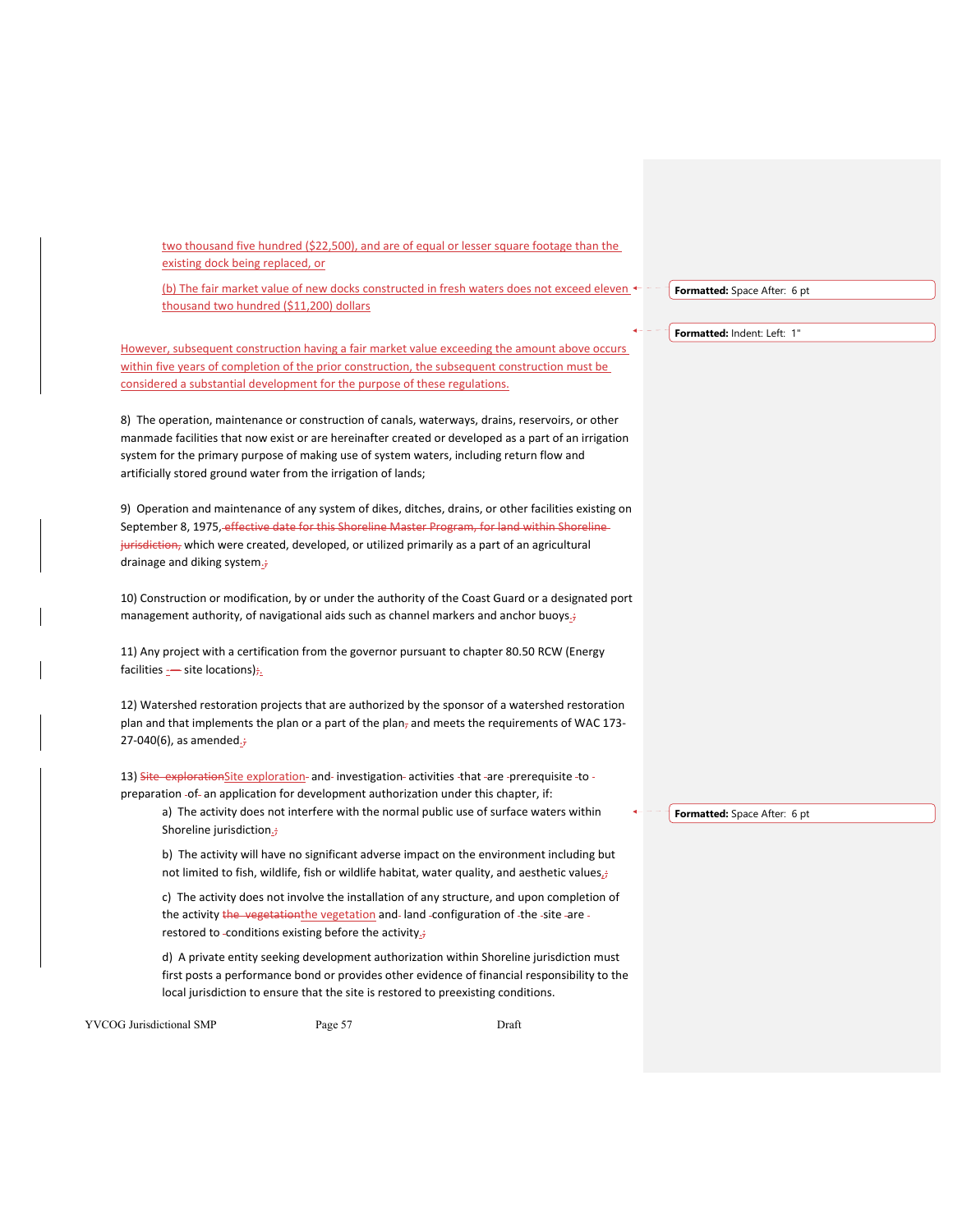14) The process of removing or controlling aquatic noxious weeds, as defined in RCW 17.26.020 (control of spartina and purple loosestrife), through the use of an herbicide or other treatment methods applicable to weed control that are recommended by a final environmental impact statement published by the Department of Agriculture or the Department of Ecology jointly with other state agencies under chapter 43.21C RCW (SEPA);

15) A public or private project, the primary purpose of which is to improve fish or wildlife habitat or fish passage that meets the requirements of WAC 173‐27‐040(p) as amended.

a) The project has been approved in writing by the Department of Fish and Wildlife as necessary for the improvement of the habitat or passage and appropriately designed and sited to accomplish the intended purpose; and;

b) The project has received hydraulic project approval, when required, by the department of fish and wildlife pursuant to chapter 75.20 RCW (Hydraulics Code); and

c) The Administrative Official has determined that the project is consistent with this title;  $\leftarrow$ and

d) Fish habitat enhancement projects that conform to the provisions of RCW 77.55.181 (Fish Habitat Enhancement Projects) are deemed to be consistent with this title.

16) Hazardous substance remedial actions, which a consent decree, order or agreed order has been issued pursuant to chapter 70.105D RCW (Model Toxics Control Act) or when the Department of Ecology conducts a remedial action under chapter 70.105D RCW (Model Toxics Control Act). The Department of Ecology shall assure that such projects comply with the substantive requirements of chapter 90.58 RCW (SMA), chapter 173‐26 WAC (SMA Guidelines) and the Shoreline Master Program, when applicable.

17) The removal of trees that are hazardous, posing a threat to public safety, or posing an imminent risk of damage to private property, from critical areas and buffers, provided that:

a) A dead tree within a buffer may be shortened to the point that the tree will not strike a  $\leftarrow$ structure or defined vehicle parking area. The remainder shall be maintained to provide wildlife habitat, nesting locations and perch sites. A remainder less than ten (10) feet tall may be removed completely.;

b) A -diseased or- damaged tree -may -be- removed as -determined by -the -Administrative Official.;

c) The removed portion of trees should be placed within the vegetative buffer area as wildlife habitat, unless it will interfere with a maintained vegetation area identified in section-16D.03.0205(a) (Minor Activities), or as determined otherwise by the Administrative Official. Portions of trees to be removed from the buffer area should be felled to the outer edge of a vegetative buffer and dragged out. Heavy equipment is not allowed within the buffer, except within areas identified in 46D.03.025(a) (Minor Activities). Damaged riparian vegetation must be repaired<sub>=</sub>;

d) Each -tree- that- is -felled -or -topped shall be -replaced in -a- manner acceptable to -the

YVCOG Jurisdictional SMP Page 58 Draft

**Commented [JW2]:** There is a lot more to 173‐27‐ 040(p)…

**Formatted:** Indent: Left: 1", First line: 0"

**Formatted:** Space After: 6 pt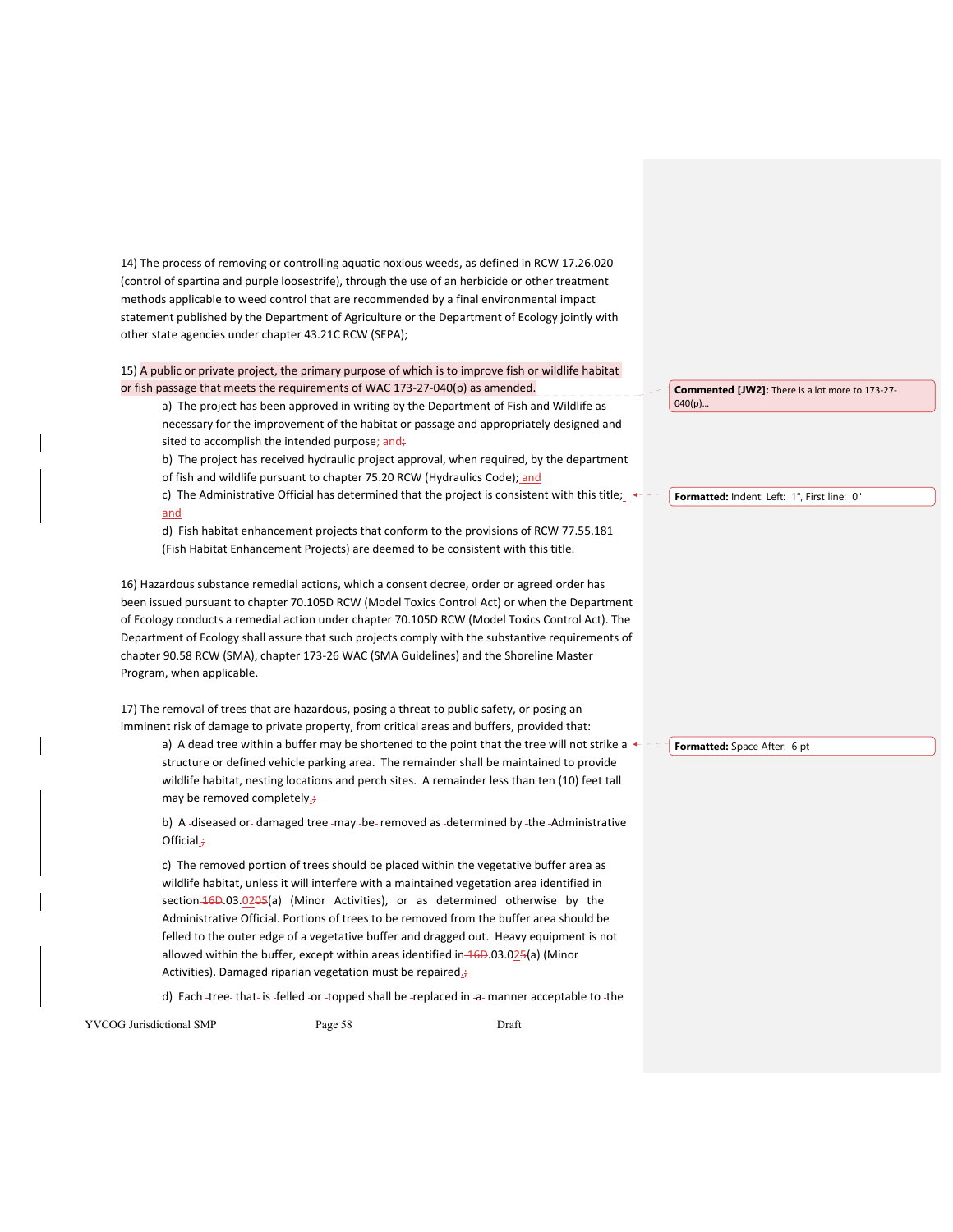## Administrative Official.

(18) The external or internal retrofitting of an existing structure with exclusive purpose of compliance with the Americans with Disabilities Act (ADA) of 1990 or to otherwise provide physical access to the structure by individuals with disabilities.

#### 16D.03.08 Exemptions for Geologically Hazardous Areas

The following development activities are exempt from substantial development permits that are required for Geologically Hazardous Areas designated in chapter 16D.08:

1) Additions to or alteration of existing single family residences;

Uses and surface disturbances (clearing and grubbing) that do not include excavation, fill or irrigation;

3) Structures less than 200 square feet that are not used as a place of employment or residence (fences, sheds, gazebos, etc.);

4) Oil, gas, wind or other exploration that does not include explosions, roads, excavation or fill.

## 16D.03.0810 Mitigation requirements

1) All developments shall demonstrate that all reasonable efforts have been examined with the intent to avoid and minimize impacts to critical areas. When an alteration to a critical area is proposed, such alteration shall be avoided, minimized, or compensated for in the following order of preference:

a) Avoiding the impact altogether by not taking a certain action or parts of an action.

b) Minimizing impacts by limiting the degree or magnitude of the action and its implementation, by using appropriate technology, or by taking affirmative steps, such as project redesign, relocation, or timing, to avoid or reduce impacts.;

c) Rectifying the impact by repairing, rehabilitating, or restoring the affected environment;

d) Reducing orReducing or -eliminating the -impact -over -time -by -preservation- and maintenance operations during the life of the action.;

e) Compensating for the impact by replacing, enhancing, or providing substitute resources  $\leftarrow$  or environments.;

f) Monitoring the impact and taking appropriate corrective measures.

2) Mitigation for individual actions may include a combination of the above measures.

YVCOG Jurisdictional SMP Page 59 Draft 3) Unless otherwise provided in this title, if alteration to the critical area is unavoidable, all adverse impacts to or from critical areas and buffers resulting from a development proposal or alteration shall be mitigated in accordance with an approved Mitigation Plan. Mitigation shall not be implemented until after approval of the Mitigation Plan.

**Formatted:** Indent: Left: 0.5"

**Formatted:** Space After: 6 pt

| 6 pt                         | Formatted: Indent: Left: 1", First line: 0", Space After: |  |
|------------------------------|-----------------------------------------------------------|--|
| Formatted: Space After: 6 pt |                                                           |  |

**Formatted:** Indent: Left: 1"

**Formatted:** Indent: Left: 0.5"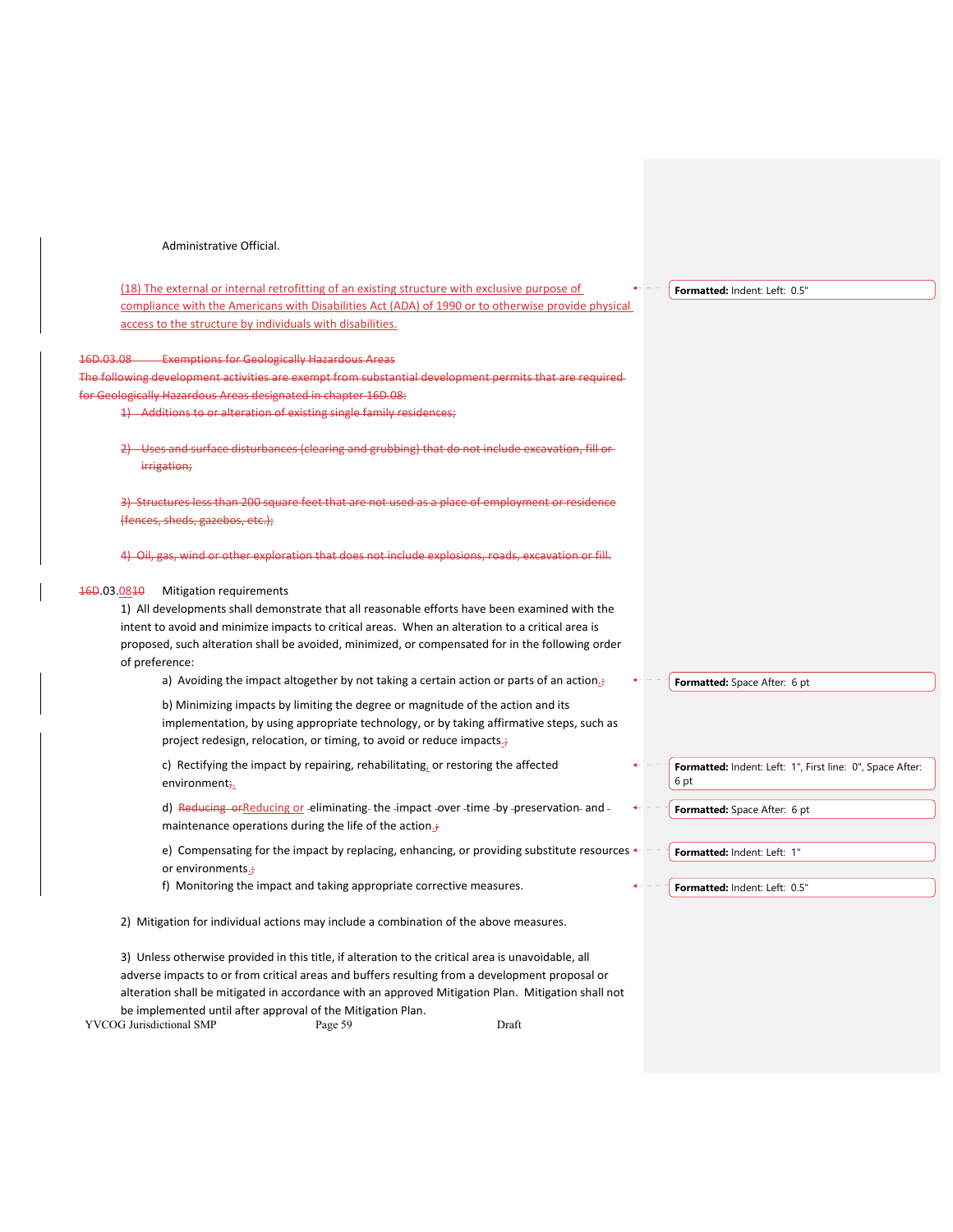4) Mitigation -shall -be -in-kind -and -on-site, -when- possible, - and -sufficient -to -maintain -the functions and values of the critical area, and to prevent risk from a hazard posed by a critical area. When necessary, mitigation may be provided that is out-of-kind and/or off-site.

## **REVIEW PROCESS**

## 16D.03.0911 Application Submittal

1) Application for a development authorization under this title shall be made on forms provided by theby the department. The applicationThe application submittal shall include a site -plan drawn -to -scale showing:

- a) the actual shape and dimensions of the property site to be used; and
- b) existing and proposed structures; and
- c) excavation, fill, drainage facilities, topography, slope<sub>ir</sub> and;

d) such other information as is needed to determine the nature and scope of the proposed development, including the maximum extent of the project site with respect to construction, excavation, equipment and material storage, and other project related work.

2) The site plan should also show the location of all critical areas, such as those identified in sections 16D.03.02 (Critical Areas Identification Form and Critical Areas Reports) and 16D.03.17 (Critical Areas Report Requirements), CITATION TO CAO include all required critical areas reports prepared in conformance with 16D.03.17CITATION TO CAO, and include the permit information required either in YCC Title 16B (Project Permit Administration) or in chapter 16D.05.44 (Flood Hazard Protection Administration), as appropriate.

3) To be accepted as complete, a critical area development authorization application must include all maps, drawings and other information or data specified by this title. or requested on the basisof the pre‐application conference (16D.03.03), or technical assistance conference (16D.03.04).

## 16D.03.102 Determination of Review Process

1) The AdministrativeThe Administrative -Official- shall -determine- from -the -application submittal, -and -other available information what type of permit or review is required under this title. The Administrative Official shall make such determination as early in the application process as is possible is possible -and -shall -inform -the -project -applicant- in -writing -of -any -application needs. Available information used in this determination may include:

- a) critical areas identification form;
- b) pre-application conference information;

c) technical assistance conference information.

YVCOG Jurisdictional SMP Page 60 Draft  $\frac{3}{2}$  2)Specific information on when a permit or review is required, its review process type and  $\leftarrow$ review criteria are found in the section for each permit or review. However, a brief description of each type of permit or review is provided in Table 3‐1 below. Some permits or reviews are

**Formatted:** Space After: 6 pt

**Formatted:** Space After: 6 pt

**Formatted:** Normal, Indent: Left: 0.5", No bullets or numbering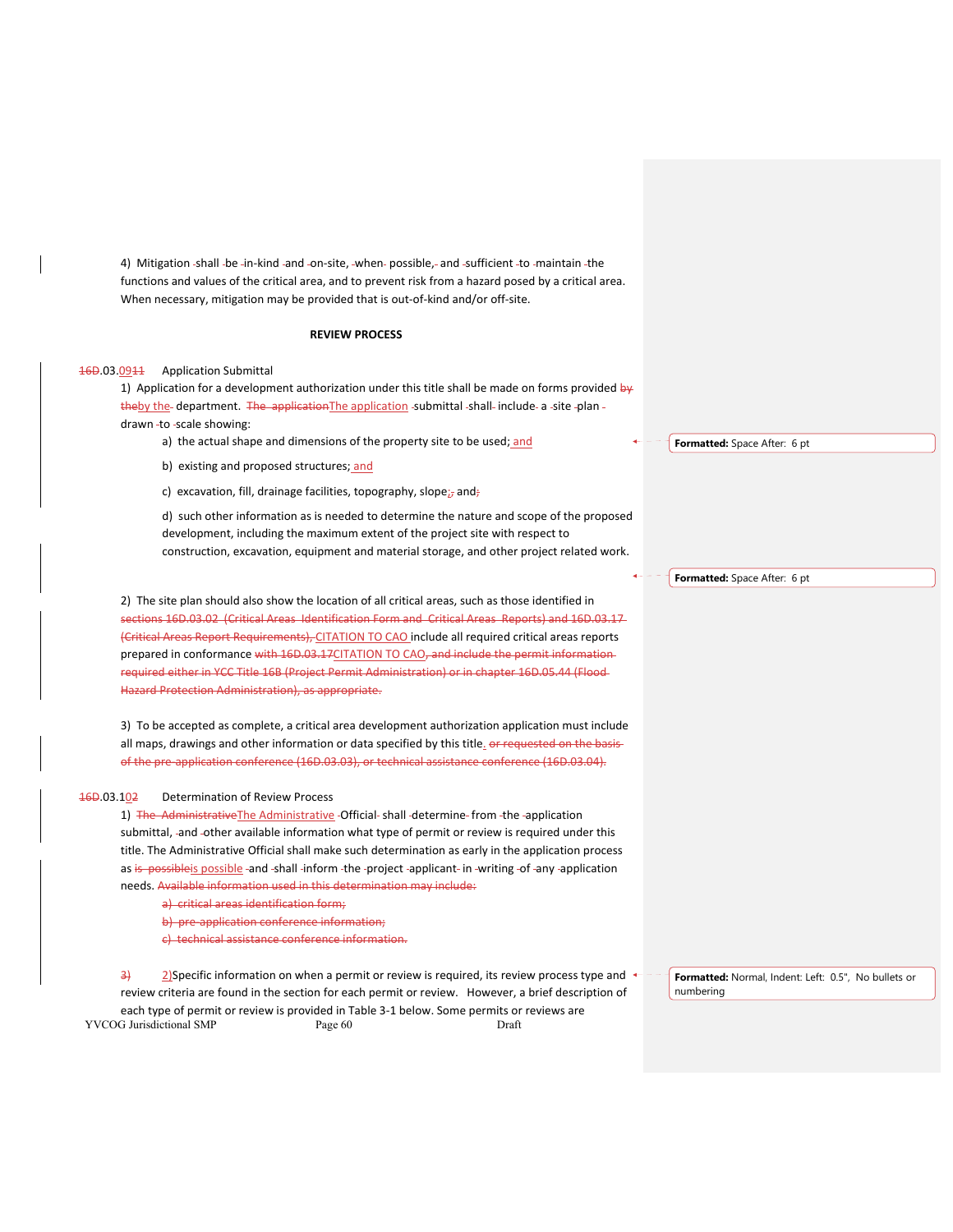generalgeneral, and all projects will have a general review. Some permits are more specialized and apply only in specific cases or situations. More than one (1) permit or review may be needed for a project.

| Table 3-1                                                                                                                                                                                                                                                  |
|------------------------------------------------------------------------------------------------------------------------------------------------------------------------------------------------------------------------------------------------------------|
| <b>General Permits or Reviews</b>                                                                                                                                                                                                                          |
| Substantial Development. Shoreline Substantial development projects include any development subject<br>to RCW Chapter 90.58, the Shoreline Management Act.                                                                                                 |
| Exemptions. Exemptions are generally minor activities that do not need to go through the permit<br>process.                                                                                                                                                |
| <b>Specific Permits</b>                                                                                                                                                                                                                                    |
| Conditional Use Permit. Shoreline Conditional Uses are those uses within Shoreline jurisdiction that are                                                                                                                                                   |
| identified in Table 16D 1005.105 as conditional uses, and that are usually seen as uses that either do not<br>need a Shoreline location, are considered not to be suitable for siting in shoreline locations, or have<br>impacts that need closer scrutiny |
| Variance. A Shoreline Variance may be used within Shoreline jurisdiction to grant relief from specific<br>performance standards where there are extraordinary circumstances that will impose unnecessary<br>hardships                                      |
| Non-conforming Use or Facility Alteration. Non-conforming Use or Facility Alterations are necessary                                                                                                                                                        |
| when an existing legal use that currently does not conform to this title is to be altered.                                                                                                                                                                 |
| Minor revisions to an Existing Permit. Minor Revisions to an Existing Permit allow simplified review of<br>certain changes to a project that has previously received a permit                                                                              |
| Flood Hazard Permit. A Flood Hazard Permit is required for activities within floodplains. It is different in                                                                                                                                               |
| that it has special administrative provisions, and may include many of the specific permit types noted-                                                                                                                                                    |
| above within it, which are described in chapters 16D.05.20 through 16D.05.72. It is focused mainly on-                                                                                                                                                     |
| construction methods, but may include site design to minimize impacts to adjacent properties or                                                                                                                                                            |
| resources, or to locate the proposed development in areas where depth and velocity of floodwaters-                                                                                                                                                         |
| during the base flood do not exceed the current standards for construction of human occupied                                                                                                                                                               |
| structures or safe access.                                                                                                                                                                                                                                 |
|                                                                                                                                                                                                                                                            |

## 16D.03.113 Development Authorization – Review Procedure

Upon- submittal -and- acceptance -of -a -completed -development authorization application, the Administrative Official shall process and review the application as follows, except that permits or reviewsrequired for critical areas under chapter 16D.05 (Flood Hazard) shall be processed using the permit development standards, approval criteria and other provisions established in chapter 16D.05.

1) Development authorizations shall be processed consistent with review procedures provided in CITATION TO PERMIT REVIEW PROCESS CODE YCC Title 16B (Project Permit Administration), and with any specific processe's requirements provided in  $46D.03.159$  through  $46D.03.1926$  (specific permit descriptions), including but not limited to:

a) **Ssubmittals**;

b) Ccompleteness Rreview;

c) Neotices;

d) Reviewing Official's Decision

ed) **hHearings**;

- fe) dDecisions; and,
- gf) -Decision Aappeals.

YVCOG Jurisdictional SMP Page 61 Draft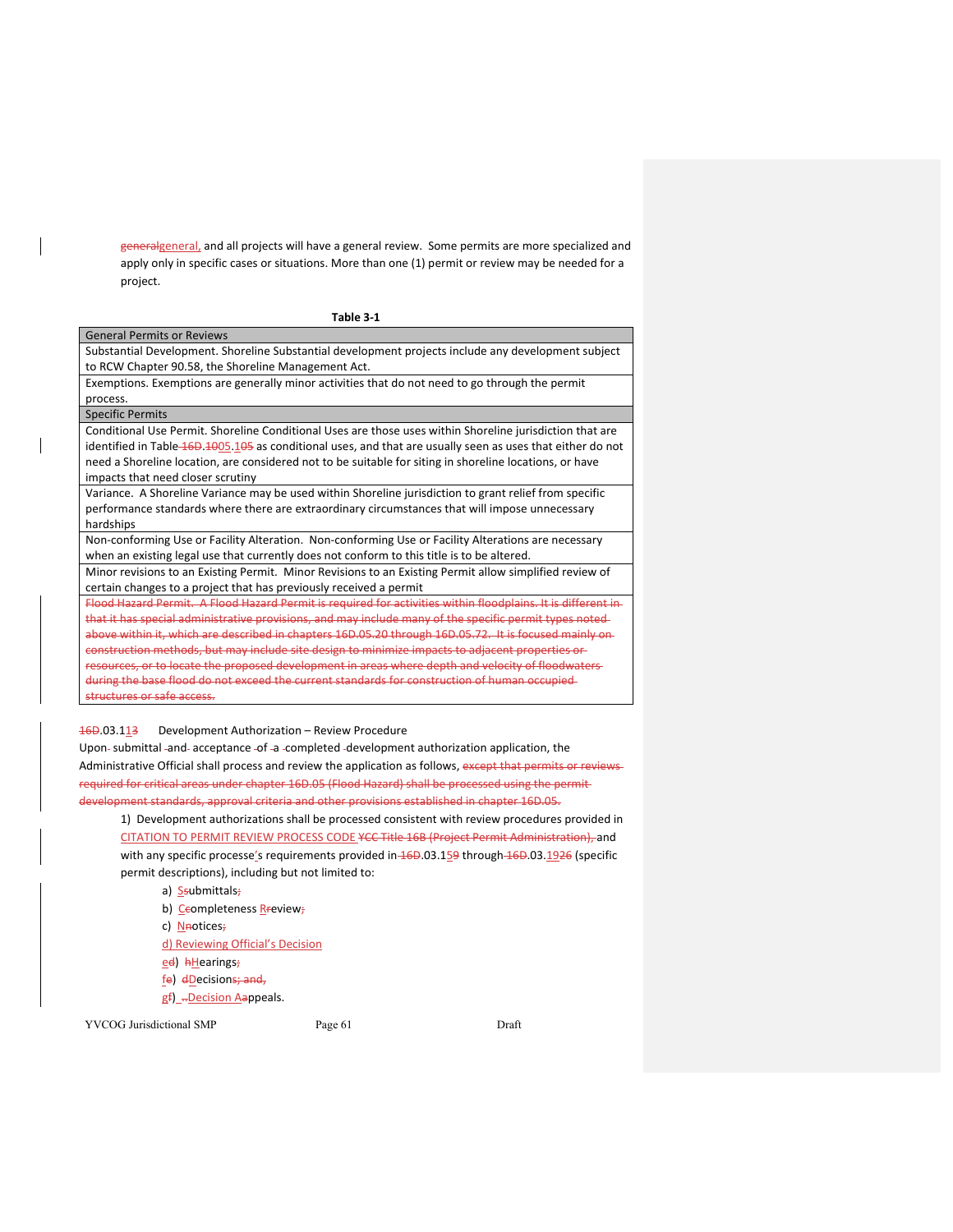2) Development authorizations shall be reviewed for conformance with the applicable development standards provided in 16D.03.27 (General Critical Areas Protection Measures) chapters 16D.06 through 16D.10, except that:

a) Forest practices under a state or federal approval lying within Shoreline jurisdiction, which meet the standards of 16D.06.24(1) (Forest Practices), shall be deemed to be meeting acceptable critical areas protection measures and are only subject to the development standards of 16D.10 (Shorelines), when applicable; b) For rangeland livestock grazing operations, both inside and outside Shorelinejurisdiction, the Administrative Official may waive compliance with developmentstandards in Chapter 16D.06 (Fish and Wildlife Habitat and the Stream Corridor), 16D.07 (wetlands), 16D.08 (Geologically Hazardous Areas), and 16D.09 (CARA), but not for Chapter 16D.10 (Shorelines) or those uses and activities listed in section 16D.06.10 (Prohibited Uses). To qualify for this provision, a Resource Management Plan must be vided that has been prepared using all applicable US Department of Agriculture  $+$ National Resource Conservation Service best management practices designed to protect streams, wetlands, vegetative buffers, erosion hazards, and floodplains from grazing operations. An acceptable Resource Management Plan is deemed to consist of acceptable critical areas protection measures capable of dealing with impacts of grazing activities dispersed across large areas. This provision is not intended to apply to pasture grazing, hobby farms, or confinement feeding operations.

23) Decisions on a development authorization shall be consistent with section-16D.03.124 (Authorization Decisions – Basis for Action), 16D.03.135 (Conditional Approval of Development Authorization) and with any specific decision criteria provided under the sections for each relevant permit type, as provided in 16D.03.159 through 16D.03.1926 (specific permit descriptions).

34) In addition to the review procedures of YCC Title 16B ADMINISTRATIVE CODE CITATION, the following additional procedures shall apply to development authorizations within Shoreline jurisdiction:

a) The public comment period for Shoreline permits shall conform to WAC 173-27-110 (30 ← <sup>-</sup> - <mark>Formatted:</mark> Space After: 6 pt days), except that the public comment period for limited utility extensions and shoreline stabilization measures for bulkheads to protect a single-family residence and its appurtenant structures shall conform to WAC 173‐27‐120 (20 days);

b) For limited utility extensions and bulkheads for a single-family residence, the time for the County City to issue a decision shalldecision shall conform to WAC 173-27-120 (21 days from the last day of the comment period);

c) The effective date of a Shoreline permit shall conform to WAC 173‐27‐90 (the later of the permit date, or the date of final action on subsequent appeals of the Shoreline permit, unless the applicant notifies the Department of delays in other necessary construction permits);

d) The expiration dates for a shoreline permit regarding start of construction and completion, and the extension of deadlines for those dates shall conform with WAC 173‐

YVCOG Jurisdictional SMP Page 62 Draft

**Formatted:** Indent: Left: 0.5"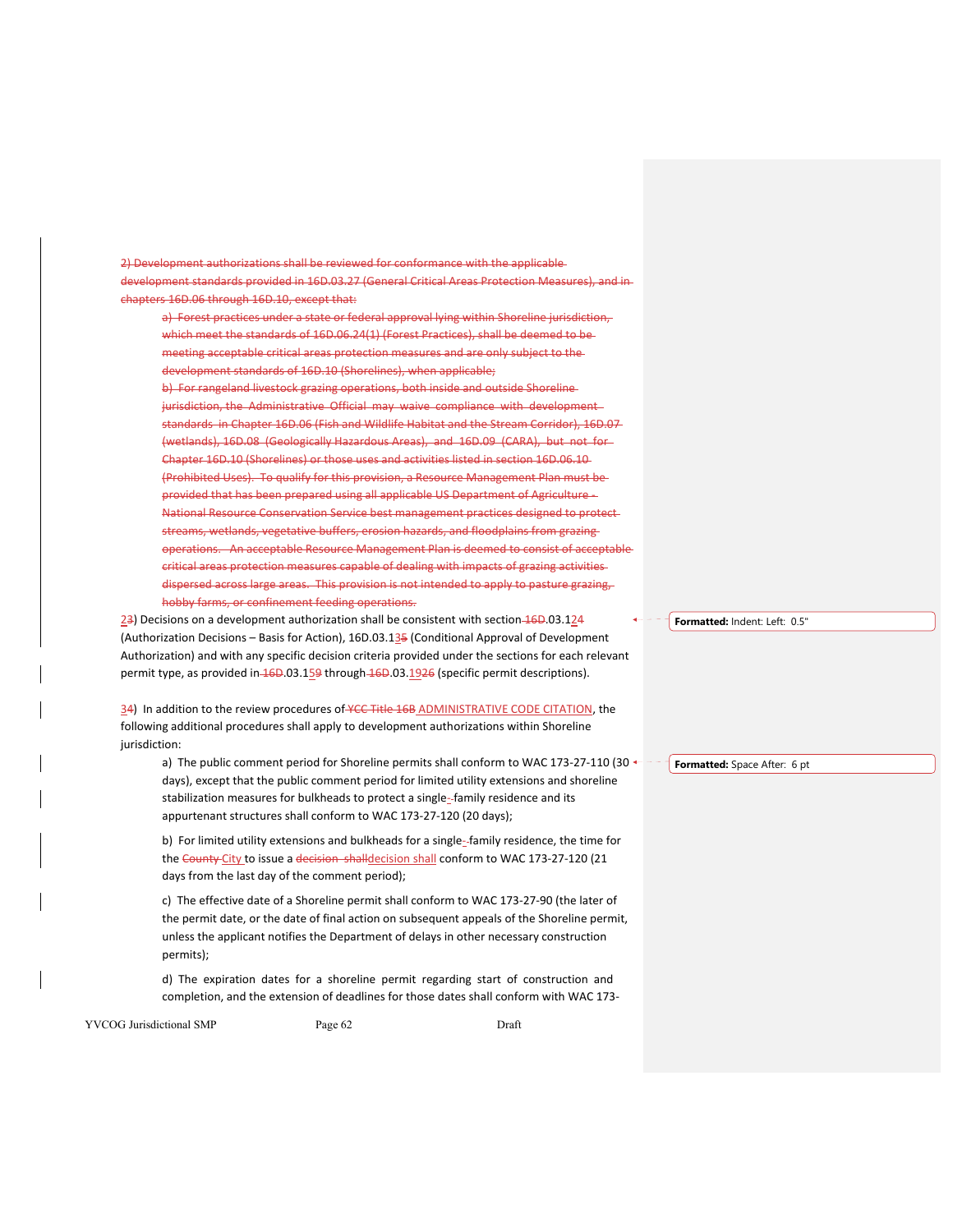27‐090 (start construction within 2 years, complete construction within 5 years, 1 year extensions of those dates, and allowance for the administrative official to set alternative permit expiration dates with a showing of good cause).

e) For limited utility extensions and bulkheads for single family residences, the time for the County City to complete any local appeal shall conform to WAC 173-27-120 (30 days).

f) The Department shall send its decision and the application materials to the Department of Ecology after the local decision and any local appeal procedures have been completed in conformance with WAC 173-27-130;

g) For Substantial Development permits, the Department of Ecology will file the permit without additional action according to WAC 173-27-130.;

h) For Conditional Use and Variance permits, the Department of Ecology will follow WAC 173‐27‐130 and WAC 173‐27‐200 (issue a decision within 30 days of the date of filing);

i) The appeal period of a Department of Ecology action to the Shoreline Hearings Board will follow WAC 173-27-190 (21 days from the date of filing for a Substantial Development permit, or issuing a decision on a Conditional Use or Variance permit).

j) The Shorelines Hearings Board will follow the rules governing that body (RCW 90.58).

## 16D.03.124 Authorization Decisions – Basis for Action

The action on any development authorization under this title shall be based upon the following criteria: 1) Danger to life and property that would likely occur as a result of the project; and

| 2) Compatibility of the project the project with the critical area features on, -adjacent to, or -near $\leftarrow$ | <sup>-</sup> T Formatted: Indent: Left: 0". First line: 0.5" |  |
|---------------------------------------------------------------------------------------------------------------------|--------------------------------------------------------------|--|
| the property; and                                                                                                   |                                                              |  |

3) Shoreline values and ecological functions; and public access and navigation; and

4) 3) Conformance with the applicable development standards in this title; and

 $54$ ) Requirements of other applicable local, state, or federal permits or authorizations, including compliance -with-*flood hazard mitigationdamage preventions* -requirements -of -Chapters -16D.05.20 through 16D.05.72FLOOD DAMGE CITATION; and

65) Adequacy of the information provided by the applicant or available to the department; and

76) Ability of the project to satisfy the purpose and intent of this title; and

 $87$ ) Based upon the project evaluation, the decision maker shall take one of the following actions: a) Grant the development authorization; or

b) Grant the development authorization with conditions, as provided in  $46D.03.135$ (Conditional Approval), to mitigate impacts to the critical area feature(s) present on or adjacent to the project site; or

YVCOG Jurisdictional SMP Page 63 Draft

**Formatted:** Space After: 10 pt

**Formatted:** Space After: 6 pt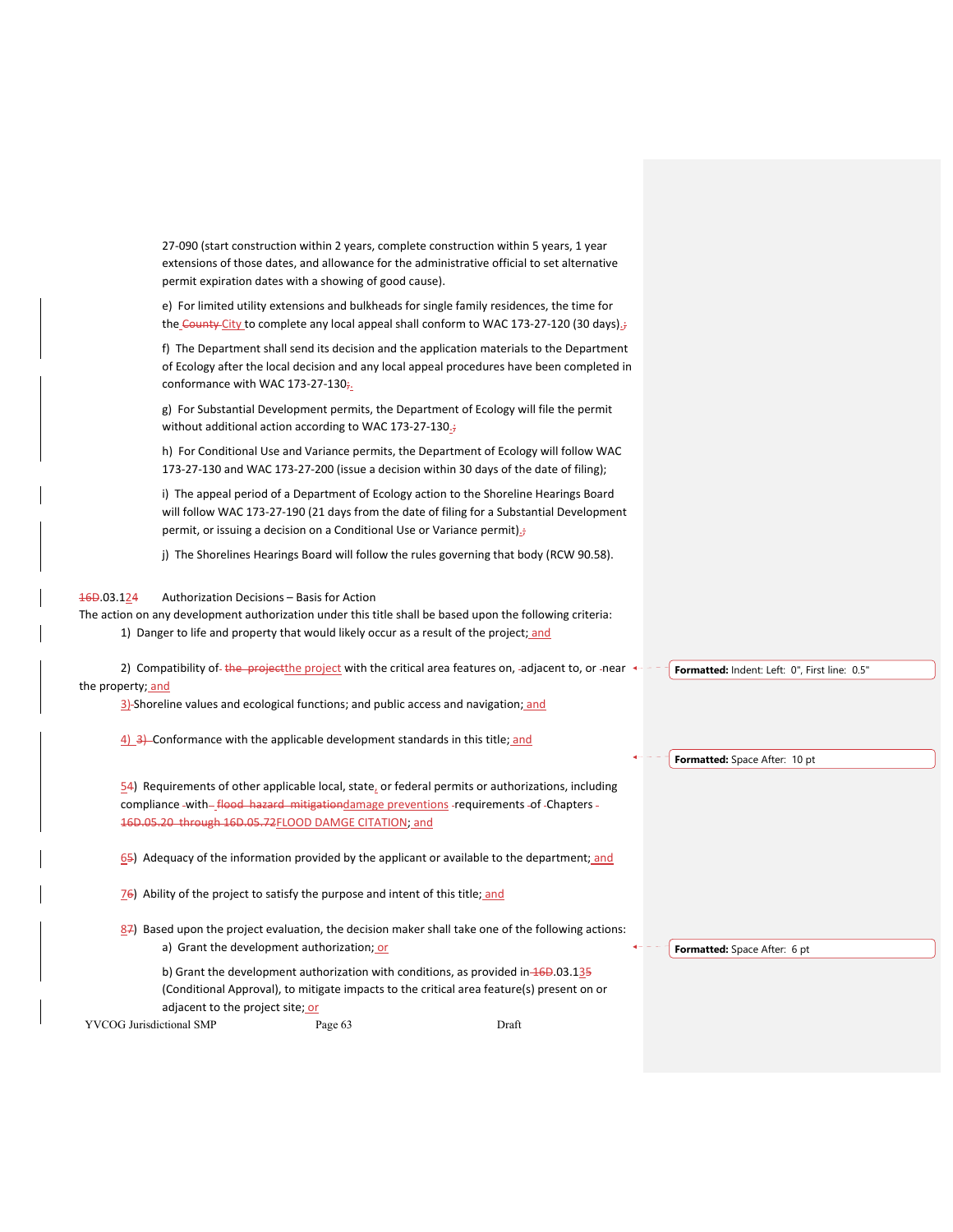c) Deny the development authorization.

98) The decision by the Administrative Official on the development authorization shall include written findings and conclusions stating the reasonsthe reasons -upon -which the -decision is based.

## 16D.03.135 Conditional Approval of Development Authorization

In granting any development authorization, the decision maker may impose conditions to: 1) Accomplish the purpose and intent of this title; and/or

2) Eliminate or mitigate any identified specific or general negative impacts of the project on the critical area, and on Shoreline ecological functions; and/or

3) Restore important resource features that have been degraded or lost because of past or present activities on the project site; and/or

4) Protect designated critical areas and Shoreline jurisdiction, from damaging and incompatible development; and/or

5) Ensure compliance with specific development standards in this title.

### $\frac{16D.03.146}{160}$  Fees and Charges

The board of county commissionersCity Council establishes the schedule of fees and charges listed in Yakima County CodeCity of XXXX, -Title CITY FEE TITLE HERE 20 (Yakima CountyCity of XXXXX-Fee -Schedule), -for- development -authorizations, variances, appeals and other matters pertaining to this title.

#### **CRITICAL AREAS REPORTS**

### 16D.03.17 Critical Areas Report Requirements

1) The Administrative Official may require a critical areas report, paid for by the applicant in accordance with YCC Title 16B.04, where determined necessary through the critical area identification form, technical assistance conference, site investigation, or other portion of the project review.

2) A qualified professional, as defined by this title, shall prepare the report utilizing best available science. The intent of these provisions is to require a reasonable level of technical study and analysis sufficient to protect critical areas. The analysis shall be commensurate with the value or sensitivity of a particular critical area and relative to the scale and potential impacts of the proposed activity.

3) The critical area report shall:

a) Demonstrate that the submitted proposal is consistent with the purposes and specificstandards of this title;

b) Describe all relevant aspects of the development proposal; all critical areas adversely-

YVCOG Jurisdictional SMP Page 64 Draft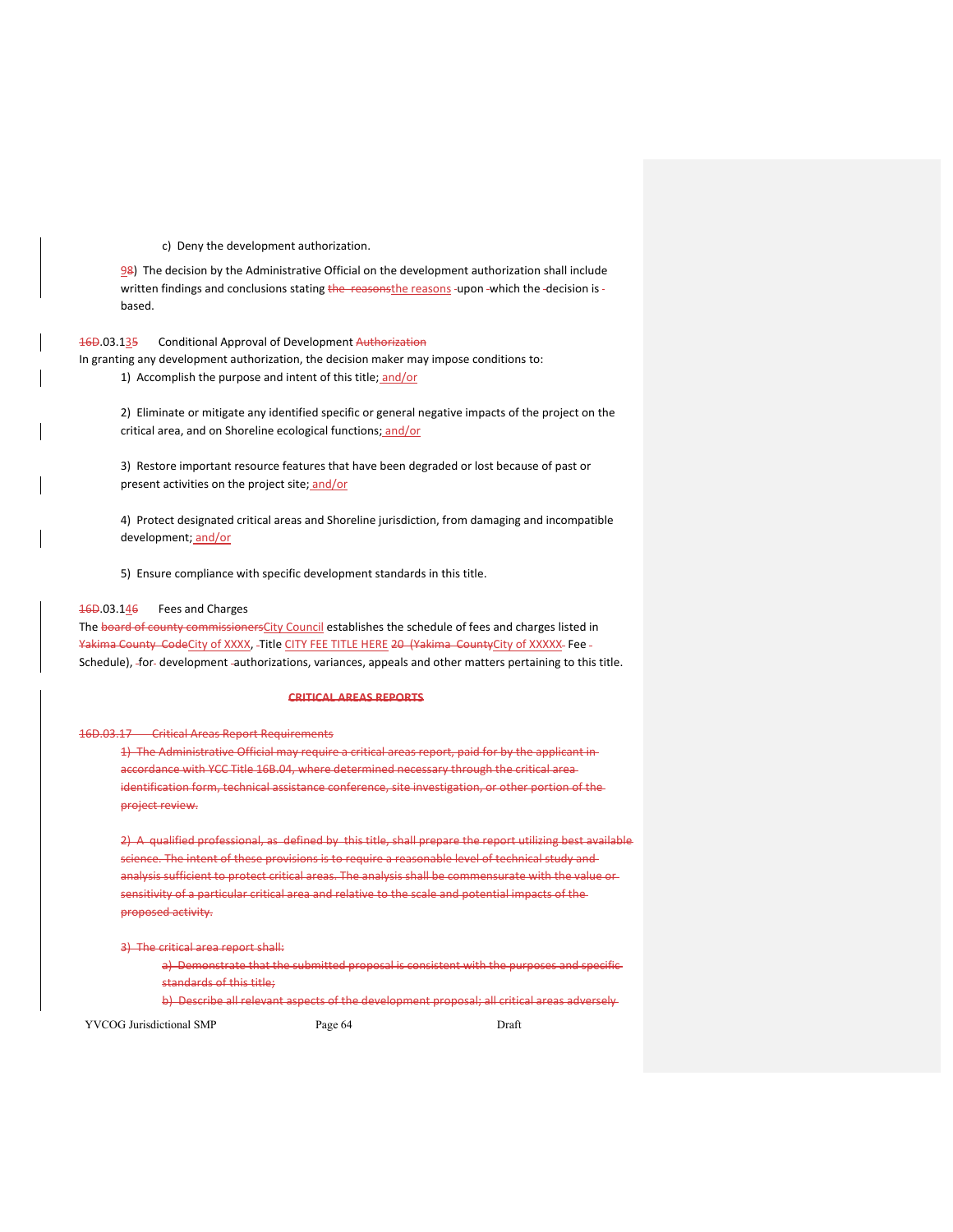affected by the proposal including any geologic or flood hazards; all risks to critical areas, the site, and other public and private properties and facilities resulting from the proposal; and assess impacts on the critical area from activities and uses proposed; and c) Identify proposed mitigation and protective measures as required by this title.

4) The critical areas report shall include information to address the Supplemental Report-Requirements for Specific Critical Areas (16D.03.18).

5) The Administrative Official shall review the critical areas report for completeness and accuracy, and shall consider the recommendations and conclusions of the critical areas report to assist in making decisions on development authorizations and to resolve issues concerning critical areas jurisdiction, appropriate mitigation, and protective measures.

6) Critical areas reports shall generally be valid for a period of five (5) years, unless it can be demonstrated to the satisfaction of the Administrative Official that the previously prepared report is adequate for current analysis. Future land use applications may require preparation of new, amended, or supplemental critical area assessment reports. Reports prepared for nearby lands may be deemed acceptable by the Administrative Official, in whole or in part, if relevant to the current analysis and meeting the above standards. The Administrative Official may also require the preparation of a new critical area assessment report or a supplemental report when new information is found demonstrating that the initial assessment is in error. If the Administrative Official requires more information in the report, he/she shall make the request in writing to the applicant stating what additional information is needed and why.

7) The Administrative Official may reject or request revision of the critical areas report when the Administrative Official can demonstrate that the assessment is incomplete, or does not fullyaddress the critical areas impacts involved.

8) To avoid duplication, the reporting requirements of this chapter shall be coordinated if morethan one critical area report is required for a site or development proposal.

9) Applicants should provide reports and maps to the County in an electronic format that allowssite data to be incorporated into the County critical areas database, provided that the County may waive this requirement for single family developments. Applicants are encouraged to coordinate with the Administrative Official regarding electronic submittal guidelines. This requirement shall not be construed as a requirement to use specific computer software.

10) At a minimum, a critical areas report shall include the following information:

YVCOG Jurisdictional SMP Page 65 Draft a) A site plan showing the proposed development footprint and clearing limits, and allrelevant critical areas and buffers within and abutting the site, including but not limited toeffects related to clearing, grading, noise, light/glare, modification of surface or subsurface flow, drilling, damming, draining, creating impervious surface, managing stormwater, releasing hazardous materials, and other alterations. Projects in frequently flooded areas must comply with the requirements of section 16D.05.20 through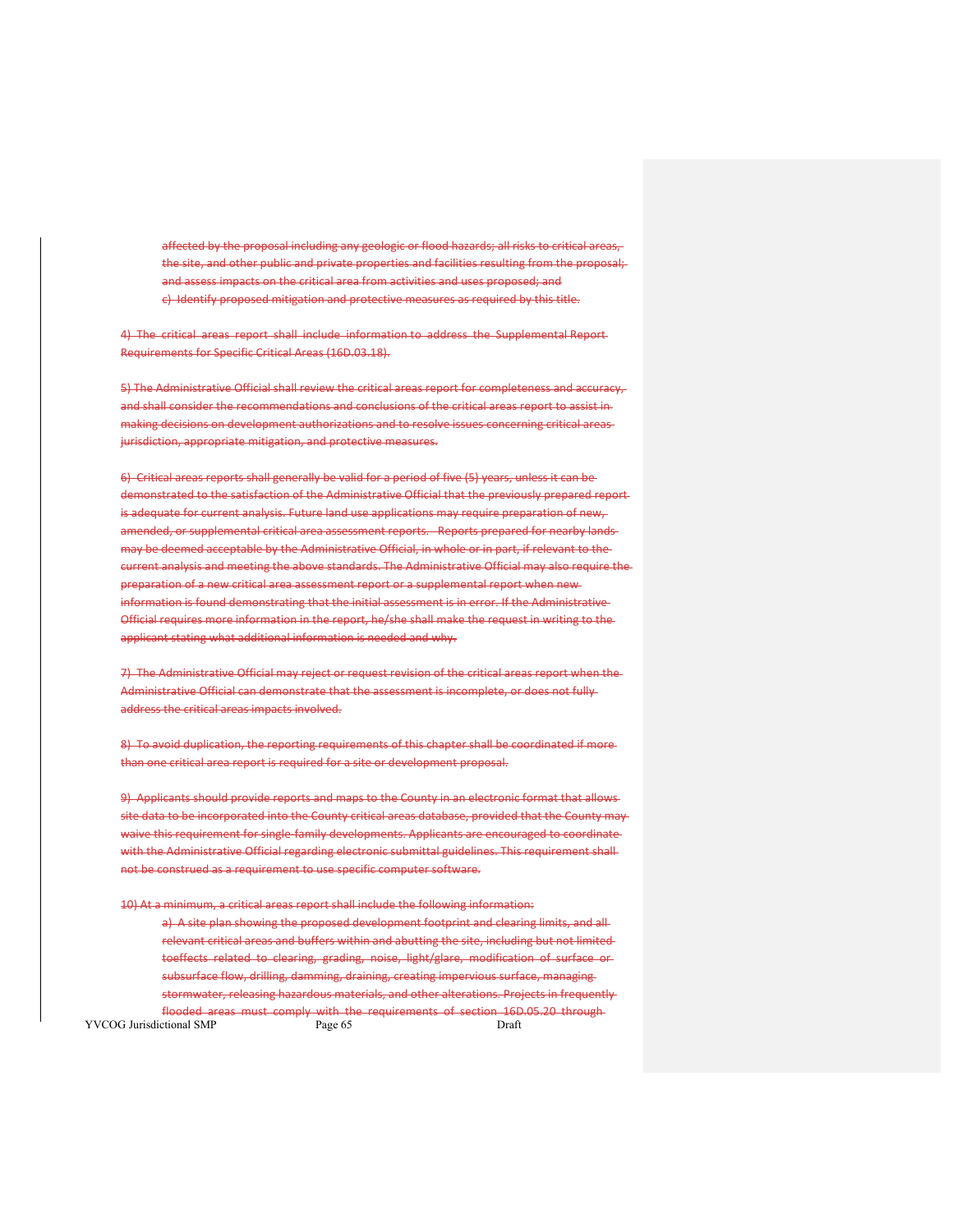16D.05.72. For projects on or adjacent to geologically hazardous areas or areas subject to high floodwater depth or velocity the report shall identify the type of hazard and assess the associated risks posed by the development to critical areas, the site, and other publicand private properties and facilities that are the result from the proposal, and assess impacts on the critical area from activities and uses proposed;

b) A written description of the critical areas and buffers on or abutting the site, includingtheir size, type, classification or rating, condition, disturbance history, and functions and values. For projects on or adjacent to geologically hazardous areas or areas subject to high floodwater depth or velocity the description shall identify the type and characteristics of the hazard;

c) An analysis of potential adverse critical area impacts associated with the proposedactivity. For geologically hazard areas, also assess the risks posed by the development to critical areas, the site, and other public and private properties and facilities that are the result from the proposal, and assess impacts on the critical area from activities and uses proposed;

d) An explanation of how critical area impacts or risks will be avoided and/or minimized, how proposed mitigation measures will prevent or minimize hazards, why the proposed activity requires a location on or access across a critical area, the on-site designalternatives, and why alternatives are not feasible.

e) When impacts cannot be avoided, the report shall include a plan describing mitigation to replace critical area functions and values altered as a result of the proposal, or to reduce flood or geologic hazards to critical areas, the site, and other public and privateproperties. For projects on or adjacent to geologically hazardous areas or areas subject to high floodwater depth or velocity the plan shall address mitigation for impacts to critical areas, the site, and other public and private properties and facilities that are the result from the proposal, and assess impacts on the critical area from activities and uses proposed;

f) The dates, names, and qualifications of the persons preparing the report and documentation of analysis methods including any fieldwork performed on the site; and g) Additional reasonable information requested by the Administrative Official for the assessment of critical areas impacts or otherwise required by the subsequent articles of this title.

11) A critical area report may be supplemented by or composed, in whole or in part, of any reportsor studies required by other laws and regulations or previously prepared for and applicable to the development proposal site, as approved by the Administrative Official.

12) The Administrative Official may limit the required geographic area of the critical area report as appropriate.

13) Compensatory Mitigation Plans – When compensatory mitigation, as described in section-16D.03.10 (Mitigation Requirements) is required or proposed for wetland areas or stream channels, the applicant shall submit for approval by Yakima County a mitigation plan as part of the critical area report, which includes:

YVCOG Jurisdictional SMP Page 66 Draft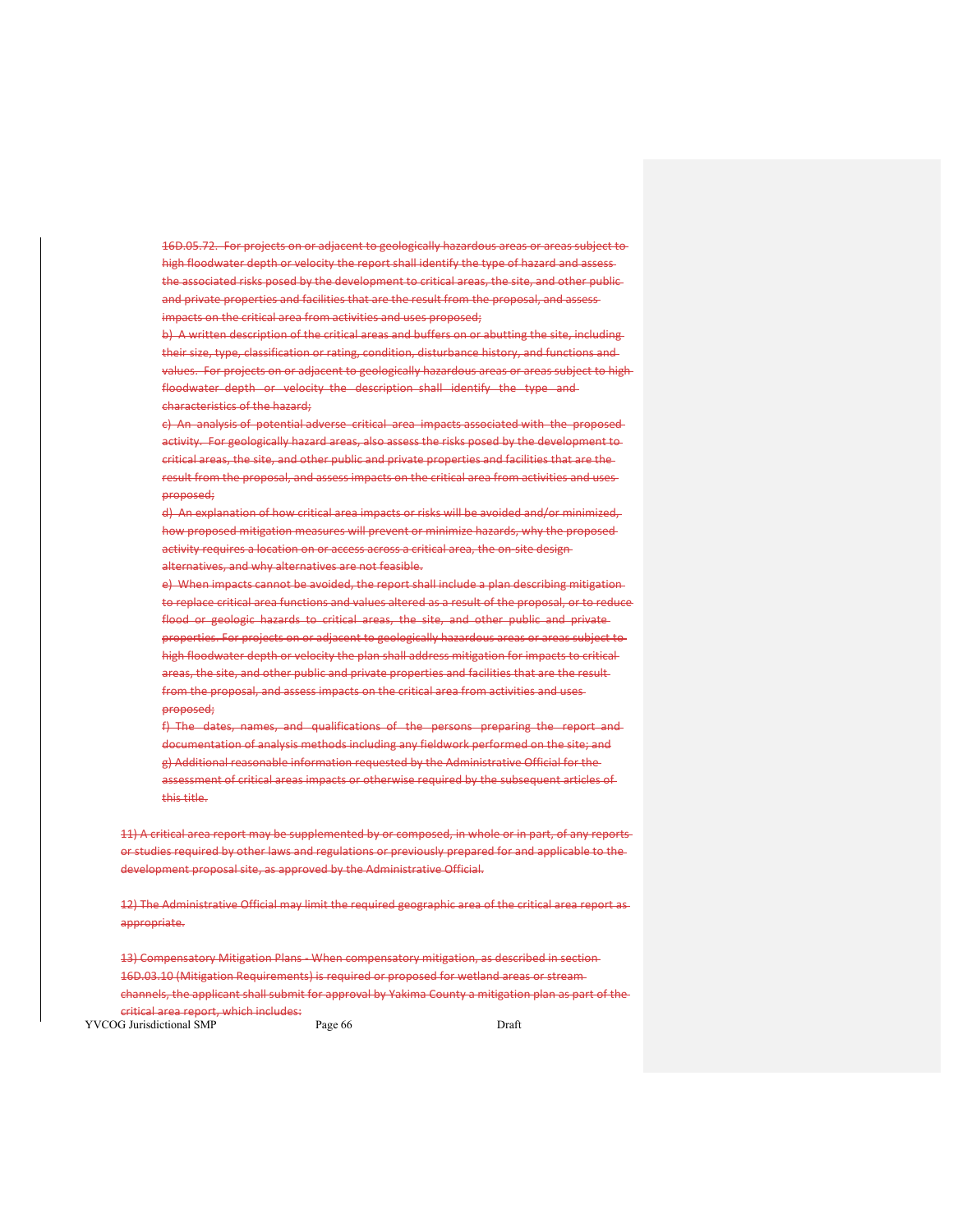a) Environmental Goals and Objectives. The mitigation plan shall include a written report identifying environmental goals and objectives of the proposed compensation including:

i. A description of the anticipated impacts to the critical areas, mitigating actionsproposed, and the purposes of the compensation measures, including the site selection criteria, identification of compensation goals and objectives, identification of desired resource functions, dates for beginning and completion of

site compensation construction activities, and an analysis of the likelihood of success of the compensation project. The goals and objectives shall be related to the functions and values of the impacted critical area.

b) A review of the best available science supporting the proposed mitigation;

c) A description of the report author's experience to date in restoring or creating the typeof critical area proposed;

d) Performance Standards. The mitigation plan shall include measurable specific criteria for evaluating whether or not the goals and objectives of the mitigation project have been successfully attained;

e) Detailed Construction Documents. The mitigation documents shall include writtenspecifications and plans describing the mitigation proposed, such as:

i) The proposed construction sequence, timing, and duration;

ii) Grading and excavation details;

iii) Erosion and sediment control features;

iv) A planting plan specifying plant species, quantities, locations, size, spacing, and density, and;

v) Measures to protect and maintain plants until established, and;

vi) Documents should include scale drawings showing necessary information to convey both existing and proposed topographic data, slope, elevations, plants and project limits.

f) Monitoring Program. The mitigation plan shall include a program for monitoring construction of the compensation project and for assessing a completed project. A protocol shall be included outlining the schedule for site monitoring (for example, monitoring shall occur in years 1, 3, 5, and 7 after site construction), and how the monitoring data will be evaluated to determine if the performance standards are being met. A monitoring report shall be submitted as needed to document milestones, successes, problems, and contingency actions of the compensation project. The compensation project shall be monitored for a period necessary to establish that performance standards have been met, but not for a period less than five (5) years. g) Contingency Plan. The mitigation plan shall include identification of potential courses of action, and any corrective measures to be taken if monitoring or evaluation indicates project performance standards are not being met.

h) Financial Guarantees. The mitigation plan shall include financial guarantees, if necessary, to ensure that the mitigation plan is fully implemented. Financial guarantees ensuring fulfillment of the compensation project, monitoring program, and any contingency measures shall be posted in accordance with section 16D.03.27(1) -(Financial Guarantees).

YVCOG Jurisdictional SMP Page 67 Draft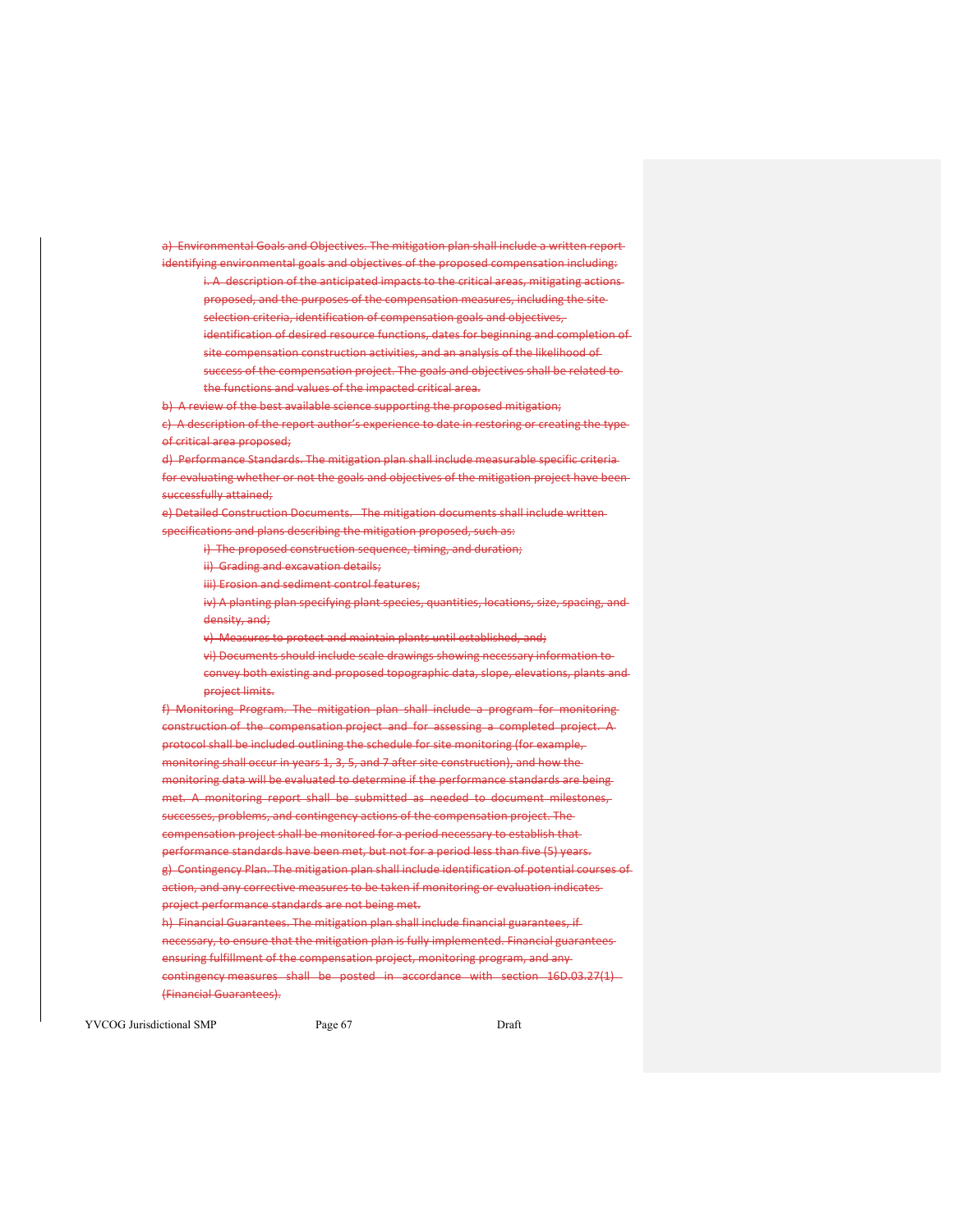### 14) Innovative Mitigation.

a) Yakima County encourages innovative mitigation projects that are based on the bestavailable science. The mitigation plan shall be used to satisfy the requirements of this chapter and provide relief and/or deviation as appropriate from the specific standards and requirements thereof. Advance mitigation or mitigation banking are examples of alternative mitigation projects allowed under the provisions of this Section wherein one or more applicants, or an organization with demonstrated capability, may undertake a mitigation project together if it is demonstrated that all of the following circumstances exist:

i) Creation or enhancement of a larger system of critical areas and open space is preferable to the preservation of many individual habitat areas;

ii) The group demonstrates the organizational and fiscal capability to actcooperatively;

iii) The group demonstrates that long-term management of the habitat areawill be provided:

iv) There is a clear potential for success of the proposed mitigation at the identified mitigation site;

v) There is a clear likelihood for success of the proposed plan based on supporting scientific information and demonstrated experience in implementing similar plans; vi) The proposed project results in equal or greater protection and conservation of critical areas than would be achieved using parcel by parcel regulations and/ortraditional mitigation approaches;

vii) The plan is consistent with the general purpose and intent of this chapter; viii) The plan shall contain relevant management strategies considered effective and within the scope of this chapter and shall document when, where, and how such strategies substitute for compliance with the specific standards herein; and

ix) The plan shall contain clear and measurable standards for achieving compliance with the purposes of this chapter, a description of how such standards will be monitored and measured over the life of the plan, and a fully funded contingency plan if any element of the plan does not meet standards for compliance.

b) Conducting mitigation as part of a cooperative process does not reduce or eliminate the required wetland replacement ratios.

c) Projects that propose compensatory wetland mitigation shall also use the standards in sections 16D.07.05 (Compensatory Mitigation Requirements). For those situations where a mitigation bank may provide an opportunity for mitigation, then the requirements in section 16D.07.06 (Wetland Mitigation Banks) shall apply.

## 16D.03.18 Supplemental Report Requirements for Specific Critical Areas

1) Stream Corridors. When a critical areas report is required for a stream corridor hydrologically related critical area, it shall include the following:

a) A habitat and native vegetation conservation strategy that addresses methods toprotect and enhance the functional properties listed in section 16D.06.05 (Functional Properties);

YVCOG Jurisdictional SMP Page 68 Draft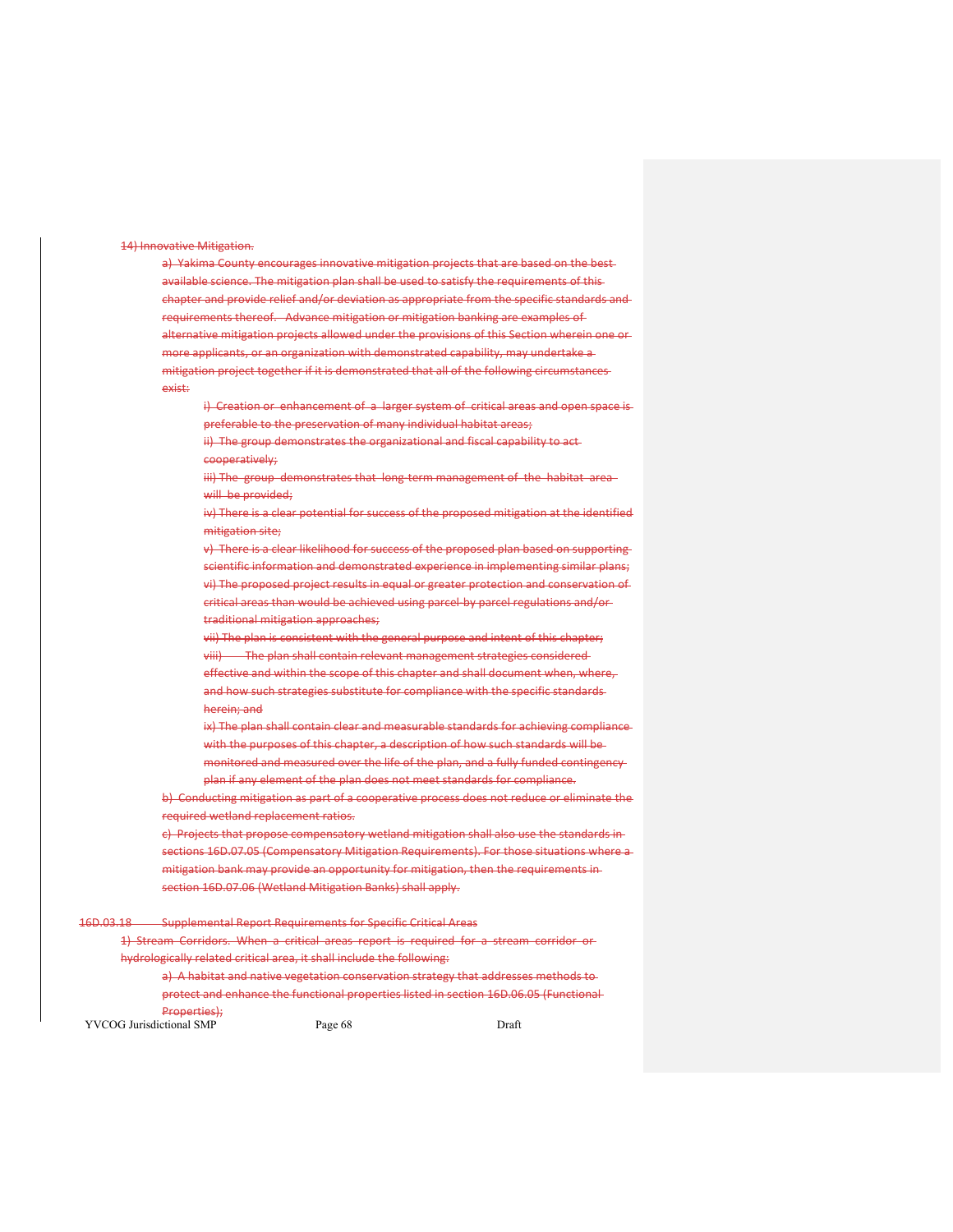b) Where there is evidence that proposed construction lies within an immediate zone of potential channel migration, representing a future hazard to the construction, a hydrologic analysis report may be required. The report shall assume the conditions of the one‐ hundred-year flood, include on-site investigative findings, and consider historicalmeander characteristics in addition to other pertinent facts and data.

2) Upland Wildlife When a critical areas report is required for Upland Wildlife Habitat-Conservation Areas, it shall include the following:

a) Habitat Assessment: A habitat assessment is an investigation of the project area toevaluate the presence or absence of such species, and areas with which such species have a primary association. The presence or absence assessment shall incorporate the time sensitive nature of species use. The landowner may submit an assessment prepared by the state or federal agency with jurisdiction over the species. This assessment is time sensitive and the assessment must be completed no more than 36 months prior to the date the critical areas application is deemed complete.

b) If the habitat assessment determines that such habitat area is present on site, a management plan is required that follows published federal, or state, management recommendations. The Administrative Official shall confer with the appropriate agency and consider their comments through the review process.

3) Wetlands When a critical areas report is required for Wetlands, it shall include the following:

a) The exact location of a wetland's boundary and wetland rating shall be determinedthrough the performance of a field investigation by a qualified wetland professional applying the Washington State Wetlands Identification and Delineation Manual (Ecology Publication #96-94 – http://www.ecy.wa.gov/pubs/9694.pdf) as required by RCW-36.70A.175 (Wetlands to be delineated in accordance with manual), and the Washington State Wetland Rating System for Eastern Washington (Ecology Publication # 04‐06‐15), as amended;

b) All delineated wetlands and required buffers within two hundred (200) feet of the project area shall be depicted on the site plan. For areas off-site of the project site, wetland conditions within 200 feet of the project boundaries may be estimated using the best available information. Best available information should include, but not be limited to aerial photos, land based photos, soils maps, or topographic maps;

c) A critical area report for wetlands shall contain an analysis of the wetlands including the following site‐ and proposal‐related information:

i) A statement specifying all assumptions made and relied upon;

ii) Documentation of any fieldwork performed on the site, including field data

sheets for delineations, the wetland rating form, baseline hydrologic data, etc.;

iii) A description of the methodologies used to conduct the wetland delineations, or impact analyses including references;

iv) Wetland category, including vegetative, faunal, and hydrologic characteristics; d) For projects that will affect the wetland or it's buffer, provide the following:

YVCOG Jurisdictional SMP Page 69 Draft i) A habitat and native vegetation conservation strategy that addresses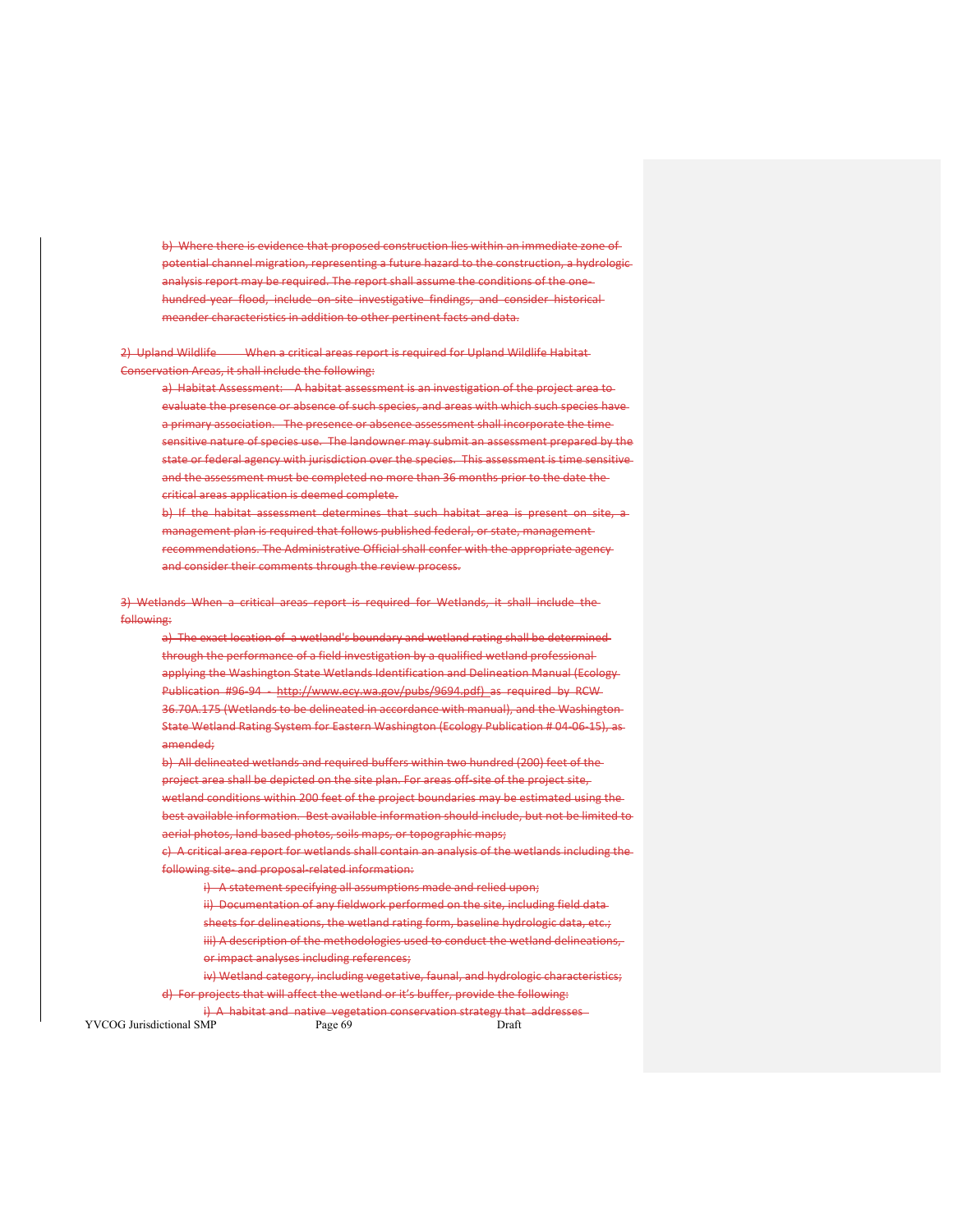methods to protect and enhance on‐site habitat and wetland functions and values listed in section 16D.07.04(1) (Wetland Functions and Rating), and section 16D.06.05 (FunctionalProperties);

ii) Mitigation sequencing pursuant to section 16D.03.10 (Mitigation Requirements) to avoid, minimize, and mitigate impacts. Mitigation shall result in no net loss of wetland functions and values. Mitigation ratios may be necessary and should follow the guidance provided in section 16D.07.05 (Compensatory Mitigation) of the wetland chapter.

e) For category II and III wetlands with wetland rating habitat scores over 20 points, a wildlife habitat survey report and a habitat protection plan specific to wildlife using the wetland shall be submitted by a qualified professional. If a contiguous 100-foot wideprotected habitat corridor exists between the existing wetland buffer complex and another adjacent wetland habitat found in the survey, this provision may be waived. f) Wetland buffers set forth in Table 6‐1 shall only be minimized through application of the shoreline variance permit process and its provisions and criteria.

4) Geologically Hazardous Areas When a critical areas report is required for a Geologically ardous Area, it shall include the following, provided that the Administrative Official maydetermine that any portion of these requirements is unnecessary given the scope and/or scale of the proposed development:

a) A description of the site features, including surface and subsurface geology. This may include surface exploration data such as borings, drill holes, test pits, wells, geologic reports, and other relevant reports or site investigations that may be useful in making conclusions or recommendations about the site under investigation;

b) A description of the geologic processes and hazards affecting the property, including adetermination of the actual hazard types for any Suspected and Risk Unknown hazards identified in the affirmative determination of hazard (16D.08.04);

c) A description of the vulnerability of the site to seismic and other geologic processes and hazards;

d) A description of any potential hazards that could be created or exacerbated as a result of site development;

e) For developments in or affecting landslide hazard areas the report shall also include: i) Assessments and conclusions regarding slope stability including the potentialtypes of landslide failure mechanisms (e.g., debris flow, rotational slump, translational slip, etc.) that may affect the site. The stability evaluation shall also consider dynamic earthquake loading, and shall use a minimum horizontal acceleration as established by the current version of the YCC Title 13 (Building Code);

ii) An analysis of slope recession rate shall be presented in those cases where stability is impacted or influenced by stream meandering, or other forces acting on the toe of the slope;

iii) Description of the run-out hazard of landslide debris to the proposed development that starts up slope (whether part of the subject property or on

YVCOG Jurisdictional SMP Page 70 Draft a neighboring property) and/or the impacts of landslide run-out on down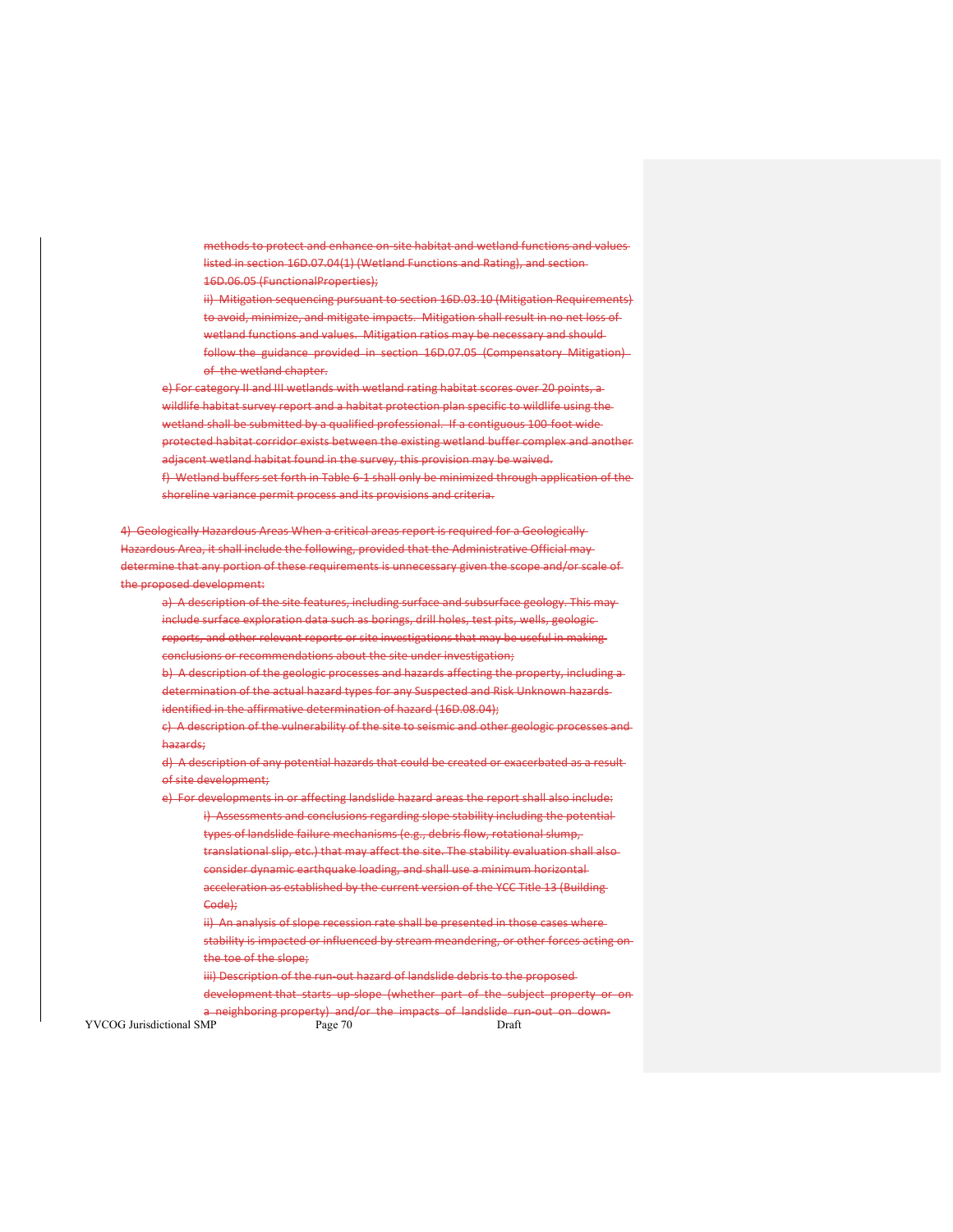slope properties and critical areas.

### 5) Flood Hazards

a) Prior to authorization of any major construction project within a floodplain which canbe anticipated to displace floodwaters or alter the depth or velocity of floodwaters during the base flood, an engineering report shall be prepared that establishes any new flood elevations that would result for the one-hundred year flood frequency if the project wereimplemented.

6) Geotechnical Analysis for Flood Hazard Reduction and Shore Modification within Shoreline Jurisdiction

a) When a "Geotechnical report" or "geotechnical analysis" is required within Shorelinejurisdiction, it shall include:

i) a description of the ground and surface hydrology and geology, the affectedland form and its susceptibility to mass wasting, erosion, and other geologichazards or processes;

ii) conclusions and recommendations regarding the effect of the proposeddevelopment on geologic conditions, the adequacy of the site to be developed, the impacts of the proposed development, alternative approaches to the proposed development, and;iii) measures to mitigate potential site-specific and cumulative geological and hydrological impacts of the proposed development,

including the potential adverse impacts to adjacent and down-current properties. b) A geotechnical analysis for structural stabilization measures must demonstrate the necessity for shore stabilization by estimating time frames and rates of erosion and report on the urgency associated with the specific situation. As a general matter, hard armoring solutions should not be authorized except when a report confirms that there is a significant possibility that such a structure will be damaged within three years as a result of shore erosion with out such hard armoring measures, or where waiting until the need is that immediate would foreclose the opportunity to use measures that avoid impacts on ecological functions. Thus, where the geotechnical report confirms a need to prevent potential damage to a primary structure, but the need is not as immediate as three years; the report may still be used to justify more immediate authorization to protect againsterosion using soft measures.

c) A geotechnical analysis for structural flood hazard reduction measures must also demonstrate, by a scientific and engineering analysis, feasible alternatives to structural improvements that:

i) Such measures are necessary to protect existing development;

ii) That nonstructural measures are not feasible;

iii) That impacts to ecological functions and priority species and habitats canbe successfully mitigated so as to assure no net loss, and;

iv) That appropriate vegetation conservation actions are undertaken consistent with WAC 173‐26‐221(5) (General master program provisions ‐ Shoreline vegetation conservation).

YVCOG Jurisdictional SMP Page 71 Draft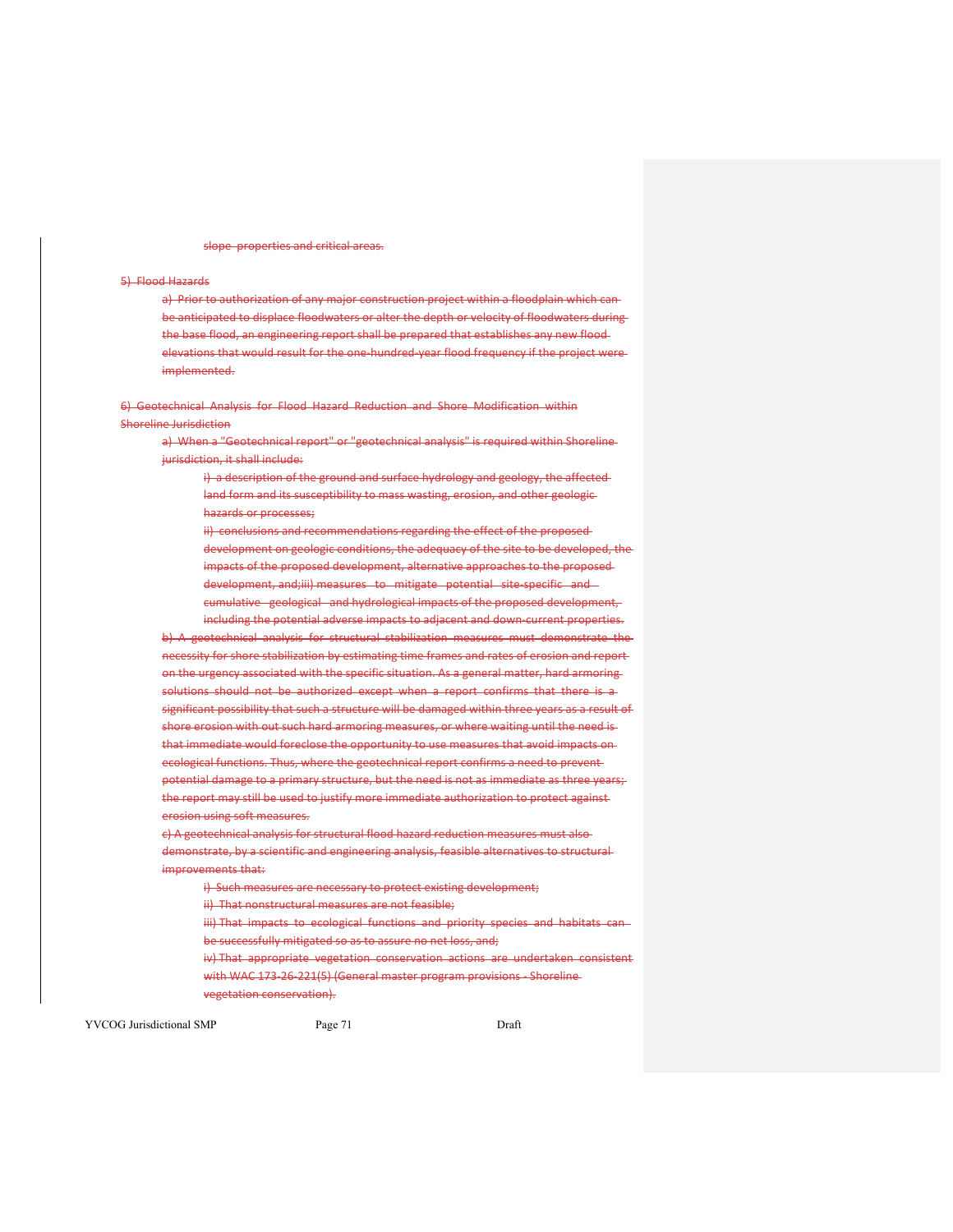## **PERMIT REVIEW CRITERIA**

### 16D.03.159 Substantial Development Permit

1) Classification criteria ‐ Substantial Development permits include any development subject to RCW Chapter 90.58 (Shoreline Management Act).

2) Process - Substantial Development permits shall be processed as a Type HJURISDICTIONAL EQUIVELANT review in accordance with ¥CC Title 16B (Project Permit AdministrationPERMIT PROCESSING CITATION).

3) Decision Criteria – Decisions on Substantial Development permits shall be based on the general decision criteria found in section  $\frac{46D.03.124}{4}$  (Authorization Decisions – Basis for Action).

## 16D.03.1621 Shoreline Conditional Uses

1) Classification Criteria ‐ Shoreline Conditional Uses are those uses within Shoreline jurisdiction that are identified in section  $16D.105.1$  (Shoreline Land Use table) as Conditional Uses, and that are usually seen as uses that either do not need a shoreline location are considered not to be suitable for siting in shoreline locations, or have impacts that need closer scrutiny. Unclassified Conditional projects, uses and development are uses which may be proposed in the future, but were not considered during development of the SMP. It is understood, however, that there may be special circumstances or a special type or style of conditional use that would make shoreline siting of special cases acceptable to the goals, policies, and intentions of the Master Program. The purpose of a conditional use permit is to provide a system which allows flexibility in the application of use regulations in a- manner -consistent -with -the -policies- of -RCW -90.58.020 -(Legislative findings). In authorizing a conditional use, special conditions may be attached to the permit by the Yakima County City of XXXXXX or the Department of Ecology to prevent undesirable effects of the proposed use and/or to assure consistency of the project with the act and the master program.

2) Process - All applications for a conditional use shall be processed as a JURISDICTIONAL EQUIVELANTType II review in accordance with YCC Title 16B (Project Permit Administration).

3) Decision Criteria ‐ The decision on a conditional use shall be based upon the criteria established in Section  $-46D.03.124$  (Authorization Decisions – Basis for Action) together with the criteria established below. The burden of proving that the project is consistent with the applicable criteria shall be upon the applicant, who must supply evidence or information demonstrating to the satisfaction of the Administrative Official that all of the following criteria will be met.

a) Failure to satisfy any one of the criteria below shall result in denial of the conditional use.

i) That the The -proposed -use -will -be -consistent -with -the -policies -of -RCW -90.58.020(Legislative findings); and-

ii) That the The -proposed -use -will -not -interfere -with -the -normal -public -use -of public shorelines; and-

YVCOG Jurisdictional SMP Page 72 Draft

**Formatted:** Space After: 6 pt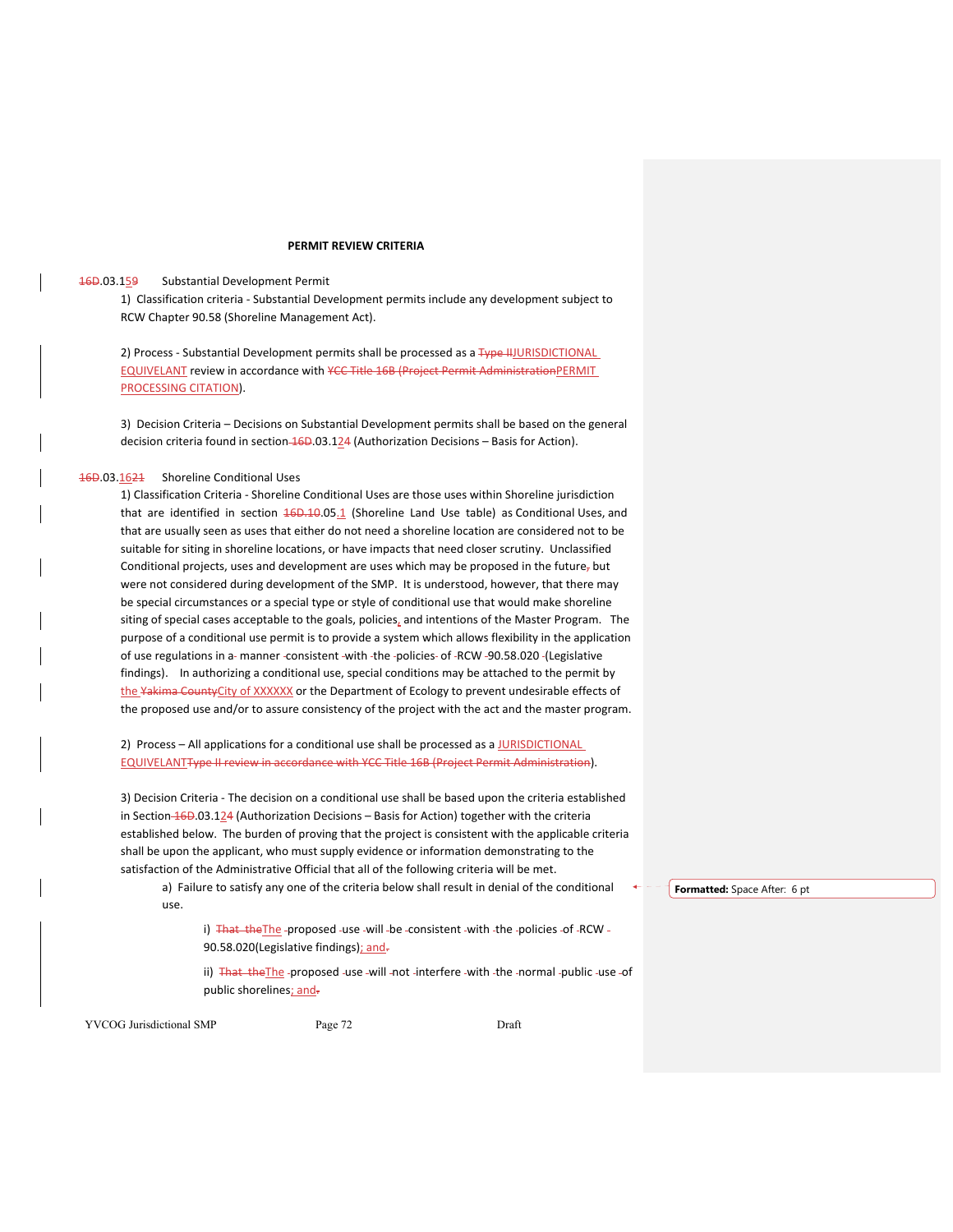iii) That tThe proposed use of the site and design of the project will be compatible with other permitted uses within the area; and-

iv) That tThe proposed useproposed use -will cause no- significant adverse effects to the shoreline environment designation in which it is located-; and

v) That the public interest suffers no substantial detrimental effect.

b) Consideration shall be given to the cumulative impact of additional requests for like actions in the area. For example, if conditional use permits were granted for other developments in the area where similar circumstances exist, the total of the conditional uses shall also remain consistent with the policies of RCW 90.58.020 (Legislative findings) and shall not produce substantial adverse effects to the shoreline environment.

## 16D.03.1722 Variance

1) Classification Criteria ‐ A Variance may be used within Shoreline jurisdiction to grant relief from specific bulk, dimensional or performance standards where there are extraordinary circumstances relating to the physical character or configuration of property such that the strict implementation of the standards will impose unnecessary hardships on the applicant or thwart the policies set forth in RCW 90.58.020 (Legislative findings). Shoreline variances from the use regulations of the master program are prohibited.

# 2) Process – Requests for a Variance permit shall be processed as a Type II review in

accordance with YCC Title 16B (Project Permit Administration). Each -request -for- a Variance shall be considered separately and prior to any decision on an application for development authorization. Any decision to approve or conditionally approve the development authorization will include and specifically cite only those variances approved for inclusion with the project.

3) Decision Criteria ‐ The decision on a Variance shall be based upon the criteria established in WAC 173-27-170Section 16D.03.14 (Authorization Decisions – Basis for Action) together with the criteria established below. Variance requests shall cite the specific standard or condition from which relief is requested and be accompanied by the evidence necessary to demonstrate the variance is in conformance with all of the criteria below. Failure to satisfy any one of the criteria shall result in denial of the variance.

a) Special Conditions. There is a hardship identified in (b) below, that is specifically related  $\leftarrow$ to a unique natural or physical condition associated with the project site, such as irregular lot shape, size, or natural features, which is not the result of a deed restriction, a lack of knowledge of requirements involved when the property was acquired, or other actions resulting from the proponent's own actions; and

b) Unnecessary Hardship. The strict application of a standard would deprive the proponent of a reasonable use of the land or rights commonly enjoyed by other properties in the same area. That greater profit would result if a variance were granted is not evidence of a hardship; and

c) General Compatibility. The project is generally compatible with other permitted or

YVCOG Jurisdictional SMP Page 73 Draft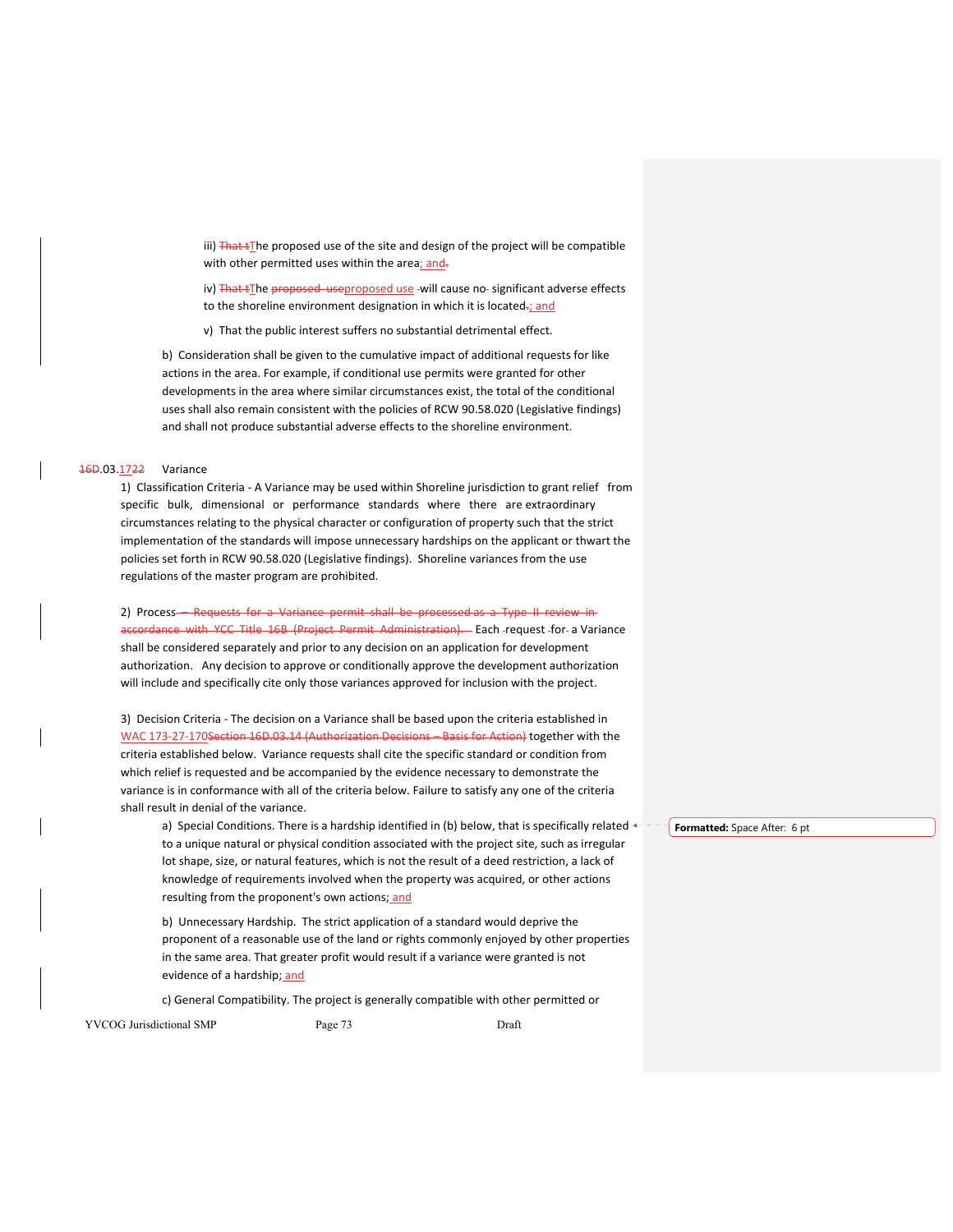authorized uses in the immediate project area and with uses planned for the area under the comprehensive plan and/or the Shoreline Master Program and granting the variance will not cause adverse effects to abutting and adjacent properties or the critical area; and

d) Special Privilege. The requested variance would not constitute a grant of special privilege not enjoyed by other abutting and adjacent properties and the variance is the minimum necessary to afford the requested relief; and

e) Public Interest. The requested variance will not endanger the public safety or health and that the public interest will not be compromised; and

f) Cumulative Impact. In the granting of any variance, consideration shall be given to the cumulative impact of additional requests for like actions in the area. For example, if other variances were to be granted in the area where similar circumstances exist, the total cumulative effect of the variances shall also remain consistent with the policies of this chapter and shall not produce substantial adverse impacts to the designated critical area; and

g) That the public rights of navigation and use of the shorelines will not be adversely affected.

# 16D.03.1825 Minor Revisions to Approved Uses or Developments

1) Classification Criteria – Minor revisions to a project that has been approved under a permit are allowed in certain circumstances.

a) Changes that are not substantive are not required to obtain a revision and may be allowed as activities to implement the original permit. Examples of such include minor changes in facility orientation or location, minor changes in structural design that does not change the height or increase ground floor area, and minor accessory structures (such as equipment covers or small sheds near the main structure, etc.).

b) Substantive changes are those that materially alter the project in a manner that relates to its conformance with the permit requirements, or with the Shoreline Master Program. Such changes may be approved as a minor revision, if the Administrative Official determines that the proposed revision and all previous revisions are within the scope and intent of the original permit, and meet the criteria listed below. Changes not able to meet the criteria must obtain a new permit.

c) No additional over water construction will be involved, except that pier, dock, or float construction may be increased by five hundred square feet or ten percent from the provisions of the original permit, whichever is less<sub>i</sub>;

**Formatted:** Space After: 6 pt

YVCOG Jurisdictional SMP Page 74 Draft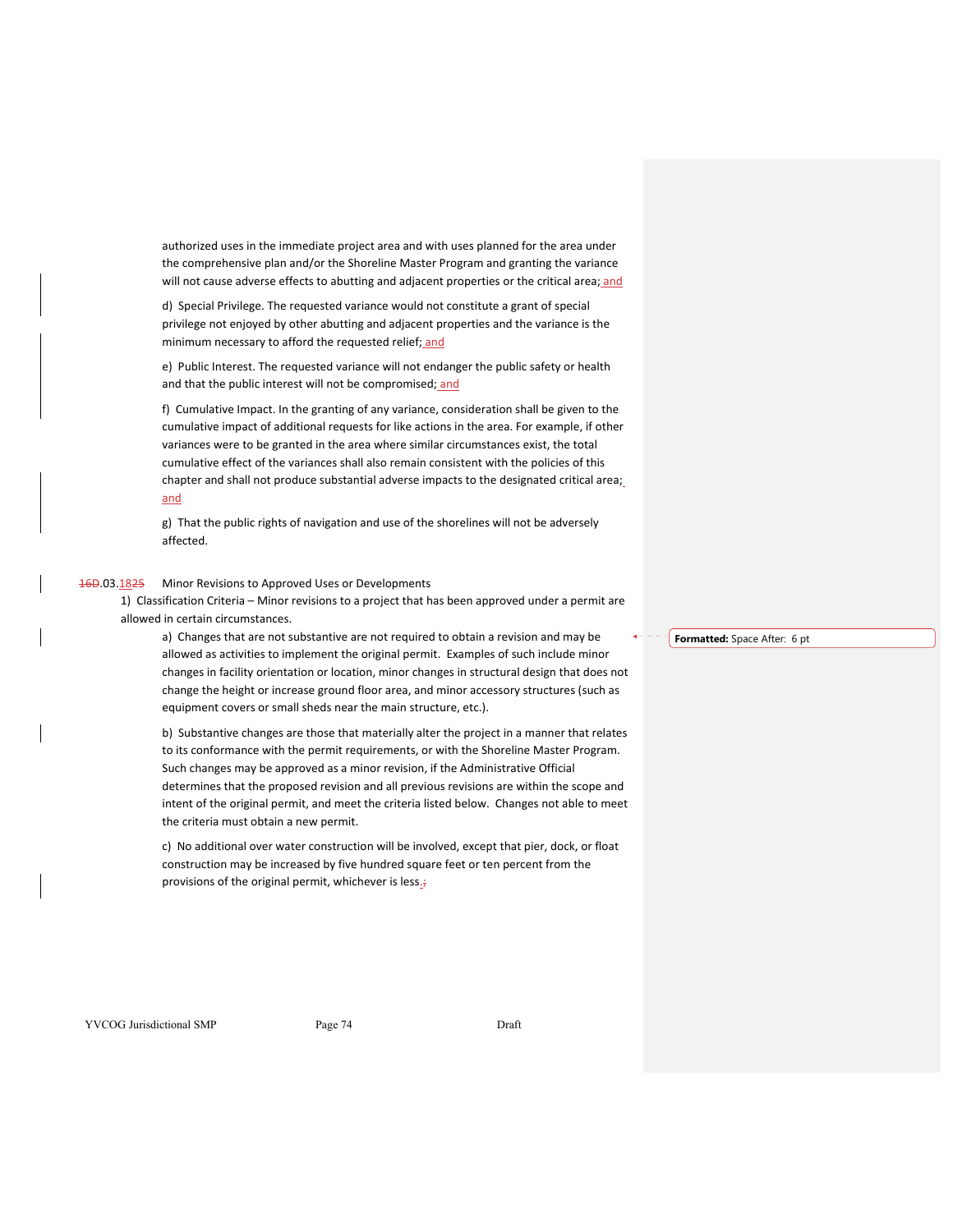d) Lot coverage and height may be increased a maximum of ten percent from the provisions of  $\leftarrow$  the original permit: PROVIDED, that revisions involving new structures not shown on the original site plan shall require a new permit, and: PROVIDED FURTHER, that any revisions authorized under this subsection shall not exceed height, lot coverage, setback or any other requirements of these regulations.

e) Landscaping may be added to a project without necessitating an application for a new permit: PROVIDED, that the landscaping is consistent with conditions (if any) attached to the original permit and is consistent with the this title for the area in which the project is located. $\dot{\tau}$ 

f) The use authorized pursuant to the original permit is not changed $\dot{\vec{r}}$ 

g) No additional significant adverse environmental impact will be caused by the project revision.

2) Process – Minor revisions to existing permits shall be processed as a JURISDICTIONAL EQUIVELANTType I review, as provided under JURISDICTIONAL EQUIVELANTYCC Title 16B (Project Permit Administration). Parties of record to the original permit shall be notified of the revision, though a comment period is not required. A revision for a project within Shoreline jurisdiction shall follow state filing, appeal and approval standards as provided in WAC 173‐27‐100 (Revisions to Permits).

3) Decision Criteria ‐ Decisions on permit revisions shall be based on the general decision criteria found in section 16D.03.124 (Authorization Decisions - Basis for Action).

#### 16D.03.1926 Non‐Conforming Uses and Facilities

Non‐conforming uses and facilities are classified as either conforming uses with non‐conforming structures or areas, or as non-conforming uses, as described in subsection 1 below. Both types have different review processes and decision criteria, as provided below in subsections 2 and 3.

1) Classification Criteria – There may be situations that do not conform to the standards or regulations of this title. These situations are characterized as:

a) Non-conforming uses. Uses of a structure or land that were lawfully established at the time  $\leftarrow$ of their initiation but are currently prohibited by this title are non-conforming uses, and may utilize structures or land areas that are also non‐conforming. A non‐conforming use that is discontinued for any reason for more than one year shall have a presumption of intent to abandon, shall not be re‐established, and shall lose its non‐conforming status, unless a Variance is obtained to extend the length of time, based on documentation showing that an intent to abandon did not exist during the period of discontinuance. Such a Variance request may be submitted after the deadline has passed. In the case of destruction or damage where reconstruction costs exceed 50% of the assessed value, the structure shall not be rebuilt.

b) Conforming Uses with Non‐conforming Structures or Areas are structures or areas for conforming uses that were lawfully established at the time of their initiation, but currently do not conform to the bulk, dimensional or other development standards of this title. Structures or areas in locations approved under a permit shall not be considered non‐ conforming. Non‐ conforming outdoor areas that have not been used or maintained for 5 consecutive years shall lose their non-conforming status and may not be reestablished.

YVCOG Jurisdictional SMP Page 75 Page 75

**Formatted:** Space After: 6 pt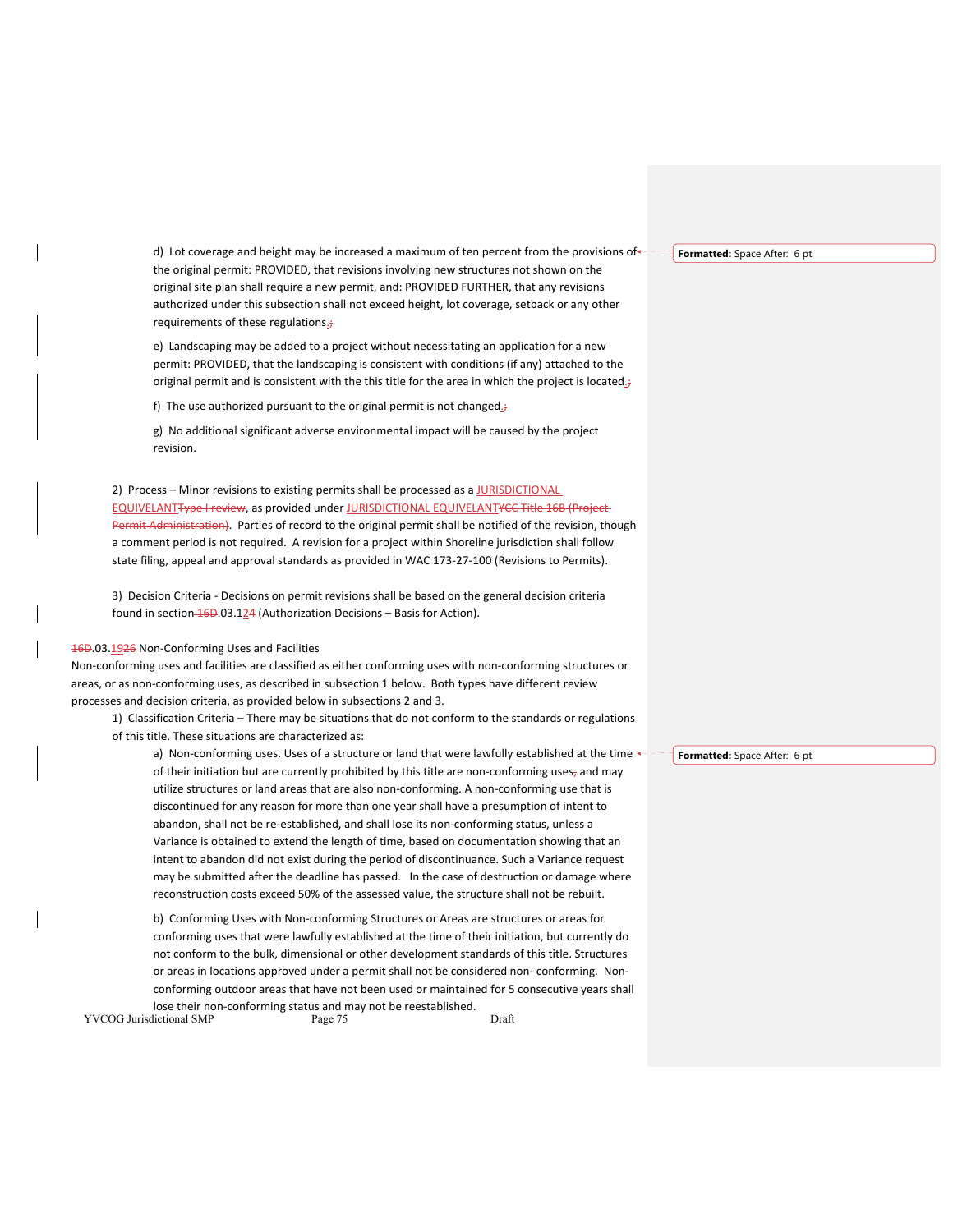c) Any non‐conforming structure, area, or use may be maintained with ordinary care according to the provisions in 16D.01.05 (Applicability) and 16D.03.05 (Minor Activities Allowed without a Permit or Exemption) and 16D.03.046 (Exemptions – Procedural Requirements), -and-do not -require -additional -review -under -these Non-Conforming provisions.

#### 2) Process

a) Alterations to conforming uses with non‐conforming structures or areas shall be allowed under the following process requirements with the understanding that other permits or reviews may also be required under this title:

i) Those that do not increase the existing non-conformity and otherwise conform to all other provisions of this title are allowed without additional review under these non‐ conforming provisions;

ii) Those that increase the non‐conformity, including establishing additional square footage within a buffer, are allowed without additional review under these non‐ conforming provisions; however, a Variance must be obtained for the increased non‐ conformity;

iii) Reconstruction or repair of a structure damaged less thaen 75% of the assessed value shall be processed as provided in subsections i) and ii) above.

iv) A nonconforming structure which is moved any distance shall be processed as provided in subsections 1 and 2 above.

v) Reconstruction or repair of structures destroyed or damaged 75% or more of the assessed value of the structure (not the whole property), including that resulting from neglect of maintenance or repair, shall be processed under these non‐conforming provisions as a JURISDICTIONAL EQUIVELANTType II review under YCC Title16B (Project Permit Administration).

#### b) Alterations to Non‐Conforming Uses

i) Those involving expansion or -alteration within an -existing structure, but do- not include alterations to outdoor areas, or expansions of the building's height or square footage -are -allowed -without -additional -review -under -these -non-conforming provisions.

ii) Alterations to non-conforming uses, including their non-conforming structures or areas that do not qualify under paragraph i) above, shall be processed under these non-conforming provisions as a JURISDICTIONAL EQUIVELANTType II review, asprovided under YCC Title 16B (Project Permit Administration).

iii) Within Shoreline -jurisdiction, -and -only -within- the -Urban -and -Rural -Shoreline Environments, a non-conforming use as listed in section 16D.10.05.1 (Shoreline Land Use Table) may convert to another non‐conforming use; although, a non‐conforming use shall not change to any use prohibited in section 16D.056.0510 (Prohibited Uses). Conversion from one non‐conforming use to another within the Urban and Rural Shoreline environments shall be processed under these non-conforming provisions as

YVCOG Jurisdictional SMP Page 76 Page 76 Draft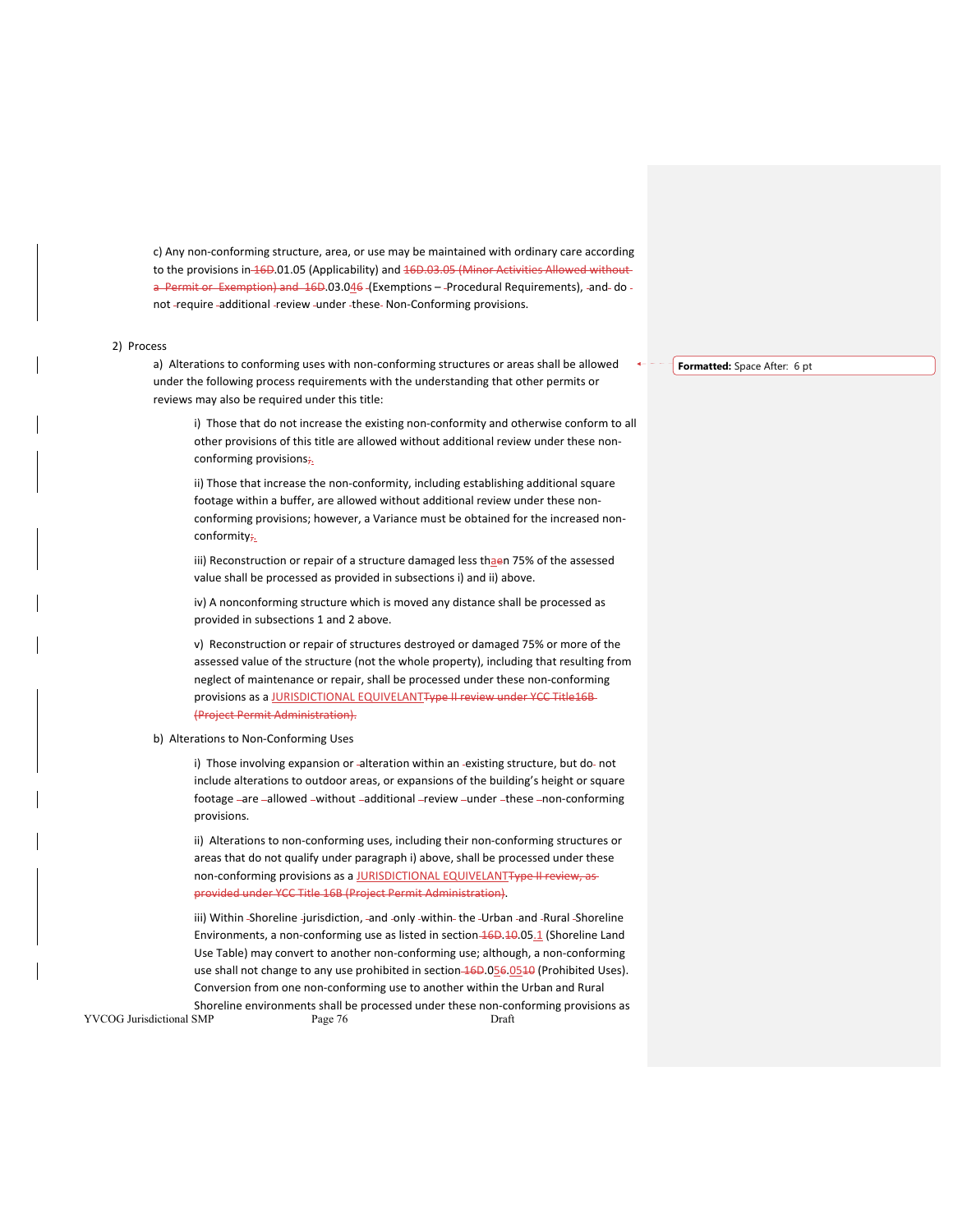#### a JURISDICTIONAL EQUIVELANT<del>Type II review, as provided under YCC Title16B.</del>

#### 3) Decision Criteria

a) Decisions on projects that require review under the non-conforming provisions, as identified  $\leftarrow$  under subsection (2) above shall be based on the general decision criteria found in section 16D.03.124 (Authorization Decisions – Basis for Action) together with the criteria below.

b) Applications for Applications for -conforming- uses -with -non-conforming -structures -or areas that are subject to subsection 2(a)(v) above, shall not be approved unless a finding is made that the project meets all of the following criteria:

i) Using the original location will not place the structure or people in danger of a hazard; and

ii) The previous structure and any structural shore modification used to protect the structure did not increase hazards or damage to other properties; and

iii) The previous structure and any shore modification used to protect the structure did not cause significant impacts to the functions and values of the critical area.

c) Decisions on non-conforming uses:

i) A non-conforming use may not be altered or expanded in any manner that would bring that use into greater non-conformity; and

ii) Within Shoreline jurisdiction, Nnon-conforming uses shall meet the decision criteria for Conditional Use permits in section  $\frac{46D.03.1624}{3}$  (Shoreline Conditional Uses); and

iii) Within Shoreline jurisdiction, and only within the Urban and Rural Shoreline Environments, conversion from one non‐conforming use to another may be approved if the replacement use is more conforming with the intent of the applicable Shoreline Environment Policies of Plan 2015 (Policies NS.7.05 through NS.7.22) the Comprehensive Plan, and if the impacts to the shoreline environment from the existing use are reduced by changing the use.

#### 16D.03.27 General Critical Areas Protective Measures

The standards below apply to all permits and reviews performed under this title.

1) Financial guarantees to ensure mitigation, maintenance, and monitoring.

a) When mitigation required pursuant to a development proposal is not completed prior to the Yakima County's final permit approval, such as final plat approval or final building inspection, the Administrative Official may require the applicant to post a financial guarantee to ensure that the work will be completed. If the development proposal is subject to compensatory mitigation for wetlands and streams, the applicant must post a financial guarantee to ensure mitigation is fully functional. Where financial guarantees are required by other state or federal agencies for specific mitigation features, additional financial guarantees for those features are not required under this provision.

YVCOG Jurisdictional SMP Page 77 Draft b) The financial guarantee shall be in the amount of one hundred and twenty five percent-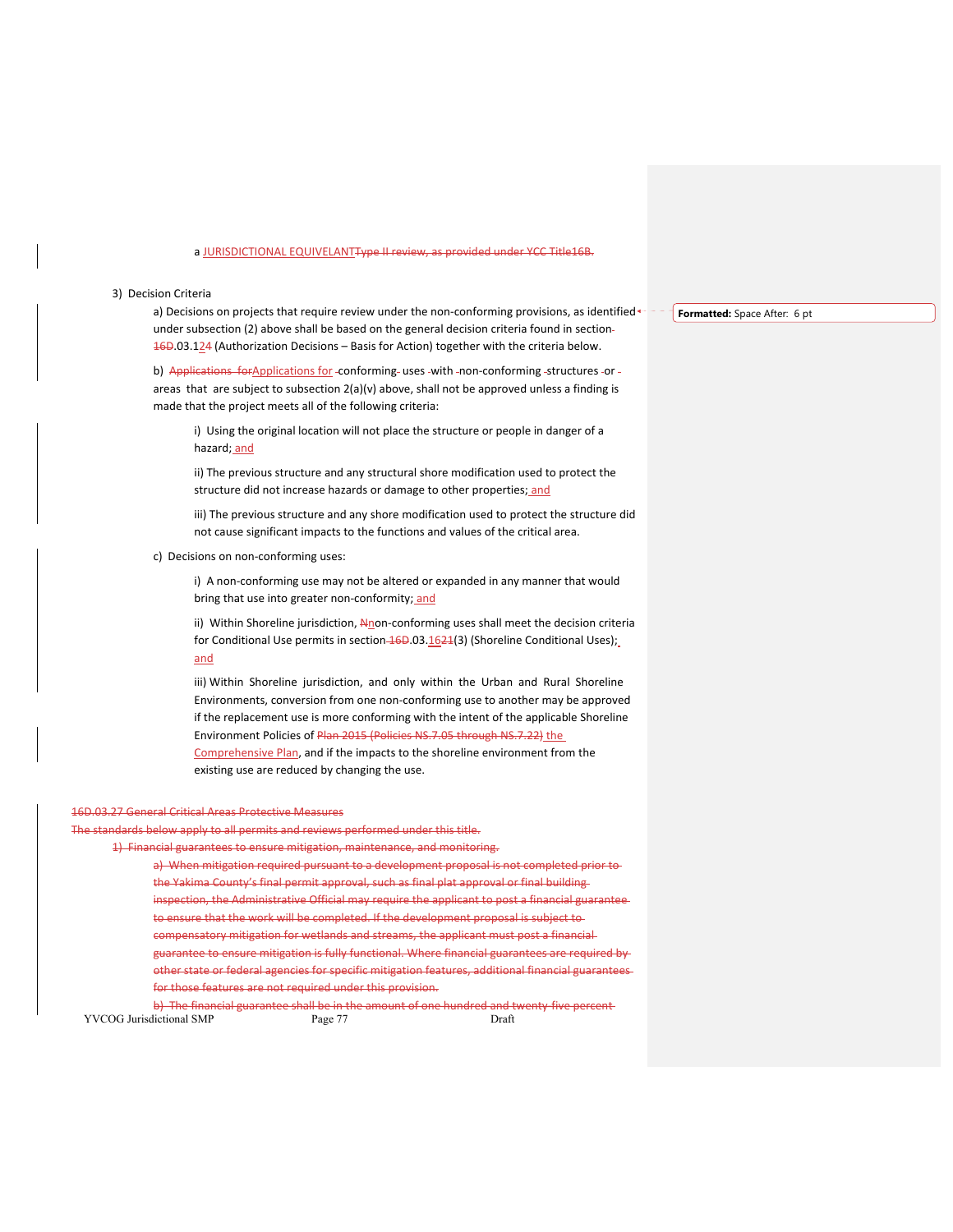(125%) of the estimated cost of the uncompleted actions and/or the estimated cost of restoring the functions and values of the critical area that are at risk.

c) The financial guarantee may be in the form of a surety bond, performance bond, assignment of savings account, an irrevocable letter of credit guaranteed by an acceptable financial institution, or other form acceptable to the Administrative Official, with terms and conditions acceptable to the Yakima County attorney.

d) The financial guarantee shall remain in effect until the Administrative Official determines, in writing, that the standards bonded for have been met. Financial guarantees for wetland or stream compensatory mitigation shall be held for a minimum of five (5) years after completion of the work to ensure that the required mitigation has been fully implemented and demonstrated to function, and may be held for longer periods when necessary.

e) Public development proposals shall be relieved from having to comply with the bonding requirements of this Section if public funds have previously been committed for mitigation, maintenance, monitoring, or restoration.

f) Any failure to satisfy critical area requirements established by law or condition, including but not limited to the failure to provide a monitoring report within thirty (30) days after it is due or comply with other provisions of an approved mitigation plan, shall constitute a default, and the Administrative Official may demand payment of any financial guarantees or require other action authorized by the Yakima County code or any other law.

g) Any funds recovered pursuant to this Section shall be used to complete the required

mitigation. Such funds shall not be deposited in the County General Fund, but rather provided with a separate account. The County will use such funds to arrange for completion of theproject or mitigation, and follow-up corrective actions.

h) Depletion, failure, or collection of financial guarantees shall not discharge the obligation of an applicant or violator to complete required mitigation, maintenance, monitoring, or restoration.

#### 2) Declarative Covenants

a) When a development is authorized by a critical areas permit or review, a declarative covenant shall, unless determined not to be necessary by the Administrative Official, be filed with the Yakima County Auditor to inform future owners of the existence of a critical areas decision that runs with the land and contains limits relating to critical areas on the property. The declarative covenant shall read substantially as follows:

"This declarative covenant is intended to reduce the incidence of unintentional violation of the Critical Areas Ordinance and/or Shoreline Master Program. Please be informed about your property and the laws that apply to it.

This declarative covenant is provided by Yakima County to the current and future owners of the property described as [enter property description] to inform them that, at the time of this notice, [enter Critical Areas or Shorelines present] existed within or adjacent to the property which are protected and regulated by the Yakima County-Critical Areas Ordinance and/or Shoreline Master Program. Development has taken

YVCOG Jurisdictional SMP Page 78 Draft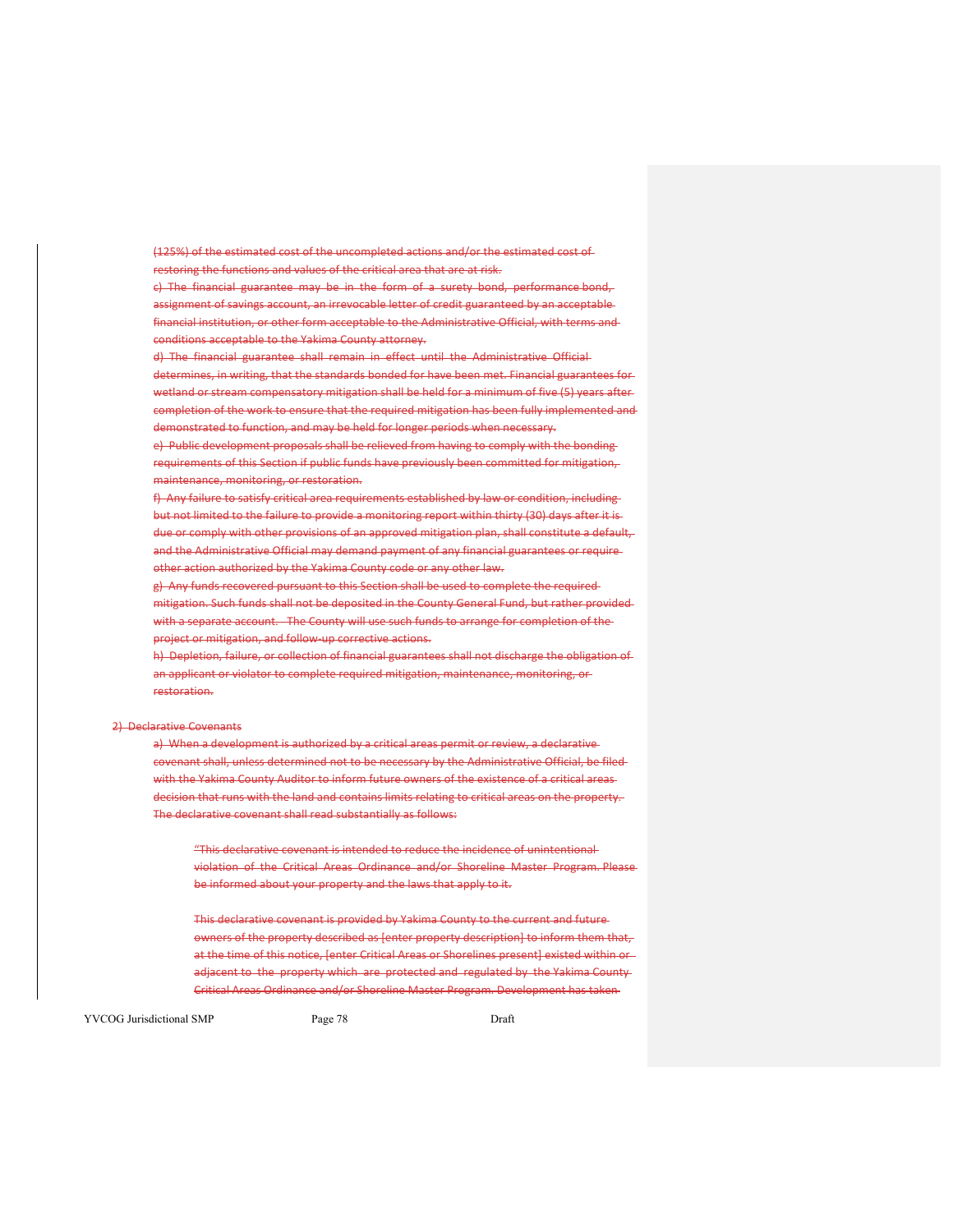place on the property under permit or review number [enter permit file number], which includes requirements that run with the land. Current and future owners should obtain copies of the permit and also inform themselves about the critical areas, and/or Shoreline jurisdiction that exists on the property.

This declarative covenant may be removed or modified if critical areas conditions change, or if the permit is no longer applicable. Contact the Yakima County Public Services for assistance in doing so."

b) The declarative covenant shall not be required for a development proposal by a publicagency or public or private utility:

i) Within a recorded easement or right-of-way;

ii) Where the agency or utility has been adjudicated the right to an easement or rightof‐ way; or

iii) On the site of a permanent public facility.

c) The applicant shall submit proof that the declarative covenant has been filed for public record before the Administrative Official approves any development proposal for the property or, in the case of subdivisions, short subdivisions, planned unit developments, and binding site plans, at or before recording.

3) Subdivision Standards - The following standards apply to all permits or reviews under the Subdivision Ordinance (YCC Title 14) that contain critical areas:

a) All subdivisions that contain critical areas shall be eligible for density bonuses or other development incentives, as provided in the Subdivision Ordinance (YCC Title 14) and Zoning Ordinances (YCC Titles 15 and 15A);

b) Critical areas shall be actively protected through the following:

i)..Roads and utilities for the subdivision shall avoid critical areas and their buffers, as much as possible;

ii) When Geologically Hazardous Areas (excluding Erosion, Oversteepened Slopes of Intermediate Risk, Stream Undercutting, and Earthquake hazards), FEMA Floodway, Channel Migration Zone (CMZ), Streams, Wetlands and/or Vegetative Buffers fall within the boundary of a subdivision.

(1) Said critical areas shall be protected by placing them entirely within a separate critical area tract, or by including them entirely within one of the developable parcels. Other options, such as conservation easements and building envelopes may be deemed by the Administrative Official as meeting this provision when special circumstances obstruct the viability of this provision;

(2) For those new lots that do contain said critical areas, useable building envelopes (5,000 square feet or more for residential uses) shall be provided on the plat that lie outside said critical areas.

iii) New lots partially within the floodplain shall provide a usable building envelope-(5,000 square feet or more for residential uses) outside the floodplain; iv) New lots entirely within the floodplain shall be at least one (1) acre in area;

YVCOG Jurisdictional SMP Page 79 Draft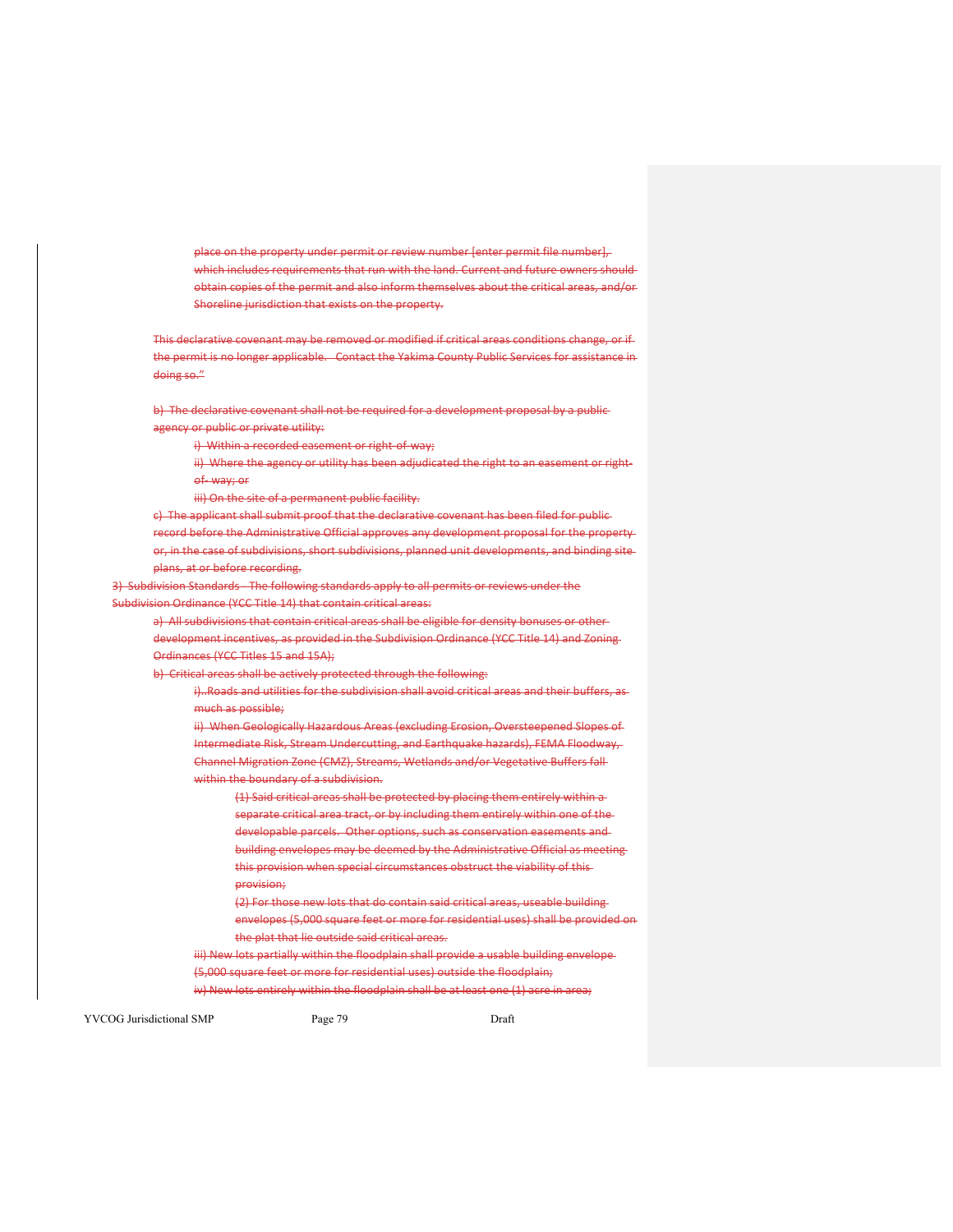v) For new lots containing streams, wetlands, and/or vegetative buffers, outdoor use

envelopes (such as lawns, gardens, play areas, gazebos, etc.) shall be provided on the plat that lie outside said critical areas;

vi) Degraded vegetative buffers shall be restored, or provided with protection

measures that will allow them to recover;

vii) Floodplains and critical areas shall be depicted on preliminary subdivision plats and relevant information about them disclosed on the final plat.

YVCOG Jurisdictional SMP Page 80 Draft

<u> 1989 - Johann Barbara, martxa eta politikar</u>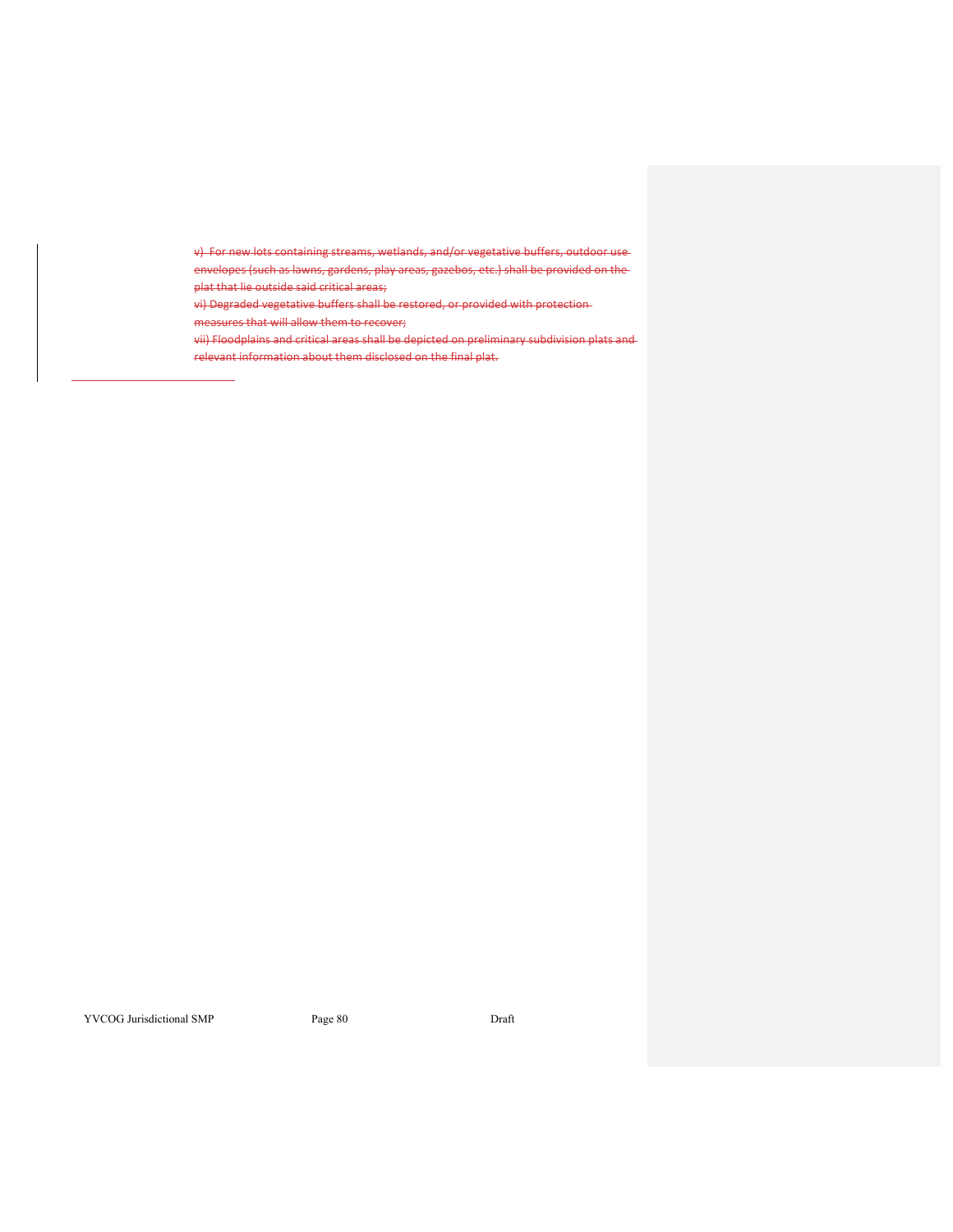# Chapter-16D.04 ENFORCEMENT AND PENALTIES

| JELIUIIJ.                           |                                                                                                   |                            |  |
|-------------------------------------|---------------------------------------------------------------------------------------------------|----------------------------|--|
| <del>16D</del> .04.01               | Enforcement Responsibilities Generally                                                            |                            |  |
| 16D.04.02                           | - Enforcement Responsibilities – Chapters 16D.05.20 through 16D.05.72, Flood Hazard Permits + + - |                            |  |
| <del>16D</del> .04.0 <del>3</del> 2 | Penalties                                                                                         | $\leftarrow$ $\sim$ $\sim$ |  |

# 16D.04.01 Enforcement Responsibilities Generally

Sections:

It shall be the duty of the Administrative Official or his their designee to enforce the provisions of the Shoreline Master Program pertaining to all development within the jurisdiction of this title, except as expressly noted in Section 16D.04.02 below pertaining to flood hazard permits. Whenever any development is found to be in violation of this title or a development authorization issued pursuant to this title, the administrative official or his their designee may order any work on such development stopped by serving written notice on any person engaged in the wrongdoing or causing such development to be done. The notice shall state the nature of the violation and order all violation activities to stop. The order shall state the corrective actions necessary to fulfill authorization conditions and/or terms of this title and the time within which such corrections shall occur. The order shall identify the parties responsible to take the corrective actions mandated in order. - No further development shall be authorized unless and until compliance with the development authorization conditions and/or terms of this title has been achieved to the satisfaction of the administrative official. Violations of this chapter constitute a public nuisance and Yakima County the City of XXXXX may take such actions as are authorized in Yakima Countythe City of XXXXXX ordinancemunicipal -code and State statute to abate such nuisances.

# 16D.04.02 Enforcement Responsibilities – Chapters 16D.05.20 through 16D.05.72, Flood Hazard Permits

It shall be the duty of the chief building official or his designee to enforce the provisions of Chapters 16D.05.20 through 16D.05.72. Whenever any development is found to be in violation of said chapters or a permit issued pursuant to said chapters, the chief building official may order any work on such development stopped and the responsible parties to take such actions as required to correct such violation by serving written notice on any persons engaged in the doing or causing such development or substantial development to be done. Any such persons shall forthwith stop such work until authorized by the chief building official to proceed with the work.

#### 16D.04.023 Penalties

1) Any person, firm, or corporation violating any of the provisions of this Title, or failing to comply therewith, or violating or failing to comply with any order issued or made pursuant to its provisions shall severally and for each and every violation and non‐compliance respectively, be guilty of a misdemeanor or shall be subject to a civil infraction as provided for by Chapter 7.80 RCW or any other remedy provided by law. Any person who violates or fails to comply with any of its requirements shall, upon conviction of a misdemeanor in a court of competent jurisdiction, be fined not more than one thousand dollars or be imprisoned for not more than ninety days, or both, and in addition shall pay all costs and expenses involved in the case. A person found to have committed a civil infraction shall be assessed a monetary penalty. All violations of this chapter shall be denominated Class I civil infractions. The maximum penalty and default amount for a Class I civil infraction shall be two hundred fifty

YVCOG Jurisdictional SMP Page 81 Draft

- **Formatted:** Indent: First line: 0" **Formatted:** Indent: Left: 0", First line: 0"
	- **Formatted:** Indent: First line: 0"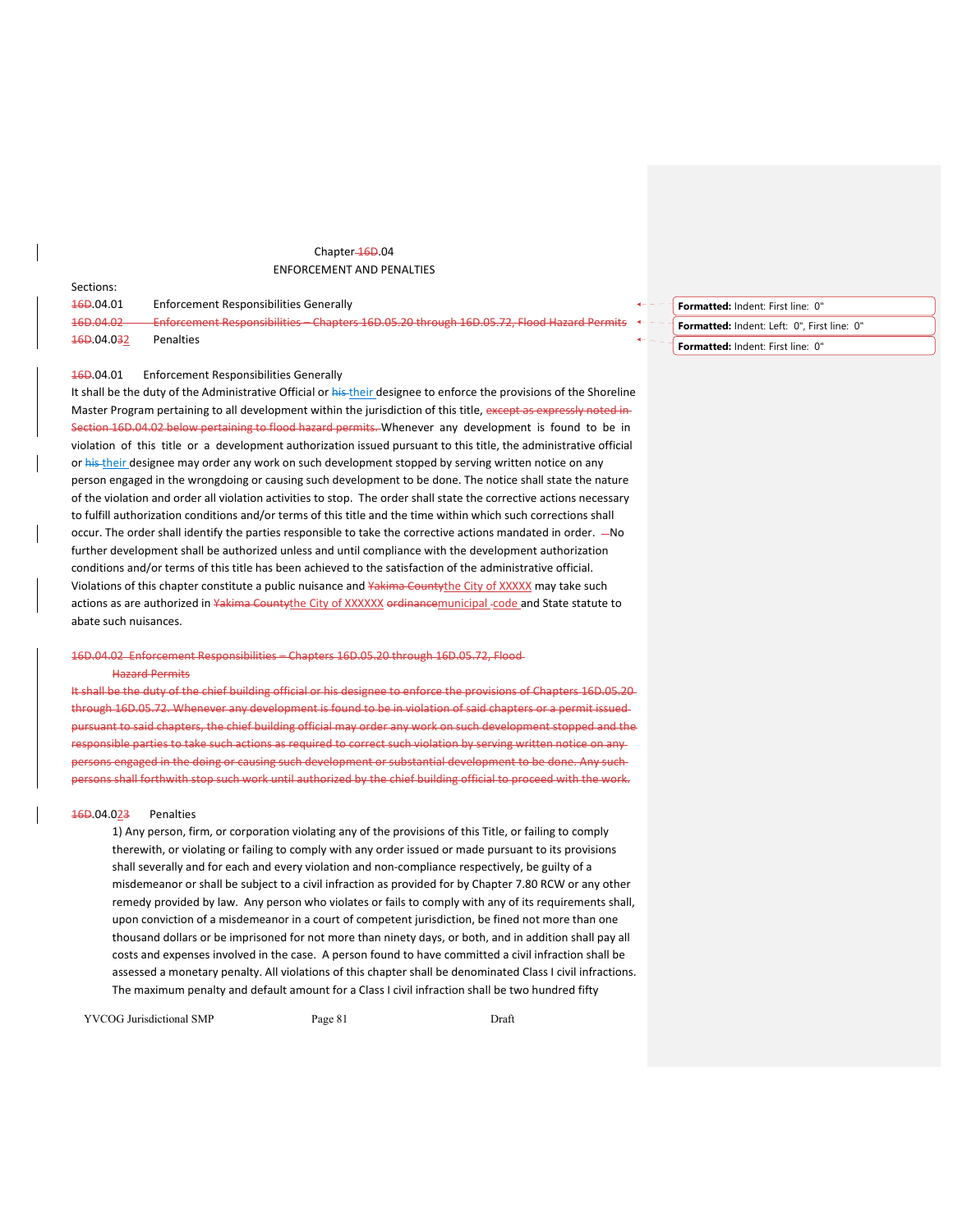dollars, not including statutory assessments. Each day such violation continues shall be considered a separate offense; however, no additional action will be initiated pending the disposition of any previous suit or complaint.

2) It shall be the affirmative duty of the county City prosecutor's office to seek relief under this section for violations of this title.

3) Nothing herein shall prevent the county City prosecutor's office from taking such other lawful action, legal and/or equitable, as is necessary to prevent or remedy any violation.

4) In addition to any criminal proceedings brought to enforce this title and in addition to any fine or imprisonment provided for therein, continuing violations of this title may be enjoined or ordered abated in a civil proceeding for injunction or for abatement. For purposes For purposes -of abatement actions, such violations are declared to be public nuisances. Any person, firm, or corporation violatingcorporation violating the -provisions -of -this -title -shall -be- liable- for -all -costs of such proceedings, including reasonable attorney's fees and expenses of abatement. The provisions of this subsection are in addition to any other remedies available at law or equity.

5) Nothing in Nothing in this -Chapter -shall -be -constructed -as -requiring -the-County City to -enforce the prohibitions in this Chapter against all or any properties which may violate the Ordinance. The County City has the discretion to enforce and prosecute violations of this ordinance as the County's-City's resources permit. Exercise of such discretion may result in the enforcement and prosecution of a limited number of violations at any given time. Nothing in this Section or the absence of any similar provision from any other County City law shall be constructed to impose a duty upon the County City to enforce such other provision of law.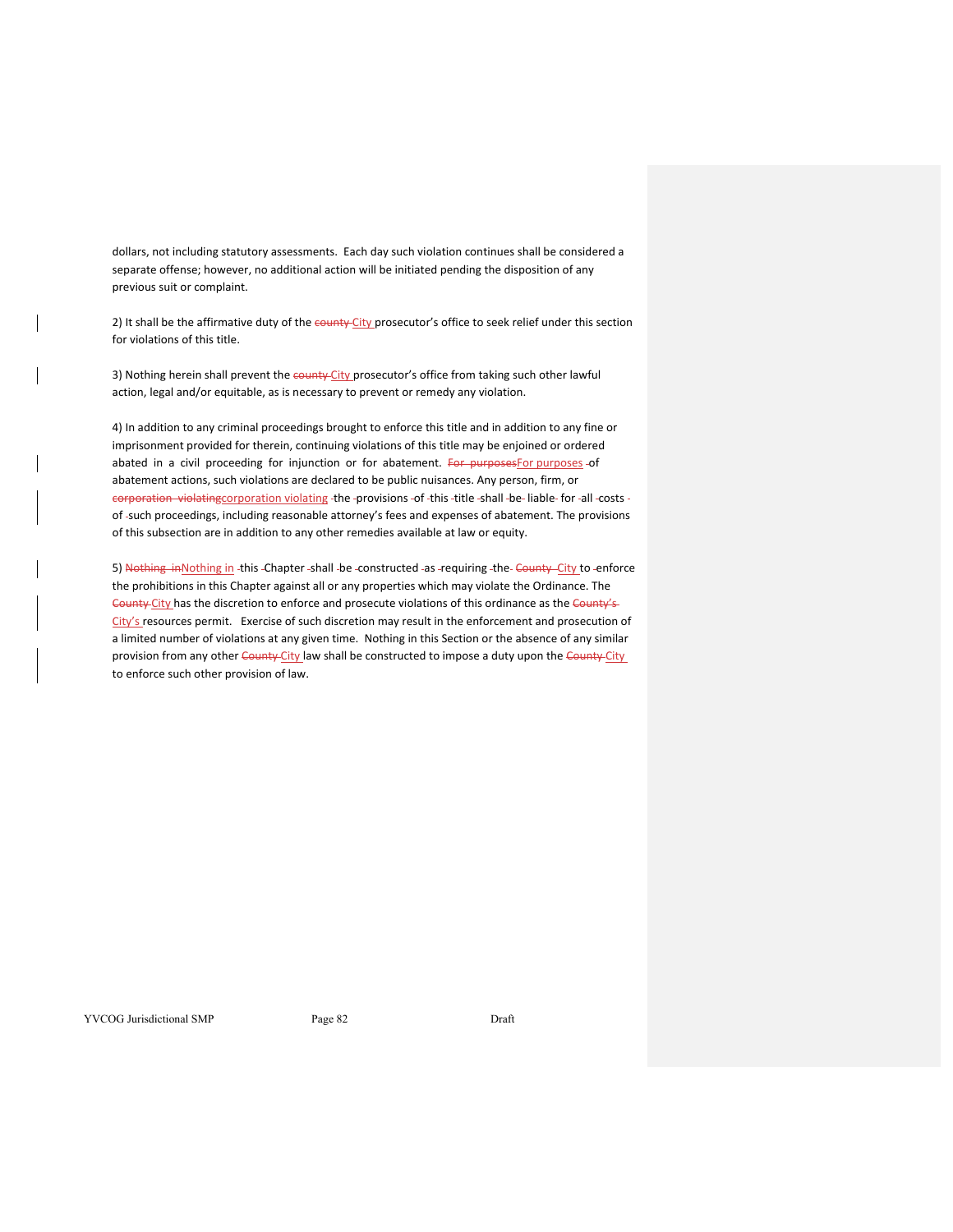# Chapter .05 Shoreline Management

# **Article I ‐ Introduction**

Sections: .05.01 Intent and Purpose .05.02 Shoreline Jurisdiction

.05.03 Shoreline Environments

# **Article II General Development Standards**

.05.04 Shoreline Land Use Table

.05.05 Prohibited Uses

.05.06 General Policies and Standards

# **Article III ‐ Water Dependency Development Standards and Buffer Requirements**

.05.07 Use Classifications

.05.08 Water Dependent Uses

.05.09 Water Related Uses

- .05.10 Water Enjoyment and Non‐Water Uses
- .05.11 Vegetive Buffers

# **Article IV – Shoreline Modification Development Standards**

- .05.12 Roads, Railroads, and Parking
- .05 13 Utility Transmission Lines and Facilities
- .05.14 Shore Stabilization
- .05.15 Dredging and Excavation
- .05.16 Filling
- .05.17 Commercial Mining of Gravels
- .05.18 Reclamation

# **Article V – Shoreline Use Development Standards**

.05.19 Forest Practices .05.20 Commercial and Community Services .05.21 Industrial Activities .05.22 Residential .05.23 Recreation .05.24 Agriculture .05.25 Aquaculture .05.26 Piers and Docks

YVCOG Jurisdictional SMP Page 83 Draft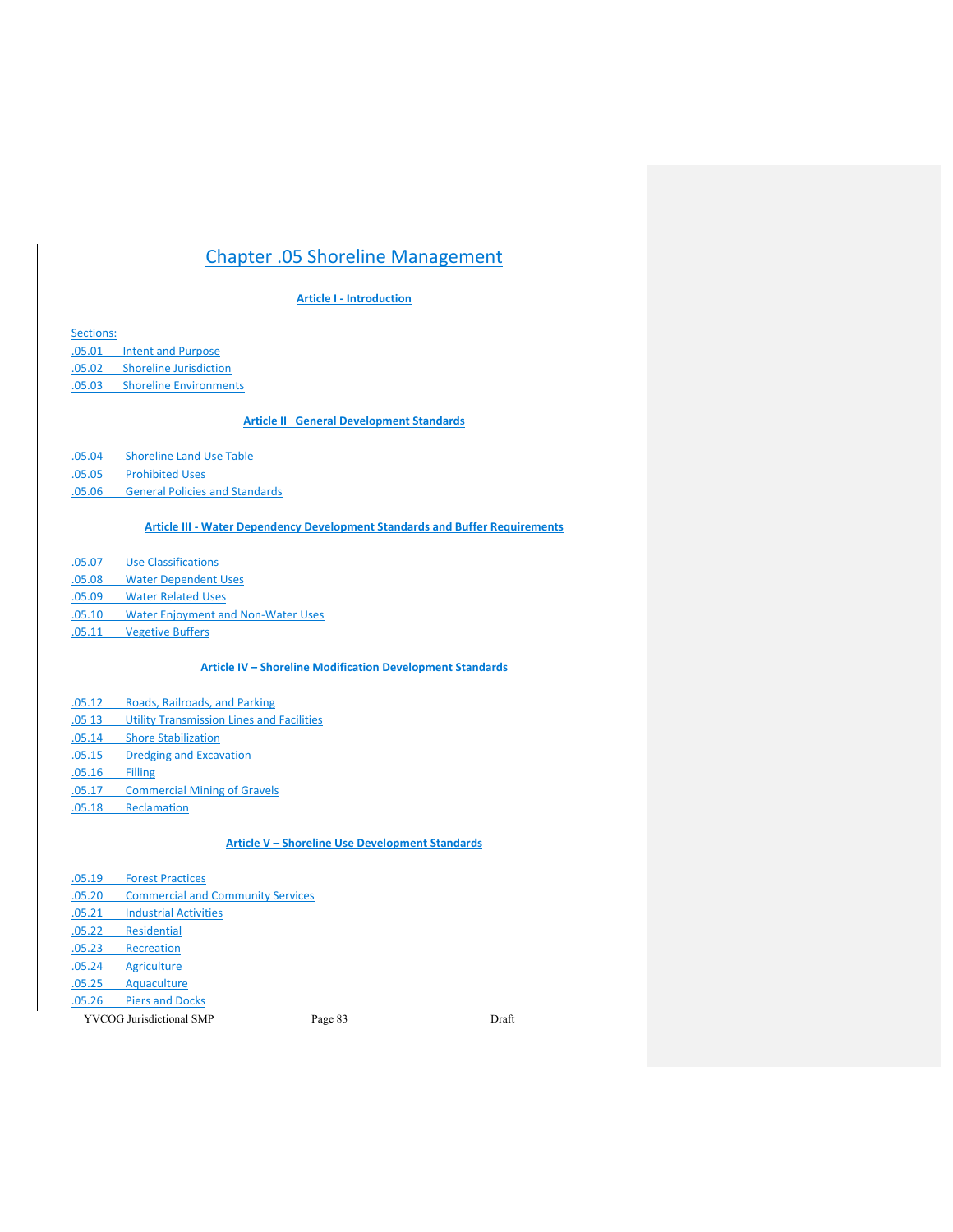#### **Article I ‐ Introduction**

## **.05.01 Purpose and Intent**

The SMP regulations are intended to carry out the responsibilities imposed on the City of XXXXXX by the Shoreline Management Act (RCW 90.58) and its Administrative Rules (WAC 173‐18, WAC 173‐ 20, WAC 173‐ 22, WAC 173‐ 26 and WAC 173‐ 27) insofar as regulations can, and the adoption of these regulations does not remove other responsibilities imposed by the Act. The purpose of the Shoreline Master Program Regulations are to:

1) Promote reasonable and appropriate use of the shorelines that will protect the public and private interest; and

2) Protect against adverse effects to the public health, the land, its vegetation and wildlife and the waters and their aquatic life within City of XXXXXX; and

3) Protect public rights of navigation; and

4) Recognize and protect private property rights consistent with public interest; and

5) Maintain or re-create a high quality of environment along the shorelines; and

6) Preserve and protect fragile natural resources and culturally significant features; and

7) Increase public access to publicly owned areas of the shorelines where increased use levels are desirable; and

8) Protect public and private properties from adverse effects of improper development in hazardous shorelines areas; and

9) Recognize and protect statewide interest; and

10) Give preference to uses that result in long-term over short-term benefits; and

11) Provide for no net loss of ecological functions from both individual permitted development and individual exempt development.

#### **.05.02 Shoreline Jurisdiction**

Pursuant to the authority of RCW 90.58.030(2)(f) and WAC 173‐22‐040(2‐3), the jurisdictional limits of the Shoreline Master program within the City of XXXXXX for areas that are subject to these regulations, are listed below. The City of XXXXXX has developed maps to generally depict the extent of Shoreline jurisdictional boundaries for all Shorelines within the City. These maps are for informational and illustrative purposes only

YVCOG Jurisdictional SMP Page 84 Draft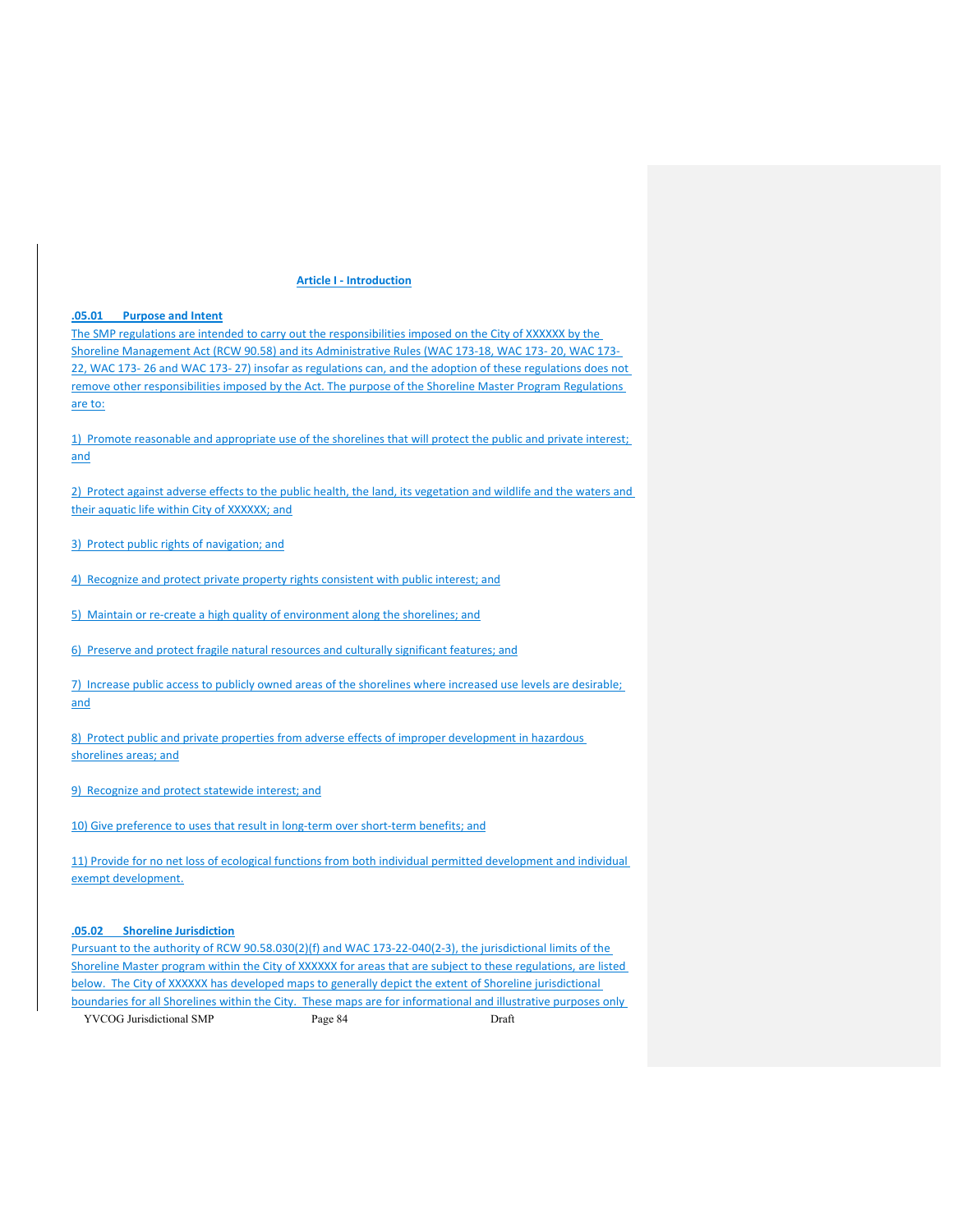and are not regulatory in nature. Where such maps are not available or do not correspond with physical features on the ground, jurisdictional boundaries shall be controlled by the criteria listed below, WAC l73‐22, and the Act itself. It is understood when the maps and the actual physical features do not correspond, the physical features will dictate the extent of the jurisdictional boundaries. It is understood that the actual physical features may change. The physical features will dictate the extent of the Shoreline jurisdictional boundaries. Shoreline jurisdictional area shall include:

1) Those Shoreline lakes, ponds and stream lengths identified in Appendix B and C of this title.

2) Subject to Subsection 7 below, wherever the "floodway" has been established by a flood insurance study prepared by the Federal Emergency Management Agency (FEMA), shorelines jurisdiction shall be the floodway plus 200 feet, measured on a horizontal plane, or the I00-year floodplain, whichever is lesser.

3) Subject to Subsection 7 below, whenever the I00-year floodplain has been identified by a flood insurance study prepared by the Federal Emergency Management Agency but where no "floodway" has been identified, shorelines jurisdiction shall be the I00-year floodplain boundary or 200 feet, measured in a horizontal plane, from the ordinary high water mark, whichever is greater.

4) Whenever there are no detailed floodplain or floodway studies, shoreline jurisdiction shall be 200 feet, measured on a horizontal plane, from the ordinary high-water mark.

5) Where a Channel Migration Zone (CMZ) has been identified and extends beyond the jurisdiction established by sub-section (2) above, jurisdiction shall extend to the extent of the CMZ, but not beyond the limits of sub‐section (3).

6) Those wetlands and river deltas which are in proximity to and either influence or are influenced by the Shorelines. This influence includes, but is not limited to, one or more of the following: periodic inundation, location within a floodplain, or hydraulic continuity.

7) Under no circumstances shall shoreline jurisdiction be less than 200 feet, measured on a horizontal plane, from the ordinary high-water mark of the Shoreline water body.

(8) The City may grant relief from shoreline master program development standards and use regulations resulting from shoreline restoration projects within urban growth areas consistent with criteria and procedures in WAC 173‐27‐215.

#### **.05.03 Shoreline Environments**

The following Shoreline Environments listed below are used as a system of categorizing shoreline areas according to management objectives and the character of the shoreline. The Shoreline Environments are based on the goals and policies found in the comprehensive plan Six (6) environments are hereby established, as listed below. It is understood that the actual physical features may change. The physical features shall

YVCOG Jurisdictional SMP Page 85 Draft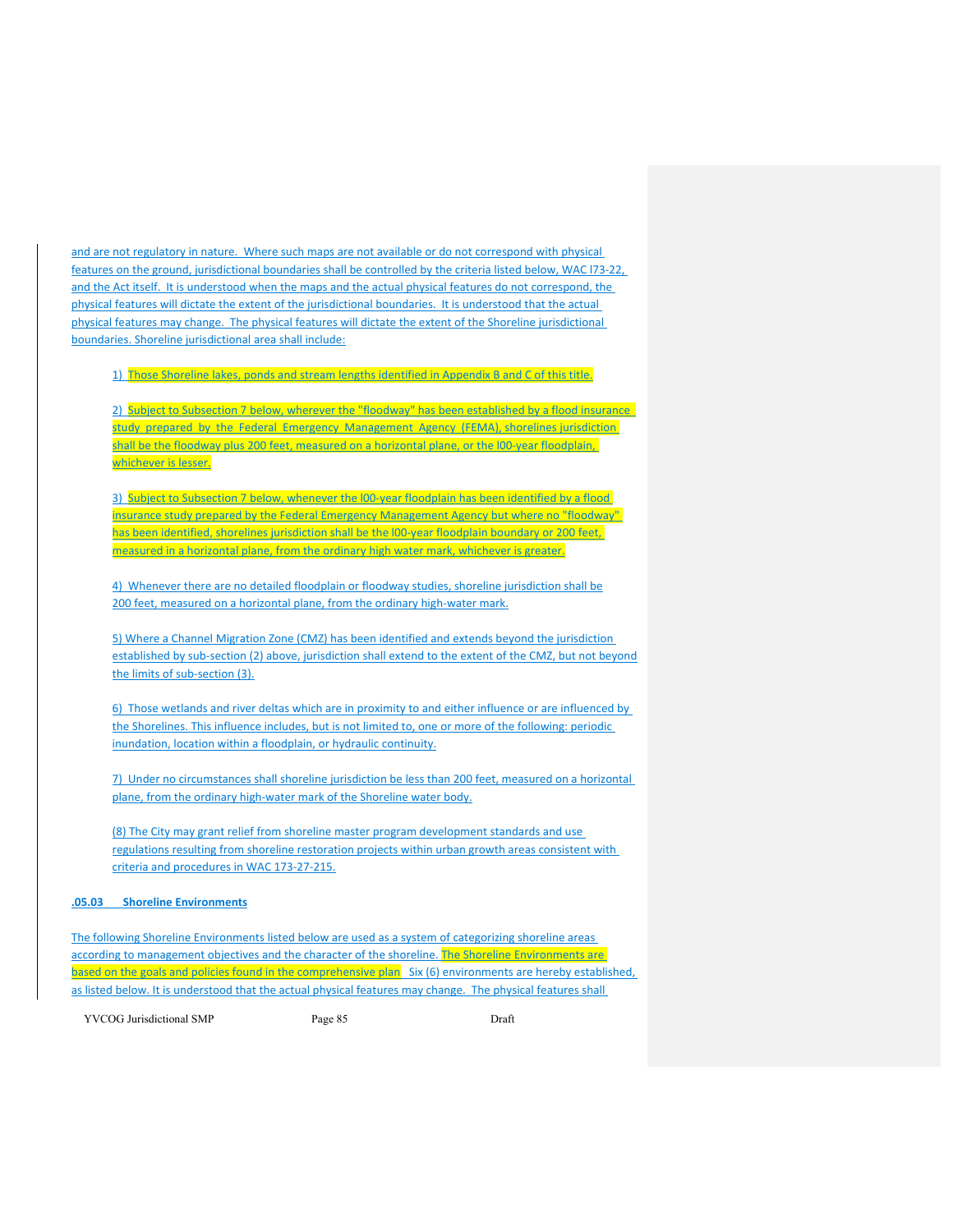dictate the extent of the environmental boundaries. These changes are hereby incorporated by reference into this document so that the Environments will shift with river changes. Shoreline Environments are shown on the map entitled "Shoreline Environment Map of City of XXXXXX". This map is for informational and illustrative purposes only and is not regulatory in nature.

1) Urban Environment: This environment is characterized by high intensity land uses, high land values, major public and private capital investments, and/or few biophysical development limitations where intensive development is desirable or tolerable. The management objective is one of optimum future utilization of land and public investment. In view of the intensity of present and future development and consequent population densities, there is a correspondingly high requirement for open space and access to the water in this environment. The basic principle in an Urban Environment is oriented toward quality of development in harmony with the shoreline. The Urban Environment should ensure optimum utilization of shorelines occurring within urbanized areas by providing for public access, and by managing development so that it enhances and maintains the shorelines for a multiplicity of uses.

2) Rural Environment: This environment is characterized by agricultural and recreational uses, moderate land values, moderate public and private capital investment (roads, utilities, etc.), and/or some biophysical development limitations. The management objectives are to protect agricultural land, maintain open space, and provide for recreational uses compatible with agricultural production.

3) Conservancy Environment: This environment is characterized by very low intensity land uses primarily related to natural resources use and diffuse recreational development, relatively low land values, relatively minor public and private capital investment, and/or relatively major biophysical development limitations. Management objectives are oriented toward establishing a balance between sustained-yield natural resource utilization and low-density recreational uses in this environment, with restriction of development in hazardous areas.

4) Natural Environment: This environment is characterized by severe biophysical limitations, presence of some unique natural, historic, or archeologic features intolerant of intensive human use, and/or its value is retained only in its natural condition. Management objectives are oriented toward preserving unique features, restricting activities that may degrade the actual or potential value of this environment, and severely restricting development in hazardous areas.

5) Urban Conservancy Environment: This environment is characterized by low intensity land uses primarily related to public access, diffuse recreational development, and relatively major biophysical development limitations. This environment should protect and restore ecological functions of open space, floodplain, and other sensitive lands where they exist in urban and developed settings, while allowing a variety of compatible uses. The Urban Conservancy environment designation should be assigned to shoreline areas appropriate and planned for development that is compatible with maintaining or restoring the ecological functions of the area and that lie in incorporated municipalities, urban growth areas, or commercial or industrial rural areas of more intense development.

6) Floodway/Channel Migration Zone Environment: This environment is characterized by deep/fast

YVCOG Jurisdictional SMP Page 86 Draft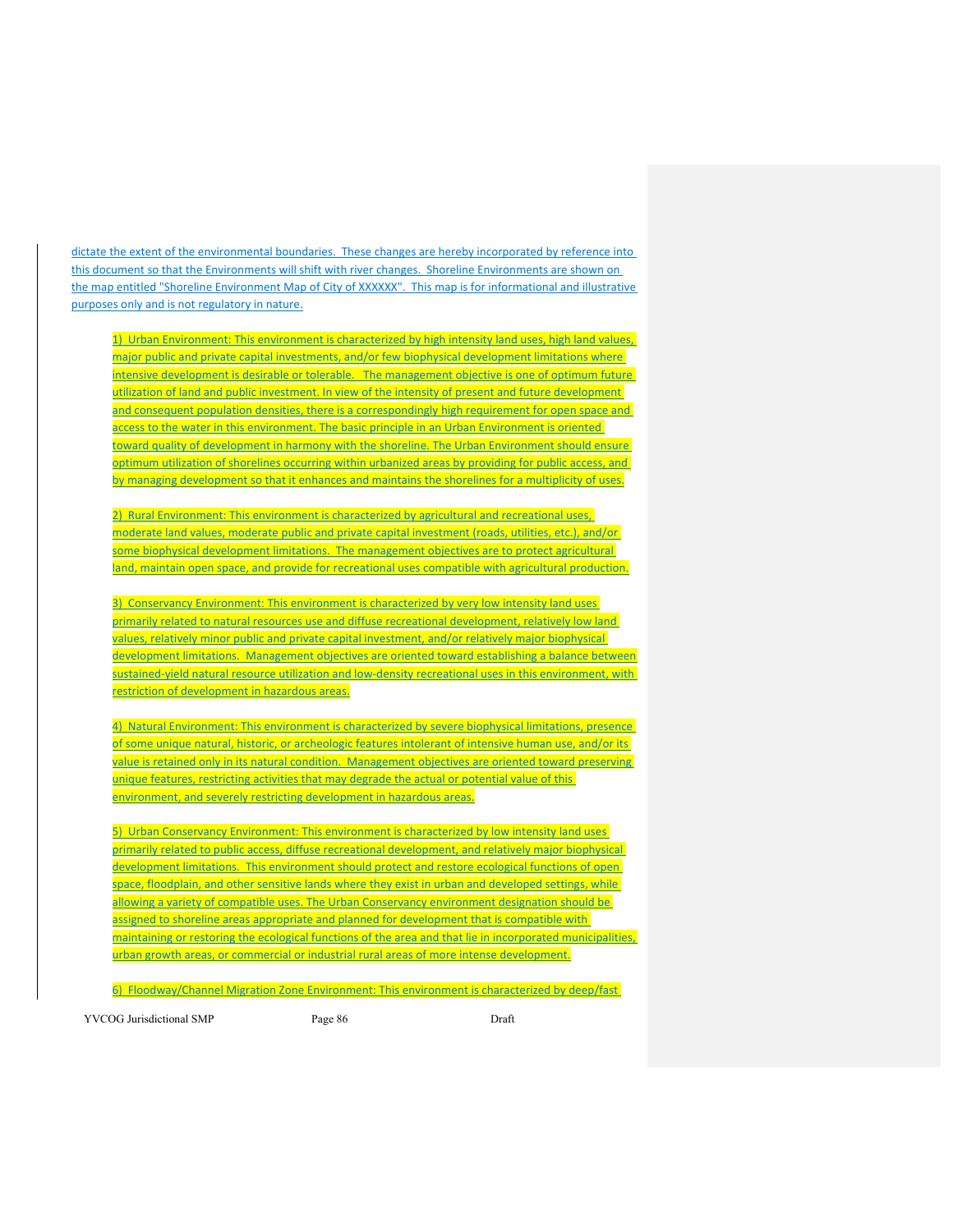floodwaters and a shifting channel and is the most hazardous Shoreline area. The Floodway/Channel Migration Zone environment should protect the water areas, islands and associated overflow channels found within designated floodways, and mapped channel migration areas. This environment acknowledges the river's need to move within parts of its floodplain, and emphasizes the preservation of the natural hydraulic, geologic, and biological functions of the City's shorelines that are constrained by severe biophysical limitations.

# **Article II – General Development Standards**

## **.05.04 Shoreline Land Use Table**

Table.05.1 lists the uses and activities for each Shoreline Environmental designation that are allowed by Substantial Development Permit and/or Conditional Use Permit or are prohibited. Such uses shall be processed in accordance with chapter.03 (Application and Review Procedures). This table does not change those situations of when this title does not apply to a development (.01.05 Applicability), or when a use or activity listed as needing a Substantial Development permit may qualify for an exemption instead (.03.07 Exemptions). Definitions for some uses are provided in chapter.02. The provisions in Table.05.1 apply to specific common uses and types of development only to the extent they occur within shoreline jurisdiction. Symbols in the table have the following meanings:

- (S) means a Substantial Development Permit is required.
- (C) means a Conditional Use Permit is required.
- (X) means the use is prohibited.
- (N/A) means the entry is not applicable and the entry in the Activity column provides information to redirect the reader to another Activity.

#### Table 05.1

| <b>Activity</b>                              | <b>Environments</b> |       |                    |         |          |              |  |  |
|----------------------------------------------|---------------------|-------|--------------------|---------|----------|--------------|--|--|
| S = Substantial Development                  |                     |       |                    |         | Floodway | <b>Urban</b> |  |  |
| <b>C</b> = Conditional Use                   | <b>Urban</b>        | Rural | <b>Conservancy</b> | Natural | / CMZ    | Conserv.     |  |  |
| $X =$ Prohibited                             |                     |       |                    |         |          |              |  |  |
| $N/A = Not Applicable$                       |                     |       |                    |         |          |              |  |  |
| Review section.01.05 (Applicability) to see  |                     |       |                    |         |          |              |  |  |
| if this Title applies to the project. Review |                     |       |                    |         |          |              |  |  |
| section                                      |                     |       |                    |         |          |              |  |  |
| .03.07 (Exemptions) to see if the project    |                     |       |                    |         |          |              |  |  |
| qualifies for an exemption from a            |                     |       |                    |         |          |              |  |  |
| <b>Substantial Development permit. For</b>   |                     |       |                    |         |          |              |  |  |
| existing uses that are                       |                     |       |                    |         |          |              |  |  |
| prohibited, see section.03.19 Non-           |                     |       |                    |         |          |              |  |  |
| <b>Conforming Uses and Facilities.</b>       |                     |       |                    |         |          |              |  |  |
|                                              |                     |       |                    |         |          |              |  |  |
| <b>GENERAL</b>                               |                     |       |                    |         |          |              |  |  |

**Commented [JW3]:** These will be limited to the designations within each jurisdiction

YVCOG Jurisdictional SMP Page 87 Draft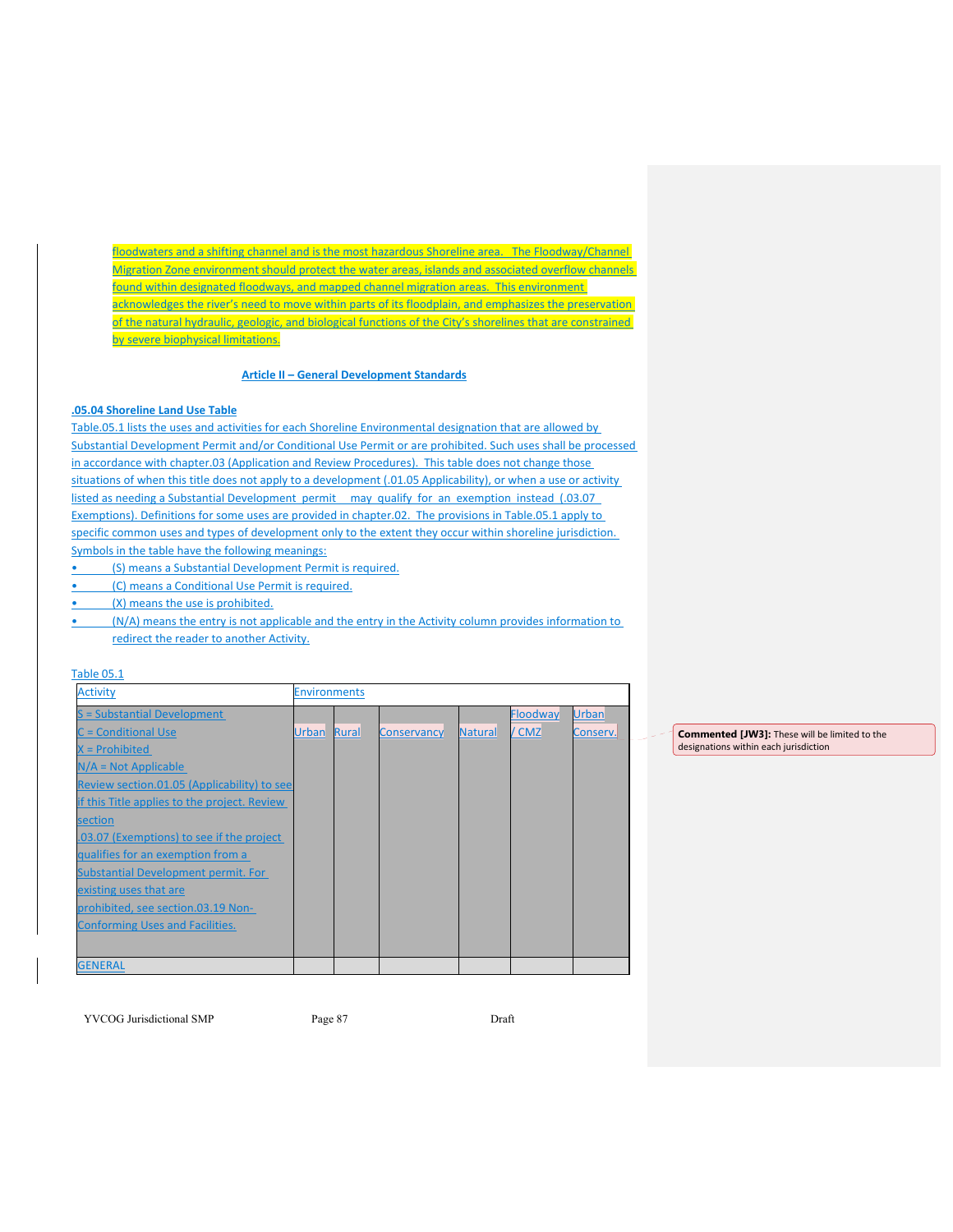| Activities listed in05.05 Prohibited Uses                                                     | х | x |   |   |   | x                       |
|-----------------------------------------------------------------------------------------------|---|---|---|---|---|-------------------------|
| <b>AGRICULTURE</b>                                                                            |   |   |   |   |   |                         |
| Agriculture, including accessory<br>agricultural<br>structures, but excluding grazing.        | S | S |   | х |   |                         |
| Grazing,                                                                                      |   |   |   |   |   |                         |
|                                                                                               |   | S |   |   |   |                         |
| <b>Confinement Feeding Operations (CFO)</b>                                                   | X | Ċ | X | X | X | X                       |
| Ag. Related Industry (Feed Mills,<br>Processing/<br>Packing Plants, Storage Facilities, etc.) | С | C | X | X | X | Ċ                       |
| <b>AQUACULTURE</b>                                                                            |   |   |   |   |   |                         |
| <b>Rearing</b>                                                                                | С | s | U | X | С | С                       |
| <b>Processing</b>                                                                             | C | S | x | X | X | Ċ                       |
| Packing & storage                                                                             |   | S | X | x | X | $\overline{\mathsf{C}}$ |
| FOREST PRACTICES UNDER STATE PERMIT                                                           |   |   |   |   |   |                         |

YVCOG Jurisdictional SMP Page 88 Draft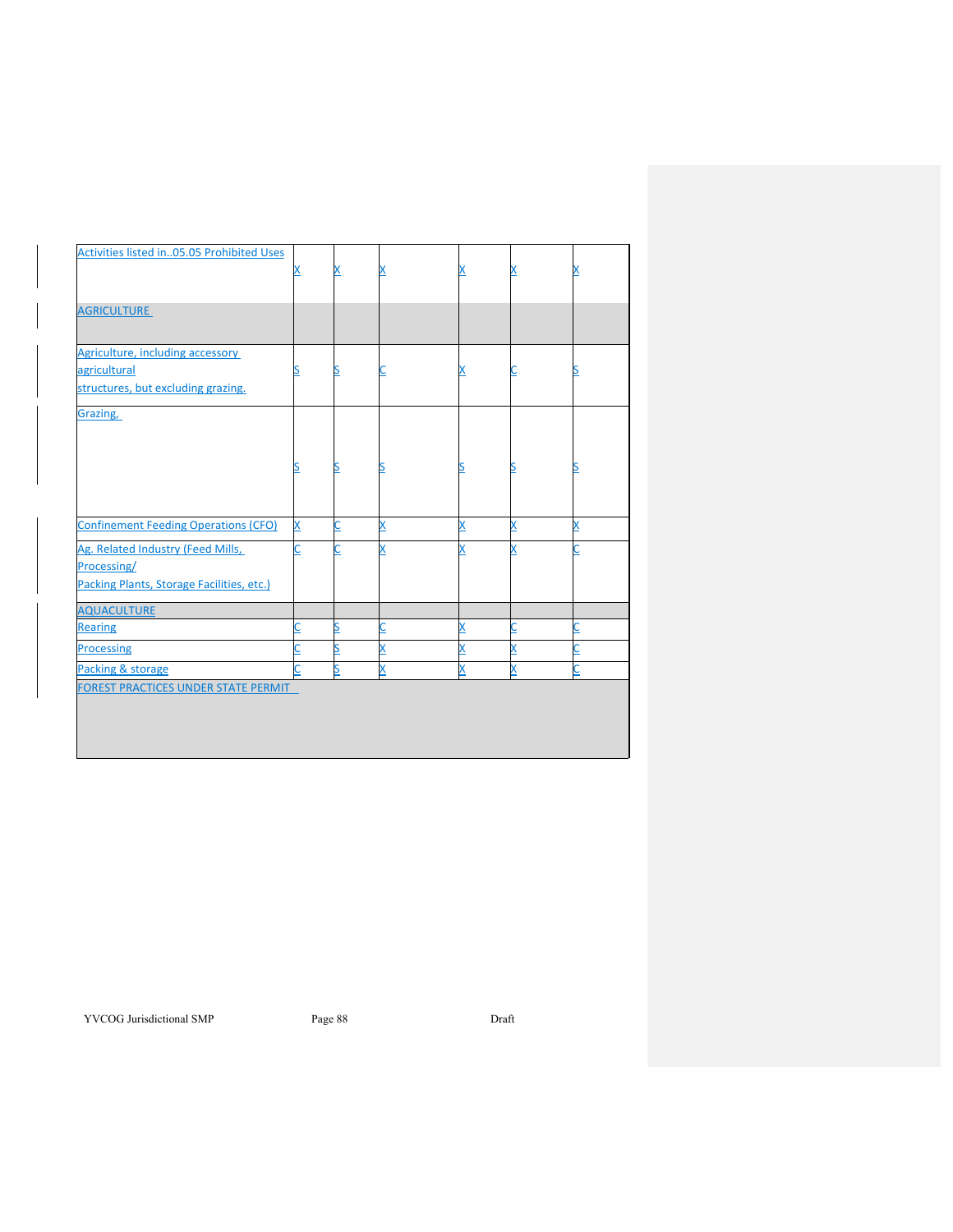| All federal forest practices or non-federal |  |  |  |
|---------------------------------------------|--|--|--|
| forest practices meeting the criteria       |  |  |  |
| below:                                      |  |  |  |
| 1. harvest/treat at least 5 acres of        |  |  |  |
| forestland, or supporting such an           |  |  |  |
| operation,                                  |  |  |  |
| 2. all harvesting w/in 200' of OHWM of      |  |  |  |
| Shoreline of Statewide Significance uses    |  |  |  |
| methods meeting RCW 90.58.150               |  |  |  |
| (selective harvest)                         |  |  |  |
| 3. activities are not associated with a     |  |  |  |
| <b>Conversion Option Harvest</b>            |  |  |  |
| 4. approved under a WDNR Forest             |  |  |  |
| <b>Practices</b>                            |  |  |  |
| Permit                                      |  |  |  |
| 5. not associated with a harvest under a    |  |  |  |
| Class IV-General application to convert     |  |  |  |
| forest land to non-forestry use             |  |  |  |
| Non-federal forest practices NOT meeting C  |  |  |  |
| criteria (1), (2), or (3) above             |  |  |  |

YVCOG Jurisdictional SMP Page 89 Draft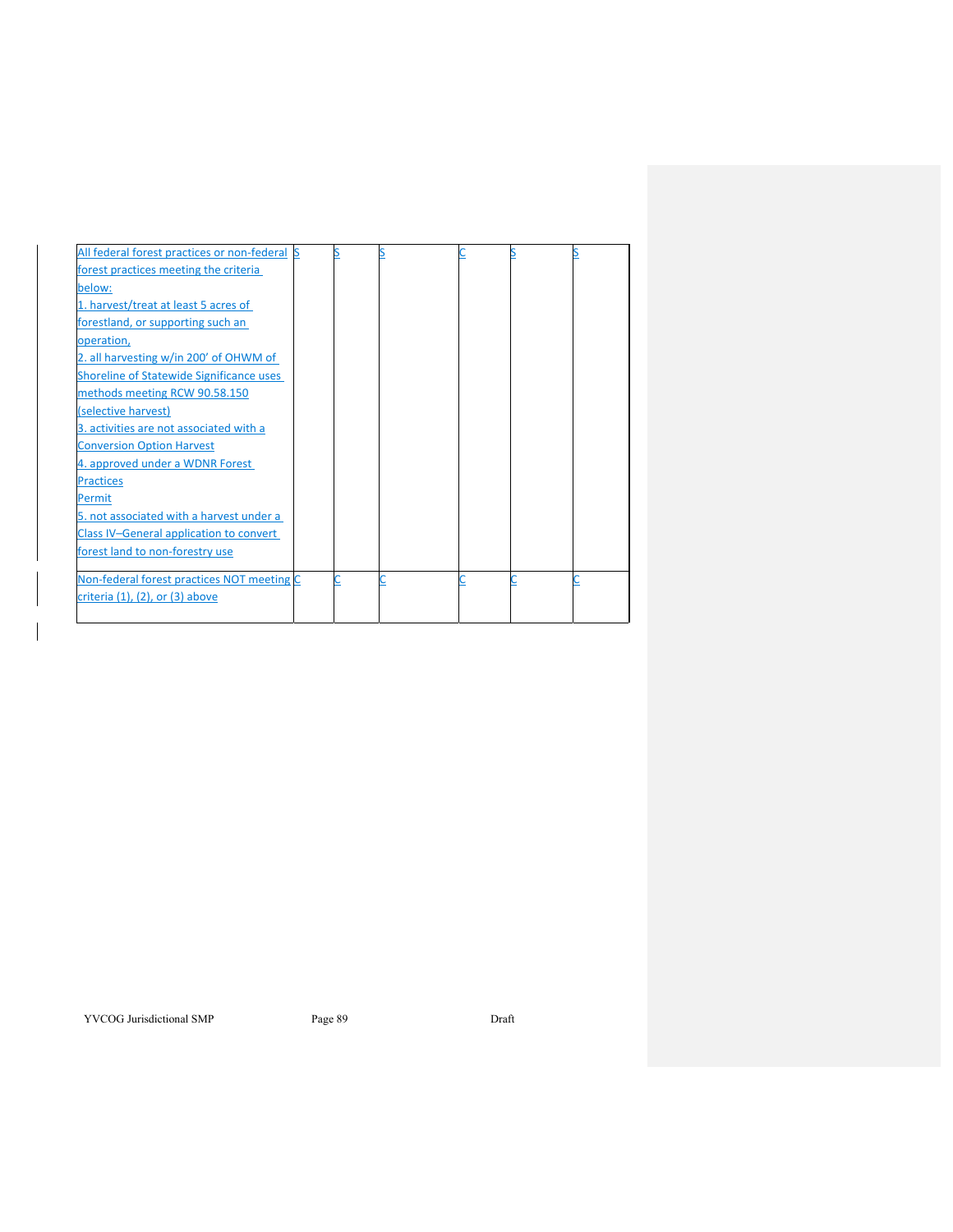| <b>Activity</b>                                 | <b>Environments</b>     |          |                         |                         |                 |              |
|-------------------------------------------------|-------------------------|----------|-------------------------|-------------------------|-----------------|--------------|
| $S =$ Substantial Development $C =$             |                         |          |                         |                         | <b>Floodway</b> | <b>Urban</b> |
| <b>Conditional Use</b>                          | Urban Rural             |          | <b>Conservancy</b>      | <b>Natural</b>          | / CMZ           | Conserv.     |
| $X =$ Prohibited $N/A = Not Applicable$         |                         |          |                         |                         |                 |              |
| Review section.01.05 (Applicability) to see     |                         |          |                         |                         |                 |              |
| if this Title applies to the project. Review    |                         |          |                         |                         |                 |              |
| section                                         |                         |          |                         |                         |                 |              |
| .03.07 (Exemptions) to see if the project       |                         |          |                         |                         |                 |              |
| qualifies for an exemption from a               |                         |          |                         |                         |                 |              |
| Substantial Development permit. For             |                         |          |                         |                         |                 |              |
| existing uses that are prohibited, see          |                         |          |                         |                         |                 |              |
| section.03.19 Non- Conforming Uses and          |                         |          |                         |                         |                 |              |
| <b>Facilities.</b>                              |                         |          |                         |                         |                 |              |
|                                                 |                         |          |                         |                         |                 |              |
| Non-federal forest practices NOT meeting        |                         |          |                         |                         |                 |              |
| criteria (4) above (Class 1 forest practices,   |                         |          |                         |                         |                 |              |
| activities not requiring WDNR review,           | N/A                     | N/A      | N/A                     | N/A                     | N/A             | N/A          |
| etc.)                                           |                         |          |                         |                         |                 |              |
| shall be reviewed as separate uses or           |                         |          |                         |                         |                 |              |
| activities.                                     |                         |          |                         |                         |                 |              |
| Non-federal forest practices NOT meeting        |                         |          |                         |                         |                 |              |
| criteria (5) above shall be reviewed as the N/A |                         | N/A      | N/A                     | N/A                     | N/A             | N/A          |
| new proposed use                                |                         |          |                         |                         |                 |              |
|                                                 |                         |          |                         |                         |                 |              |
| <b>MINING</b>                                   |                         |          |                         |                         |                 |              |
| <b>Surface Mining</b>                           | C                       | C        | $\overline{\mathsf{C}}$ | $\overline{\mathsf{x}}$ | X               | C            |
| <b>Underground Mining</b>                       | X                       | X        | X                       | X                       | X               | X            |
| Mining for habitat restoration                  | Ś                       | S        | S                       | $\overline{\mathsf{S}}$ | s               | S            |
| ARCHEOLOGICAL                                   |                         |          |                         |                         |                 |              |
| Interpretive center                             | <u>s</u>                | ⊆        | ⊆                       | X                       | X               | <u>s</u>     |
| <b>Restoration of historic structures</b>       | $\overline{\mathsf{S}}$ | <u>s</u> | C                       | $\overline{\mathsf{C}}$ | C               | S            |
| <b>Archeological excavation</b>                 | Ċ                       | C        | C                       | C                       | C               | C            |
|                                                 |                         |          |                         |                         |                 |              |
| <b>RESIDENTIAL USE</b>                          |                         |          |                         |                         |                 |              |
| Cabin (see definition; 800 sq. ft.) or Single   |                         |          |                         |                         |                 |              |
| Improved RV Site where other single             |                         |          |                         |                         |                 |              |
| family residences are not permitted.            | X                       | X        |                         |                         |                 |              |
|                                                 |                         |          |                         |                         |                 |              |

YVCOG Jurisdictional SMP Page 90 Draft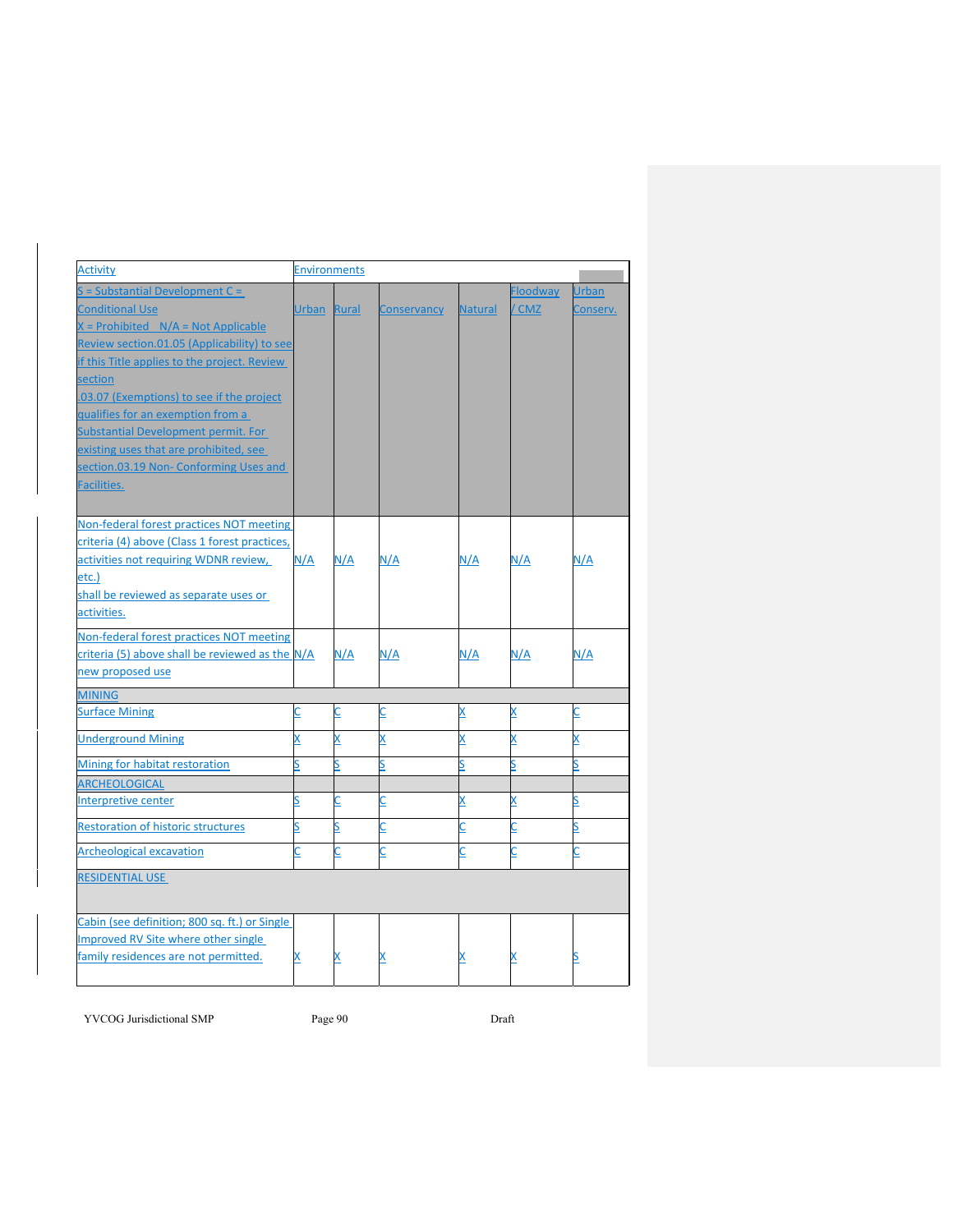| Single-Family Residence, including:<br><b>Family Home Services</b><br><b>Accessory Apartment</b><br>- Mobile Home for Aged/Infirm Relative |     |     |     |          |     |     |
|--------------------------------------------------------------------------------------------------------------------------------------------|-----|-----|-----|----------|-----|-----|
| (or equivalent uses listed in the zoning                                                                                                   |     |     |     |          |     |     |
| ordinance)                                                                                                                                 |     |     |     |          |     |     |
|                                                                                                                                            |     |     |     | <u>x</u> | х   |     |
| <b>Duplex</b>                                                                                                                              |     |     |     | X        |     |     |
| Multi-family                                                                                                                               |     |     |     | X        | X   |     |
| Rooming & boarding houses                                                                                                                  |     |     |     | X        |     |     |
| <b>Fraternity or sorority houses</b>                                                                                                       |     |     |     | X        |     |     |
| <b>Manufactured Home Park or subdivision</b>                                                                                               |     |     |     |          |     |     |
| outside floodplain                                                                                                                         |     |     |     | x        |     |     |
| <b>Manufactured Home Park or subdivision</b>                                                                                               |     |     |     |          |     |     |
| w/in                                                                                                                                       |     |     |     |          |     |     |
| Floodplain                                                                                                                                 |     |     |     |          |     |     |
| RV park with units remaining year-round -N/A                                                                                               |     | N/A | N/A | N/A      | N/A | N/A |
| review as mobile home park                                                                                                                 |     |     |     |          |     |     |
| RV park with units NOT remaining year-                                                                                                     |     |     |     |          |     |     |
| round - see recreational use section,                                                                                                      | N/A | N/A | N/A | N/A      | N/A | N/A |
| Moderate Intensity.                                                                                                                        |     |     |     |          |     |     |

| <b>Activity</b>                                | <b>Environments</b> |              |             |         |          |          |  |  |  |
|------------------------------------------------|---------------------|--------------|-------------|---------|----------|----------|--|--|--|
| S = Substantial Development C = Conditional    |                     |              |             |         | Floodway | Urban    |  |  |  |
| <u>Use</u>                                     | <b>Urban</b>        | <b>Rural</b> | Conservancy | Natural | / CMZ    | Conserv. |  |  |  |
| $X =$ Prohibited $N/A = Not$ Applicable        |                     |              |             |         |          |          |  |  |  |
| Review section.01.05 (Applicability) to see if |                     |              |             |         |          |          |  |  |  |
| this Title applies to the project. Review      |                     |              |             |         |          |          |  |  |  |
| section                                        |                     |              |             |         |          |          |  |  |  |
| .03.07 (Exemptions) to see if the project      |                     |              |             |         |          |          |  |  |  |
| qualifies for an exemption from a Substantial  |                     |              |             |         |          |          |  |  |  |
| Development permit. For existing uses that     |                     |              |             |         |          |          |  |  |  |
| are prohibited, see section.03.19 Non-         |                     |              |             |         |          |          |  |  |  |
| <b>Conforming Uses and Facilities.</b>         |                     |              |             |         |          |          |  |  |  |
| Houseboats & over-water residential uses       |                     |              |             |         |          |          |  |  |  |
| <b>COMMERCIAL AND COMMUNITY SERVICE</b>        |                     |              |             |         |          |          |  |  |  |
| <b>USES</b>                                    |                     |              |             |         |          |          |  |  |  |

YVCOG Jurisdictional SMP Page 91 Draft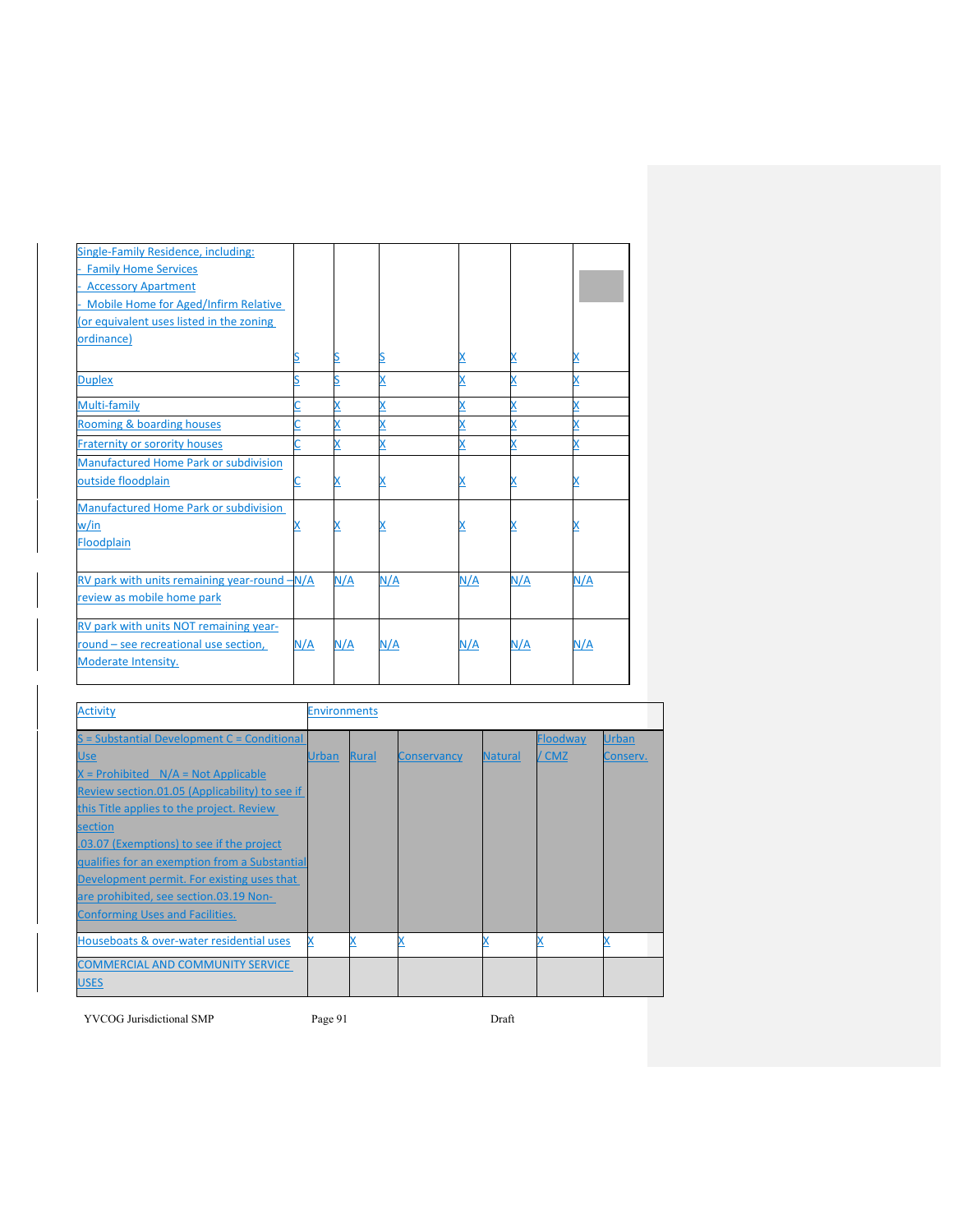| Large Commercial uses (more than 1/2 acre    |          |          |   |   |   |          |
|----------------------------------------------|----------|----------|---|---|---|----------|
| of use area) of a Water Oriented nature,     |          |          |   |   |   |          |
| including commercial boating facilities,     |          |          |   |   |   |          |
| marinas, and extended moorings. Boat         |          |          |   |   |   | C        |
| Launches shall be treated as a Recreational  |          |          |   |   |   |          |
| use.                                         |          |          |   |   |   |          |
| Small Commercial uses (1/2 acre or less of   | S        | S        | C | X | X | S        |
| use area) of a Water Oriented nature         |          |          |   |   |   |          |
|                                              |          |          |   |   |   |          |
| Non-Water Oriented Commercial Uses,          | X        | X        | X | X | X | X        |
| except for instances below                   |          |          |   |   |   |          |
|                                              |          |          |   |   |   |          |
| Non-Water Oriented Uses, when set back       |          |          |   |   |   |          |
| from OHWM or wetland edge by either a        |          |          |   |   |   |          |
| public right of way or 100'+ of a separate   | C        |          |   |   |   | С        |
| parcel                                       |          |          |   |   |   |          |
| Non-Water Oriented Uses in a mixed-use       |          |          |   |   |   |          |
| project that includes a Water Dependent      |          |          |   |   |   |          |
| Commercial, Industrial, Aquaculture, or      | <u>C</u> | <u>C</u> |   |   |   | <u>C</u> |
| <b>Recreational Use</b>                      |          |          |   |   |   |          |
|                                              |          |          |   |   |   |          |
|                                              |          |          |   |   |   |          |
|                                              |          |          |   |   |   |          |
| Events and temporary uses involving public   |          |          |   |   |   |          |
| interest (see definition) that do not impair |          |          |   |   |   |          |
| the                                          |          | C        | C | С |   | <u>C</u> |
| shoreline environment Note: Definition to    |          |          |   |   |   |          |
| be added to Administrative Sections          |          |          |   |   |   |          |
| <b>INDUSTRIAL</b>                            |          |          |   |   |   |          |
| <b>Water Oriented Uses</b>                   |          | C        | X | X | X | X        |
| Non-Water Oriented Uses, except for          | X        | X        | x | X |   | X        |
| instances below                              |          |          |   |   |   |          |
| Non-Water Oriented Uses, when set back       |          |          |   |   |   |          |
| from the OHWM or wetland edge by either a    |          |          |   |   |   |          |
| public right of way or 100' + of a separate  | C        | ⊆        | х | X |   | X        |
| parcel                                       |          |          |   |   |   |          |
|                                              |          |          |   |   |   |          |
| Non-Water Oriented Uses in a mixed-use       |          |          |   |   |   |          |
| project that includes a Water Dependent      |          |          |   |   |   |          |
| Commercial, Industrial, Aquaculture, or      | C        | <u>C</u> |   | x |   | <u>x</u> |
| <b>Recreational Use</b>                      |          |          |   |   |   |          |
|                                              |          |          |   |   |   |          |
|                                              |          |          |   |   |   |          |

YVCOG Jurisdictional SMP Page 92 Draft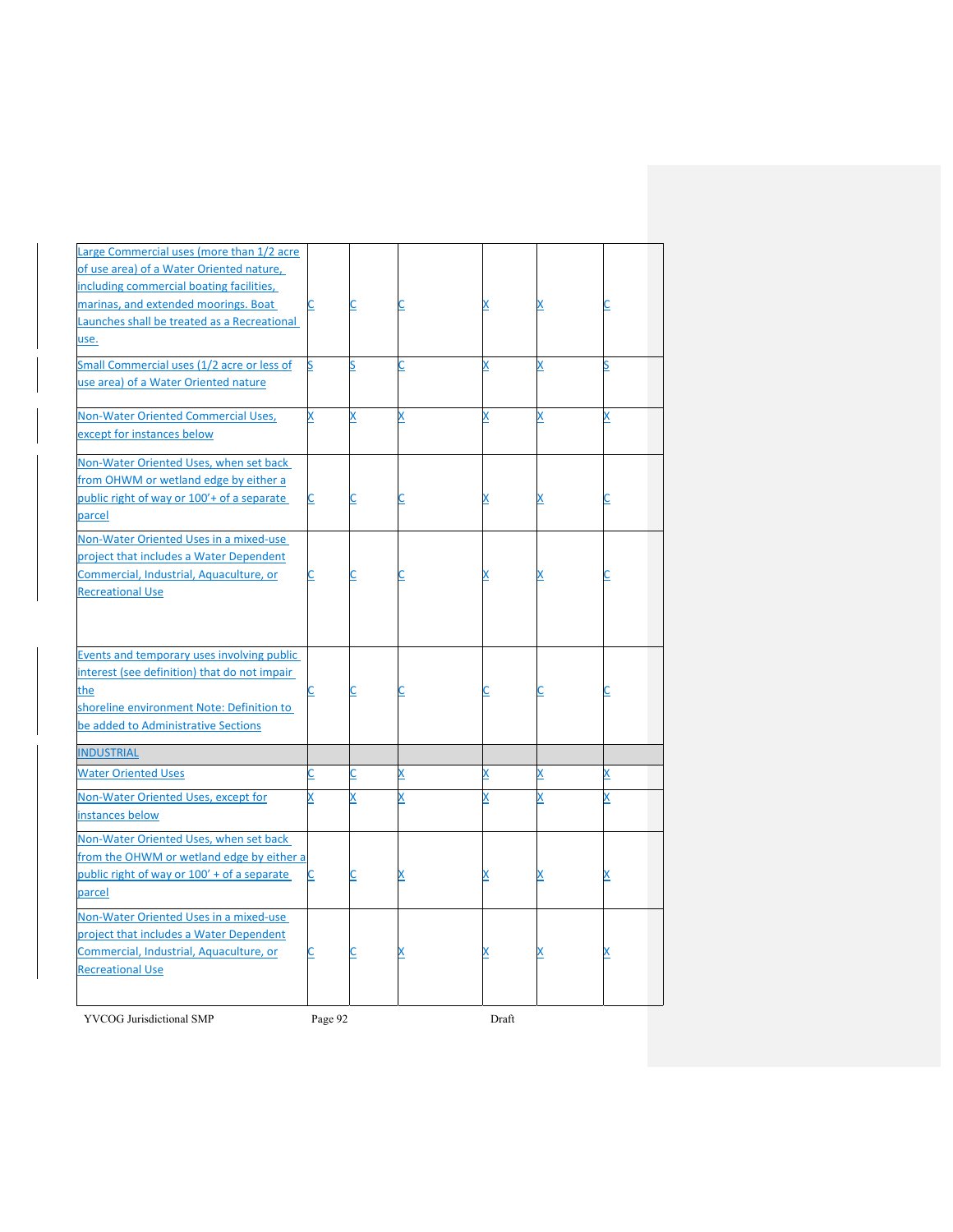| <b>RECREATION</b>                         |     |     |     |     |     |     |
|-------------------------------------------|-----|-----|-----|-----|-----|-----|
| Commercial components of the use that are |     |     |     |     |     |     |
| not explicitly related to the recreation  |     |     |     |     |     |     |
| operation must also conform to the        | N/A | N/A | N/A | N/A | N/A | N/A |
| Commercial section of this table.         |     |     |     |     |     |     |
|                                           |     |     |     |     |     |     |
| <b>Indoor Recreation - Reviewed as</b>    | N/A | N/A | N/A | N/A | N/A | N/A |
|                                           |     |     |     |     |     |     |

YVCOG Jurisdictional SMP Page 93 Draft

 $\overline{\phantom{a}}$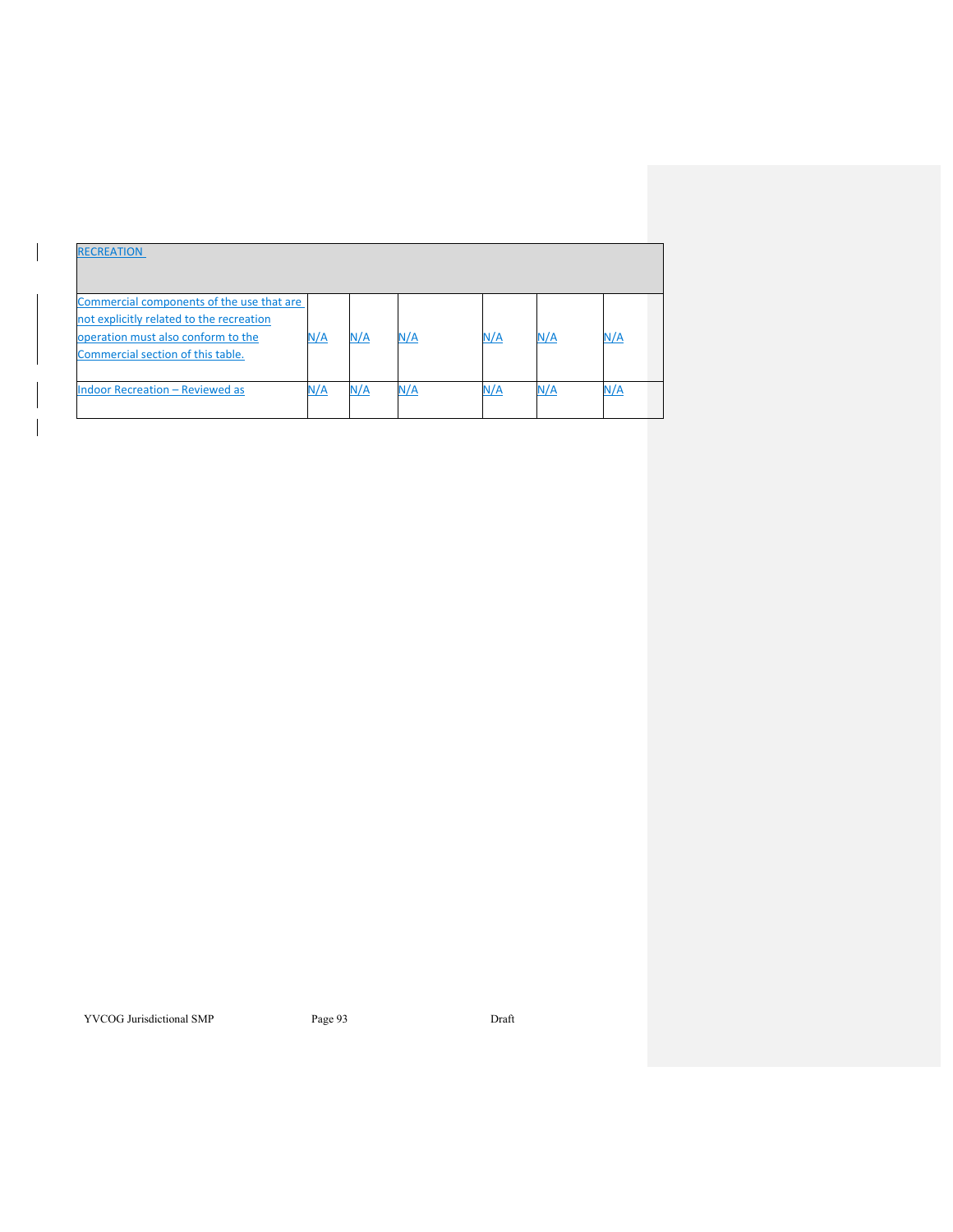| <b>Activity</b>                                | <b>Environments</b> |       |             |                |                 |              |
|------------------------------------------------|---------------------|-------|-------------|----------------|-----------------|--------------|
| $S =$ Substantial Development $C =$            |                     |       |             |                | <b>Floodway</b> | <b>Urban</b> |
| <b>Conditional Use</b>                         | <b>Urban</b>        | Rural | Conservancy | <b>Natural</b> | / CMZ           | Conserv.     |
| $X =$ Prohibited $N/A = Not$ Applicable        |                     |       |             |                |                 |              |
| Review section.01.05 (Applicability) to see    |                     |       |             |                |                 |              |
| if this Title applies to the project. Review   |                     |       |             |                |                 |              |
| section                                        |                     |       |             |                |                 |              |
| .03.07 (Exemptions) to see if the project      |                     |       |             |                |                 |              |
| qualifies for an exemption from a              |                     |       |             |                |                 |              |
| Substantial Development permit. For            |                     |       |             |                |                 |              |
| existing uses that are prohibited, see         |                     |       |             |                |                 |              |
| section.03.19 Non- Conforming Uses and         |                     |       |             |                |                 |              |
| Facilities.                                    |                     |       |             |                |                 |              |
| Commercial use; see that section of table.     |                     |       |             |                |                 |              |
| Boat Launches. Other boating facilities        | C                   |       |             | С              |                 | С            |
| and marinas are reviewed as Commercial         |                     |       |             |                |                 |              |
| Uses.                                          |                     |       |             |                |                 |              |
| <b>Commercial Motorized Boat Recreation</b>    |                     |       |             |                |                 |              |
| Tour                                           | С                   |       |             |                |                 | C            |
| Routes (related facilities are reviewed as     |                     |       |             |                |                 |              |
| <b>Commercial Uses and boating facilities)</b> |                     |       |             |                |                 |              |
| State owned recreation facilities and          |                     |       |             |                |                 |              |
| ecological study areas.                        | S                   |       |             | <u>C</u>       | ⊆               | <u>s</u>     |
| <b>Outdoor Recreation of a Non-Water</b>       |                     |       |             |                |                 |              |
| Oriented nature (sports complex,               | <u>C</u>            |       |             |                |                 | C            |
| organized sport                                |                     |       |             |                |                 |              |
| fields, golf course)                           |                     |       |             |                |                 |              |
| Hi-Intensity Outdoor Recreation of a           |                     |       |             |                |                 |              |
| Water                                          |                     |       |             |                |                 |              |
| Oriented nature (urban area parks, white       |                     |       |             |                |                 |              |
| water parks, etc.)                             |                     |       |             |                |                 |              |

YVCOG Jurisdictional SMP Page 94 Draft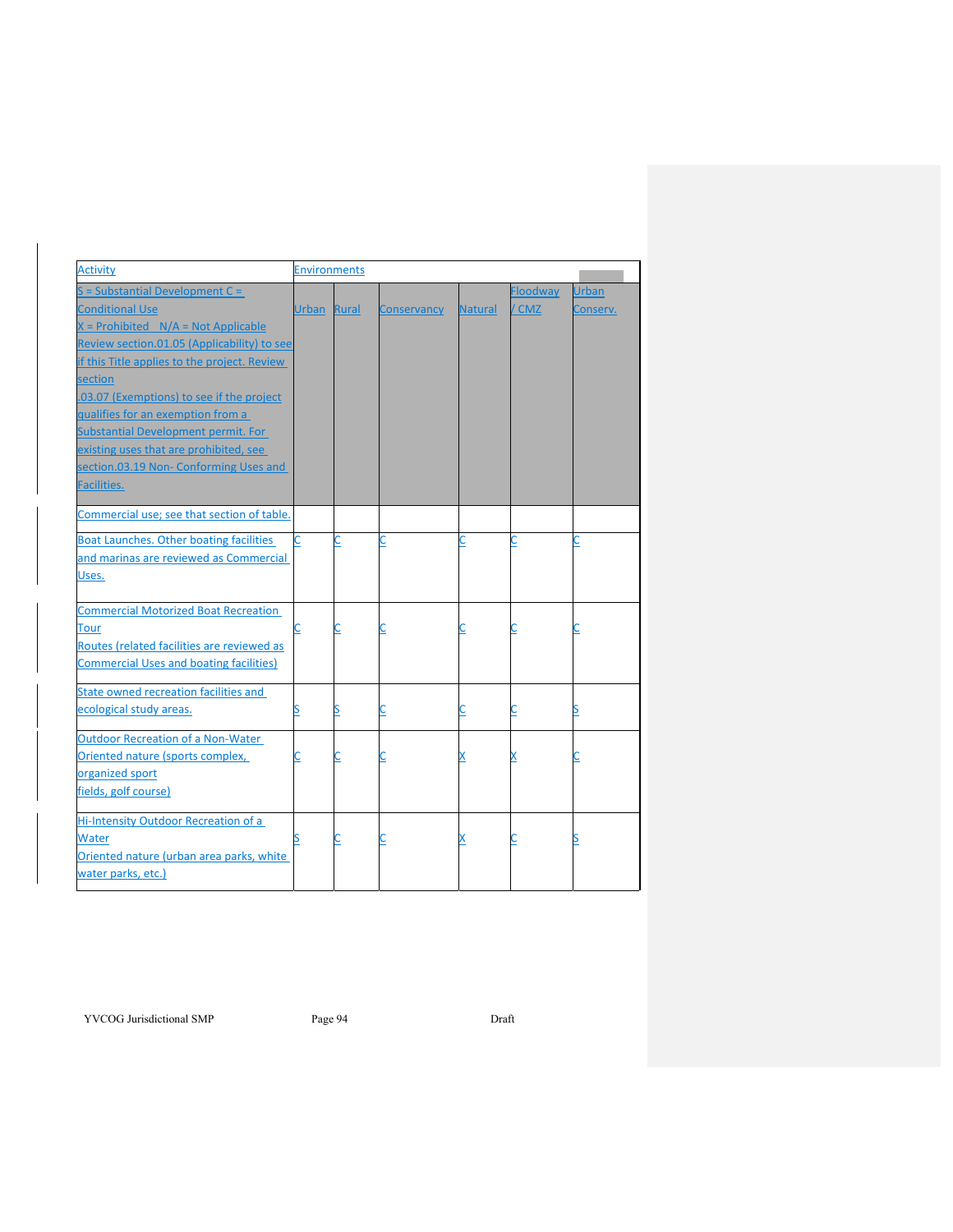| <b>Moderate-Intensity Outdoor Recreation</b><br>of a<br>Water Oriented nature (use areas with<br>minor structures and improvements, such<br>as camp grounds, picnic facilities, hiking<br>trails, swimming beaches, fishing sites,<br>nature/ history interpretive centers); RV | S        | S        |          | x        |        | <u>s</u>                |
|---------------------------------------------------------------------------------------------------------------------------------------------------------------------------------------------------------------------------------------------------------------------------------|----------|----------|----------|----------|--------|-------------------------|
| park/camping with units NOT remaining<br>year- round is included in this category<br>(also see residential RV uses)                                                                                                                                                             |          |          |          |          |        |                         |
| Low-Intensity Outdoor Recreation of a<br>Water                                                                                                                                                                                                                                  |          |          |          |          |        |                         |
| Oriented nature (unimproved use areas,<br>such as hiking or nature trails, primitive                                                                                                                                                                                            | ß        | S        |          |          |        | S                       |
| camping<br>areas,); an unimproved Personal Camping                                                                                                                                                                                                                              |          |          |          |          |        |                         |
| and                                                                                                                                                                                                                                                                             |          |          |          |          |        |                         |
| Recreation Site is included in this                                                                                                                                                                                                                                             |          |          |          |          |        |                         |
| category.                                                                                                                                                                                                                                                                       |          |          |          |          |        |                         |
| Very-Low-Intensity Recreation (wildlife                                                                                                                                                                                                                                         |          |          |          |          |        |                         |
| viewing, scenic vistas, fishing, hunting,                                                                                                                                                                                                                                       |          |          |          |          |        |                         |
|                                                                                                                                                                                                                                                                                 |          |          |          |          |        |                         |
| rafting, walking, etc.) See section.01.05                                                                                                                                                                                                                                       | N/A      | N/A      | N/A      | N/A      | N/A    | N/A                     |
| (Applicability) for activities not subject to                                                                                                                                                                                                                                   |          |          |          |          |        |                         |
| this title.                                                                                                                                                                                                                                                                     |          |          |          |          |        |                         |
| Events and temporary uses involving                                                                                                                                                                                                                                             |          |          |          |          |        |                         |
| public interest (see definition) which may                                                                                                                                                                                                                                      |          |          |          |          |        |                         |
| interfere                                                                                                                                                                                                                                                                       | С        | <u>C</u> |          |          |        | $\overline{\mathsf{C}}$ |
| with normal public use, that do not impair                                                                                                                                                                                                                                      |          |          |          |          |        |                         |
| the shoreline environment.                                                                                                                                                                                                                                                      |          |          |          |          |        |                         |
|                                                                                                                                                                                                                                                                                 |          |          |          |          |        |                         |
| <b>TRANSPORTATION &amp; PARKING</b>                                                                                                                                                                                                                                             |          |          |          |          |        |                         |
| <b>Access roads serving permitted uses</b>                                                                                                                                                                                                                                      | S        | S        | <u>s</u> | X        |        | S                       |
| <b>Highways &amp; freeways</b>                                                                                                                                                                                                                                                  | <u>C</u> | C        |          | <u>C</u> | C      | C                       |
| <b>Railways</b><br><b>Transportation maintenance facilities</b>                                                                                                                                                                                                                 | С<br>C   | ς        |          | X<br>X   | C<br>X | Ċ<br>Ċ                  |

YVCOG Jurisdictional SMP Page 95 Draft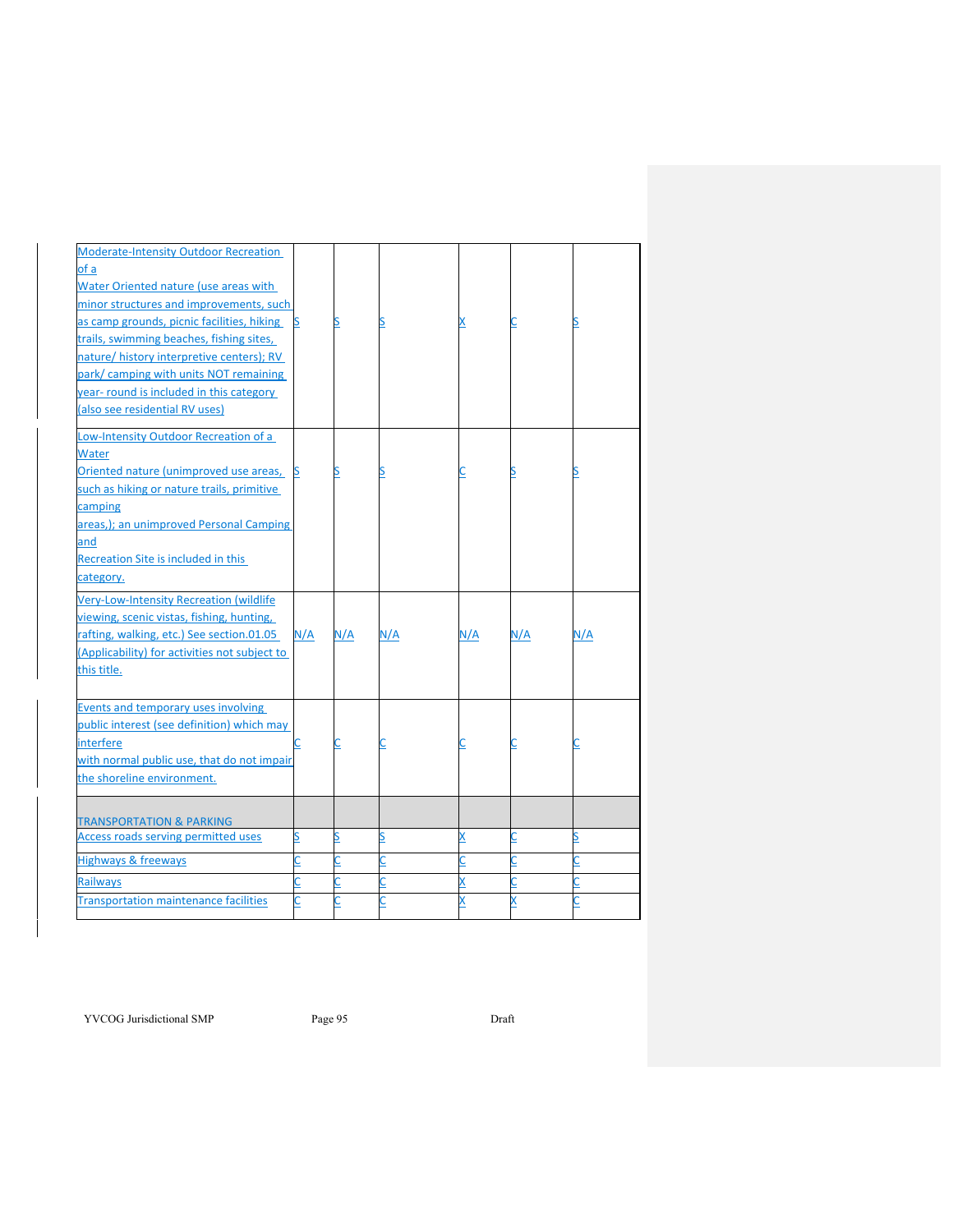| <b>Activity</b>                                  | <b>Environments</b> |            |                    |                         |                 |              |  |  |
|--------------------------------------------------|---------------------|------------|--------------------|-------------------------|-----------------|--------------|--|--|
| $S =$ Substantial Development C =                |                     |            |                    |                         | <b>Floodway</b> | <b>Urban</b> |  |  |
| <b>Conditional Use</b>                           | Urban Rural         |            | <b>Conservancy</b> | <b>Natural</b>          | / CMZ           | Conserv.     |  |  |
| $X =$ Prohibited $N/A = Not$ Applicable          |                     |            |                    |                         |                 |              |  |  |
| Review section.01.05 (Applicability) to see      |                     |            |                    |                         |                 |              |  |  |
| if this Title applies to the project. Review     |                     |            |                    |                         |                 |              |  |  |
| section                                          |                     |            |                    |                         |                 |              |  |  |
| .03.07 (Exemptions) to see if the project        |                     |            |                    |                         |                 |              |  |  |
| qualifies for an exemption from a                |                     |            |                    |                         |                 |              |  |  |
| Substantial Development permit. For              |                     |            |                    |                         |                 |              |  |  |
| existing uses that are prohibited, see           |                     |            |                    |                         |                 |              |  |  |
| section.03.19 Non- Conforming Uses and           |                     |            |                    |                         |                 |              |  |  |
| Facilities.                                      |                     |            |                    |                         |                 |              |  |  |
|                                                  |                     |            |                    |                         |                 |              |  |  |
| Parking for authorized use - reviewed            |                     |            |                    |                         |                 |              |  |  |
| with authorized use.                             | <u>N/A</u>          | <u>N/A</u> | N/A                | <u>N/A</u>              | N/A             | N/A          |  |  |
| Park and Ride lots and similar stand alone       |                     |            |                    |                         |                 |              |  |  |
| parking facilities                               | X,                  |            |                    | X                       | X               | x            |  |  |
| <b>UTILITIES</b>                                 |                     |            |                    |                         |                 |              |  |  |
| Utility Services accessory to individual         |                     |            |                    |                         |                 |              |  |  |
| projects undergoing Shoreline review -           |                     |            |                    |                         |                 |              |  |  |
| review w/ project                                | N/A                 | N/A        | N/A                | N/A                     | N/A             | N/A          |  |  |
| Utility services to projects outside             |                     |            |                    |                         |                 |              |  |  |
| Shoreline jurisdiction                           |                     |            |                    | <u>c</u>                |                 |              |  |  |
|                                                  |                     |            |                    |                         |                 |              |  |  |
| Land/air/water monitoring station.               | Ś                   | S          |                    | S                       | S               | S            |  |  |
|                                                  |                     |            |                    |                         |                 |              |  |  |
| Utility Transmission Lines, except as noted      |                     |            |                    |                         |                 |              |  |  |
| below.                                           |                     |            |                    |                         |                 |              |  |  |
| Utility Transmission Lines on shorelands,        |                     |            |                    |                         |                 |              |  |  |
| where no other feasible option is                | С                   |            |                    | $\overline{\mathsf{C}}$ |                 |              |  |  |
| available.                                       |                     |            |                    |                         |                 |              |  |  |
| <b>Production and Processing Facilities of a</b> |                     |            |                    |                         |                 |              |  |  |
| Water Oriented nature, including power           |                     |            |                    |                         |                 |              |  |  |
| generation, water and wastewater                 |                     |            |                    |                         |                 |              |  |  |
| treatment facilities.                            |                     | C          |                    | $\overline{\mathsf{C}}$ | C               | <u>C</u>     |  |  |
| <b>Production and Processing Facilities of a</b> |                     |            |                    |                         |                 |              |  |  |
| Non-Water Oriented nature, except as             |                     |            |                    |                         |                 |              |  |  |
| noted below.                                     |                     |            |                    | X                       |                 |              |  |  |

YVCOG Jurisdictional SMP Page 96 Draft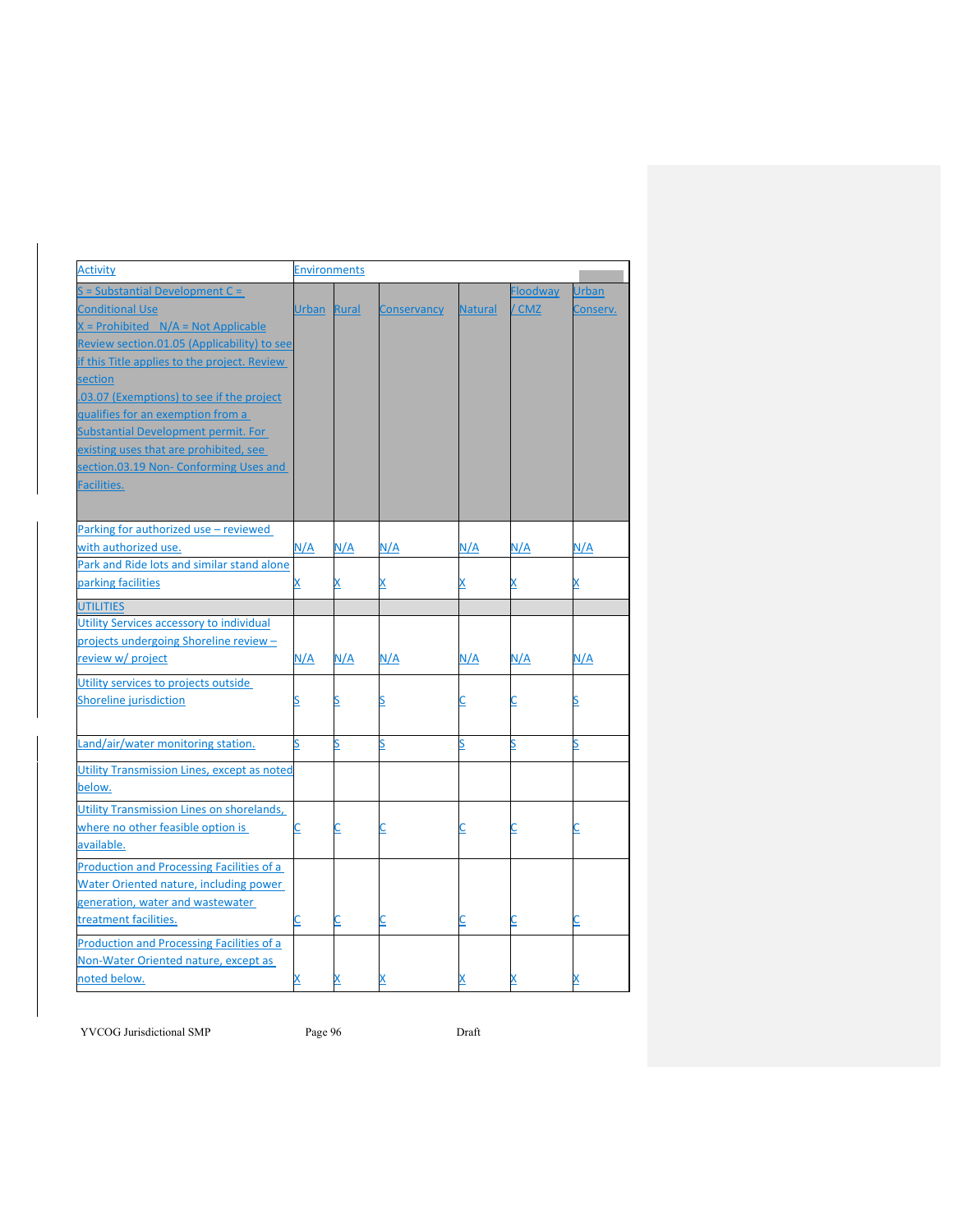| Production and Processing facilities of a    |     |     |     |     |     |     |
|----------------------------------------------|-----|-----|-----|-----|-----|-----|
| Non-Water Oriented nature, where no          |     |     |     |     |     |     |
| other feasible option is available.          |     |     |     |     |     |     |
|                                              |     |     |     |     |     |     |
|                                              |     |     |     |     |     |     |
| Storage/collection of garbage                |     |     |     |     |     |     |
| cans/dumpsters for individual use            |     |     |     |     |     |     |
| Solid waste transfer station/drop box        |     |     |     | x   |     |     |
| Storage/disposal of solid waste, including   |     |     |     |     |     |     |
| landfills, sewage sludge, and agricultural   |     |     |     |     |     |     |
| waste. For existing uses, see section        |     |     |     |     |     |     |
| .03.19 Non-Conforming Uses and               |     |     |     |     |     |     |
| Facilities.                                  |     |     |     | х   | X   | х   |
| SIGNS - Note: signs must also conform to     |     |     |     |     |     |     |
| the local sign ordinance                     |     |     |     |     |     |     |
| <b>Blinking or revolving signs</b>           | x   |     |     | X   |     |     |
| Signs obstructing views of shorelines and    |     |     |     |     |     |     |
| scenic vistas from public rights of way      | x   |     |     | Х   |     |     |
| On-premise for authorized use.               | Ś   |     |     |     |     |     |
| Off-premise (except temporary and            |     |     |     |     |     |     |
| information signs)                           |     |     |     | x   | х   |     |
| Temporary signs (election signs; sale,       |     |     |     |     |     |     |
| rental, or lease signs on real estate; etc.) | N/A | N/A | N/A | N/A | N/A | N/A |
| are not                                      |     |     |     |     |     |     |
|                                              |     |     |     |     |     |     |

| <b>Activity</b>                              | <b>Environments</b> |              |                    |                |          |              |
|----------------------------------------------|---------------------|--------------|--------------------|----------------|----------|--------------|
| $S =$ Substantial Development C =            |                     |              |                    |                | Floodway | <b>Urban</b> |
| <b>Conditional Use</b>                       | Urban               | <b>Rural</b> | <b>Conservancy</b> | <b>Natural</b> | / CMZ    | Conserv.     |
| $X =$ Prohibited $N/A = Not$ Applicable      |                     |              |                    |                |          |              |
| Review section.01.05 (Applicability) to see  |                     |              |                    |                |          |              |
| if this Title applies to the project. Review |                     |              |                    |                |          |              |
| section                                      |                     |              |                    |                |          |              |
| .03.07 (Exemptions) to see if the project    |                     |              |                    |                |          |              |
| qualifies for an exemption from a            |                     |              |                    |                |          |              |
| <b>Substantial Development permit. For</b>   |                     |              |                    |                |          |              |
| existing uses that are prohibited, see       |                     |              |                    |                |          |              |
| section.03.19 Non- Conforming Uses and       |                     |              |                    |                |          |              |
| <b>Facilities.</b>                           |                     |              |                    |                |          |              |
| considered development.                      |                     |              |                    |                |          |              |

YVCOG Jurisdictional SMP Page 97 Draft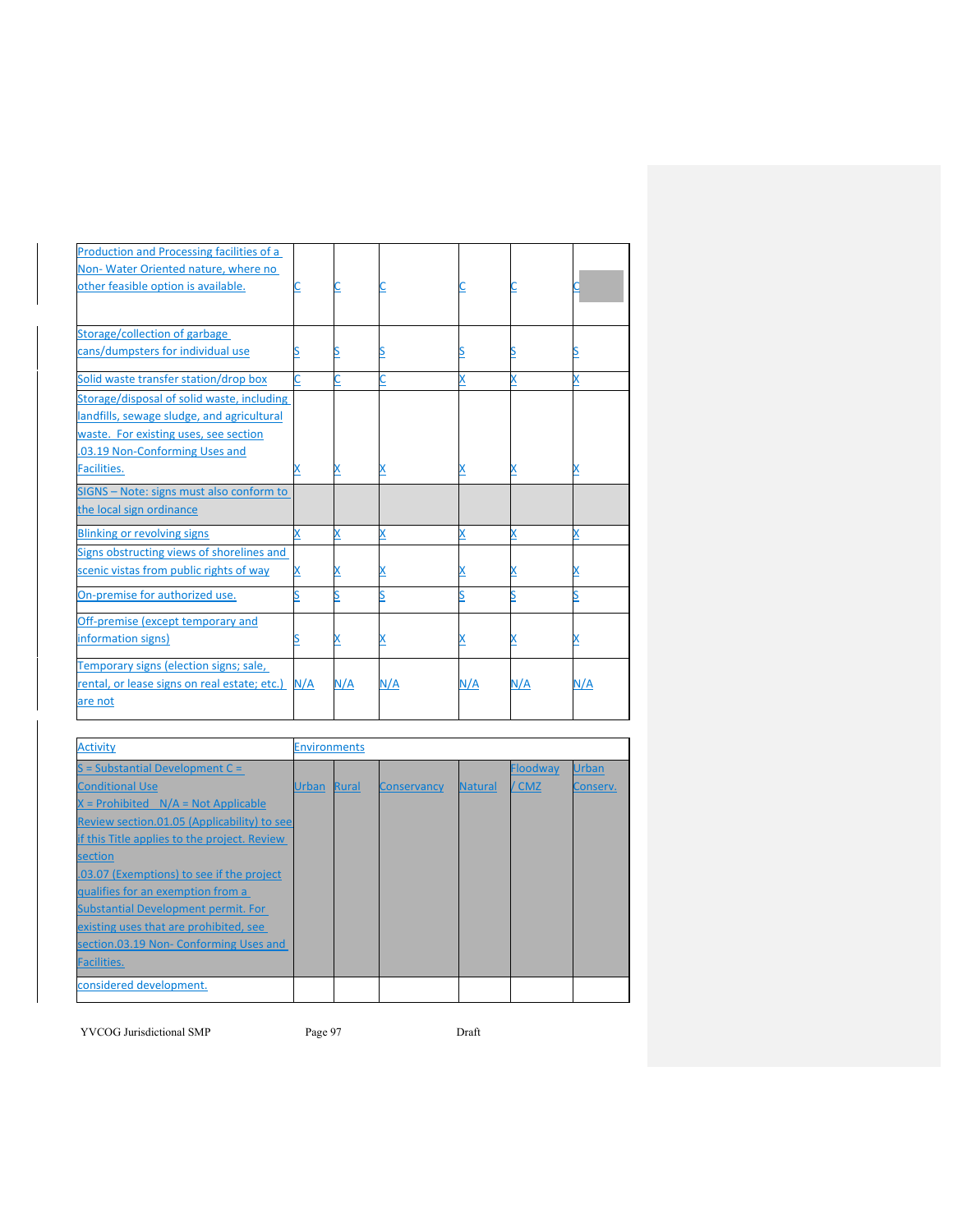| Information signs (directional, landmark,    |          |     |     |          |     |     |
|----------------------------------------------|----------|-----|-----|----------|-----|-----|
| trail marker, etc.)                          |          |     |     |          |     |     |
|                                              |          |     |     |          |     |     |
|                                              |          |     |     |          |     |     |
| <b>IN-STREAM STRUCTURES</b>                  |          |     |     |          |     |     |
|                                              |          |     |     |          |     |     |
|                                              |          |     |     |          |     |     |
|                                              |          |     |     |          |     |     |
| In-stream elements for shore                 |          |     |     |          |     |     |
| stabilization, roads/bridges, habitat        |          |     |     |          |     |     |
| restoration, piers/ docks/marinas, and fill  |          |     |     |          |     |     |
| are reviewed as those activities.            | N/A      | N/A | N/A | N/A      | N/A | N/A |
|                                              |          |     |     |          |     |     |
|                                              |          |     |     |          |     |     |
| Construction that does not impound           |          |     |     |          |     |     |
| water (but may include stream bed            |          |     |     |          |     |     |
| manipulation); including whitewater          |          |     |     |          |     |     |
| recreation structures and flow gauging       | <u>C</u> |     |     |          | X   |     |
| <b>stations</b>                              |          |     |     |          |     |     |
|                                              |          |     |     |          |     |     |
| Construction that impounds water or          |          |     |     |          |     |     |
| increases the height of impounded water C    |          |     |     | С        | X   |     |
| <b>PIERS AND DOCKS</b>                       |          |     |     |          |     |     |
|                                              |          |     |     |          |     |     |
|                                              |          |     |     |          |     |     |
|                                              |          |     |     |          |     |     |
| Pier/dock (including for over-water          |          |     |     |          |     |     |
| structures), except for instances below      | X        |     |     | X        | X   |     |
|                                              |          |     |     |          |     |     |
| Pier/dock for Water Dependent                |          |     |     |          |     |     |
| Commercial, Industrial, Aquaculture, or      |          |     |     |          |     |     |
| Recreational Use; or public access; or a     |          |     |     |          |     |     |
| single-family residence facility to access   | <u>s</u> |     |     | <u>x</u> |     |     |
| watercraft                                   |          |     |     |          |     |     |
| <b>DREDGING</b>                              |          |     |     |          |     |     |
| Dredging (including obtaining minerals,      |          |     |     |          |     |     |
| aggregate, or landfill material), except for |          |     |     |          |     |     |
| instances below                              | х        |     |     | х        | х   |     |
|                                              |          |     |     |          |     |     |
| Dredging for:                                |          |     |     |          |     |     |
| Water Dependent use public access            |          |     |     |          |     |     |
|                                              |          |     |     |          |     |     |

YVCOG Jurisdictional SMP Page 98 Draft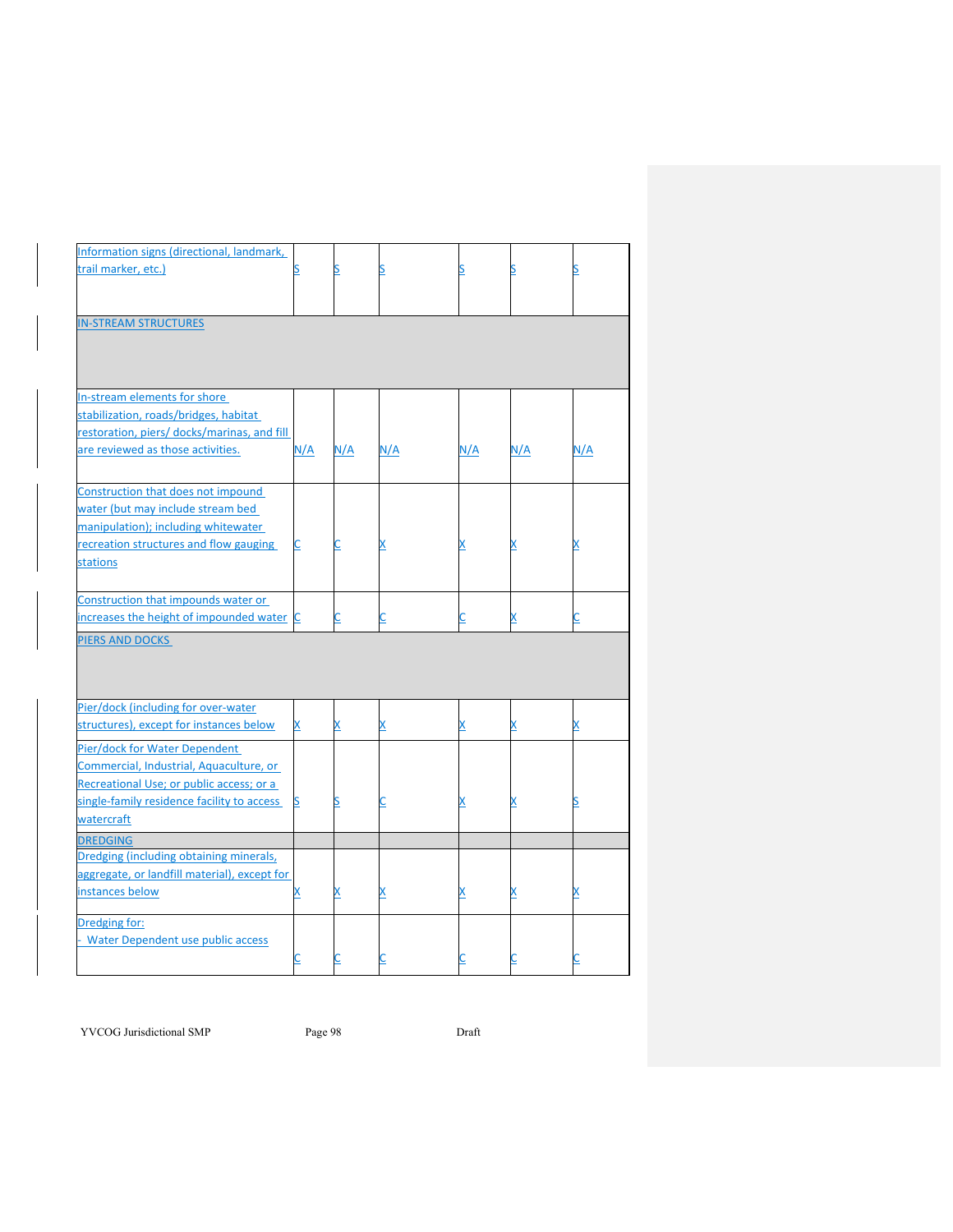| Dredging to modify channels or basins         |  |  |  |
|-----------------------------------------------|--|--|--|
| (excluding maintenance) for existing          |  |  |  |
| navigation uses                               |  |  |  |
| Dredging for habitat restoration              |  |  |  |
| <b>FILLING &amp; DREDGE MATERIAL DISPOSAL</b> |  |  |  |
| Fill within the OHWM, except for              |  |  |  |
| instances below                               |  |  |  |
| Fill within the OHWM for:                     |  |  |  |
| <b>Water Dependent use</b>                    |  |  |  |
| public access                                 |  |  |  |
| expansion of existing transportation          |  |  |  |
| system of state-wide significance             |  |  |  |

YVCOG Jurisdictional SMP Page 99 Draft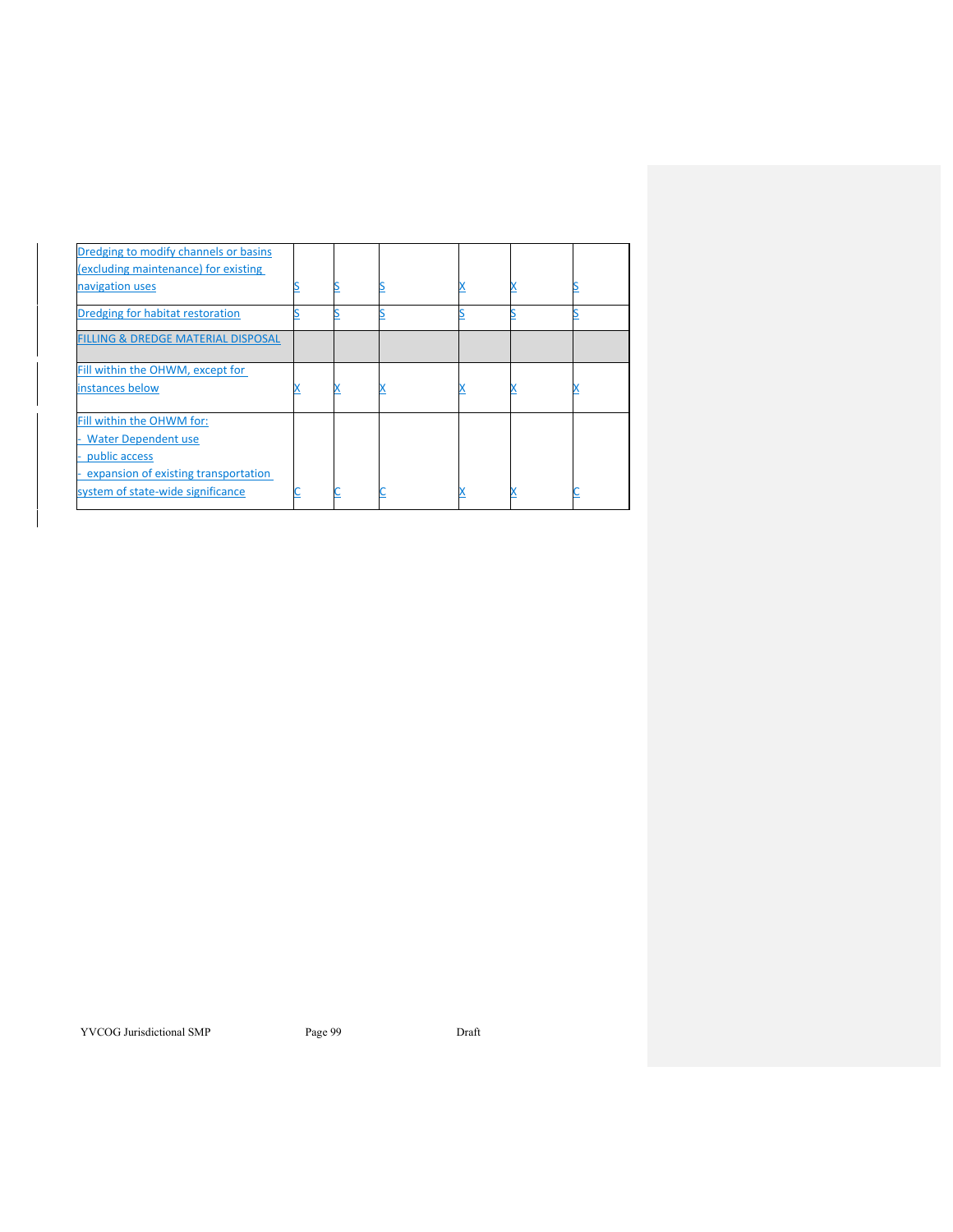| <b>Activity</b>                                 | <b>Environments</b> |          |                    |                |                 |              |
|-------------------------------------------------|---------------------|----------|--------------------|----------------|-----------------|--------------|
| $S =$ Substantial Development $C =$             |                     |          |                    |                | <b>Floodway</b> | <b>Urban</b> |
| <b>Conditional Use</b>                          | Urban Rural         |          | <b>Conservancy</b> | <b>Natural</b> | / CMZ           | Conserv.     |
| $X =$ Prohibited $N/A = Not$ Applicable         |                     |          |                    |                |                 |              |
| Review section.01.05 (Applicability) to see     |                     |          |                    |                |                 |              |
| if this Title applies to the project. Review    |                     |          |                    |                |                 |              |
| section                                         |                     |          |                    |                |                 |              |
| .03.07 (Exemptions) to see if the project       |                     |          |                    |                |                 |              |
| qualifies for an exemption from a               |                     |          |                    |                |                 |              |
| Substantial Development permit. For             |                     |          |                    |                |                 |              |
| existing uses that are prohibited, see          |                     |          |                    |                |                 |              |
| section.03.19 Non- Conforming Uses and          |                     |          |                    |                |                 |              |
| Facilities.                                     |                     |          |                    |                |                 |              |
|                                                 |                     |          |                    |                |                 |              |
|                                                 |                     |          |                    |                |                 |              |
| dredge material placement for habitat           |                     |          |                    |                |                 |              |
| restoration project                             |                     |          |                    |                |                 |              |
| beaches                                         |                     |          |                    |                |                 |              |
| Fill (non-dredged) within the OHWM for          |                     |          |                    |                |                 |              |
| habitat restoration                             |                     |          |                    |                |                 |              |
| Fill outside the OHWM, except for               |                     |          |                    |                |                 |              |
| instances                                       | x                   | X        | x                  | X              | X               | x            |
| below                                           |                     |          |                    |                |                 |              |
| Fill outside the OHWM for site                  |                     |          |                    |                |                 |              |
| development                                     | S                   | <u>s</u> | <u>s</u>           | <u>c</u>       |                 | S            |
| of an approved use                              |                     |          |                    |                |                 |              |
| <b>SHORE STABILIZATION</b>                      |                     |          |                    |                |                 |              |
|                                                 |                     |          |                    |                |                 |              |
| <b>Non-Structural Stabilization Measures</b>    |                     |          |                    |                |                 |              |
| (revegetation, wood debris placement,           |                     |          |                    |                |                 |              |
| sediment supplementation, bio-                  |                     |          |                    |                |                 |              |
| engineering, etc.). Also see                    |                     |          |                    |                |                 |              |
| section.03.07(15) for the restoration           | S                   | <u>s</u> | S                  | <u>s</u>       | S               | S            |
| exemption.                                      |                     |          |                    |                |                 |              |
|                                                 |                     |          |                    |                |                 |              |
| <b>On-Land Stabilization Structures, except</b> |                     |          |                    |                |                 |              |
| for instances below                             |                     | X        |                    | <u>x</u>       |                 |              |
|                                                 |                     |          |                    |                |                 |              |
|                                                 |                     |          |                    |                |                 |              |
|                                                 |                     |          |                    |                |                 |              |
|                                                 |                     |          |                    |                |                 |              |
|                                                 |                     |          |                    |                |                 |              |

YVCOG Jurisdictional SMP Page 100 Draft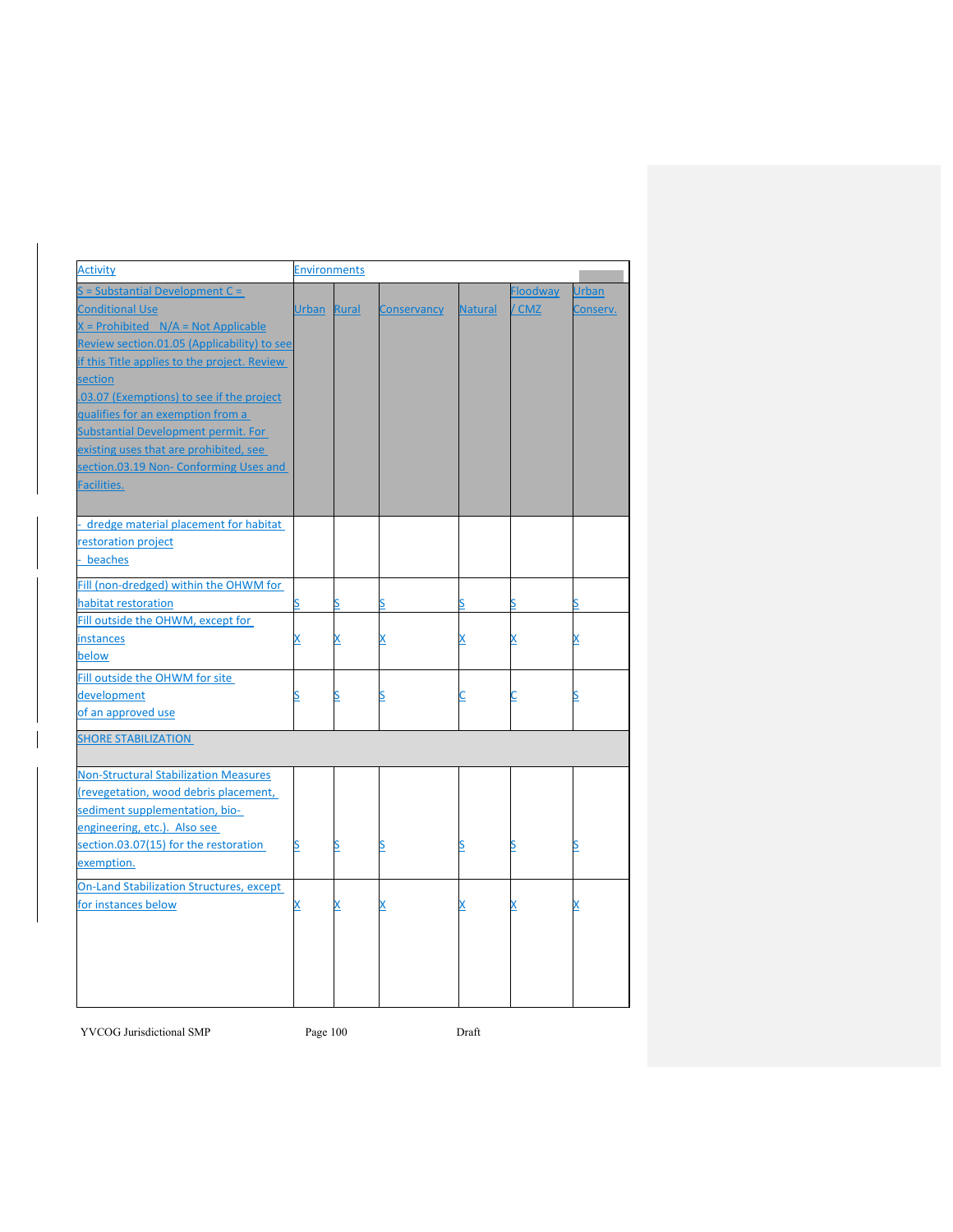| <b>On-Land Stabilization Structures</b>          |  |  |  |
|--------------------------------------------------|--|--|--|
| (bulkheads, retaining walls, dikes, levees,      |  |  |  |
| rip-rap, etc.)                                   |  |  |  |
| demonstrating necessity per                      |  |  |  |
| $.05.14(11)(e)$ . Also see section               |  |  |  |
| .03.07 for residential and bulkhead              |  |  |  |
| exemptions.                                      |  |  |  |
| <b>In-Water Stabilization Structures, except</b> |  |  |  |
| for instances below                              |  |  |  |
|                                                  |  |  |  |
| <b>In-Water Stabilization Structures</b>         |  |  |  |
| (breakwaters, jetties, groins, weirs, bank       |  |  |  |
| barbs, etc.) demonstrating necessity per         |  |  |  |
| $.05.14(11)(e)$ for:                             |  |  |  |
| - Water Dependent use                            |  |  |  |
| public access                                    |  |  |  |
| specific public purposes                         |  |  |  |
| - in support of bank stabilization               |  |  |  |
|                                                  |  |  |  |
| <b>In-Water Stabilization Structures for</b>     |  |  |  |
| habitat                                          |  |  |  |
| restoration demonstrating necessity              |  |  |  |
| per.05.14(11)(e). Also see section               |  |  |  |
| .03.07(15) for the restoration exemption.        |  |  |  |
|                                                  |  |  |  |
|                                                  |  |  |  |
|                                                  |  |  |  |
|                                                  |  |  |  |

YVCOG Jurisdictional SMP Page 101 Draft

 $\overline{\phantom{a}}$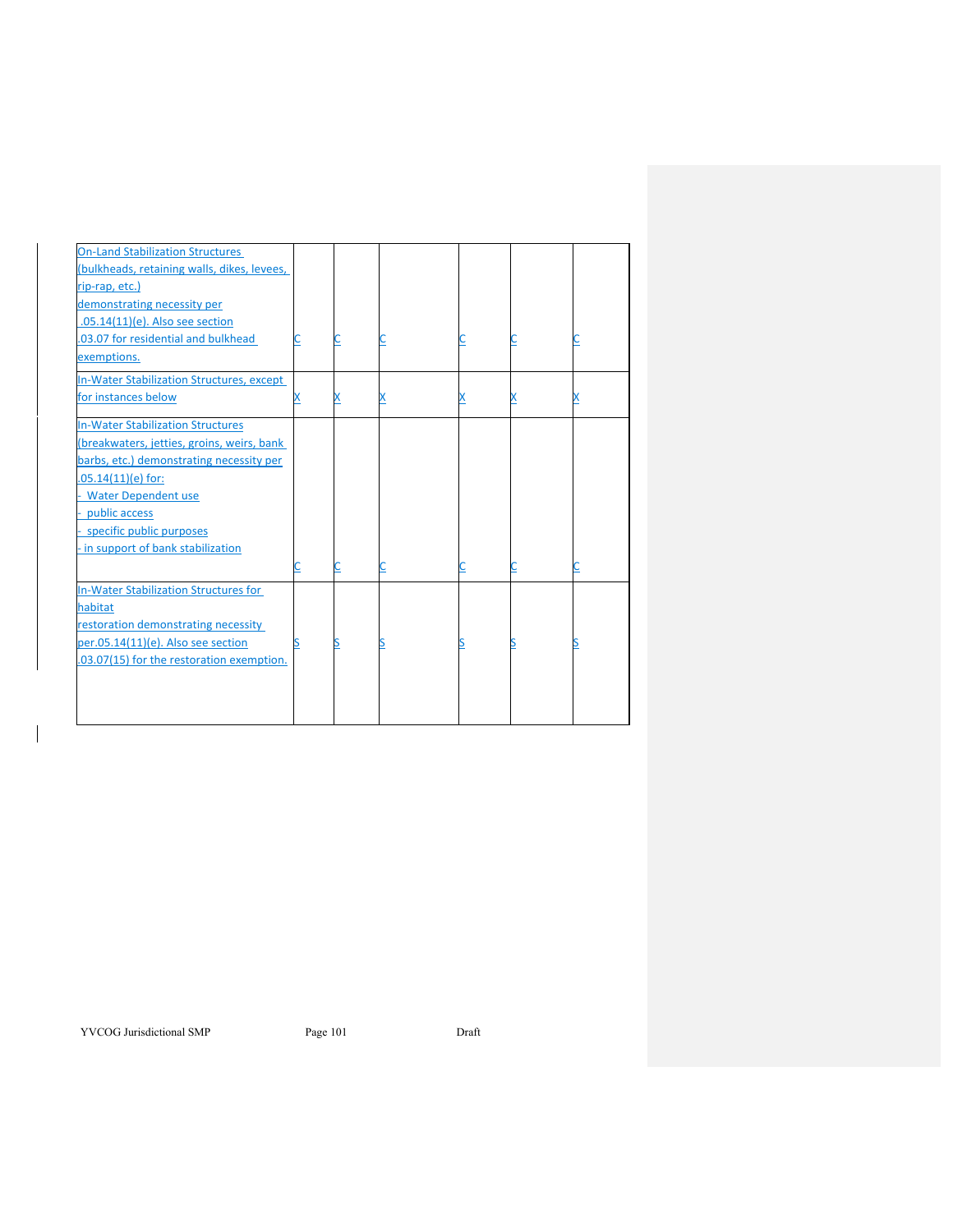**.05.05 Prohibited Uses** 

The following uses and activities are prohibited within shoreline jurisdiction

1) Storage, handling, and disposal of material or substances that are dangerous or hazardous with respect to water quality and life safety; and

2) Confinement feeding operations including livestock feedlots and dairy confinement areas; and

3) The placement of mining tailings, spoilage, and mining waste materials, except for that associated with the mining of gravel; and

4) The draining or filling of a wetland, lake or pond, except as provided for in Section .05.16 (Filling); and

5) The removal and transport of material for fill outside of the stream corridor; and

6) Site runoff storage ponds, manure stockpiles and manure disposal, holding tanks and ponds, and other similar waste disposal facilities. This provision does not include municipal wastewater lines or septic systems approved by a local or state agency with authority to permit such facilities; and

7) Solid waste disposal sites; and

8) Automobile wrecking yards; and

9) Fill for the sole purpose of increasing land area within the shorelines; and

10) Within Shoreline jurisdiction, those uses not allowed in particular shoreline environments as provided in Table .05.1 (Shoreline Land Use Table).

#### **.05.06 General Policies and Standards**

The following policies and standards shall apply to any development, construction, or use carried out within the City's shoreline jurisdictions.:

1) The Ordinary High Water Mark of a stream or lake, the edge of a wetland, and the outside edges of stream and/or wetland buffers shall be marked on the ground before any development, construction, or use is initiated.

2) Existing riparian vegetation and any unique or sensitive vegetative species identified on the

YVCOG Jurisdictional SMP Page 102 Draft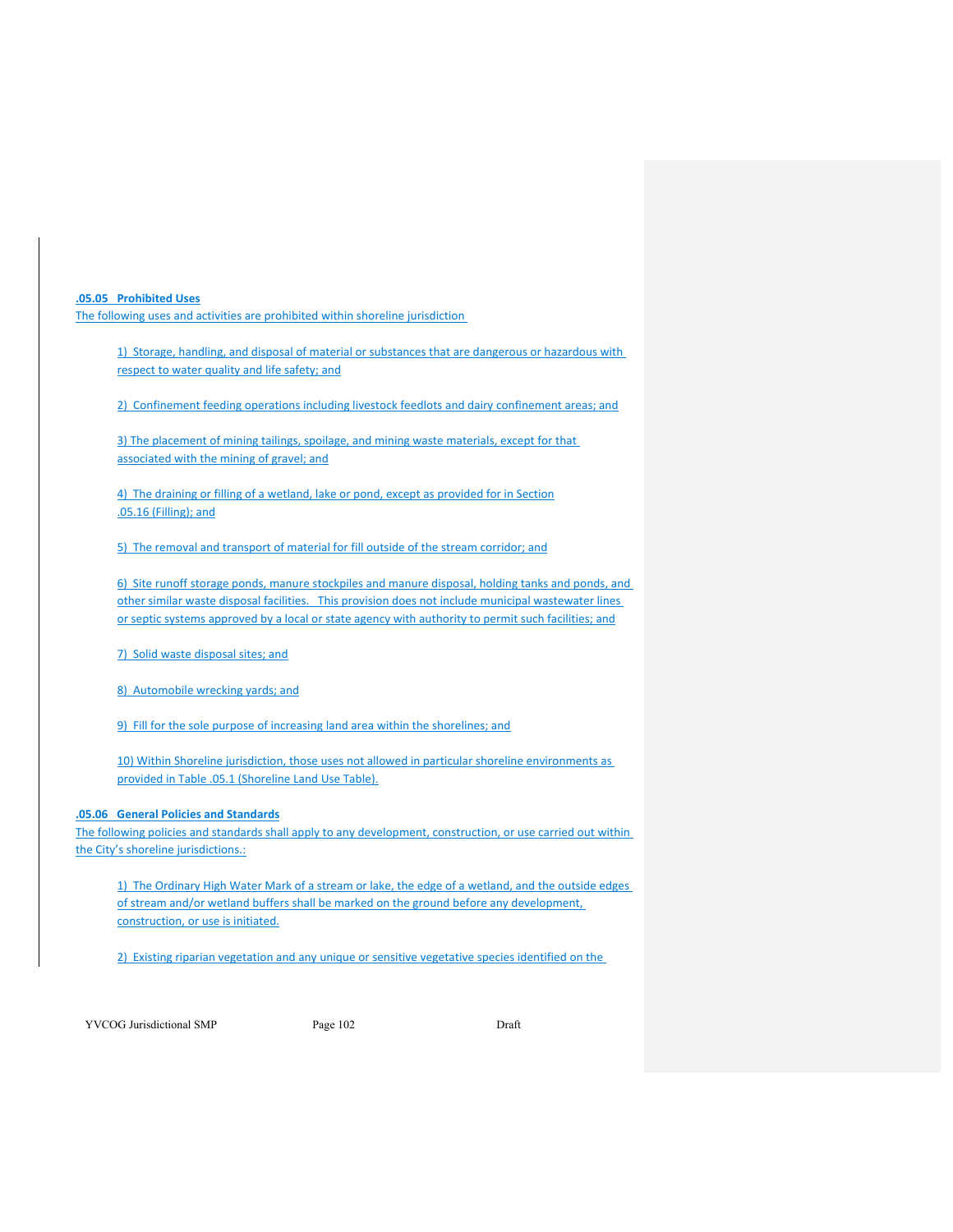project site within the Shoreline designation shall be disturbed to the minimum extent possible.

3) Nesting areas and other sensitive wildlife habitat identified within a stream corridor shall be disturbed to the minimum extent possible.

4) Projects within the Shoreline designation shall be scheduled to occur at times and during seasons having the least impact to spawning, nesting, or other sensitive wildlife activities. Scheduling recommendations from the appropriate State and/or Federal agency may be considered.

5) Stormwater and Erosion Control. Developments that obtain a stormwater permit approved by a local, state, or federal agency, and transportation projects using stormwater manuals that are deemed equivalent to the Eastern Washington Stormwater Manual are exempt from the requirements below.

a) Excavation, grading, cut/fills, compaction, and other modifications which contribute to erosion of upland soils shall be confined to the minimum necessary to complete the authorized work and avoid increased sediment load.

b) The removal of ground-cover vegetation, excavation, and grading shall be scheduled for periods when soils are the least vulnerable to erosion, compaction, and movement unless suitable protective measures are used to prevent erosion.

c) The removal of ground-cover vegetation, excavation, and grading shall be scheduled to ensure the minimal duration of exposed, unprotected soils.

d) Increases in impervious surface area, compaction of soil, changes in topography, and other modifications of land within a stream corridor which are determined will permanently increase stormwater and meltwater runoff into stream channels, drainage ways, and conduits, shall provide on-site or off-site facilities for the detention, control, and filtration of such increases.

e) The discharge point for controlled stormwater and meltwater runoff and other outfall shall be designed and constructed to avoid causing erosion through the use of native riparian vegetation where possible or by reducing velocity, use of rock spillways, riprap, splash plates, or other demonstrably effective means.

f) Matting or approved temporary ground cover shall be used to control erosion until natural vegetative ground cover is successfully established.

6) Development, construction, and uses shall not directly or indirectly degrade surface water and groundwater through the introduction of nutrients, fecal coliform, toxins, and other biochemical substances.

YVCOG Jurisdictional SMP Page 103 Draft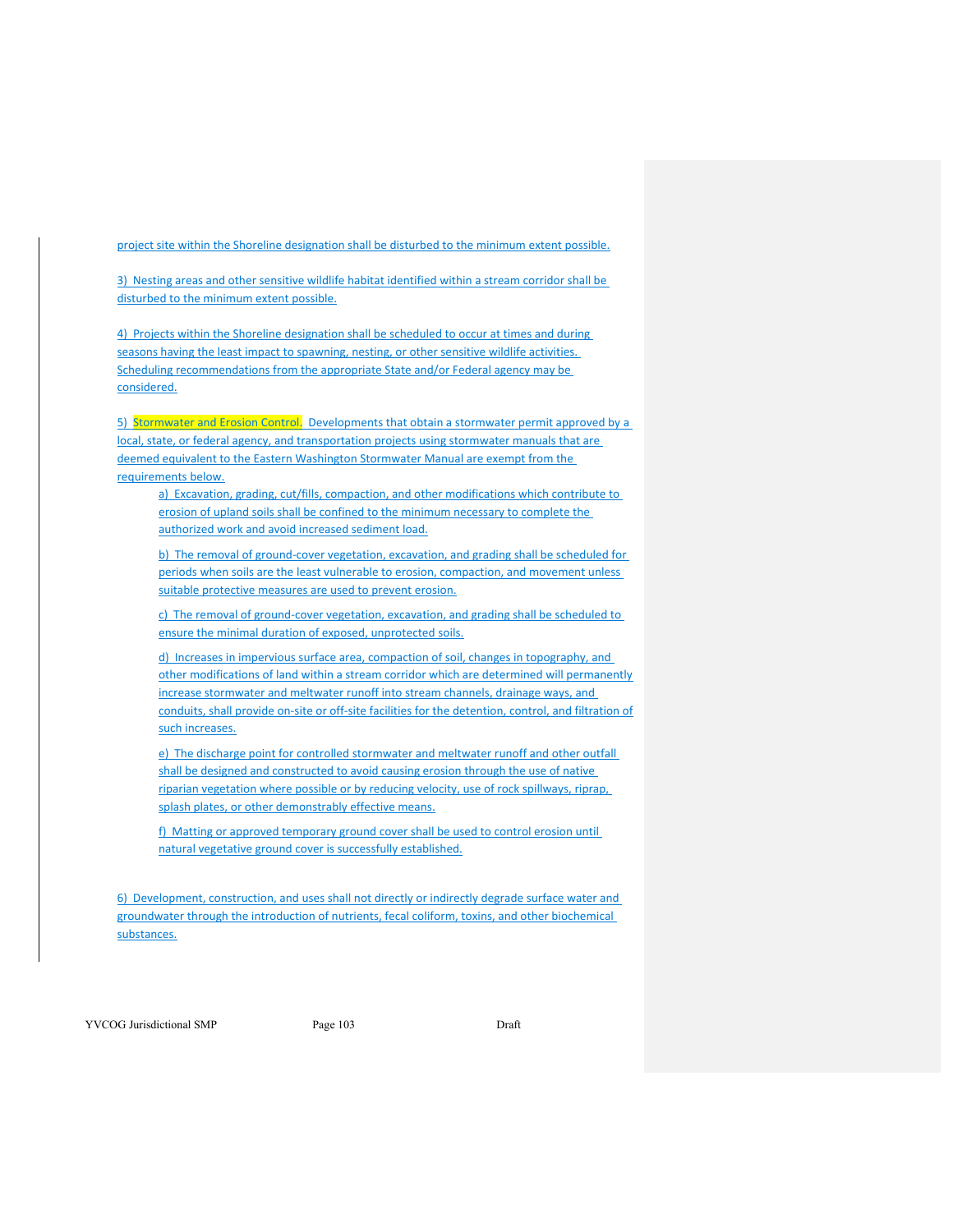7) Prior to the approval of development, construction, or uses within a designated stream corridor, any existing source of biochemical or thermal degradation identified as originating on the project property or on contiguous properties of the same ownership shall be corrected.

8) Facilities which use fertilizers, pesticides or herbicides shall use landscaping, low-risk products, application schedules, and other protective methodology to minimize the surface and subsurface transfer of biochemical materials into the stream corridor.

9) Modifications to natural channel gradient, channel morphology, drainage patterns, and other stream features shall not permanently alter or obstruct the natural volume or flow of surface waters.

10) Development, construction, or uses within the stream corridor shall not alter or divert flood flows causing channel shift or erosion, increase or accelerate the flooding of upstream or downstream flood hazard areas, or otherwise threaten public or private properties.

11) Wells located within a stream corridor shall be protectively lined and installed in a deep aquifer with an acceptable minimum hydraulic continuity with either surface waters or a shallow aquifer.

12) Structures placed in close proximity to the outer edge of bends in stream channels identified as having a high potential to meander shall be located to minimize the hazard from stream undercutting and stream bank erosion stemming from potential future stream migration.

13) Adjacent communities and the Department of Ecology shall be notified prior to any alteration or relocation of a watercourse and evidence of such notification shall be submitted to the Federal Emergency Management Agency.

14) Require that maintenance is provided within the altered or relocated portion of said watercourse so that the flood-carrying capacity is not diminished.

15) Development, construction, or uses within the hydrologically related critical area that would contribute to the degradation of the functions and values shall be avoided or mitigated using mitigation sequencing as outlined in section.03.10 (Mitigation Requirements).

16) Development shall not obstruct, cut off, or isolate stream corridor features.

17) Nothing in these regulations shall constitute authority of any person to trespass or in any way infringe upon the rights of private ownership.

18) If archaeological resources are uncovered during excavation, developers and property owners shall immediately stop work and notify the City of XXXXXX, the Washington State Office of

YVCOG Jurisdictional SMP Page 104 Draft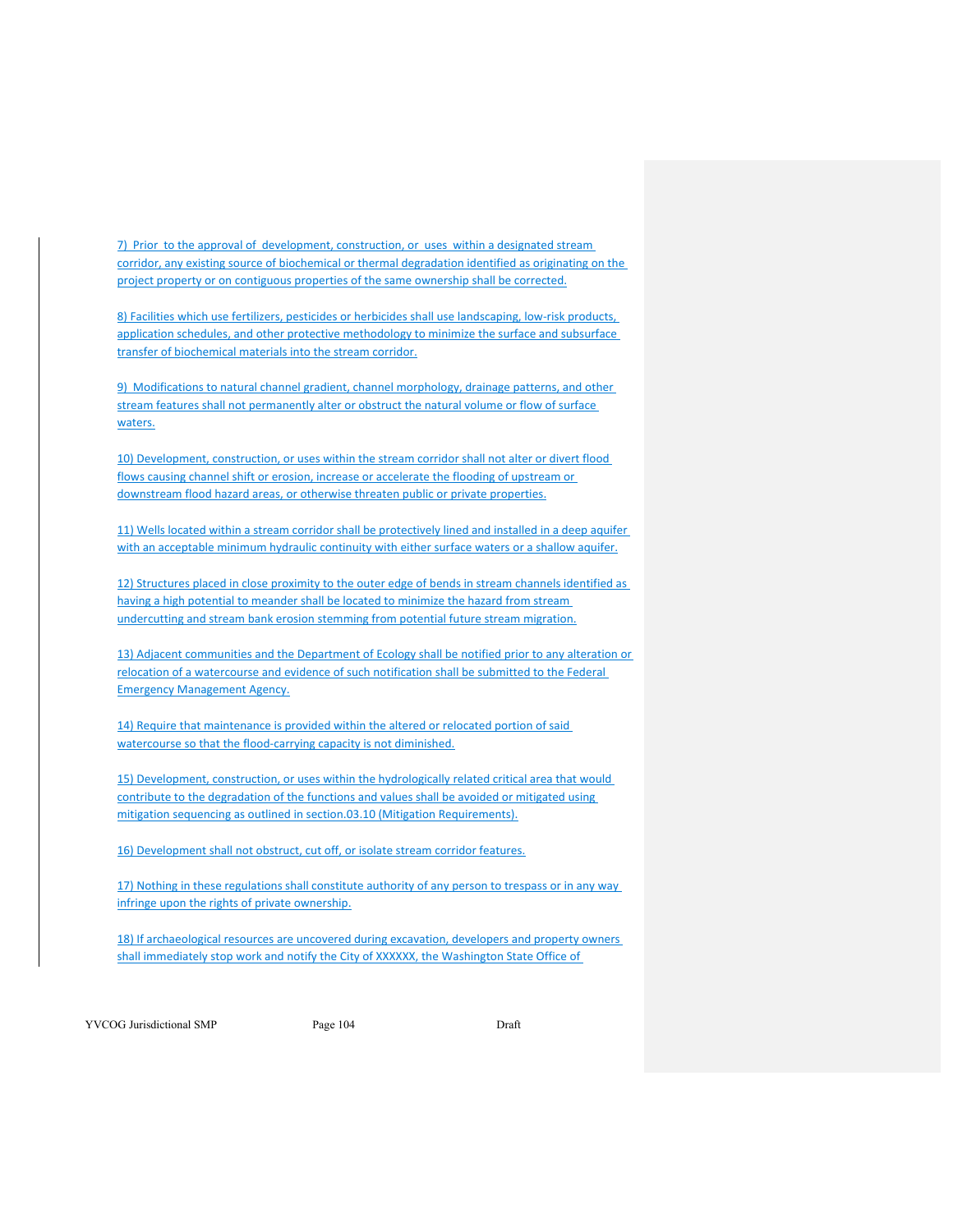Archaeology and Historic Preservation and any affected Indian Tribes. Archaeological sites are subject to RCW 27.44 (Indian graves and records) and RCW 27.53 (Archaeological sites and records), and development or uses that may impact such sites shall comply with WAC 25-48 (Archaeological Excavation and Removal Permit).

19) The provisions of CITATION (Flood Damage Prevention) and CITATION (Frequently Flooded Areas) shall also apply to the development of lots and the placement, construction, or installation of structures in floodways and floodplains.

20) Any portion of the vegetative buffer temporarily damaged or disturbed because of construction activities (excluding approved permanent use areas) shall be repaired at the completion of construction using reclamation standards in section05.18 (Reclamation).

21) Changing from an existing use or development which does not meet the provisions of this chapter to a new use shall be reviewed to ensure that the conversion will demonstrably reduce impacts to stream corridor and other hydrologically related critical area features

22) Additional General Shoreline Standards. The requirements below shall apply to all activities within Shoreline jurisdiction.

a) Individual projects or actions that, if continued as a pattern, would accumulatively result in the degradation or impairment of the Shoreline environment, shall be avoided.

b) Individual projects or actions shall provide for no net loss of Shoreline ecological functions.

c) Shoreline development shall not interfere with public access and enjoyment of any nearby publicly owned land areas.

d) Outdoor advertising signs must conform to size, spacing and lighting provisions of the

Washington State Scenic Vistas Act of 1971, where applicable.

e) There shall be a thirty-five (35) foot maximum building height for all structures, except that utility towers and poles, dams, concrete and asphalt batching plants, water treatment towers, wastewater treatment facilities and bridges are not required to meet this standard, and specific height limitations for residential structures are as follows:

i) 25 feet above average grade level in the conservancy environment.

ii) 20 feet above average grade level in the natural environment.

iii) 25 feet above average grade level in the urban conservancy environment.

iv) 20 feet above average grade level in the floodway/channel migration zone.

f) New development within Shoreline jurisdiction shall be located and designed to:

YVCOG Jurisdictional SMP Page 105 Draft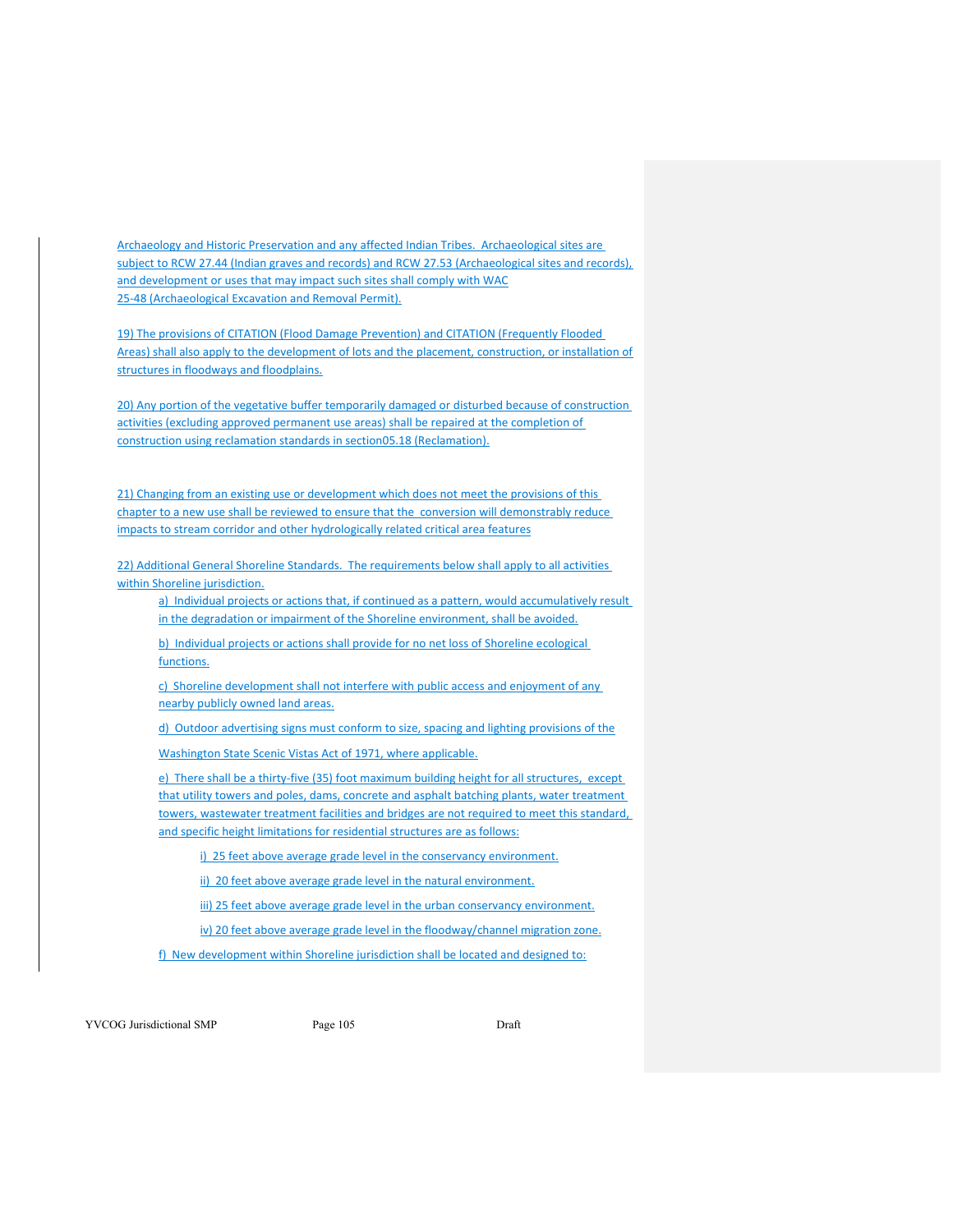i) avoid the need for future shore stabilization, to the extent feasible.

ii) avoid or, if that is not possible, to minimize the need for new and maintenance dredging.

iii) assure that subdivision lots created will not require shore stabilization in order for reasonable development to occur. The standards should be accomplished using geotechnical analysis of the site and shoreline characteristics, as provided in section

.05.14(11) (Additional Shoreline Standards for Shore Stabilization);

iv) setback new development on steep slopes or bluffs sufficiently to ensure that shore stabilization is unlikely to be necessary during the life of the structure, as demonstrated by a geotechnical analysis, as provided in section .05.14(11) (Additional Shoreline Standards for Shore Stabilization).

v) New development that would require shore stabilization which causes significant impacts to adjacent or down‐current properties and shoreline areas shall not be allowed.

#### **Article III ‐ WATER DEPENDENCY DEVELOPMENT STANDARDS AND BUFFER REQUIREMENTS**

# **.05.07 Use Classifications**

For purposes of this chapter, the components of any development, construction, or use requiring a critical area development authorization shall be classified as provided below and shall conform with the development standards applicable to the classification provided in .05.08 through 05.10 except for those listed in Section.03.02 (Minor Activities Allowed without a Permit or Exemption):

1) Water Oriented Uses are one of the following three (3) categories of uses:

a) Water-dependent uses include dams, water diversion facilities, marinas, boat launching facilities, water intakes and outfalls, aquaculture, log booming, stream and wetland crossings for roads and railroads, stream and wetland crossings for utilities, swimming beaches, fishing sites, in-water or on-land shore stabilization structures, livestock watering sites, and other uses that cannot exist in any other location and are dependent on the water by reason of the intrinsic nature of their operations. This provision applies only to the specific portion of a project that is demonstrably dependent upon the water or shore.

b) A Water-related use is one not intrinsically dependent on a waterfront location but whose economic viability is enhanced by a waterfront location either because it requires large quantities of water, or because it provides services for water dependent uses and the proximity to its customers makes such services less expensive and/or more convenient. Examples would include thermal power plants, wastewater treatment plants, water processing and treatment plants, support services for fish hatcheries or aquaculture, fly shops and boat rental shops.

YVCOG Jurisdictional SMP Page 106 Draft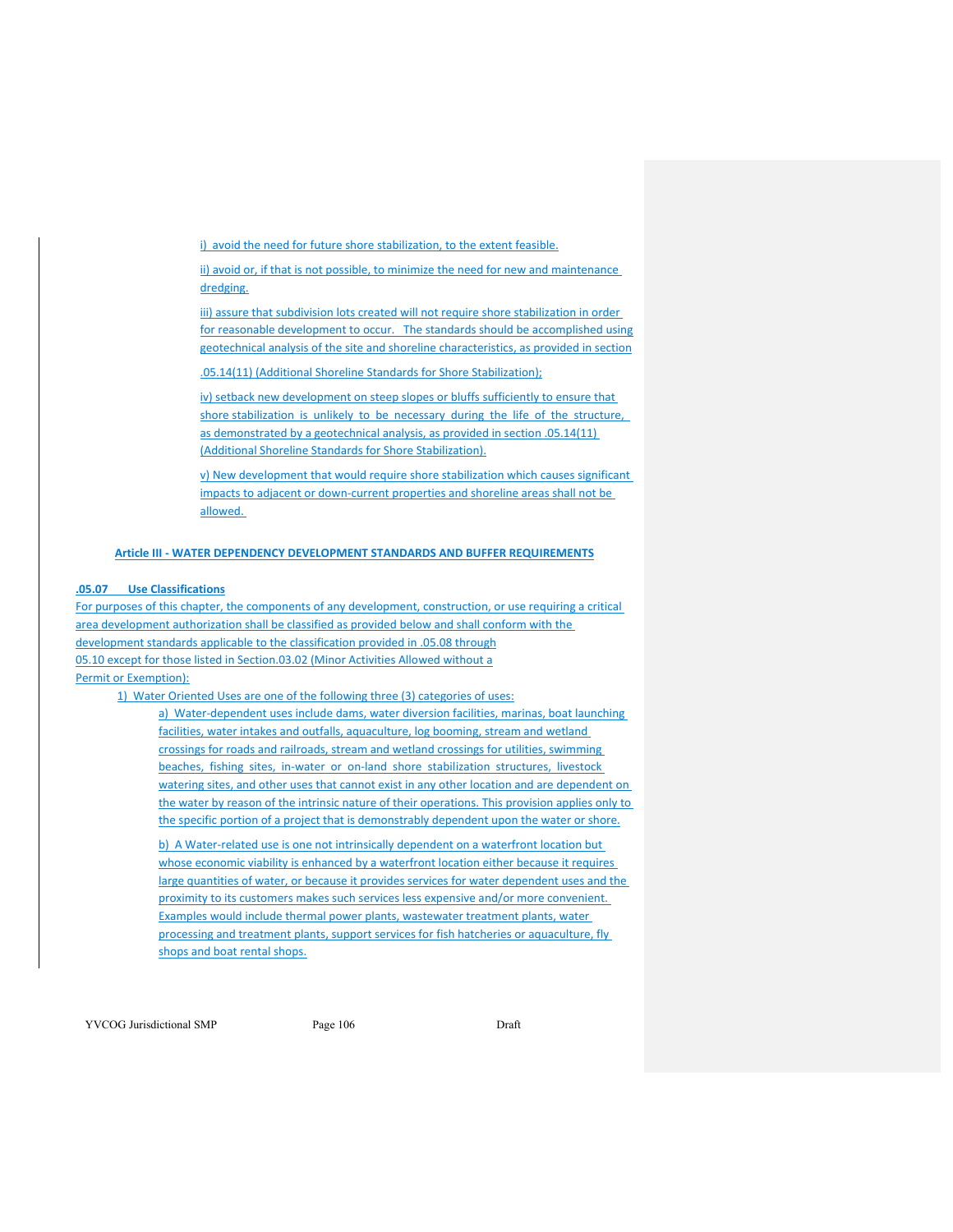c) A Water enjoyment use is a recreational or other use that facilitates public access within Shoreline jurisdiction as a primary characteristic of the use, or provides for recreational use or aesthetic enjoyment of the shoreline for a substantial number of people as a general characteristic of the use; and which through location, design, and operation ensures the public's ability to enjoy the physical and aesthetic qualities of the shoreline. Within Shoreline jurisdiction the use must be open to the general public and the shorelineoriented space within the project must be devoted to the specific aspects of the use that fosters shoreline enjoyment in order to qualify as a water-enjoyment use within Shoreline jurisdiction. Examples include recreational uses orientated to the Shorelines water features, and restaurants with water viewing.

2) Non-water-oriented uses include any use not qualifying as uses in subsection (1) above.

#### **.05.08 Water‐dependent Uses**

The following provisions shall apply to water‐dependent uses:

1) Structures shall be clustered at locations on the water's edge having the least impact to the surface water and shore.

2) Use areas and structures which require direct shore locations shall be located and constructed to minimize impacts to the shore area and the vegetative buffer specified in Section .05.11 (Vegetative Buffers).

3) Use areas and structures requiring direct shore locations shall minimize any obstruction or impairment of normal public navigation of the surface water.

#### **.05.09 Water‐related Uses**

The following provisions shall apply to the water-related uses:

1) Structures and use areas shall be located as far landward from the ordinary high-water mark or wetland edge as is possible and still preserve the essential or necessary relationship with the surface water.

2) Structures and use areas shall not be located within the vegetative buffer specified in Section .05.11 (Vegetative Buffers) except where existing development or the requirements associated with the use make such a location unavoidable.

## **.05.10 Water‐enjoyment and Non‐water Oriented Uses**

The following provisions shall apply to water enjoyment and non-water-oriented uses: 1) Structures and use areas shall be set back so as not to be located within the vegetative buffer specified in Section .05.11 (Vegetative Buffers).

2) Construction abutting the vegetative buffer specified in Section .05.11 (Vegetative Buffers) shall

YVCOG Jurisdictional SMP Page 107 Page 107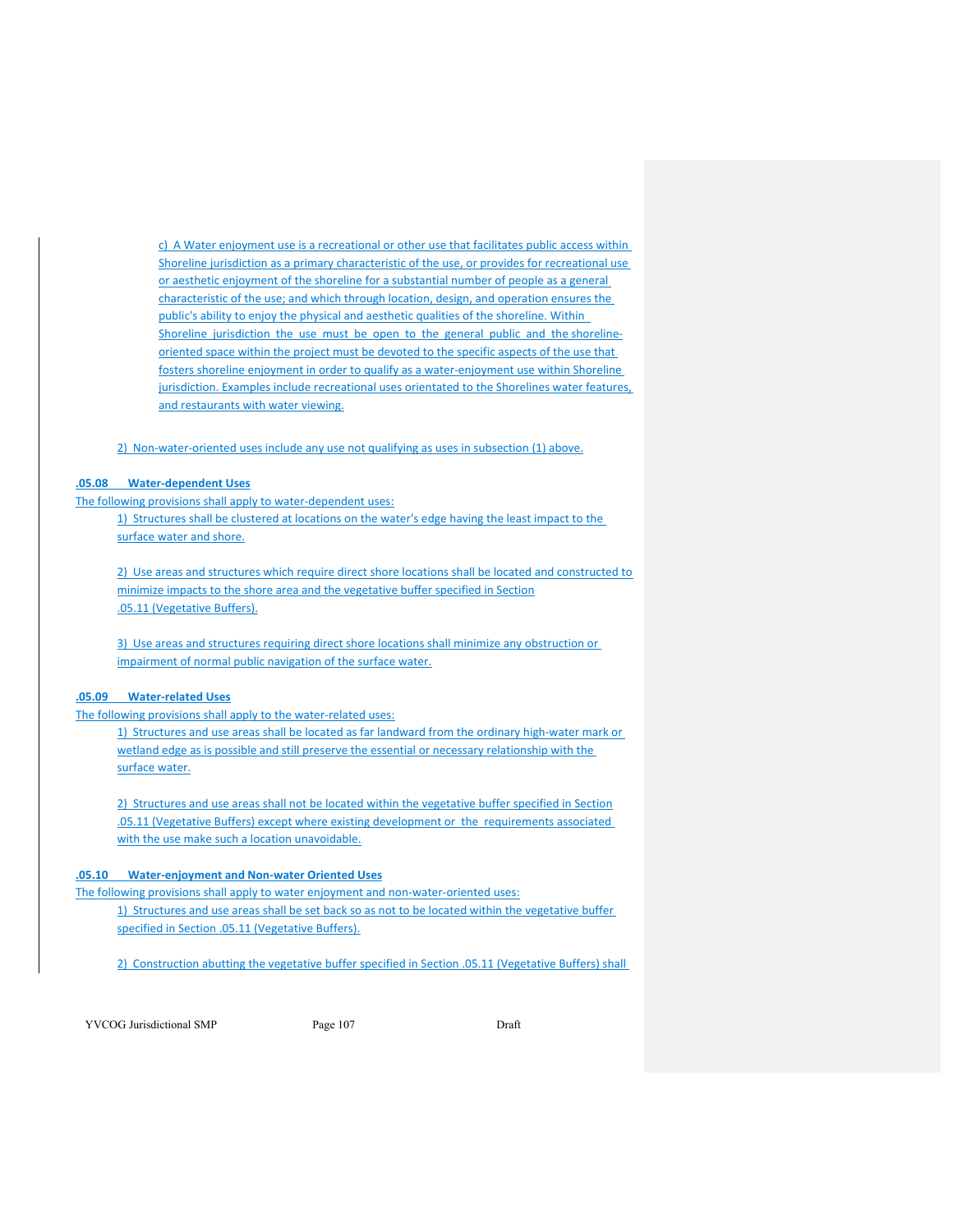be designed and scheduled to ensure there will not be permanent damage or loss of the vegetative buffer.

# **.05.11 Vegetative Buffers**

Establishment. There is hereby established a system of vegetative buffers that are necessary to protect the ecological functions and values of shorelines. The vegetative buffer for shoreline streams and lakes shall be 100 feet. For wetlands, based on a review of the best available science, buffers are listed in table  $6 - 1.$ 

1) Vegetative buffers shall be measured from the Ordinary High-Water Mark (OHWM) for streams, lakes, and ponds.

2) Buffer width may be reduced through the Variance permit process.

3) The adequacy of these standard buffer widths presumes the existence of a relatively intact native vegetation community in the buffer zone adequate to protect the stream functions and values at the time of the proposed activity. If the vegetation is degraded, then no adjustment to the buffer width should be granted and re-vegetation should be considered. Where the use is being intensified, a degraded buffer should be re-vegetated to maintain the standard width.

## **Article IV Shoreline Modification Standards**

#### **.05.12 Roads, Railroads, and Parking**

The following provisions shall apply to the location and construction of roads, railroads, and parking within shorelines.

1) Roads and railroads shall not be located within a designated stream corridor except where it is necessary to cross the corridor, or where existing development, topography, and other conditions preclude locations outside the stream corridor.

a) Construction of roadways across stream corridors shall be by the most direct route possible having the least impact to the stream corridor.

b) Roadways that must run parallel to stream or wetland edges shall be along routes having the greatest possible distance from stream or wetland and the least impact to the corridor.

c) Roadways within the stream corridor shall not hydrologically obstruct, cut-off or isolate stream corridor features.

2) Material excavated from the roadway area to achieve the design grade shall be used as fill where necessary to maintain grade or shall be transported outside the corridor.

3) Necessary fill to elevate roadways shall not impede the normal flow of floodwaters or cause displacement that would increase the elevation of flood waters such that it would cause properties

YVCOG Jurisdictional SMP Page 108 Page 108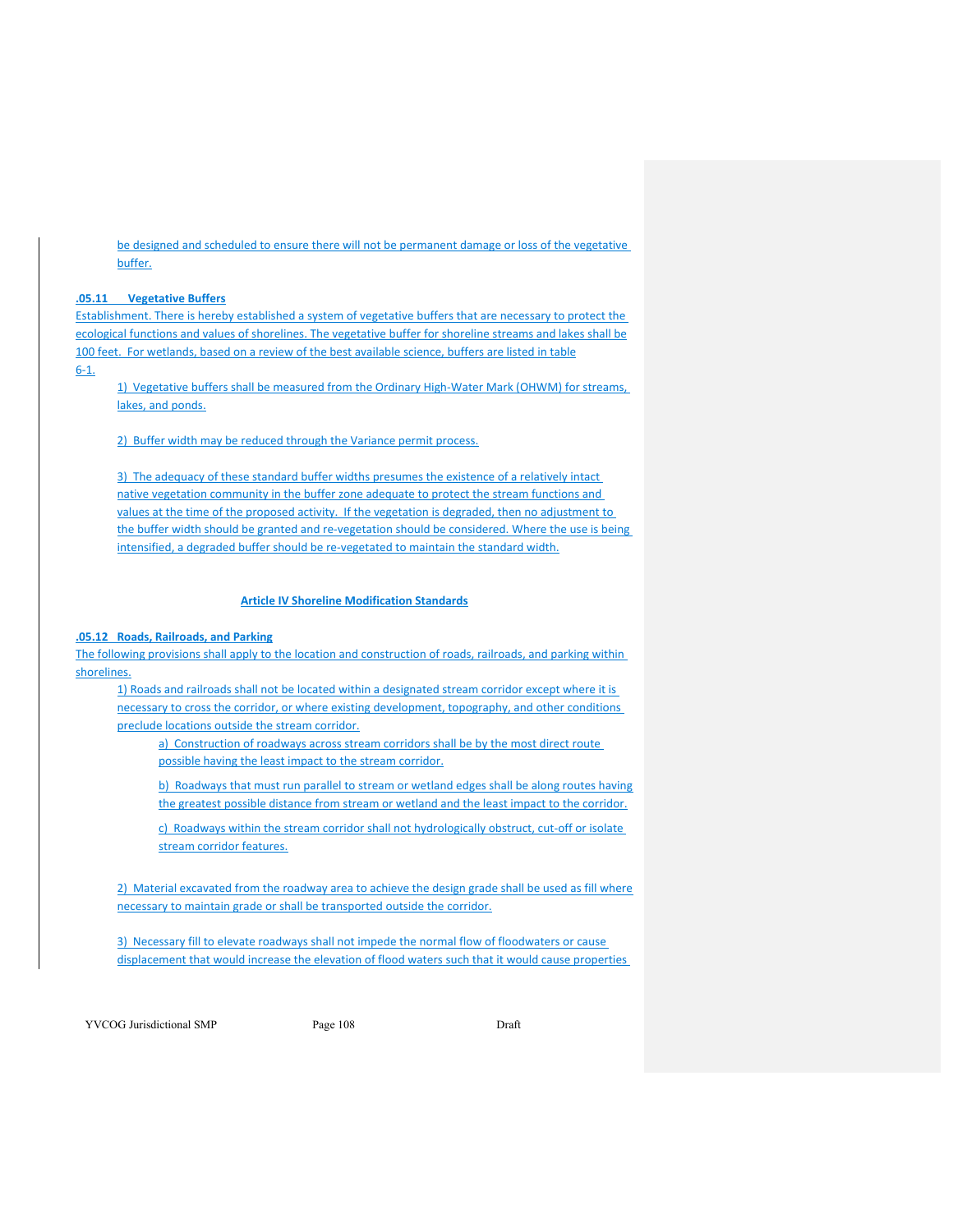not in the floodplain to be flood prone.

4) Spoil, construction waste, and other debris shall not be used as road fill or buried within the stream corridor.

5) Bridges and water-crossing structures shall not constrict the stream channel or impede the flow of the ordinary high water, sediment, and woody debris.

6) Natural stream channels and drainage ways shall be preserved through the use of bridges for crossings, unless the use of culverts is demonstrated to be the only technically feasible means for crossing. The use of bridges shall be the preferred means to preserve natural streams and drainageways. Where bridges are not feasible, large, natural bottom culverts, multi-plate pipes and bottomless arches shall be used.

7) The alignment and slope of culverts shall parallel and match the natural flow of streams or drainage ways, unless doing so conflicts with subsection (1) and (2), and shall be sized to accommodate ordinary high water, and shall terminate on stable, erosion-resistant materials.

8) Where fish, amphibian or other wildlife passage is present, culverts shall be designed and constructed to specifications provided through the Washington State Aquatic Habitat Guidelines or a comparable source of expertise.

9) At least one end of a wood stringer bridge shall be anchored to prevent it from being washed away during high water.

10) Roads must be designed and constructed using established flood resistant and design and construction methods when they may be subject to damage by flood waters.11) Roads and bridges within floodways must meet the requirements of the City of XXXXXX XMC FLOOD HAZARD MITIGATION CODE HERE.

12) Additional Shoreline Standards for Roads, Railroads and Parking – the standards in this section only apply to new uses within Shoreline jurisdiction.

a) Parking areas shall be located upland of the areas they serve.

b) Owners of two or more adjoining uses, structures or parcels of land may utilize jointly the same parking area when the hours of operation do not overlap.

c) A Conditional Use Permit for roads, railroads or parking areas must demonstrate through and engineering studies that a shoreline location is the most feasible of the available options.

**.05.13 Utility Transmission Lines and Facilities** 

YVCOG Jurisdictional SMP Page 109 Draft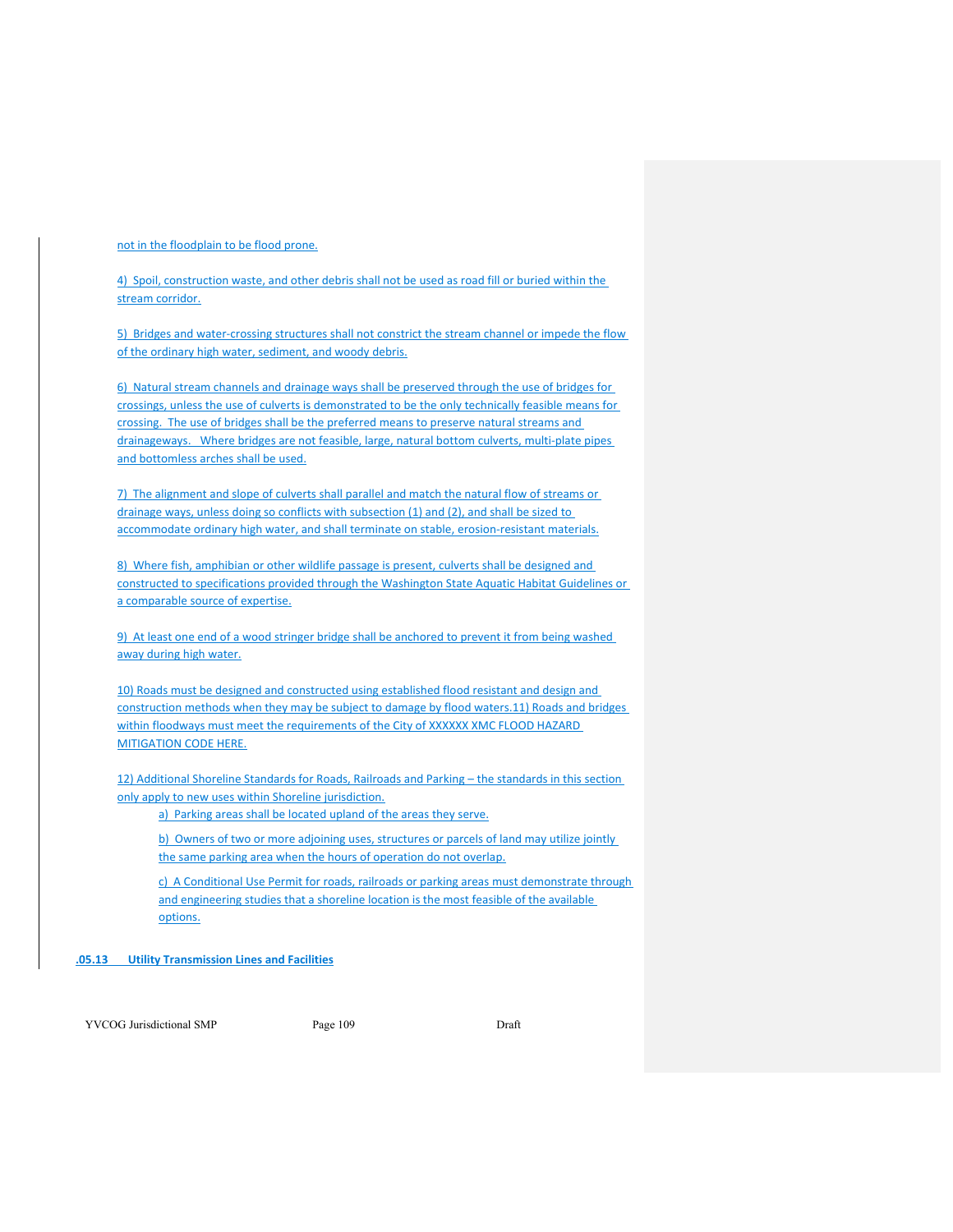The following provisions shall apply to the location, construction, or installation of utility transmission lines and facilities (such as those for wastewater, water, communication, natural gas, etc.) within a designated hydrologically related critical area:

1) Utility transmission lines and facilities shall be permitted within the stream corridor only where it is necessary to cross the corridor or where existing development, topography, and other conditions preclude locations outside the stream corridor. Utility transmission lines and facilities across stream corridors shall be by the most direct route possible having the least impact to the stream corridor.

2) Utility lines under streams and wetlands shall be placed in a sleeve casing to allow easy replacement or repair with minimal disturbance to the stream corridor.

3) Buried utility transmission lines crossing a stream corridor shall be buried a minimum of four feet below the maximum scour or 1/3 of the bankfull depth of the waterway, whichever is greater, and for a similar depth below any associated floodway and floodplain to the maximum extent of potential channel migration as determined by hydrologic analysis.

4) Wherever possible, new aboveground installations shall use available, existing bridge and utility locations and stream corridor crossings as opposed to creating new locations and stream corridor crossings.

5) Aboveground electrical support towers and other similar transmission structures shall be located as far upland as is practical.

6) Transmission support structures shall be located clear of high flood velocities, located in areas of minimum flood depth which require the least floodproofing, and shall be adequately floodproofed.

7) Underground utility transmission lines shall be constructed so they do not alter, intercept, or dewater groundwater patterns that support streams, wetlands and hyporheic flow.

8) All new and replacement water supply systems and wastewater systems within a special flood hazard area must meet the requirements of FLOOD HAZARD CITATION HERE.

9) Utility transmission lines within the Floodway and the Floodway Fringe shall meet the standards of Flood Hazard Citation of City Code

10) Additional Shoreline Standards for Utility Transmission Lines and Facilities‐ The requirements below shall apply to all utility transmission lines and facilities within Shoreline jurisdiction. Utility services to individual projects undergoing Shoreline review, including those where the primary use may be in a different Shoreline environment than the utility service shall not

YVCOG Jurisdictional SMP Page 110 Draft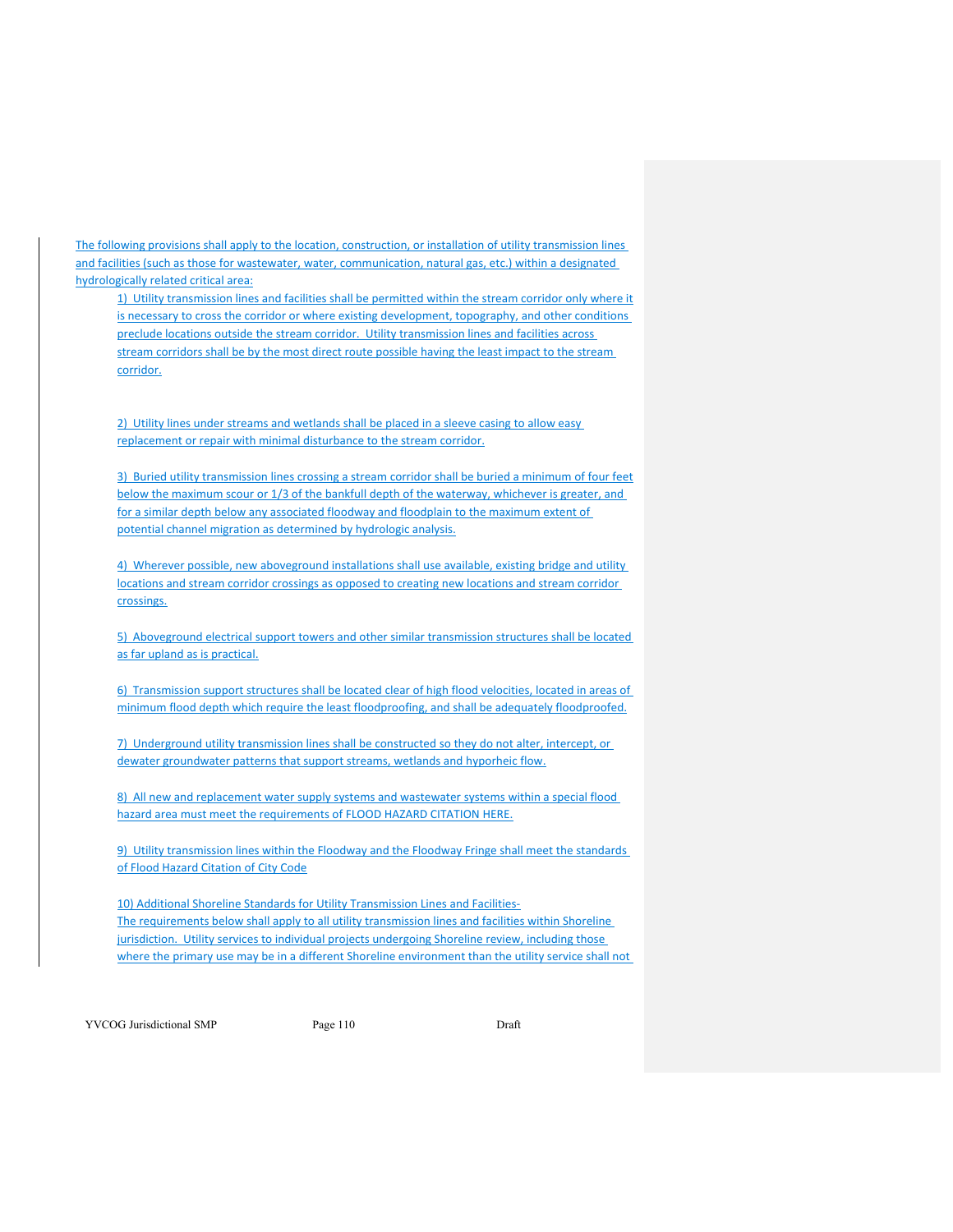require separate Substantial Development Permits for utility service installations, but are subject to all of the provisions in .05.13, except those listed below. Utility service to projects outside Shoreline jurisdiction are subject to normal Shoreline permitting and are subject to all of the provisions in .05.13 (Utility Transmission Lines and Facilities), except those listed below.

a) Where feasible utilities shall be placed underground unless such undergrounding would be economically or technically prohibitive.

b) New utility facilities shall be designed and located to preserve the natural landscape and minimize conflicts with present and planned land and shoreline uses, especially recreation, residential and public access.

c) Expansion, updating, and maintenance of existing facilities is allowed but shall be designed to be located to avoid adverse impacts to shoreline resources as much as possible.

d) Permit applications shall meet the following submittal review standards:

e) Applications shall submit studies (social, economic, environmental, engineering, etc.) to demonstrate that a shoreline location is the most feasible of the available options.

f) Applications to locate transmission lines shall submit a location plan that shows existing utility routes in the vicinity of the proposed transmission line. Failure of utility lines to follow existing routes, where feasible, shall cause denial of the application.

g) Applications shall include a reclamation plan that provides for re-vegetation and protection of shoreline areas from erosion and siltation. A re-vegetation or erosion protection plan judged by the Administrative Official to be insufficient for the protection or restoration of the Shoreline environment shall cause denial of the application.

# **.05.14 Shore Stabilization**

The following provisions shall apply to shore stabilization projects:

1) Shore stabilization projects shall be allowed only where there is evidence of erosion which clearly represents a threat to existing property, structures, or facilities, and which stabilization will not jeopardize other upstream or downstream properties.

2) Stabilization projects shall be developed under the supervision of, or in consultation with, agencies or professionals with appropriate expertise.

3) Stabilization projects shall be confined to the minimum protective measures necessary to protect the threatened property.

4) The use of fill to restore lost land may accompany stabilization work, provided the resultant shore does not extend beyond the new ordinary high water mark, finished grades are consistent with abutting

YVCOG Jurisdictional SMP Page 111 Draft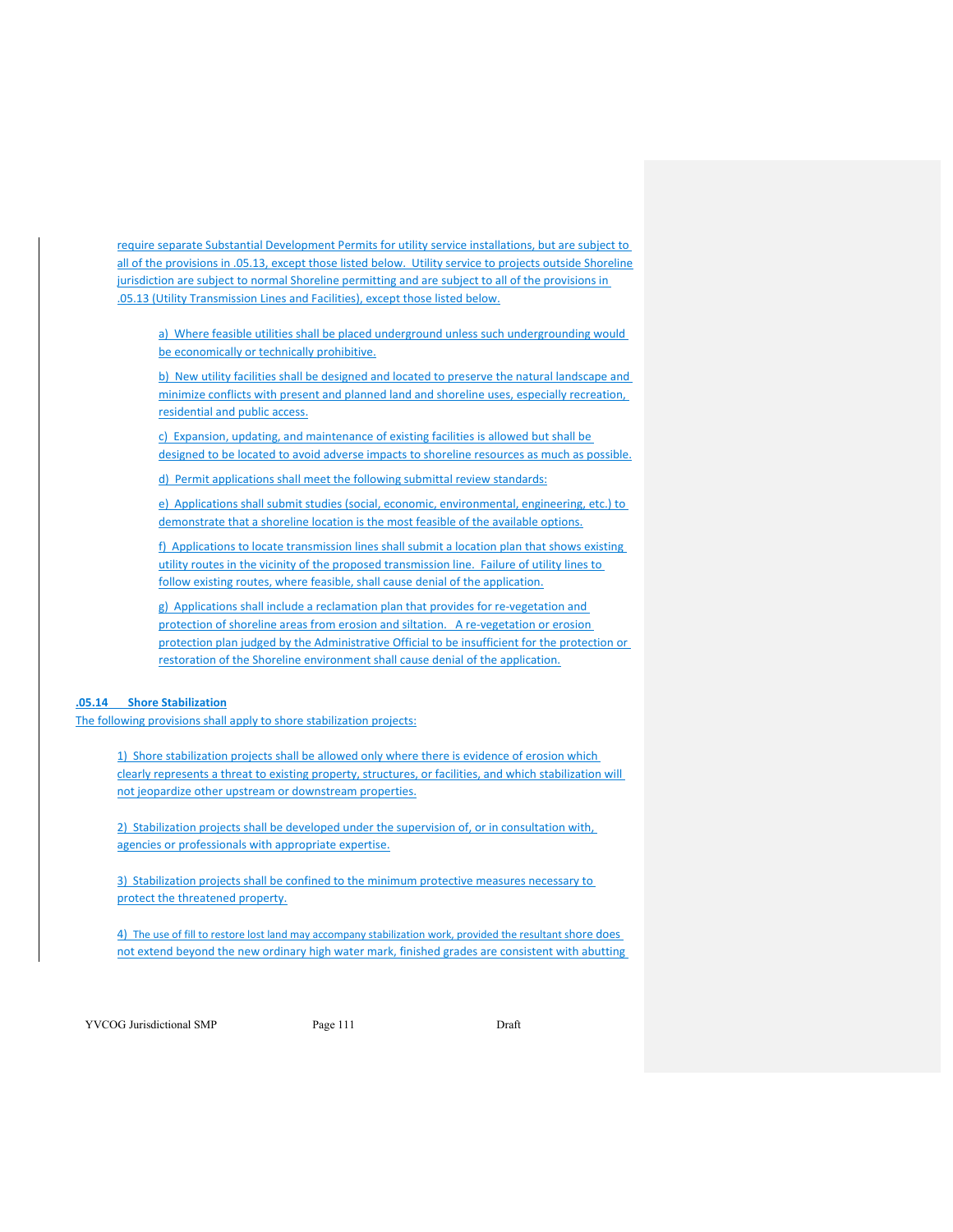properties, a restoration plan is approved for the area, and the fill material is in compliance with Section .05.16 (Filling).

5) Stabilization projects shall use design, material, and construction alternatives that do not require high or continuous maintenance, and which prevent or minimize the need for subsequent stabilization to other segments of the shore. Junk car bodies and other unsuitable debris are not to be used in shore stabilization projects.

6) Stream bank and lakeshore protection shall be accomplished using bioengineered (biotechnical) designs employing living plant materials as primary structural components of resistance to erosion and mass wasting, unless a report prepared by a qualified engineer experienced in soil bioengineering (biotechnical) and shoreline protection demonstrates that conventional structural armoring is the only feasible means of stabilizing the subject stream bank or lakeshore.

7) Applications to construct or enlarge dikes or levees shall meet the requirements of FLOOD HAZARD CODE CITATION HERE

8) Revetments and bulkheads shall be no higher than necessary to protect and stabilize the shore.

9) Breakwaters shall be constructed of floating or open pile designs rather than fill, riprap, or other solid construction methods.

10) All new flood control projects shall define maintenance responsibilities and a funding source for operations, maintenance, and repairs for the life of the project.

11) Additional Shoreline Standards for Shore Stabilization ‐ The requirements below shall apply to all shore stabilization activities within Shoreline jurisdiction.

a) Where feasible, dikes and levees shall be located outside of the floodway or channel migration zone of the river or stream in order to minimize any attendant increase in water stage and stream flow velocity over existing conditions.

b) Rip-rapping and other shore stabilization measures shall be designed, located, and constructed in such a manner as to minimize the disruption of natural channel characteristics.

c) Demonstration of necessity. New structural shore stabilization measures shall not be allowed except when necessity is demonstrated in the following manner:

i) New or enlarged structural stabilization measures for an existing primary structure, including residences, shall not be allowed unless there is conclusive evidence, documented by a geotechnical analysis that the structure is in danger from shoreline erosion caused by currents or waves. Normal sloughing, erosion of

YVCOG Jurisdictional SMP Page 112 Draft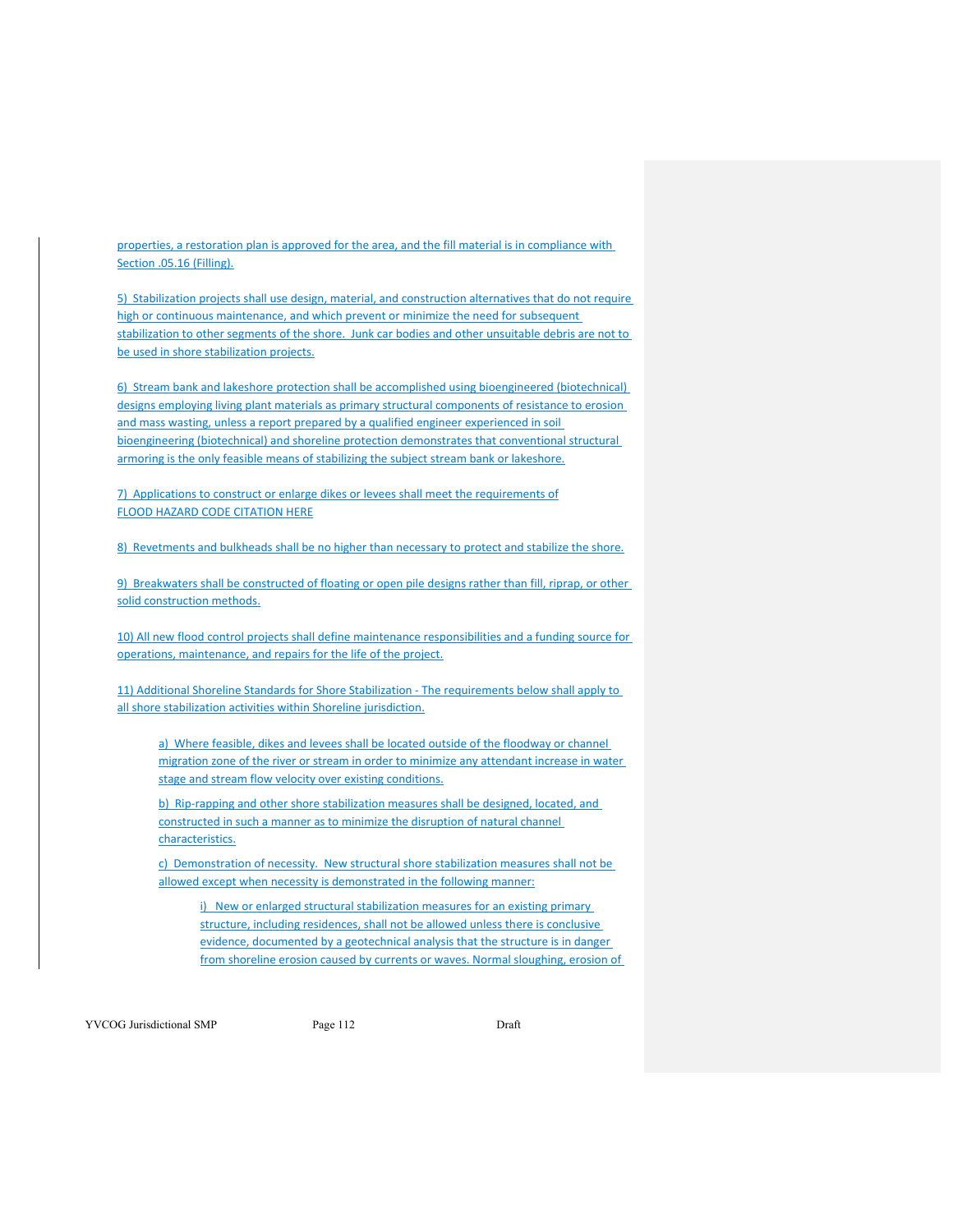steep bluffs, or demonstration of need. The geotechnical analysis should evaluate on‐site drainage issues and address drainage problems away from the shoreline edge before considering structural shore stabilization.

ii) Erosion control structures in support of new non-water-dependent development, including single-family residences, when all of the conditions below apply:

(1) The erosion is not being caused by upland conditions, such as the loss of vegetation and drainage; and

(2) Nonstructural measures, such as placing the development further from the shoreline, planting vegetation, or installing on-site drainage improvements, are not feasible or not sufficient; and

(3) The need to protect primary structures from damage due to erosion is demonstrated through a geotechnical report. The damage must be caused by natural processes, such as tidal action, currents, and waives.

iii) Erosion control structures in support of water-dependent development when all of the conditions below apply:

> (1) The erosion is not being caused by upland conditions, such as the loss of vegetation and drainage; and

(2) Nonstructural measures, planting vegetation, or installing on-site drainage improvements, are not feasible or not sufficient; and

(3) The need to protect primary structures from damage due to erosion is demonstrated through a geotechnical report.

d) Erosion control structures to protect projects for the restoration of ecological functions or hazardous substance remediation projects pursuant to the Model Toxics Control Act (70.105D RCW) shall not be allowed unless there is conclusive evidence, documented by a geotechnical analysis that demonstrates that nonstructural measures such as planting vegetation, or installing on-site drainage improvements, is not feasible or not sufficient.

e) An existing shore stabilization structure may be replaced with a similar structure if there is a demonstrated need to protect principal uses or structures from erosion. For purposes of this section standards on shore stabilization measures, "replacement" means the construction of a new structure to perform a shore stabilization function of an existing structure which can no longer adequately serve its purpose. Additions to or increases in size of existing shore stabilization measures shall be considered new structures under paragraph (g) above.

i) Replacement walls or bulkheads shall not encroach waterward of the ordinary high- water mark or existing structure unless the residence was occupied prior to January 1, 1992, and there are overriding safety or environmental concerns. In such

YVCOG Jurisdictional SMP Page 113 Draft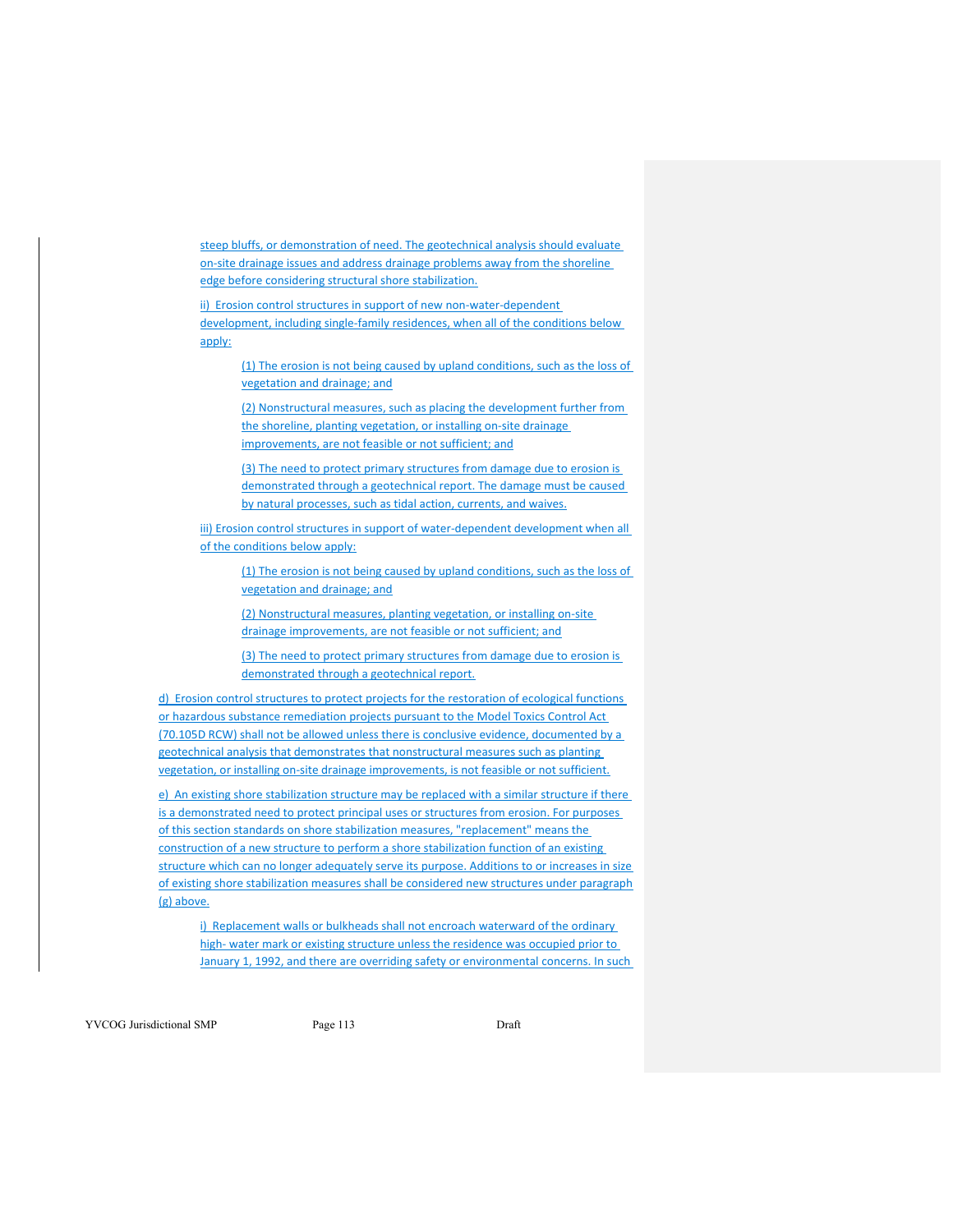cases, the replacement structure shall abut the existing shore stabilization structure.

ii) Soft shore stabilization measures that provide restoration of shoreline ecological functions may be permitted waterward of the ordinary high-water mark.

#### **.05.15 Dredging and Excavation**

The following provisions shall apply to dredging and excavation within a designated hydrologically related critical area:

- 1) Dredging in surface waters shall be allowed only where necessary because of existing navigation needs, habitat restoration or improvement maintenance or construction of water-dependent uses.
- 2) (2) Dredging and excavation shall be confined to the minimum area necessary to accomplish the intended purpose or use.

3) Hydraulic dredging or other techniques that minimize the dispersal and broadcast of bottom materials shall be preferred over agitation forms of dredging.

4) Curtains and other appropriate mechanisms shall be used to minimize widespread dispersal of sediments and other dredge materials.

5) Entries across shore and wetland edges to accomplish dredging or excavation shall be confined to the minimum area necessary to gain entry and shall be confined to locations with the least potential for site disturbance and damage.

6) Dredging and excavation shall be scheduled at times having the least impact to fish spawning, nesting patterns, and other identified natural processes.

7) Dredge spoils are also considered fill and shall not be deposited within the stream except where such deposit is in accordance with approved procedures intended to preserve or enhance wildlife habitat, natural drainage, or other naturally occurring conditions.

8) Additional Shoreline Standards for Dredging and Excavation - The requirements below shall apply to all dredging and excavation activities within Shoreline jurisdiction.

a) All applications for Substantial Development Permits that include dredging shall supply a dredging plan that includes the following information:

i) The quantity of material to be removed.

ii) The method of removal.

iii) Location of spoil disposal sites and measures that will be taken to protect the environment around them.

YVCOG Jurisdictional SMP Page 114 Draft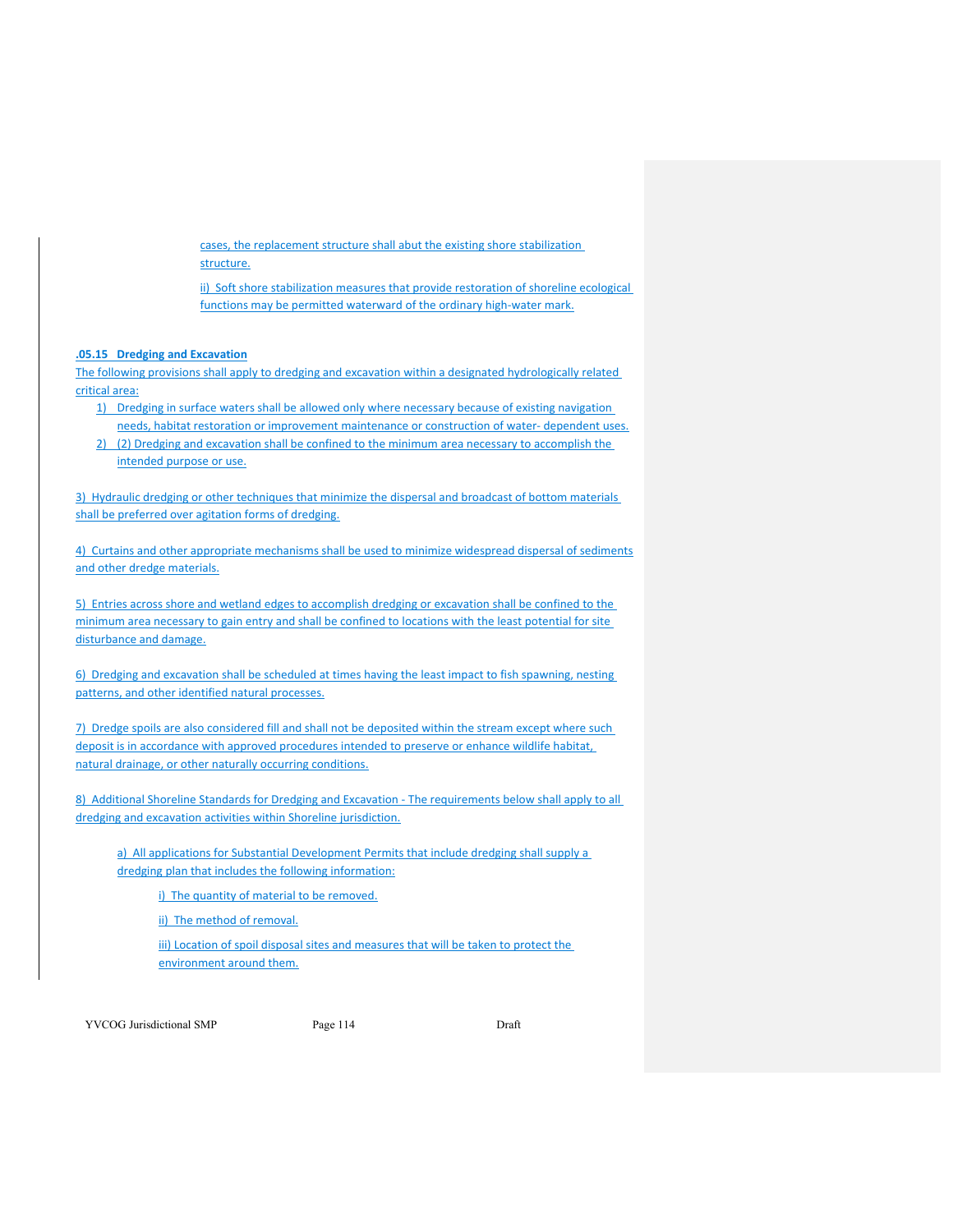iv) Plans for the protection and restoration of the shoreline environment during and after dredging operations.

b) A dredging operation judged by the Administrator to be insufficient for protection or restoration of the shoreline environment shall cause denial of a Substantial Development permit.

## **.05.16 Filling**

The following provisions shall apply to filling activities within shorelines:

1) Fill within surface waters or wetlands shall be allowed only where necessary in conjunction with water-dependent uses, or an approved reclamation plan under Section.06.23 (Reclamation)

2) Fill for the purpose of increasing elevation may be permitted if such can be accomplished in a manner consistent with the policies of this chapter.

3) Fill shall be the minimum necessary to accomplish the use or purpose and shall be confined to areas having the least impact to the stream corridor. Other alternatives should be preferred over fill to elevate new homes in the floodplain, such as increasing foundation height or zero- rise methods such as piers, posts, columns, or other methods.

4) Fill in floodplains shall meet the requirements of chapter Flood Hazard Plan Code Citation).

5) Pile or pier supports shall be preferred over fill for water-dependent uses and facilities.

6) Unless site characteristics dictate otherwise, fill material within surface waters or wetlands shall be sand, gravel, rock, or other clean material, with a minimum potential to degrade water quality.

7) Fill placement shall be scheduled at times having the least impact to fish spawning, nesting patterns, and other identified natural processes.

8) Fill shall be stabilized with native vegetation where appropriate to prevent erosion, migration of sediments and other material from the fill area to surrounding water, shore, and wetlands, unless technical consultation with other regulating agencies indicates alternative means are required.

9) Projects that propose fill shall make every effort to acquire fill onsite (also known as compensatory storage) where appropriate.

10) Fill should not obstruct, cut off, or isolate stream corridor features.

11) Additional Shoreline Standards for Fill - The requirements below shall apply to all filling activities within Shoreline jurisdiction.

YVCOG Jurisdictional SMP Page 115 Draft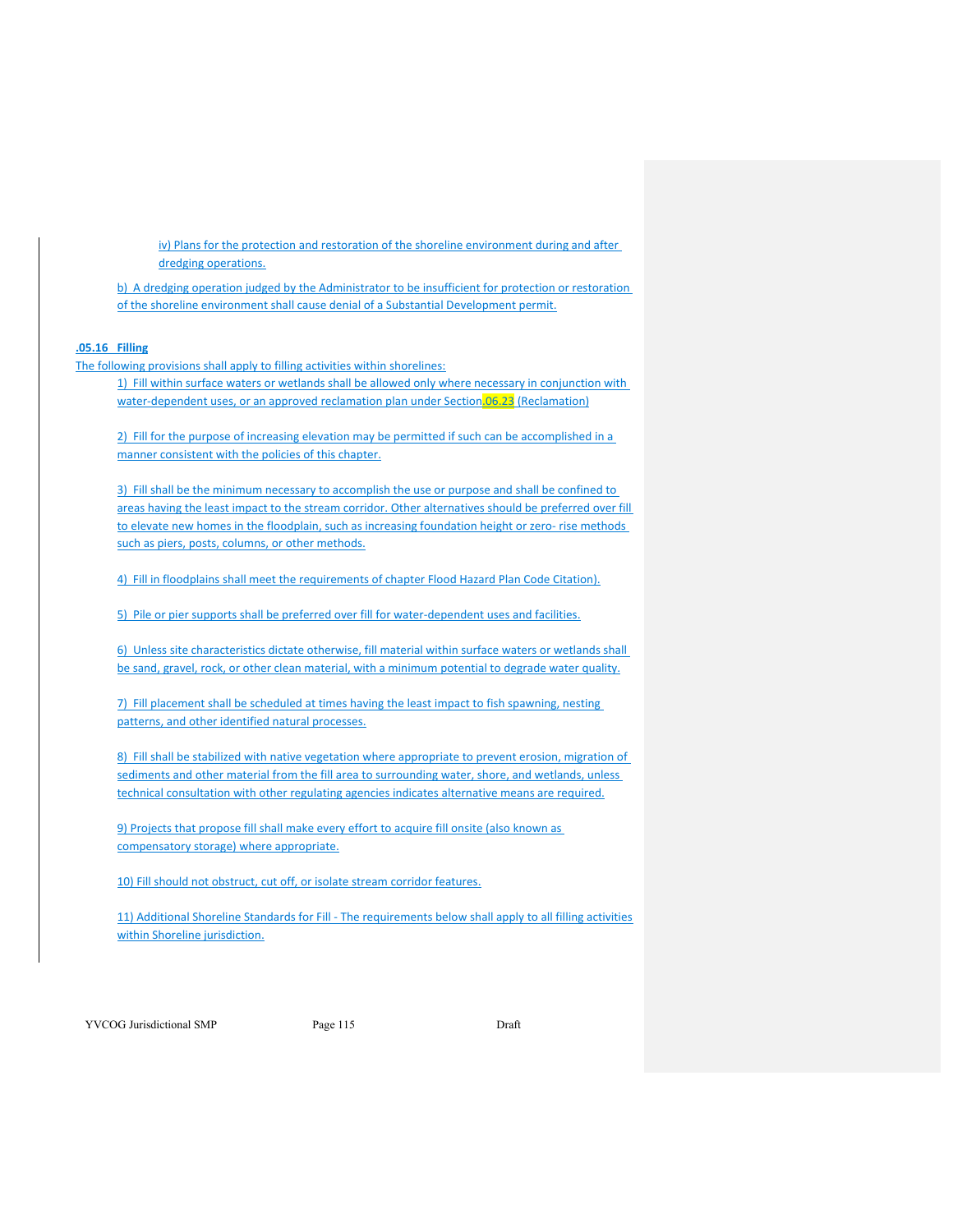a) Fill projects shall be evaluated for effects on total water surface reduction, navigation restriction, impediment to water flow and circulation, impediment to irrigation systems, reduction of water quality, and destruction of fish and wildlife habitat.

b) Applications shall include a reclamation plan that provides for re-vegetation and protection of shoreline areas from erosion and siltation. A re‐vegetation or erosion protection plan judged by the Administrative Official to be insufficient for the protection or restoration of the Shoreline environment shall cause denial of a Substantial Development Permit.

### **.05.17 Commercial Mining of Gravels**

The following provisions shall apply to the commercial mining of gravels within shorelines:

1) Prior to the authorization of a commercial gravel mining operation, the project proponent shall provide maps to scale which illustrate the following:

 $2)$ 

a) The extent to which gravel excavation and processing will affect or modify existing stream corridor features, including existing riparian vegetation; ; and

b) The location, extent and size in acreage of any pond, lake, or feature that will be created as a result of mining excavation; ; and

c) The description, location, and extent of any proposed subsequent use that would be different than existing uses.

2) The operations and any subsequent use or uses shall not cause permanent impairment or loss of floodwater storage, wetland, or other stream corridor features. Mitigation shall provide for the feature's replacement at equal value.

3) Any surface mining allowed within the floodway shall meet the standards FLOOD HAZARD CODE CIOTATION HERE

4) Except where authorized by the City of XXXXXX in consultation with the State Department of Fish and Wildlife and Department of Ecology, the following shall apply:

a) The excavation zone for the removal of gravels shall be located a minimum of one hundred feet upland from the ordinary high-water mark (OHWM) of the stream channel.

b) Equipment shall not be operated, stored, refueled, or provided maintenance within one hundred feet of the OHWM.

c) Gravel washing, rock‐crushing, screening, or stockpiling of gravels shall not occur within one hundred feet of the OHWM.

YVCOG Jurisdictional SMP Page 116 Draft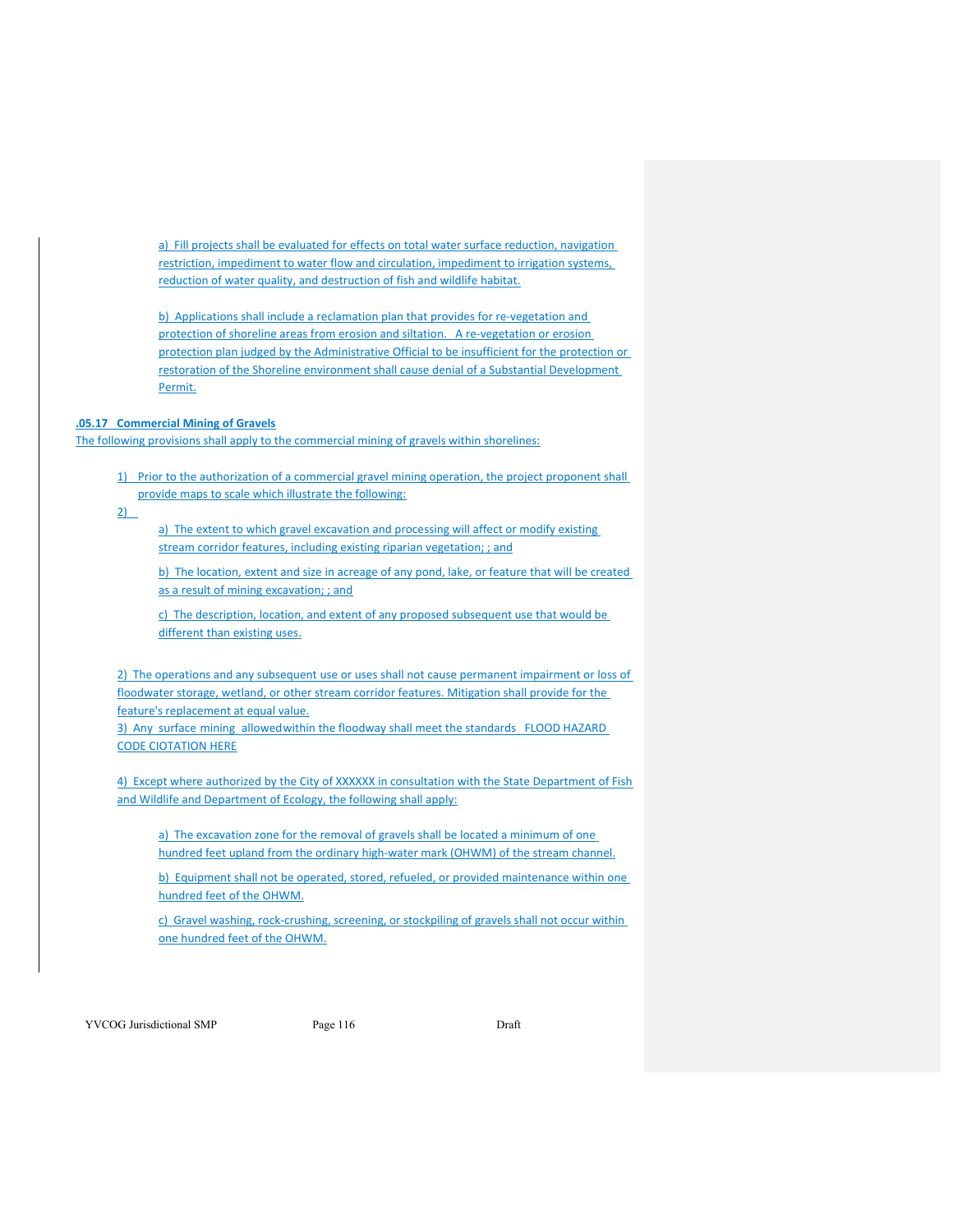5) Mining proposals shall be consistent with the Washington Department of Natural Resources Surface Mine Reclamation standards (WAC 332‐18, RCW 78.44).

6) Additional Shoreline Standards for Industrial Mining of Gravels .The requirements below shall apply to all mining activities within Shoreline jurisdiction.

a) Applicants shall submit a mining and reclamation plan to the Administrator describing the proposed site, quantity of material to be removed, method of removal, and measures that will be taken to protect lakes and streams from siltation and sedimentation. A surface mining plan or a reclamation plan judged by the Administrative Official to be insufficient for protection or restoration of the shoreline environment shall cause denial of a Substantial Development Permit.

b) Mining processing activities and stockpiles shall be sited in such a manner so as to avoid damage or loss resulting from flooding.

c) Mining processing activities shall utilize existing and/or new vegetation where necessary to minimize visual and noise impacts.

d) New mining and associated activities shall assure that proposed subsequent use of the mined property is consistent with the provisions of the environment designation and that reclamation of disturbed shoreline areas provides appropriate ecological functions consistent with the setting.

#### **.05.18 Reclamation**

The following guidelines shall apply to the reclamation of disturbed sites resulting from development activities within a designated hydrologically related critical area:

1) Development, construction, or uses shall include the timely restoration of disturbed features to a natural condition or to a stabilized condition that prevents degradation within the stream corridor.

2) Large-scale projects or projects extending over several months shall be phased to allow reclamation of areas where work or operations have been completed.

3) Reclamation shall be scheduled to address precipitation, meltwater runoff, growing season, and other seasonal variables that influence restoration and recovery.

4) Topography shall be finished to grades, elevations, and contours consistent with natural conditions in adjacent and surrounding areas.

5) Where existing development and construction prevent the return of a site to its natural condition, sites may be finished to conditions comparable to surrounding properties provided suitable protective measures are used to prevent stream corridor degradation.

YVCOG Jurisdictional SMP Page 117 Page 117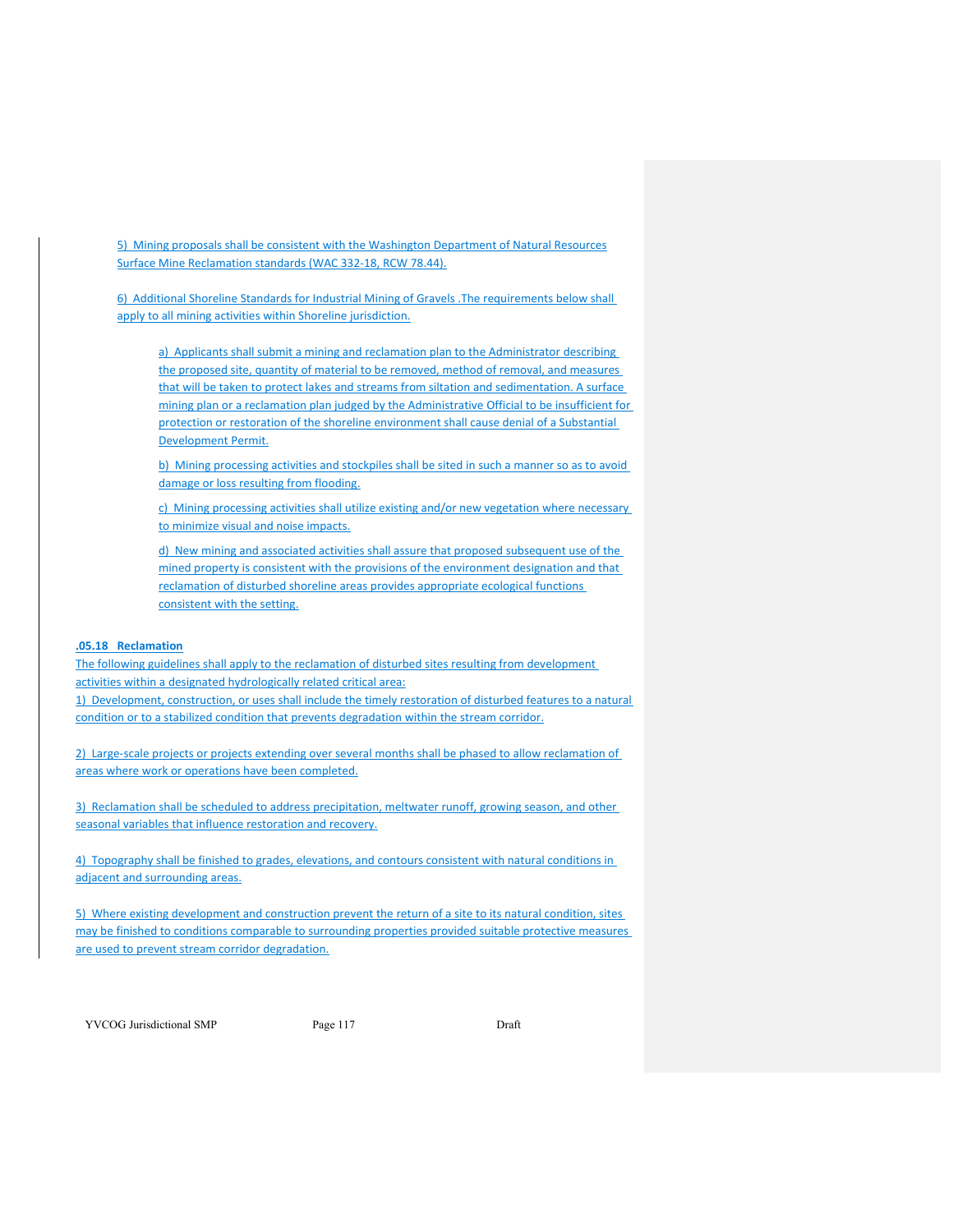6) Cut‐and‐fill slopes shall be stabilized at, or at less than the normal angle of repose for the materials involved.

7) The replacement or enhancement of vegetation within wetlands and required vegetative buffers shall use naturally occurring, native plant species. In other parts of the stream corridor, naturally occurring, native plant species shall be used, unless a showing of good cause acceptable to the Administrative Official is provided, in which case self-maintaining or low-maintenance plant species compatible with native vegetation shall be preferred over non- native and high-maintenance species.

### **Article V SHORELINE USE DEVELOPMENT STANDARDS**

**.05.19 Forest Practices ‐ The following provisions shall apply to Forest Practices, as defined, within** Shoreline jurisdiction.

1) All federal forest practices or non-federal forest practices meeting the criteria below shall qualify for the exemption from development standards provided in 16D.03.13(2)(a). All forest practices qualifying for this provision shall demonstrate compliance by providing a copy of the federal approval or state Forest Practices Permit. Other forest practices must conform to all applicable development standards.

a) harvest/treat at least 5 acres of forestland, or supporting such an operation; ; and

b) all harvesting w/in 200' of OHWM of Shoreline of Statewide Significance uses methods meeting RCW 90.58.150 (selective harvest), as amended; ; and

c) activities are not associated with a Conversion Option Harvest; ; and

d) approved under a forest practices permit; ; and

e) not associated with a harvest under a Class IV–General application to convert forest land to non-forestry use.

2) Non-federal forest practices NOT meeting criteria (a), (b), or (c) above are designated as a Conditional Use.

3) Non-federal forest practices NOT meeting criteria (d) above (Class 1 forest practices, activities not requiring DNR review, etc.) shall be reviewed as separate uses or activities.

4) Non-federal forest practices NOT meeting criteria (e) above shall be reviewed as a new proposed use.

**.05.20 Commercial and Community Services – The following provisions apply to any** development, construction, or use of land for commercial and commercial service purposes within Shoreline jurisdiction. **Commented [JW4]:** This whole section needs to be reviewed in the light of 16D.03.13(2)(a and b being removed

YVCOG Jurisdictional SMP Page 118 Draft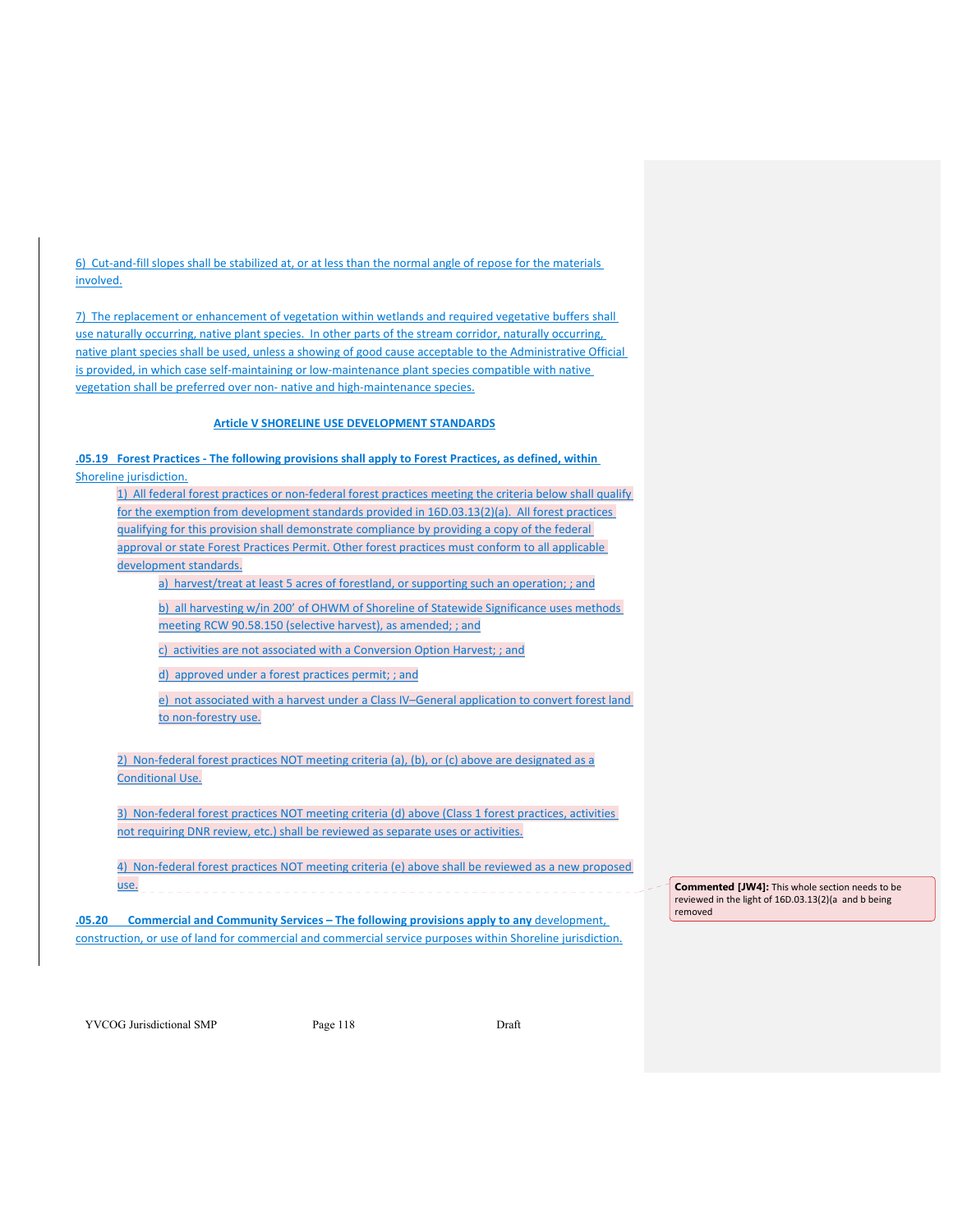1) Developers shall insure that utility lines including electricity and communications will be underground, except where presence of bedrock or other obstructions make undergrounding impractical. Above ground lines in existence at the time of adoption of the Master Program shall be undergrounded during normal replacement processes.

2) Water oriented commercial and community services uses shall be designed to facilitate public access to and enjoyment of nearby shoreline areas.

3) Application for new commercial or community services shall demonstrate either: a) How the use qualifies as a water-oriented use and how facilities function as such, or;

b) That a non-water oriented use is part of a mixed use development that includes a water dependent use, and that it will provide a significant public benefit towards meeting SMA objectives, such as providing public access and ecological restoration, or;

c) That a non-water-oriented use is setback from the OHWM or wetland edge by either a public right-of-way or by 100 feet or more of a separate parcel.

4) Boating facilities, marinas and extended mooring sites shall:

a) comply with the health, safety and welfare standards of State and local agencies for such facilities; ; and

b) be so located and designed as not to obstruct or cause danger to normal public navigation of water bodies; ; and

c) be restricted to suitable locations; ; and

d) avoid or mitigate for aesthetic impacts; ; and

e) mitigate special impacts of live-aboard vessels; ; and

f) mitigate impacts to existing public access and navigation; ; and

g) provide documentation of ownership or authorization to use associated water areas; and

h) demonstrate that state and local regulations will be met. Agencies responsible for such regulations shall be consulted as to the viability of the proposed design; ; and

i) submit an operations and site plan demonstrating:

i) location and design of fuel handling and storage facilities to minimize accidental spillage and protect water quality; ; and

ii) proper water depth and flushing action for any area considered for overnight or long-term moorage facilities; ; and

iii) adequate facilities to properly handle wastes from holding tanks; ; and

YVCOG Jurisdictional SMP Page 119 Page 119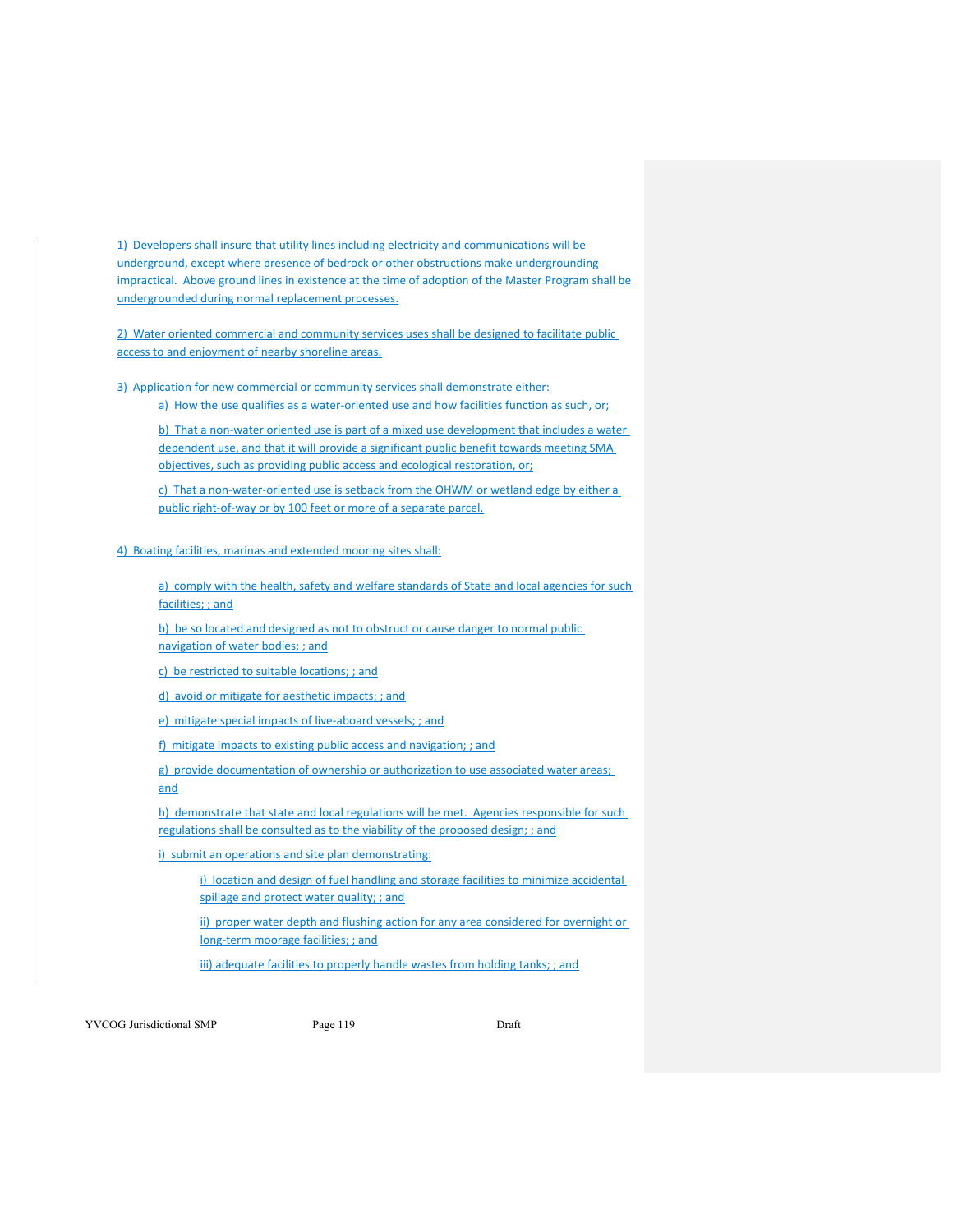iv) that boating facilities are located only at sites with suitable environmental conditions, shoreline configuration, and access; ; and

v) adequate access, parking, and restroom facilities for the public. Such facilities should be located away from the immediate water's edge.

**.05.21 Industrial Activities The following provisions apply to any development, construction,** or use of land for industrial purposes within Shoreline jurisdiction:

1) Facilities and structures shall be designed and screened with vegetation to minimize degradation of shoreline aesthetic qualities.

2) Industries which have proven to be environmentally hazardous shall be discouraged from locating along the shorelines.

3) Industrial uses and redevelopment of industrial uses shall provide for environmental cleanup and restoration in degraded or contaminated locations.

4) Application for new industrial activities shall demonstrate either: a) How the use qualifies as a water-oriented use and how facilities function as such; or

b) That a non-water oriented use is part of a mixed use development that includes a water dependent use, and that it will provide a significant public benefit towards meeting SMA objectives, such as providing public access and ecological restoration, or;

c) That a non-water-oriented use is setback from the OHWM or wetland edge by either a public right-of-way or by 100 feet or more of a separate parcel.

**.05.22 Residential ‐ The following provisions apply to any development, construction, or use of** land for residential purposes within Shoreline jurisdiction.

1) Developers in the Urban, Natural and Urban Conservancy environments shall ensure that utility lines including electricity and communications will be underground, except where the presence of bedrock or other obstructions makes undergrounding impractical. Above ground lines in existence at the time of adoption of the Master Program shall be undergrounded during normal replacement processes.

2) Plats of subdivisions containing land adjacent to publicly owned or controlled bodies of water shall allow for pedestrian access to such water bodies for residents of upland lots within the subdivision.

**Commented [JW5]:** Check with individual city to make sure they have these environments

YVCOG Jurisdictional SMP Page 120 Draft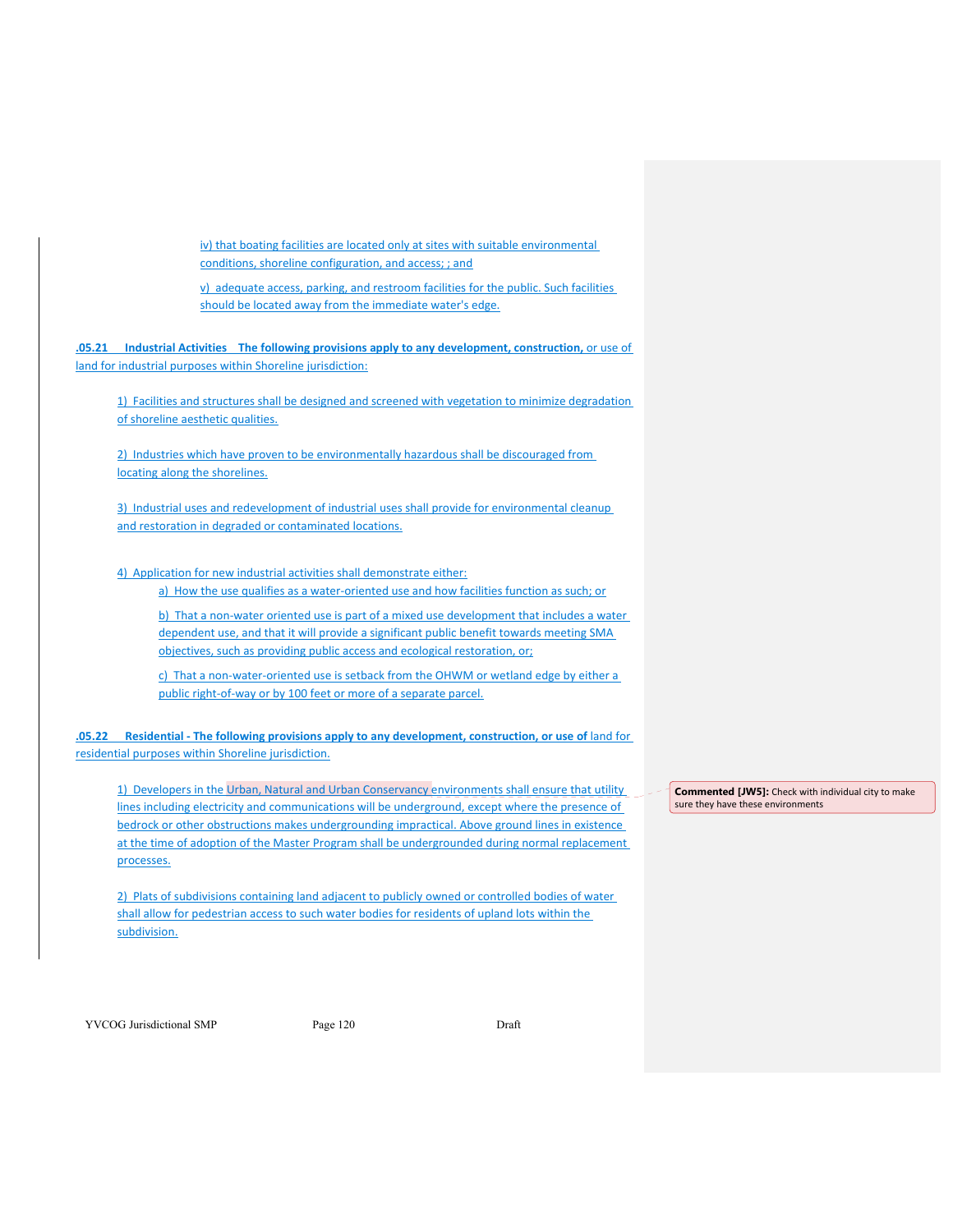3) Residential development and preliminary plats shall contain plans indicating how shore vegetation will be preserved and erosion controlled. A vegetation protection and/or erosion control plan judged by the Administrator to be insufficient for protection of the shoreline environment shall cause denial of an application.

4) Subdivisions within the jurisdiction of the Master Program shall maintain an overall project density of one dwelling unit per one-half acre. Subsequent re-subdivision of any portion of the property contained in the original plat in order to increase density above that specified herein is prohibited.

**.05.23 Recreation ‐ The following provisions apply to any development, construction, or use of land** for recreational purposes within Shoreline jurisdiction.

1) Recreational activities in the Urban and Rural Environment must be compatible with existing or proposed uses in the area and must not create a noise, traffic, visual or similar problem.

2) No permanent structures are allowed in the natural environment.

3) The location, design, and operation of recreational facilities shall be consistent with the purpose of the environmental designation.

4) Access to recreational areas should emphasize both areal and linear access. Linkage of shoreline parks and public access points by means of linear access should be encouraged.

5) Different uses within a specific recreational facility must be compatible with each other.

6) Commercial components of the use that are not explicitly related to the recreational operation must also conform to the Commercial use standards of section .05.20 (Commercial and Commercial Services).

**.05.24 Agriculture ‐ For Shoreline purposes, WAC 173‐26‐020 (Definitions) and WAC**173‐26‐241(3)(a) (Agriculture) shall determine the need for shoreline review for agricultural activities. To summarize, existing agricultural activities, including maintenance, repair, and replacement of existing facilities, may continue as they historically have and may include changes in crops. New agricultural activities on land not currently in agricultural use are subject to shoreline review. New facilities (roads, buildings, etc.) are subject to shoreline review, or exemption when applicable. The following provisions apply to any development, construction, or use of land for agricultural purposes.

1) Confinement feeding operations shall meet the following standards: a) Applicants shall submit a proposed site plan that indicates:

YVCOG Jurisdictional SMP Page 121 Draft

**Commented [JW6]:** Check with Jurisdiction

**Commented [JW7]:** Check to see if city has theses environments

**Commented [JW8]:** Check to see if city has theses environments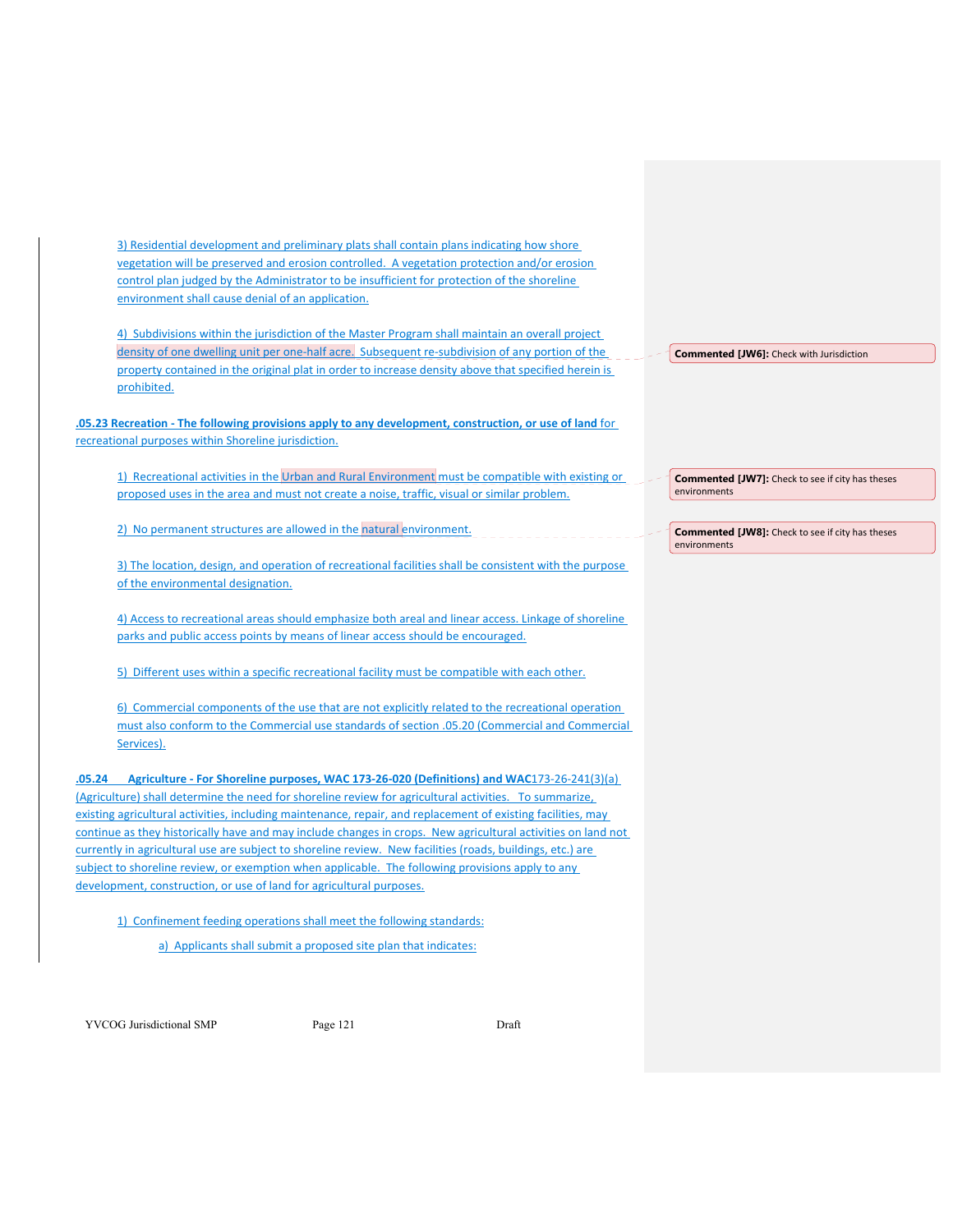i) Maximum number and type of livestock to be kept on the site; ; and

ii) Existing and proposed contour of the land and topographic features; ; and

iii) Groundwater profiles, streams and drainage ways; ; and

iv) Soil types; ; and

v) Existing and proposed building locations; ; and

vi) Waste disposal facilities including: Site runoff storage ponds, location of manure stockpiles, holding tanks and ponds, ultimate manure disposal sites; ; and

vii) Other use areas such as feed storage, animal movement routes and animal pens.

b) A site plan judged by the Administrative Official to be insufficient for the protection of the shoreline environment shall cause denial of the application.

2) New agricultural activities and facilities shall utilize best management practices established by the USDA Natural Resources Conservation Service or other similar agency.

**.05.25 Aquaculture ‐ The following provisions apply to any development, construction, or use of** land for aquacultural purposes within Shoreline jurisdiction.

1) All structures located within water bodies shall not preclude navigability of those waters at any time and shall be clearly marked so as to provide no hazard to navigation on those waters.

2) Aquaculture facilities shall avoid significant conflict with water-dependent uses, the spreading of disease, introduction of non-native species, or impacts to shoreline aesthetic qualities.

.05.26 Piers and Docks ‐ The following provisions apply to any development, construction, or use of land for piers and docks within Shoreline jurisdiction.

1) Pier and dock construction shall be the minimum size necessary to meet the needs of the use.

2) New pier or dock construction, excluding docks accessory to single-family residences must demonstrate that a specific need exists to support the intended water‐dependent or public access use.

3) New residential development of two or more dwellings must provide joint use or community dock facilities, when feasible, rather than allow individual docks for each residence. 4) Docks, piers, and any other over-water structures for similar purpose, are prohibited in freeflowing streams and rivers in Yakima County. Bridge and trestle piers, flow measuring gauges, and

YVCOG Jurisdictional SMP Page 122 Draft